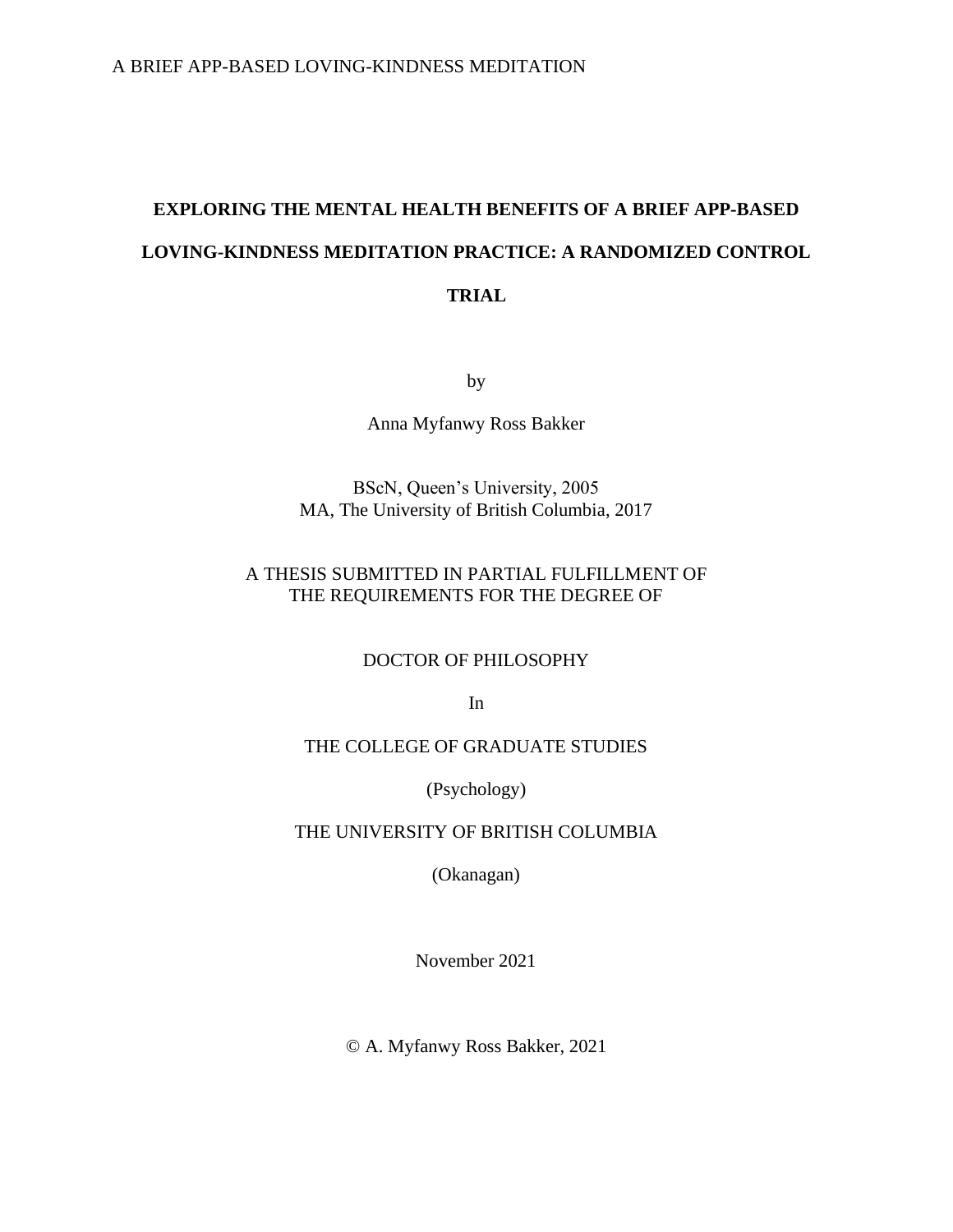The following individuals certify that they have read, and recommend to the College of Graduate Studies for acceptance, a thesis/dissertation entitled:

### EXPLORING THE MENTAL HEALTH BENEFITS OF A BRIEF APP-BASED LOVING-KINDNESS MEDITATION PRACTICE: A RANDOMIZED CONTROL TRIAL

submitted by Anna Myfanwy Ross Bakker in partial fulfillment of the requirements of the degree of Doctor of Philosophy.

Dr. Susan Holtzman, Irving K. Barber Faculty of Arts and Social Sciences **Supervisor**

Dr. Zachary Walsh, Irving K. Barber Faculty of Arts and Social Sciences **Supervisory Committee Member**

Dr. Maya Libben, Irving K. Barber Faculty of Arts and Social Sciences **Supervisory Committee Member**

Dr. Sabre Cherkowski, Okanagan School of Education **University Examiner**

Dr. Diana Koszycki, Faculties of Education and Medicine **External Examiner**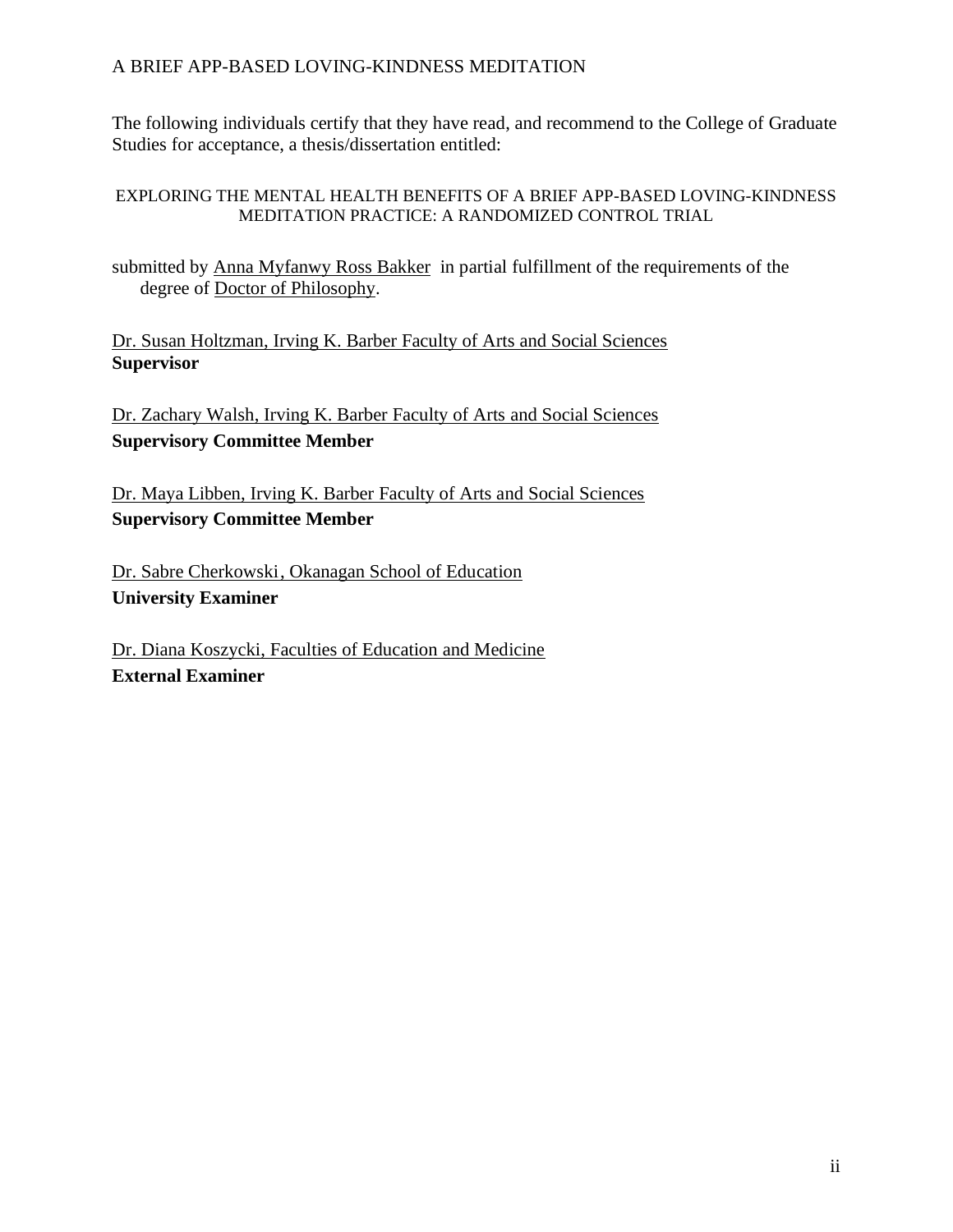#### **Abstract**

Mindfulness-based interventions (MBIs) have become widely applied to improve mental health in both clinical and non-clinical populations. Loving-kindness meditation (LKM) has more recently received attention in the Western psychological and health literature (e.g., Galante et al., 2014). While LKM is sometimes included in evidence-based MBIs, recent research suggests that specific LKM interventions can have meaningful mental health benefits (Hofmann et al., 2015). There has been a surge of interest in using smartphone-based mobile applications (apps) to deliver MBIs, given the potential for reducing barriers related to cost and access (Creswell, 2017). To date, brief MBIs delivered via smartphone apps have shown promise in improving mental health in non-clinical samples (Flett et al., 2019). However, there have been no smartphone-based app studies examining the specific impacts of an app-based LKM practice on mental health outcomes. The primary aim of the present research was to determine the efficacy of a brief app-based LKM practice in improving mental health and well-being. The primary outcome was depressive symptoms and secondary outcomes were perceived stress, negative affect, positive affect, and self-compassion. A secondary aim of the study was to explore the conditions under which a brief app-based LKM may be most beneficial. To this end, the moderating roles of trait mindfulness, fear of compassion for self, and frequency of app use (dose) on intervention outcomes were examined. A two-arm randomized control trial (RCT) design was utilized. A sample of 312 undergraduate students were randomly assigned to use an app-based LKM (*Insight Timer*; intervention) or an app-based attention task (*Evernote*; control) every day for 10 consecutive days. Participants completed a standardized assessment battery preand post-intervention. The findings indicated that participants in the LKM condition had reductions in distress from pre- to post-intervention – namely depressive symptoms, perceived

iii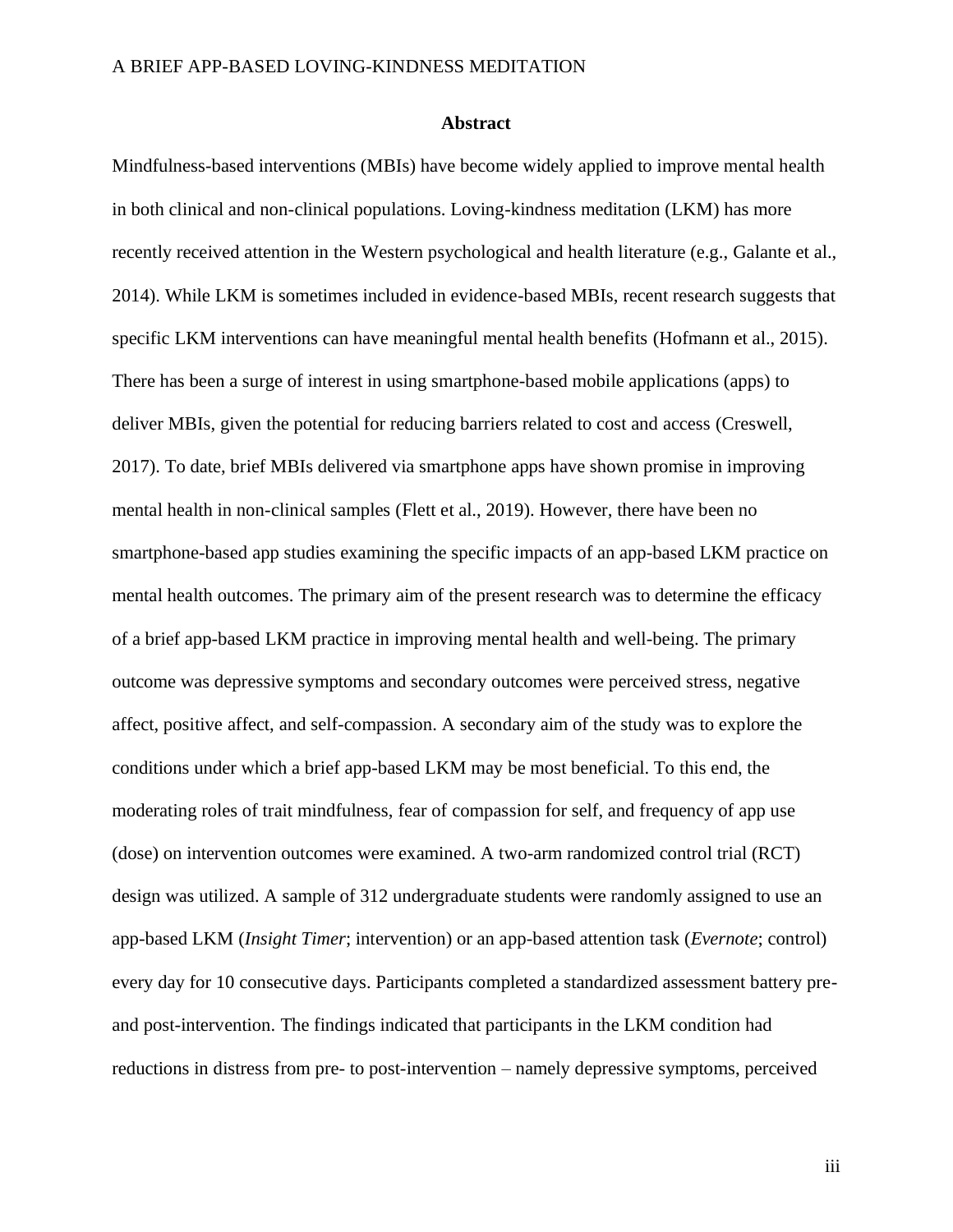stress, and negative affect – compared to the control condition. There were no significant changes in positive affect and self-compassion between conditions. No significant moderation effects of trait mindfulness, fear of compassion for self, or frequency of app use emerged. Findings lend support for the use of brief app-based LKM practices to reduce distress among university students.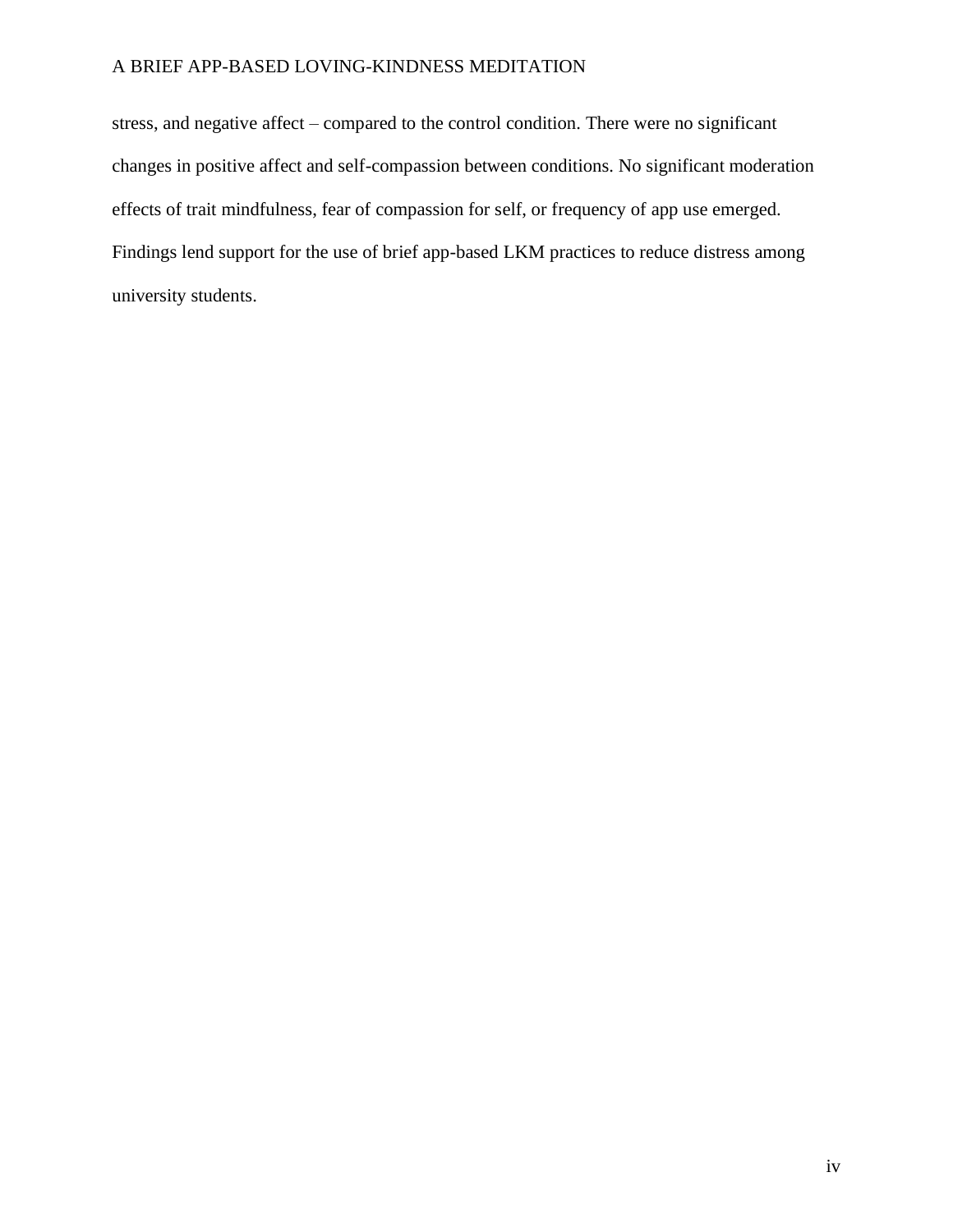### **Lay Summary**

Loving-kindness meditation (LKM) has been associated with improved mental health and wellbeing. Recently, smartphone-based mobile applications (apps) have become a promising method to deliver health interventions. Thus, the objective of this study was to examine the mental health benefits of a brief app-based LKM practice used over 10 days. A secondary goal of the study was to explore for whom and under what conditions the LKM practice may be most beneficial. The findings revealed that participants in the LKM condition had decreases in depressive symptoms, perceived stress, and negative emotions compared to the control group. There were no significant changes in positive emotions and self-compassion. Mindfulness, fear of compassion for self, or amount of app use were not found to influence who benefited from the intervention. Findings lend support for the use of brief app-based LKM practices to reduce distress.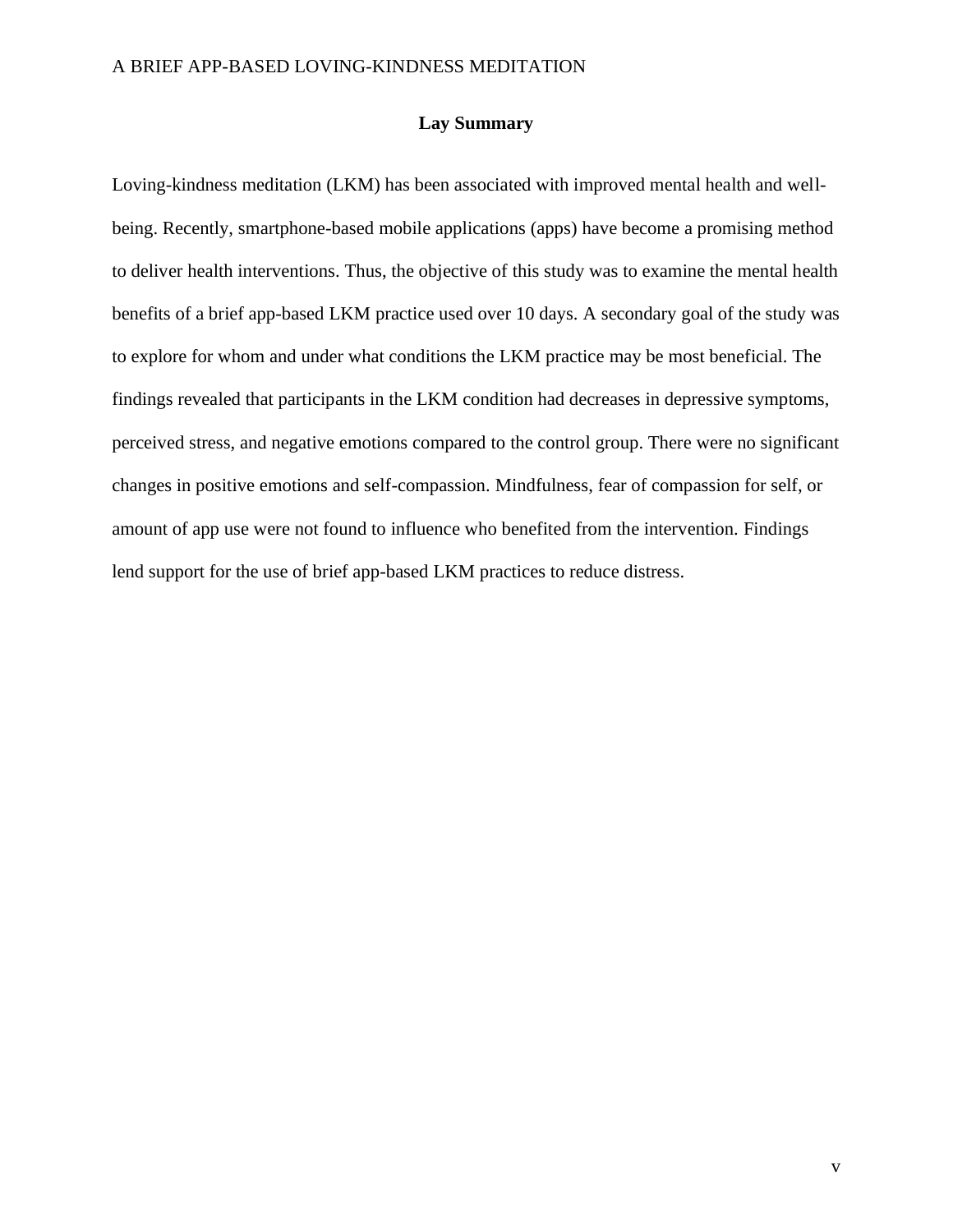# **Preface**

This dissertation is original, unpublished, independent work by the author, A. Myfanwy Ross Bakker. The Behavioural Research Ethics Board of the University of British Columbia's Okanagan Campus granted ethics approval for this research. The certificate approval numbers for the project is H19-02306.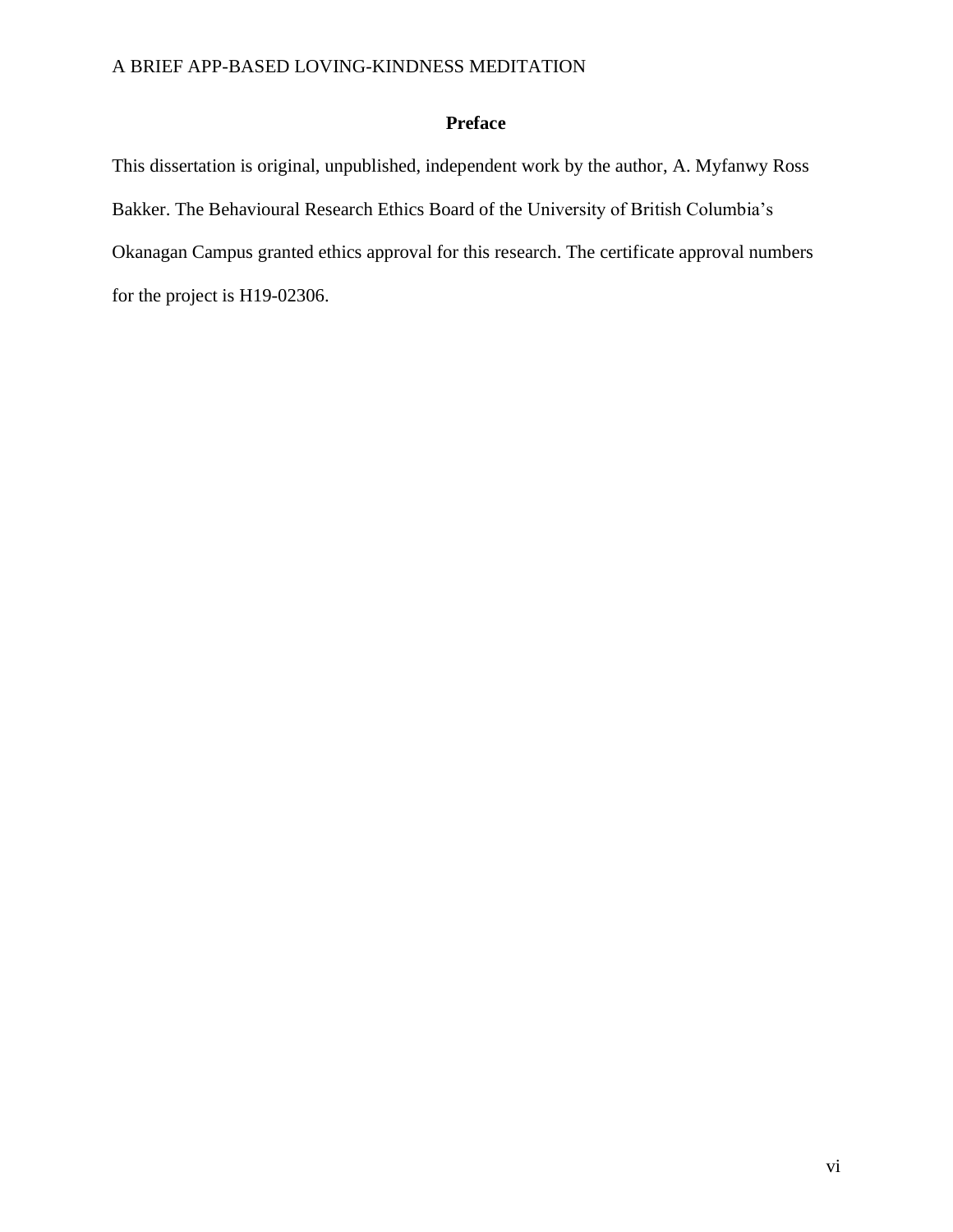# **Table of Contents**

| Why Might LKM be Beneficial for Mental Health? A Review of Related Theories |
|-----------------------------------------------------------------------------|
|                                                                             |
|                                                                             |
|                                                                             |
|                                                                             |
|                                                                             |
|                                                                             |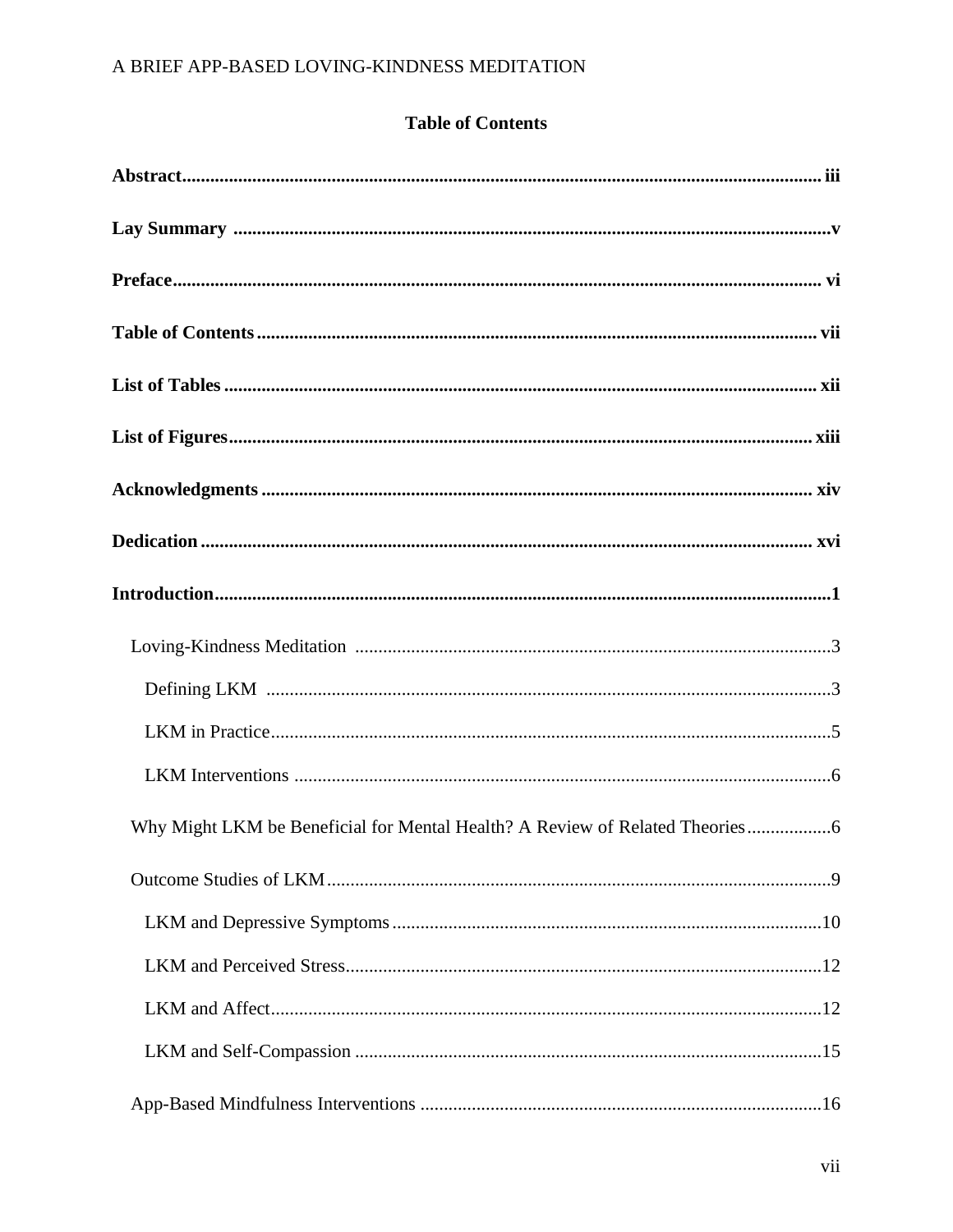| Demographics and Mindfulness/Meditation Experience Questionnaire 32 |  |
|---------------------------------------------------------------------|--|
|                                                                     |  |
|                                                                     |  |
|                                                                     |  |
|                                                                     |  |
|                                                                     |  |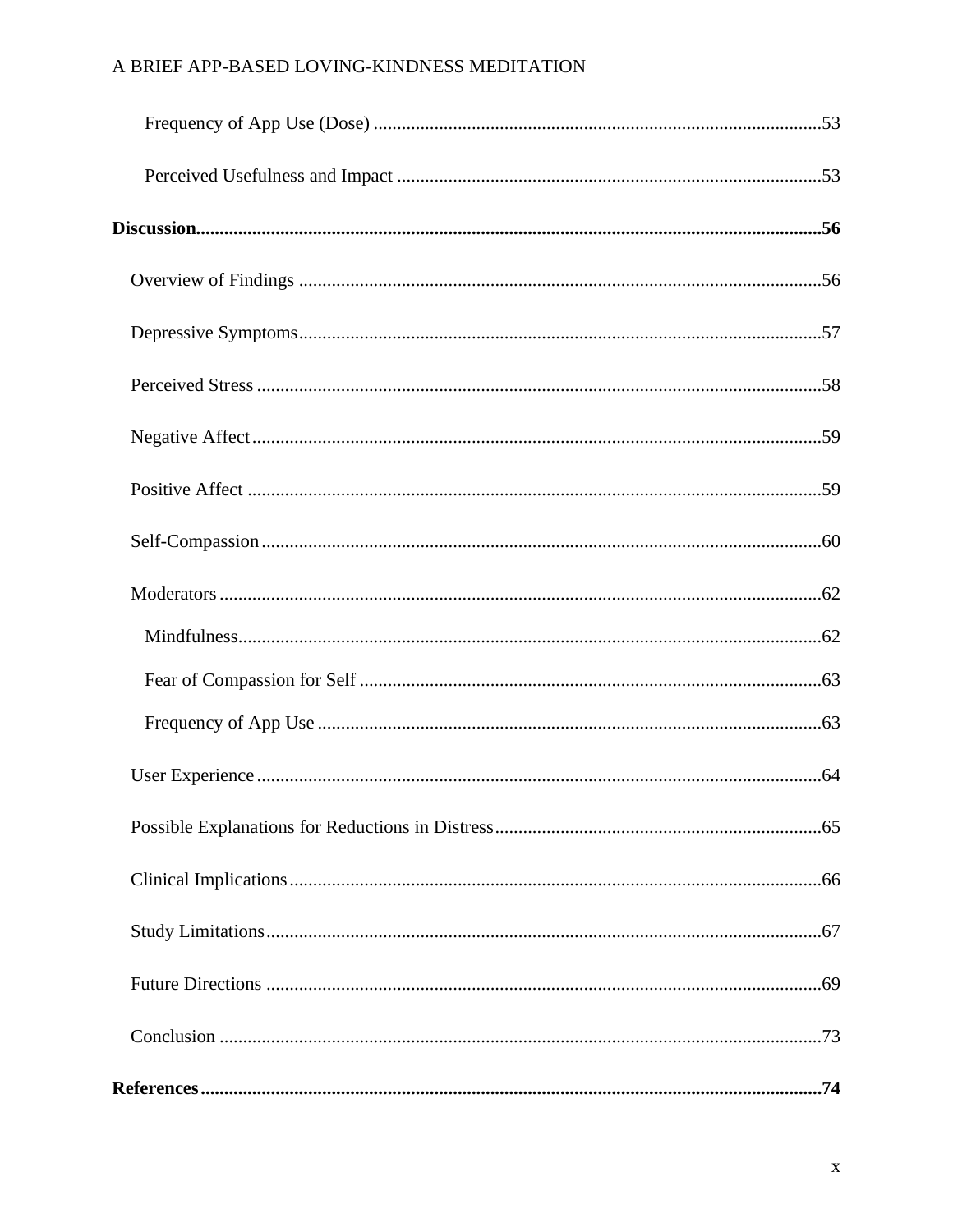| Appendix B: Participant Descriptions of Reported Negative Effects From LKM 97  |  |
|--------------------------------------------------------------------------------|--|
| Appendix C: Participant Descriptions of Reported Positive Effects From LKM 100 |  |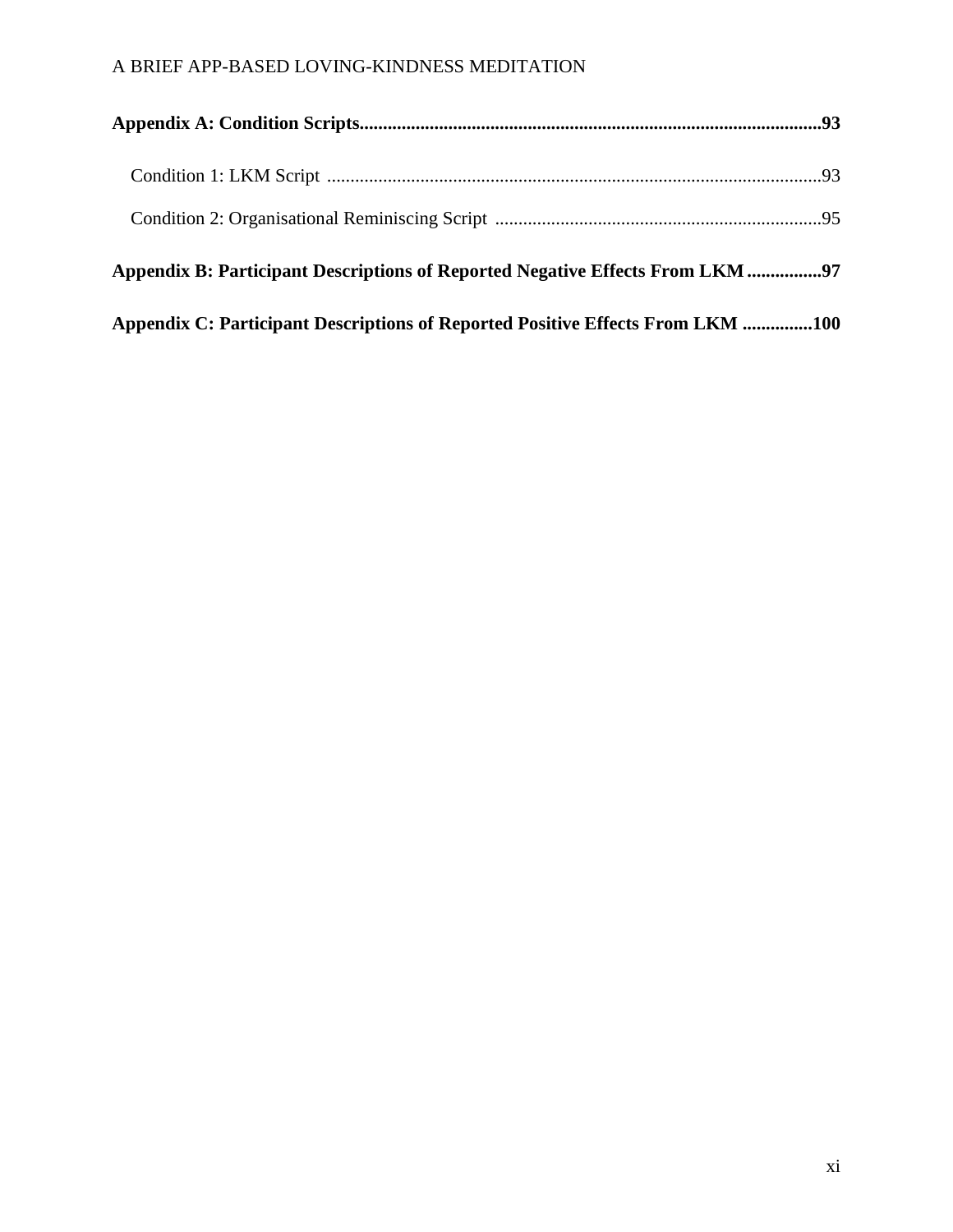# **List of Tables**

| Table 2. Previous Meditation or Mindfulness Experience of the LKM and Evernote Groups at |
|------------------------------------------------------------------------------------------|
|                                                                                          |
| Table 3. Descriptive Statistics for Pre, Post, and Change Scores for Study Variables46   |
| Table 4. Post-Intervention Perceived Usefulness and Impact for LKM and Evernote Groups55 |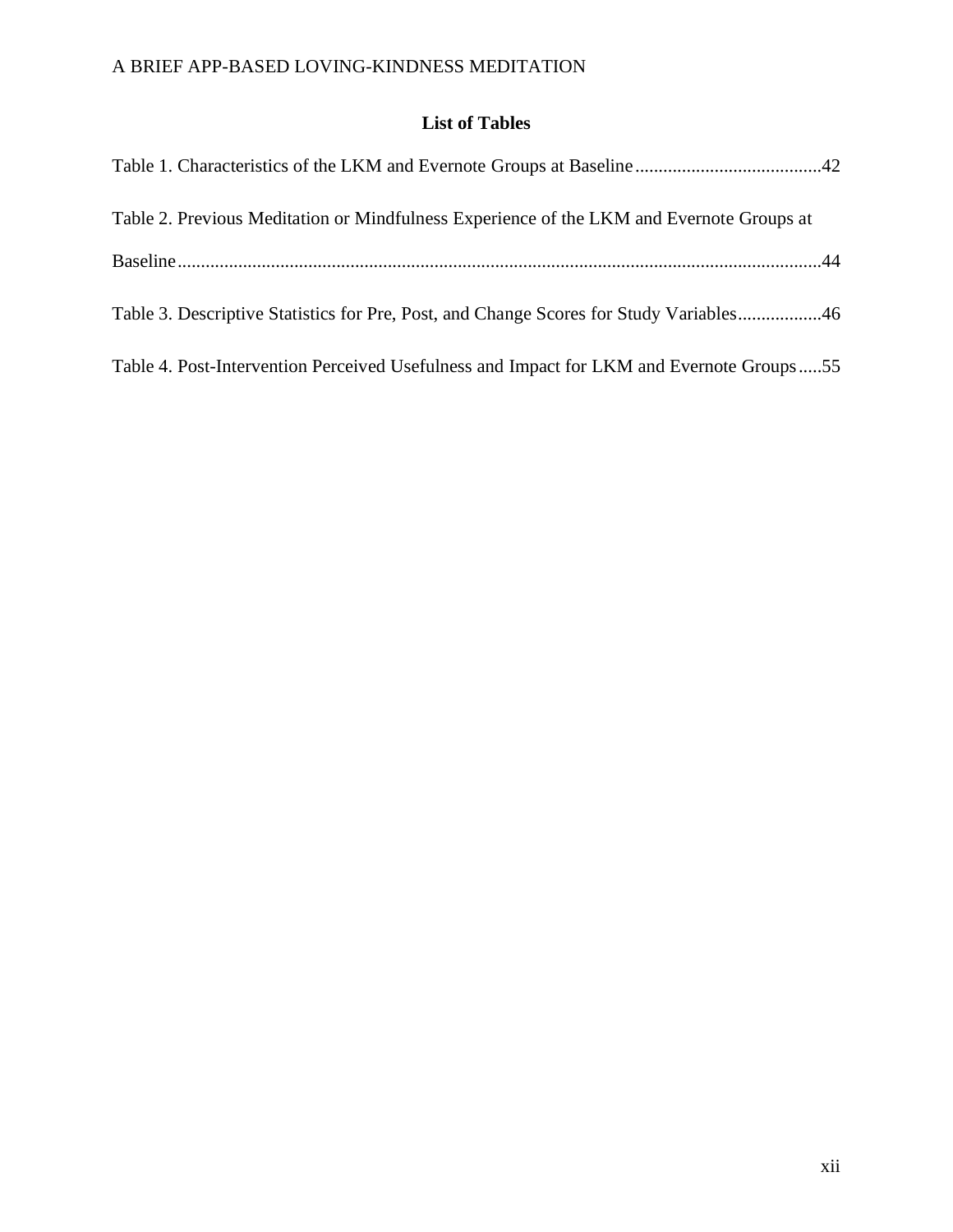# **List of Figures**

| Figure 2. Means Scores of Depressive Symptoms Over Time for LKM and Evernote Groups48         |
|-----------------------------------------------------------------------------------------------|
| Figure 3. Means Scores of Perceived Stress at Pre- and Post-Intervention for LKM and Evernote |
|                                                                                               |
| Figure 4. Means Scores of Negative Affect at Pre- and Post-Intervention for LKM and Evernote  |
|                                                                                               |
| Figure 5. Means Scores of Positive Affect at Pre- and Post-Intervention for LKM and Evernote  |
|                                                                                               |
| Figure 6. Means Scores of Self-Compassion at Pre- and Post-Intervention for LKM and Evernote  |
|                                                                                               |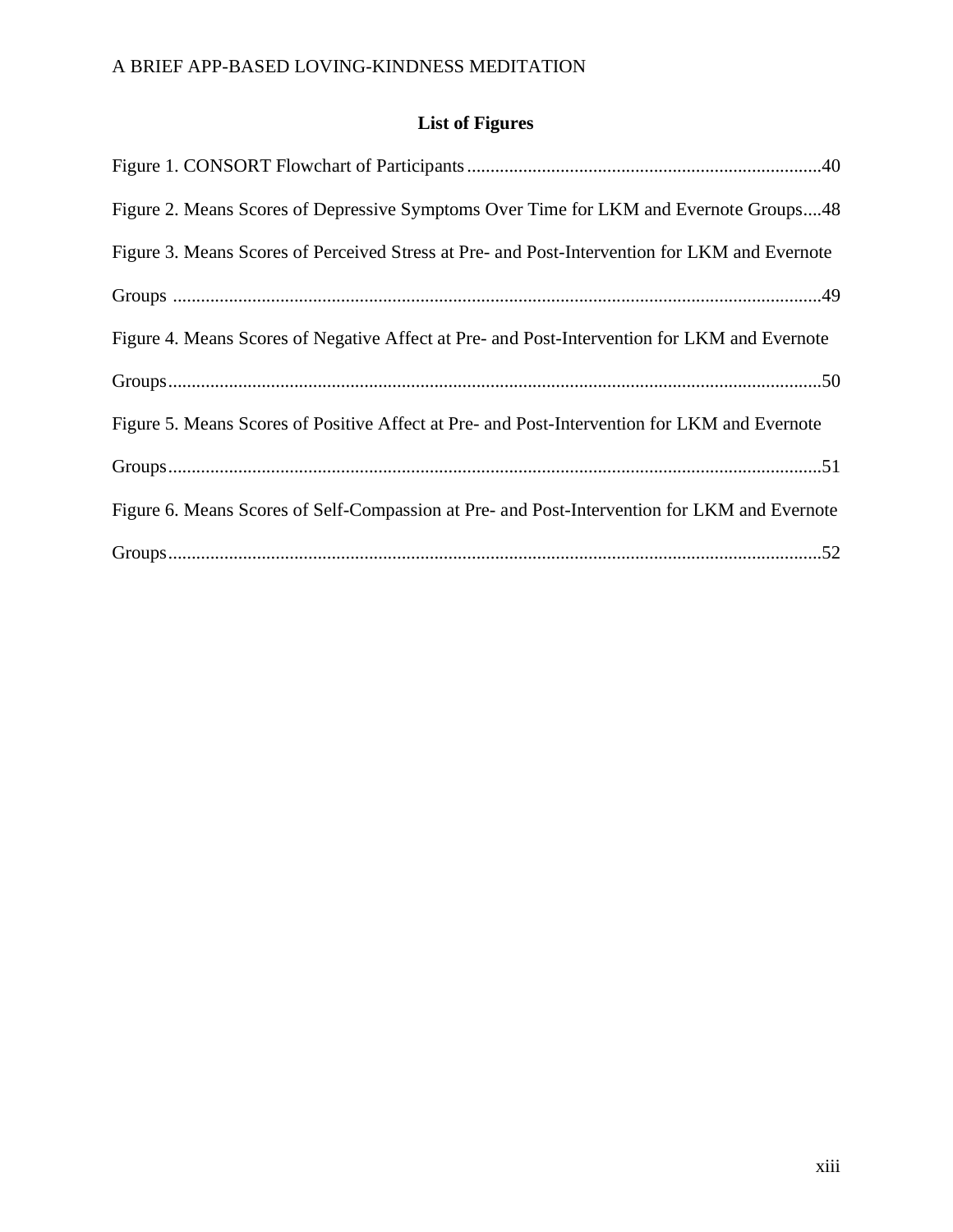#### **Acknowledgements**

First and foremost, I want to express my profound gratitude for the support and encouragement of my mentor, Dr. Susan Holtzman. I am thankful for your guidance and friendship during my graduate training at UBC Okanagan. Your unwavering belief in me, as well as your patience and understanding during difficult times, is deeply appreciated.

I would also like to extend sincere thanks to my committee members, Dr. Maya Libben and Dr. Zach Walsh, for their valuable feedback and support. I feel privileged to have worked with you both during my graduate training.

Thank you to my colleagues and mentors in the Clinical Psychology program and the Health Psychology Lab for their support throughout my time at UBC Okanagan. I am indebted to the lovely group of research assistants and volunteers, whose time and commitment during data collection was instrumental in the completion of this dissertation. In particular, I want to thank Ellie Fedec, Mackenzie Nichol, Mercedes Yeast, Koby Anderson, and Keeley Lainchbury for being an exceptional team. An extra-special shoutout to Ellie, who supported me and expertly helped to adapt the study during the challenges and stresses of the emergence of the pandemic. You are truly a gem!

I am immensely appreciative for the financial support provided by the Social Sciences and Humanities Research Council and the University of British Columbia.

Lastly, reaching this milestone would not have been possible without the support and encouragement provided by my wonderful community of family and friends. Thank you for cheering me on during times of doubt, offering words of encouragement and wisdom when needed, and most importantly, laughter. A special shout out to Stefanie, who kept me accountable, never let me quit, and brought light during the times of dark. I am beyond grateful

xiv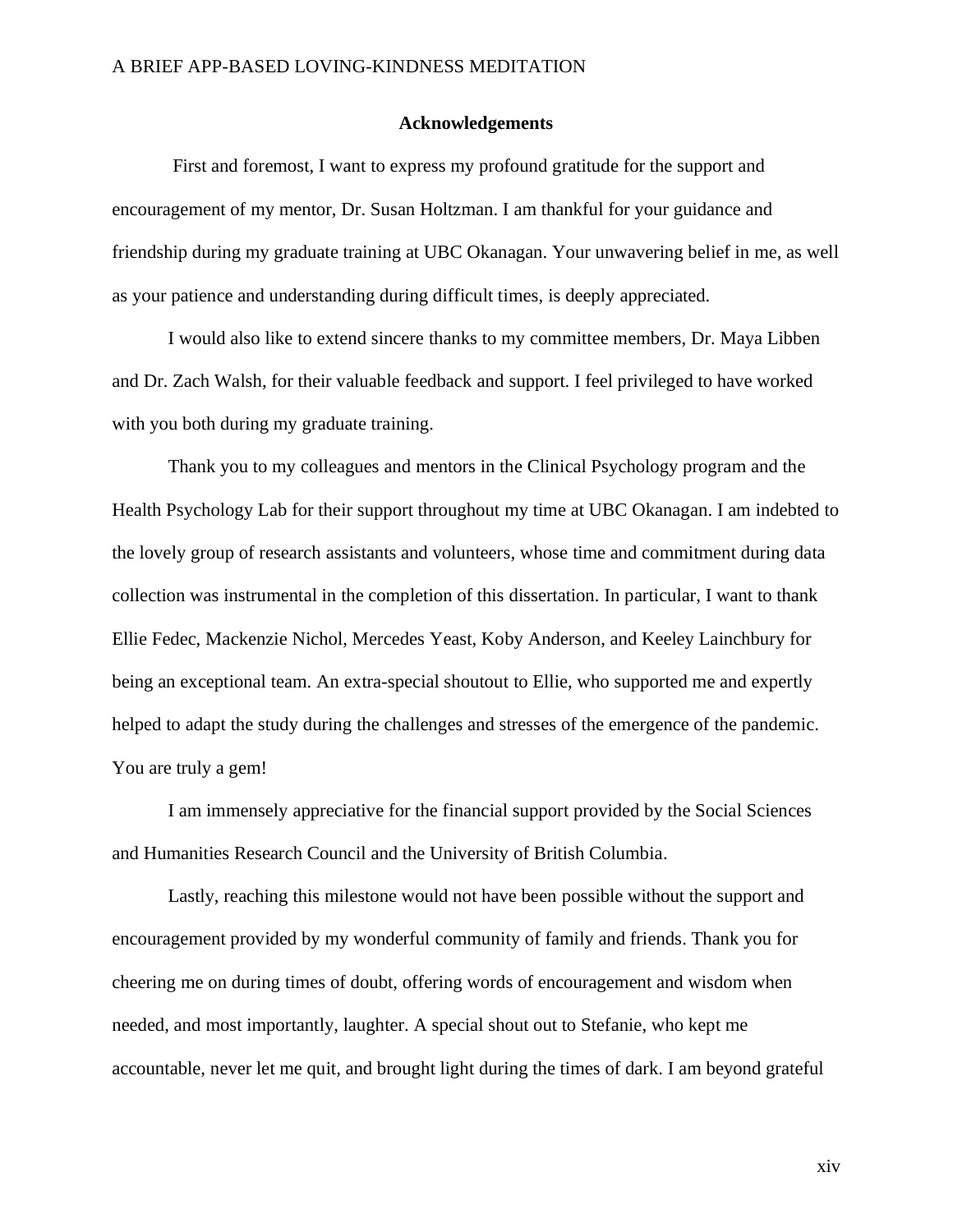to my parents, who have believed in me every step of this winding path of life and have supported my pursuits wholeheartedly. Thanks to my brother, Alex, sister in-law, Verity, and their beautiful kiddos for being a constant source of strength and joy. Evan – there are no words to adequately my express my gratitude for your support during this challenging journey. Your patience, love, and belief in me have kept me going and made it possible for me to achieve this goal. Thank you!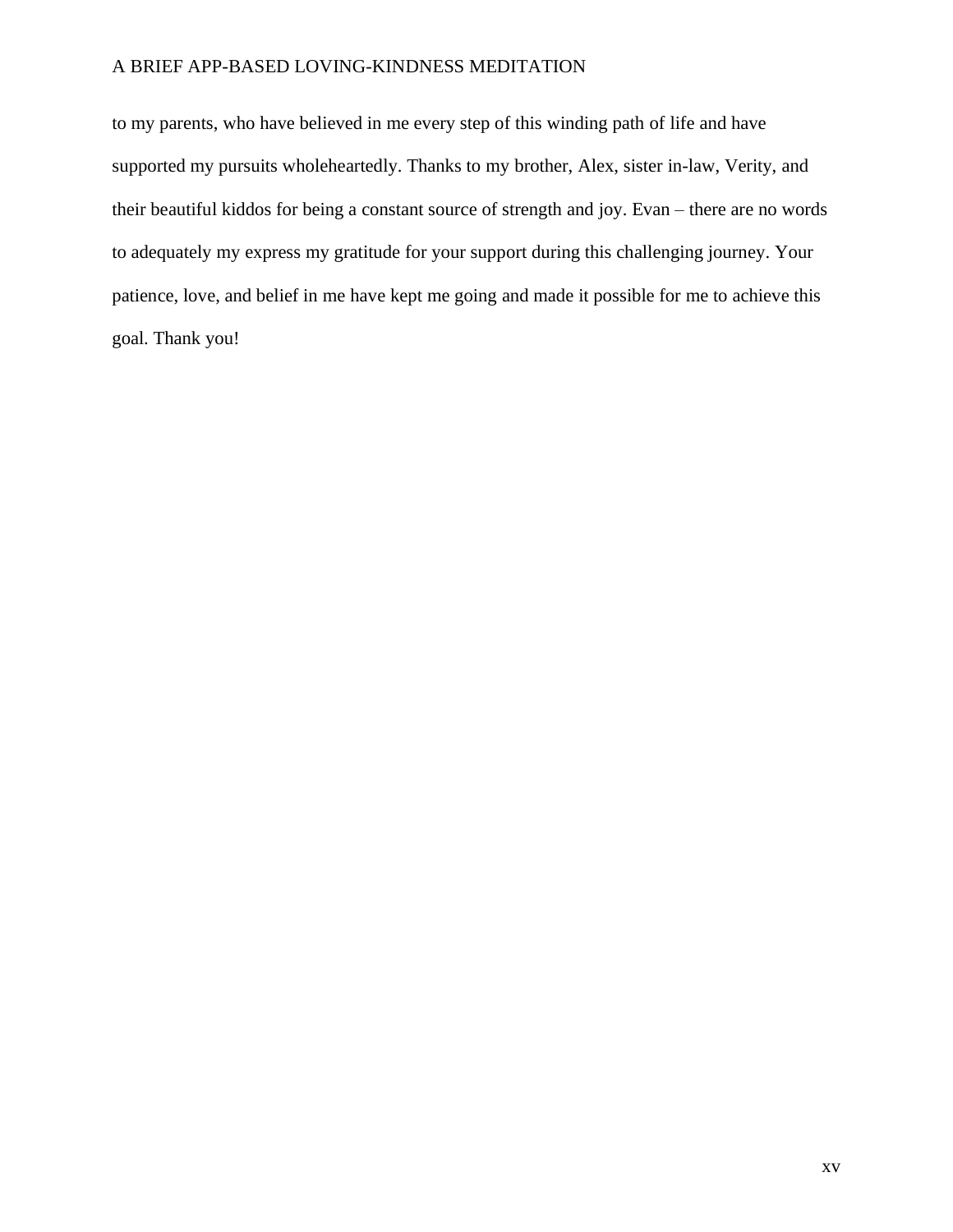# **Dedication**

*For my mother, Marlee, a source of inspiration, wisdom, and strength.*

*In Memory of Derek Hodge and Andrew Gruft*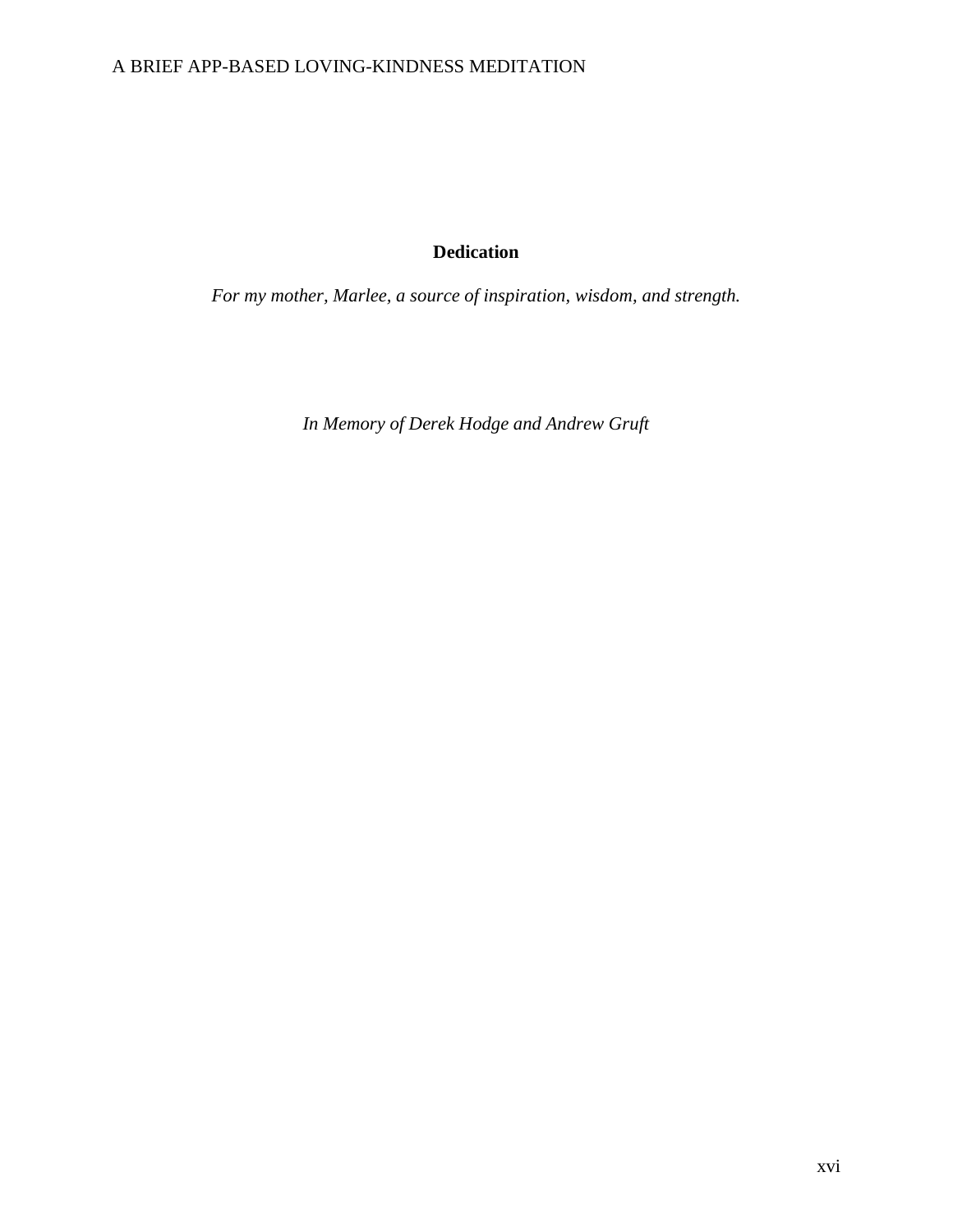### **Introduction**

Over the last three decades, interest in mindfulness has proliferated in the Western scientific community (Creswell, 2017). Derived from Buddhist and other contemplative traditions, mindfulness-based interventions (MBIs) have shown significant promise for both psychological and physical health, as well as interpersonal functioning in both clinical and nonclinical populations (Creswell, 2017; Gu et al., 2015). For example, mindfulness-based stress reduction (MBSR) and mindfulness-based cognitive therapy (MBCT) are well-established interventions that utilize Buddhist-derived mindfulness practices taught in a secular way to improve such outcomes as stress, anxiety, and depression (Fjorback et al., 2011; Hofmann et al., 2010; Segal et al., 2002). Additionally, mindfulness practices have been integrated into broader treatment programs for psychopathology, such as dialectical behaviour therapy (DBT; Linehan, 1993) and acceptance and commitment therapy (ACT; Hayes et al., 1999).

Despite the benefits of MBIs, many people still face significant barriers in accessing mindfulness programs, such as cost, time demands, unavailability of providers, stigma, and geographical barriers (Creswell, 2017; Economides et al., 2018). As such, there is a growing interest in utilizing internet and smartphone-based mobile applications (apps) to deliver mindfulness interventions (Creswell, 2017). These interventions hold a number of advantages in that they are widely available, inexpensive, and portable. Approximately three-quarters of Canadians over the age of 18 reported owning a smartphone in 2015, and this number continues to rise (Canadian Radio-television and Telecommunications Commission, 2016). Emerging and young adults are particularly heavy users of smartphone technology (Collier, 2016). In Canada, 97 percent of 15 to 34-year-olds who were surveyed in 2016 reported owning a smartphone (Canadian Radio-television and Telecommunications Commission, 2018). As such, harnessing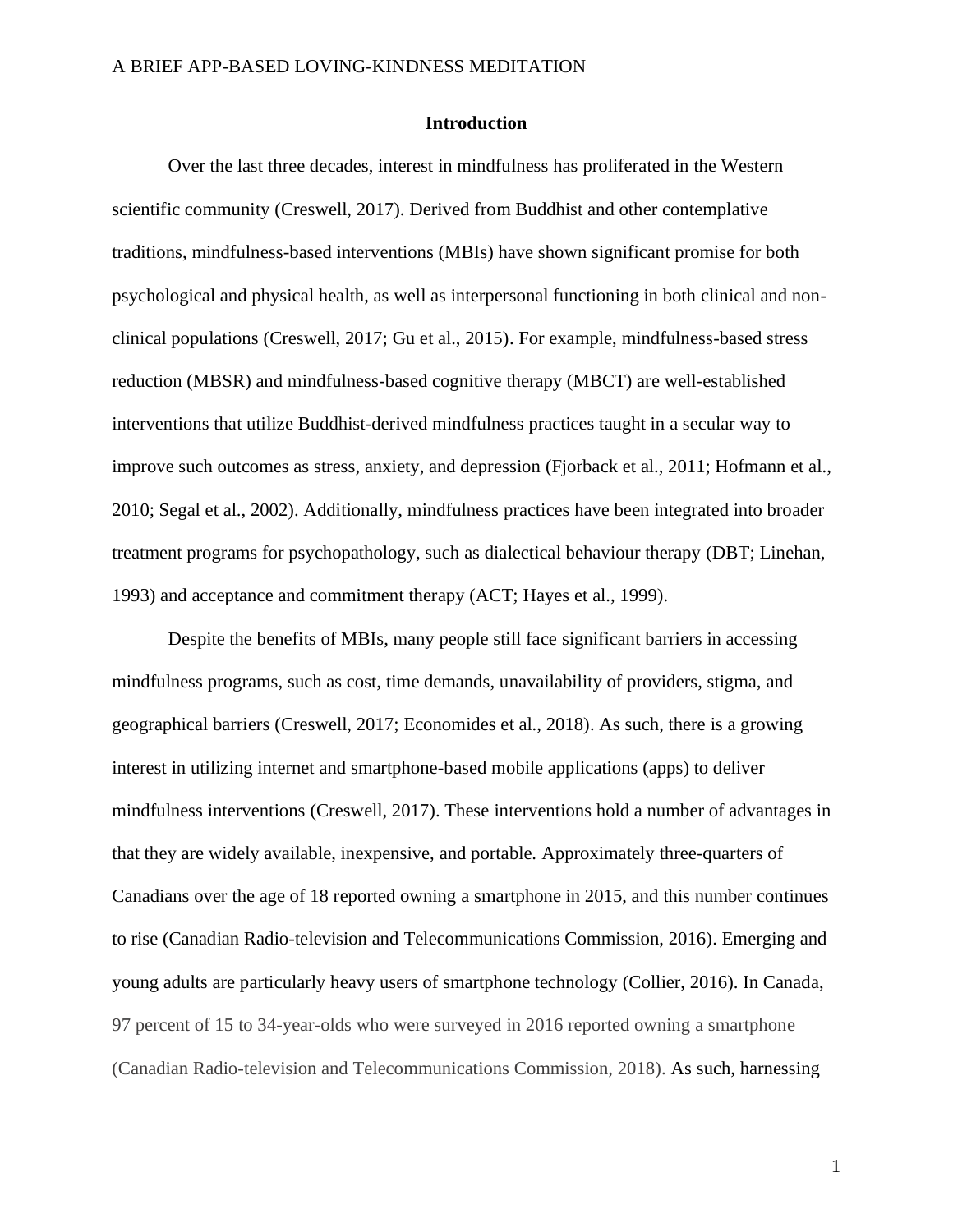the advantages of this technology to provide mindfulness interventions seems particularly beneficial for this age group.

There has been exponential growth in the development of mindfulness apps, with a wide range of what these platforms offer – from more comprehensive training to a selection of guided practices or simple timers (Gál et al., 2021; Mani et al., 2015). A recent meta-analysis showed that despite the small number of studies, there is some initial evidence that mindfulness meditation apps may improve mental health and well-being (Gál et al., 2021). Still, there is a limited understanding of the outcomes of utilizing mindfulness based-apps for a brief period of time, which may reflect how some individuals use these programs. For example, in a study of general engagement with a freely available mindfulness app, the average number of visits to the app by users was 4.3 times (Kozlov et al., 2020). Importantly, there is emerging evidence to suggest that even brief app-based mindfulness interventions, such as using the Headspace app for 10 days, may have some mental health benefits (Flett et al., 2019). While rigorous empirical testing of specific app programs is an important area of inquiry, it is also essential to understand how the brief use of discrete types of meditation practices on these apps impacts mental health and well-being. Much of the research to date has focused on mindfulness-based meditation practices, whereas other contemplative meditations practices, such as loving-kindness meditation (LKM), have received less attention (Davidson & Dahl, 2018) and have not yet been subjected to empirical testing in a brief app-delivered format.

The overarching goal of the study was to test the efficacy of a brief, 10-day app-based LKM practice in improving mental health and well-being in a sample of university students. A sample in a university setting was selected both because of their high use of smartphone technology as well as the rates of depression and psychological distress documented in this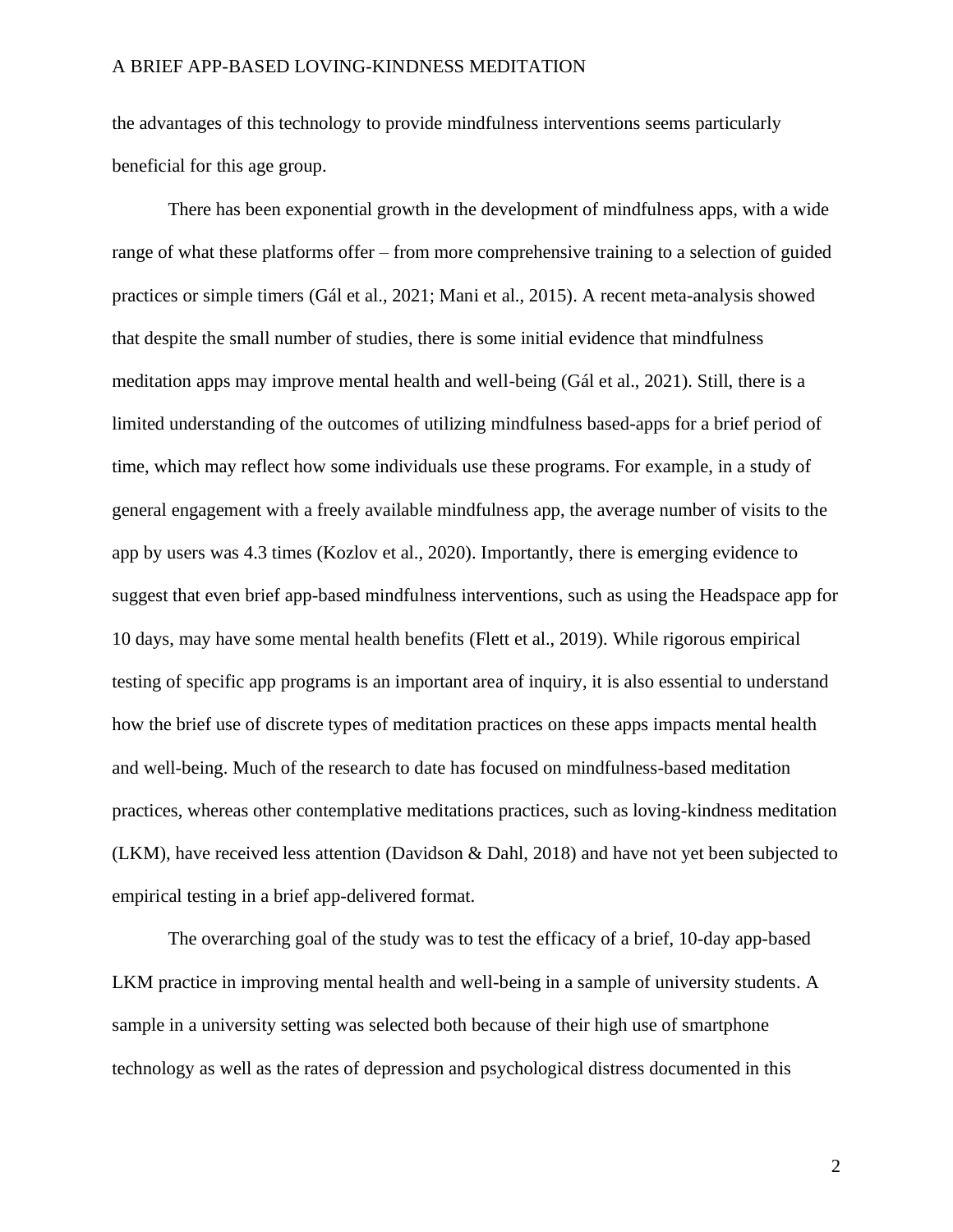population (Twenge et al., 2019). An RCT design was utilized. The primary outcome under evaluation was depressive symptoms, and secondary outcomes were perceived stress, negative affect, positive affect, and self-compassion. A secondary goal of the study was to explore the moderating roles of trait mindfulness, fear of compassion for self, and frequency of app use (dose) on intervention effects.

#### **Loving-Kindness Meditation**

### *Defining LKM*

LKM has received increasing attention in the Western psychological and health literature (Galante et al., 2014; Shonin et al., 2015). LKM, like mindfulness meditation, is derived from ancient Buddhist and contemplative meditation practices. To date, much of the modern scientific research has been focused on mindfulness, which is typically defined as "a process of openly attending, with awareness, to one's present moment experience" (Creswell, 2017; p. 493). While there is no universally accepted definition of mindfulness, other important elements of its conceptualization in the academic literature include a non-judgmental, accepting, or curious stance (Hofmann et al., 2011). During mindfulness meditation, attention is placed upon different present moment experiences such as breath, sensations in the body, thoughts, and sounds, in a non-judgmental and curious manner. This family of meditation practices tends to be associated with the regulation of attention and meta-awareness (Dahl et al., 2015). In traditional Buddhist practice, various forms of meditation, such as mindfulness meditation and LKM, are often practiced together and they are situated within a broader philosophical, spiritual, and ethical context (Davidson & Dahl, 2018; Hofmann et al., 2015).

LKM, also known as *metta* meditation (in Pali language), refers to an affective state in which unconditional kindness towards all beings, including oneself, is fostered (Hofmann et al.,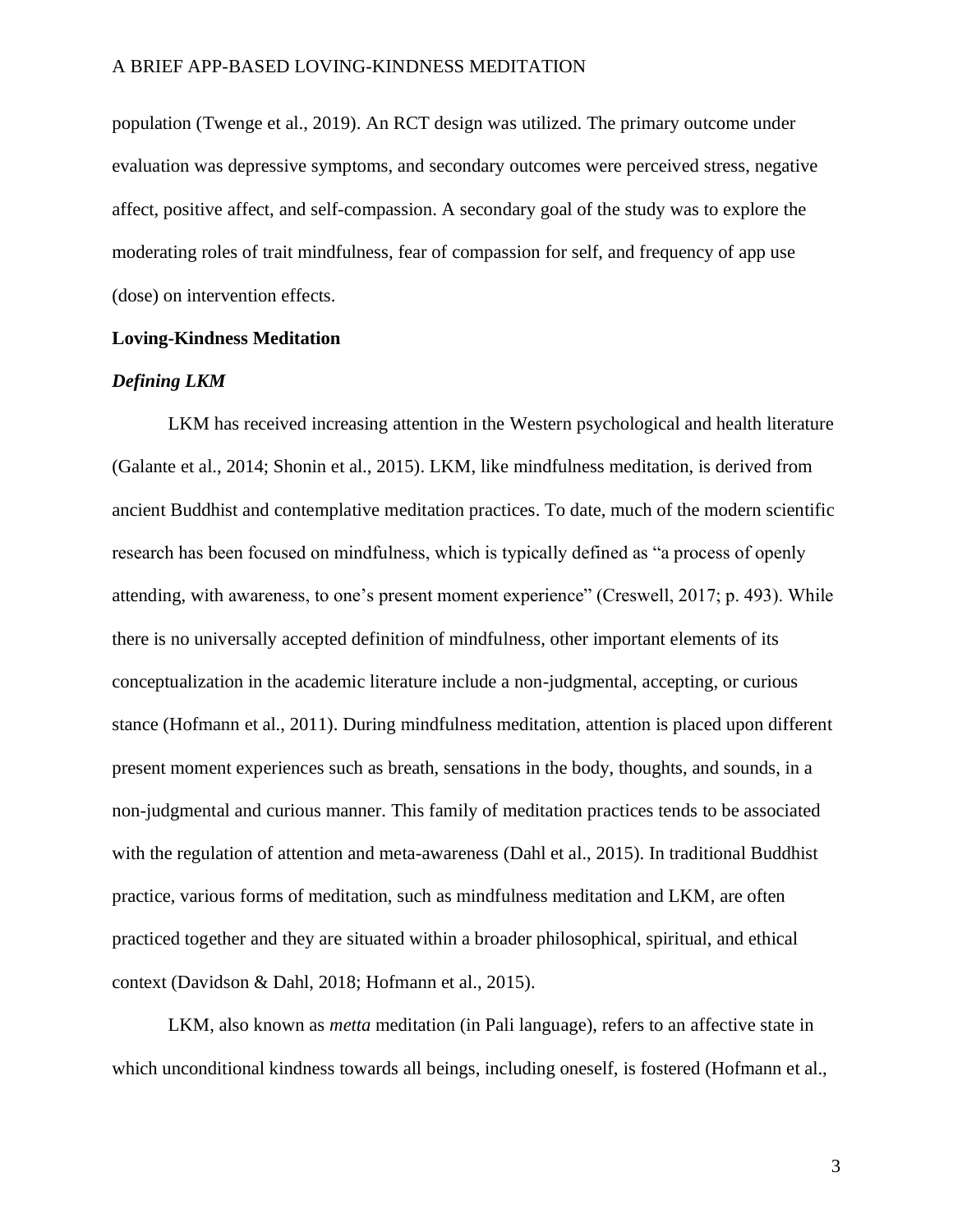2011). LKM differs from mindfulness meditation in that one's attention is focused on directing positive feelings and kind concern towards both oneself and others during meditation, rather than focused attention on one's experiences in the present moment with curiosity and non-judgment (Fredrickson et al., 2017). In Buddhism, loving-kindness is an attitudinal quality that is part of the four *brahma viharas*, or sublime states (Hofmann et al., 2011). These also include compassion (*karuna*), sympathetic joy (*mudita*; sometimes referred to as empathetic or appreciative joy), and equanimity (*upekkha*). Together, these qualities are cultivated through meditation practices to help a person achieve insight into oneself and the world, as well as to reduce suffering (Salzberg, 1995; Shonin et al., 2015). These practices are sometimes referred to as the four immeasurable meditations (FIMs; Lv et al., 2020).

Another meditation practice that is closely linked with LKM, and has also emerged in the Western psychological literature, is compassion meditation (CM; Stefan & Hofmann, 2019). CM and LKM are similar in that they are both FIMs and are considered to be relationally-oriented practices (Dahl et al., 2015). Importantly though, they are indeed two different practices (Sirotina & Shchebetenko, 2020). Where LKM is focused on cultivating kind concern and warmth towards self, others, and all beings, the focus in CM is on the awareness of suffering and a desire to alleviate that suffering in self, others, and all beings (Hofmann et al., 2011). One of the current challenges in the academic literature is that these practices and terms are sometimes used interchangeable or grouped together, which makes it difficult to disentangle their unique mechanisms and benefits (Gilbert et al., 2019). Although, as noted above, from a Buddhist perspective these meditation practices are considered to be interdependent and mutually supportive, it is important to distinguish between them to understand their unique benefits and roles in fostering mental health and well-being.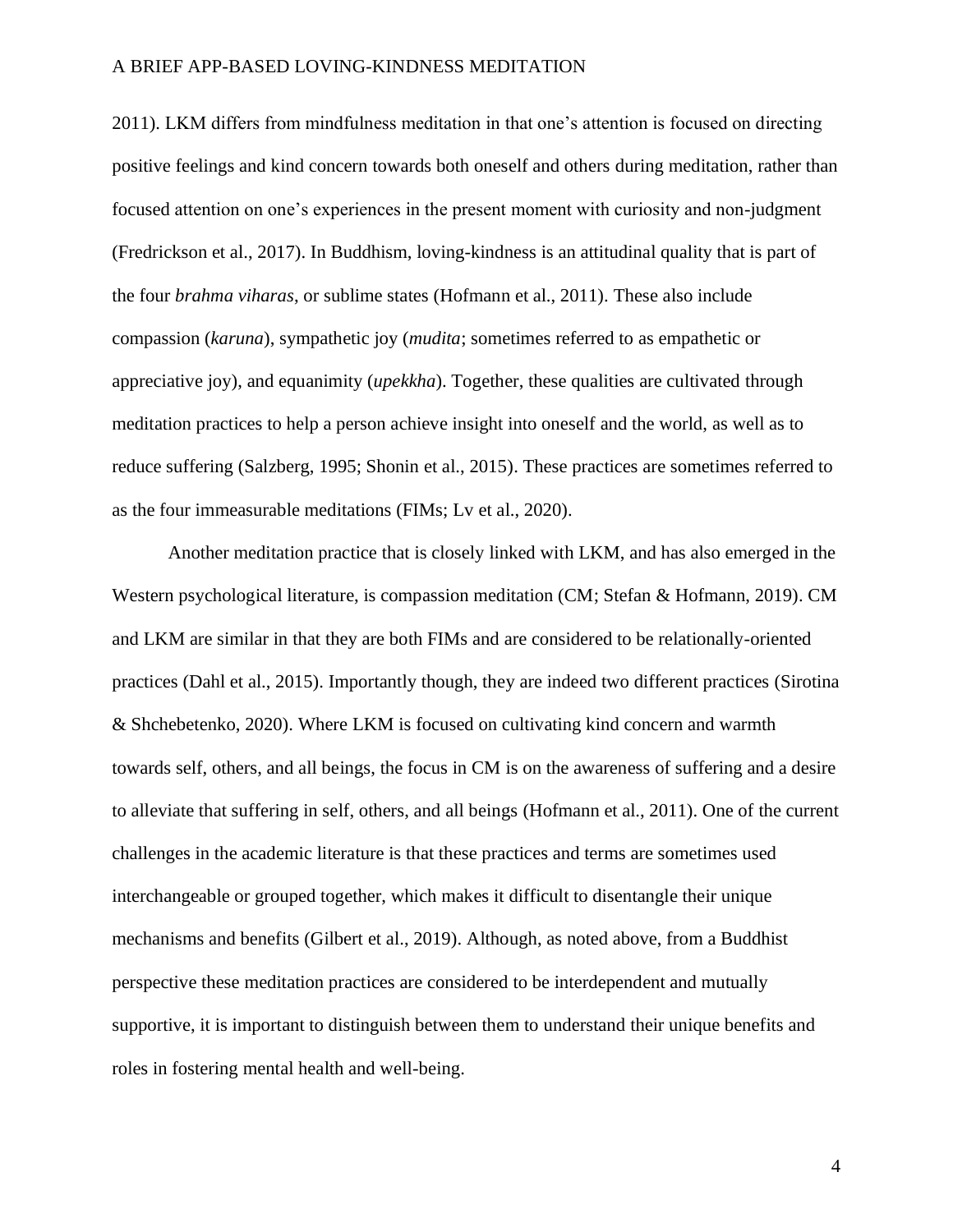### *LKM in Practice*

While there may be some variability in terms of how LKM is practiced in different Buddhist traditions, the core psychological operation of LKM is the generation of kindness towards a variety of targets (Zeng et al., 2015). In the context of Western MBIs, such as MBSR and Mindful Self-Compassion (MSC; Neff & Germer, 2013), LKM is a form of meditation practice that is integrated as one component of many formal and informal practices taught in the eight-week programs. During a typical LKM practice, the initial target of focus for the warm and positive feelings is oneself. Subsequently, loving-kindness is progressively extended to other people or beings in a structured format. Classically, this is first toward a close friend or loved one, followed by a person who elicits neutral feelings (such as an acquaintance or stranger), then to a person with whom the practitioner has current interpersonal difficulty, and lastly to all people or beings, including oneself (Hofmann et al., 2011; The Dalai Lama, 2001). Different postures, such as lying, sitting, or standing, may be used. Short phrases are silently repeated mindfully during the LKM practice in order to direct the positive feelings to the target. For example, phrases such as "may you be safe, may you be peaceful, may you live with ease" (Kirby & Baldwin, 2018, p. 1614) are often used. These phrases are not meant to be used as a mantra, which is often repeated in a way where its meaning can become lost and is used with a different intent (Hofmann et al., 2011). Rather, they are meant to be experiential objects of attention. In this way, LKM is considered to be an affective practice (Wallace & Shapiro, 2006). Most practices used in clinical settings are closely aligned with the traditional practice, however secular language is used (Shonin et al., 2015).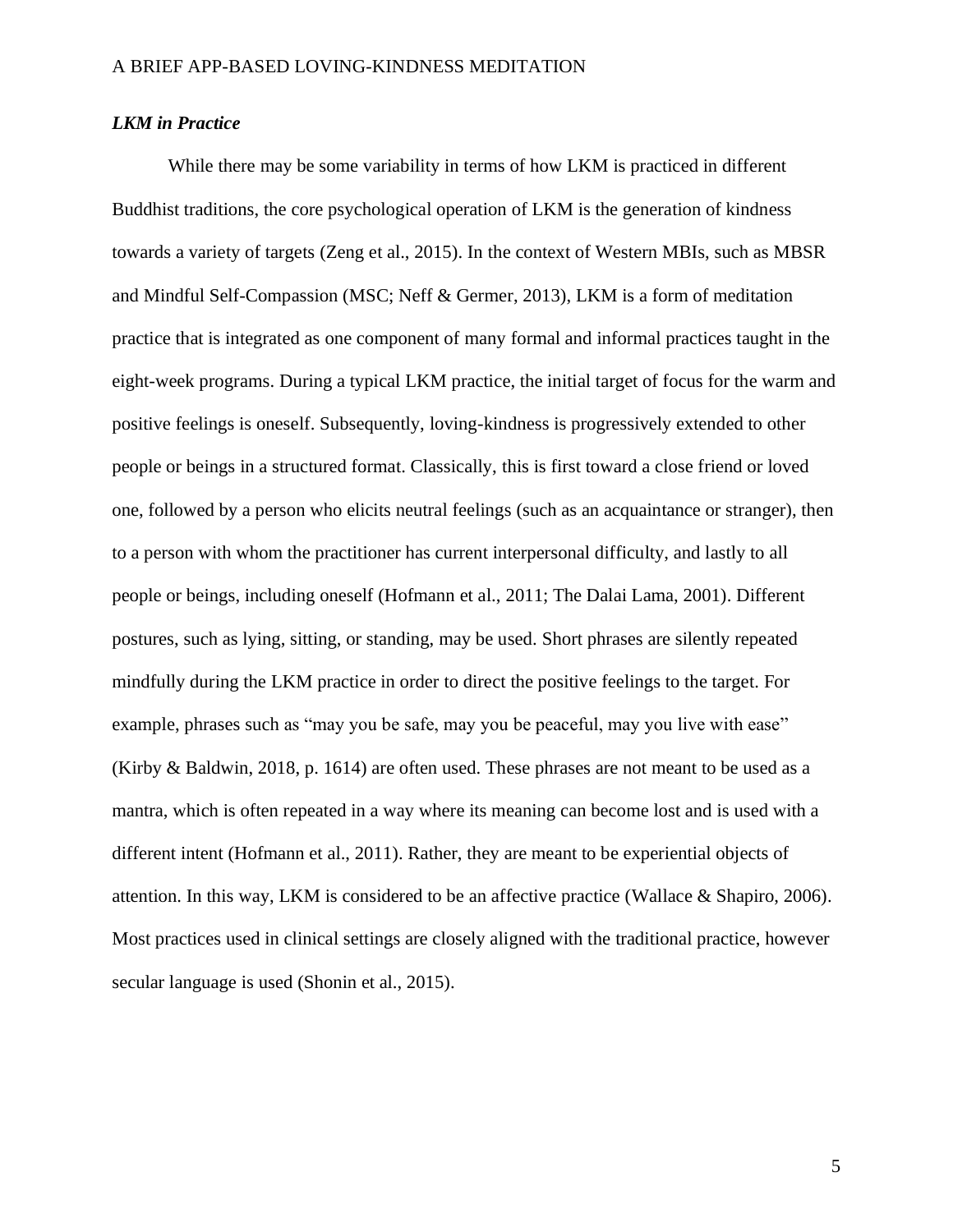### *LKM Interventions*

To date, there has been significant variability in the length and structure of standalone LKM interventions tested in the Western psychological literature. LKM interventions typically involve weekly group sessions which can range from 10 to 120 minutes per session, and can range from four to 12 weeks in duration (Shonin et al., 2015). During most of these intervention studies, at-home practice ranging from 15 to 30 minutes, at least three times per week was recommended to participants. LKM is often integrated as part of an intervention with other meditative components, which is more similar to how it is practiced traditionally (e.g., Wallmark et al., 2013). More established empirically-supported mindfulness-based programs, such as MBSR or MSC, are typically eight weeks in duration (with accompanying home practice throughout each week), and integrate LKM as one of many mindfulness practices introduced in the program, though typically with less of a focus than other practices. As discussed above, one of the challenges in examining LKM in the context of interventions is that it is often conflated with CM and other practices.

#### **Why Might LKM be Beneficial for Mental Health? A Review of Related Theories**

Given that LKM practice comes from the Buddhist tradition, much of the theory about how and why LKM offers enhances well-being, at this point, comes from the Buddhist perspective. As noted above, within the Buddhist tradition, the benefits of LKM are interwoven with other meditation practices as well as the philosophical and ethical frameworks in which they are situated (Ekman et al., 2005). From this viewpoint, LKM is a practice that helps to foster loving-kindness, which is one the four *brahma viharas* (sublime states; Hofmann et al., 2011). LKM is described an experiential practice that "employs the imagining or actual experience of the emotional state as an object of attention and mindful awareness" (Hofmann et al., 2011, p.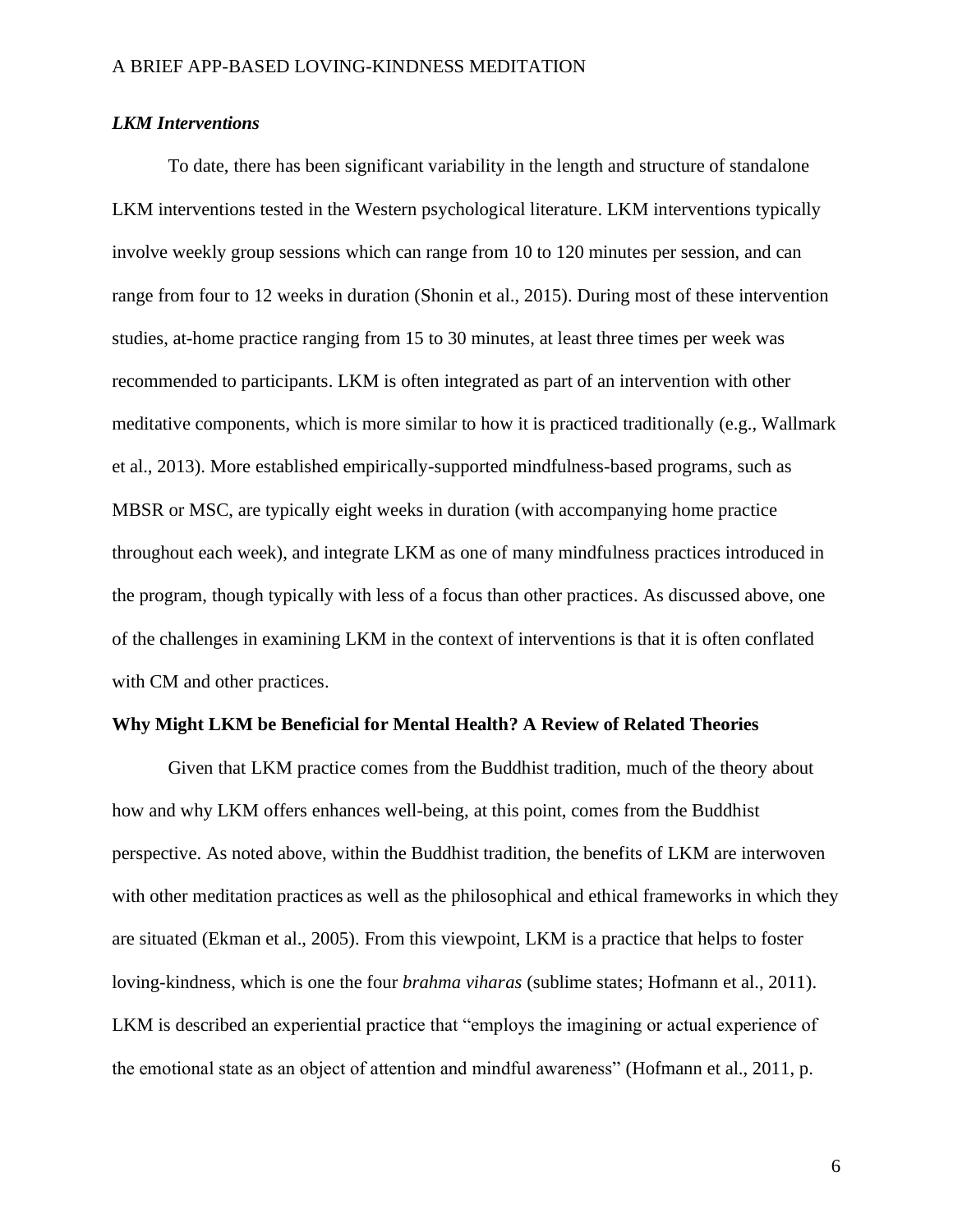1128). It is purported that practicing LKM helps to broaden attention and shift a person's relationship with themselves and others (The Dalai Lama & Cutler, 1998). By fostering this change in perspective, people are then able to relate to themselves and others more kindly, compassionately, and with unconditional love (without desire; Salzberg, 1995). Moreover, people are better able to navigate difficult emotions, such as anger and fear, by being more accepting of oneself and others. LKM is also purported to increase empathy, foster feelings of connectedness to others, enhance positive emotions, and reduce negative emotions (Salzberg, 1995; The Dalai Lama & Cutler, 1998). Importantly, LKM and other contemplative meditation practices were not traditionally developed or practiced as tools to treat psychopathology and are part of a larger spiritual practice (Davidson & Dahl, 2018), thus understanding mechanisms through which mental health benefits occur is a more recent area of scientific inquiry.

Western psychological research has begun to explore theory and mechanisms that may account for some of the observed mental health and well-being benefits of LKM practice, as well as its role in the treatment of psychopathology. However, it is not yet clear the precise role that these processes play and research is still in its infancy. One notable theory that has emerged to explain the mental health and well-being benefits of LKM is the broaden-and-build theory (Fredrickson, 1998; Fredrickson et al., 2008). According to the broaden-and-build theory (Fredrickson, 1998), enhancing positive affect can help to lessen the impact of negative affect and enable people to broaden both their thinking and attention in interpersonal and intrapersonal domains. As such, over time, experiencing frequent positive emotions help people to broaden their personal resources (cognitive, psychological, social, and physical). For example, in a study testing the broaden-and-build theory in the context of LKM, increases in positive emotions following a seven-week LKM intervention were indeed associated with reductions in depressive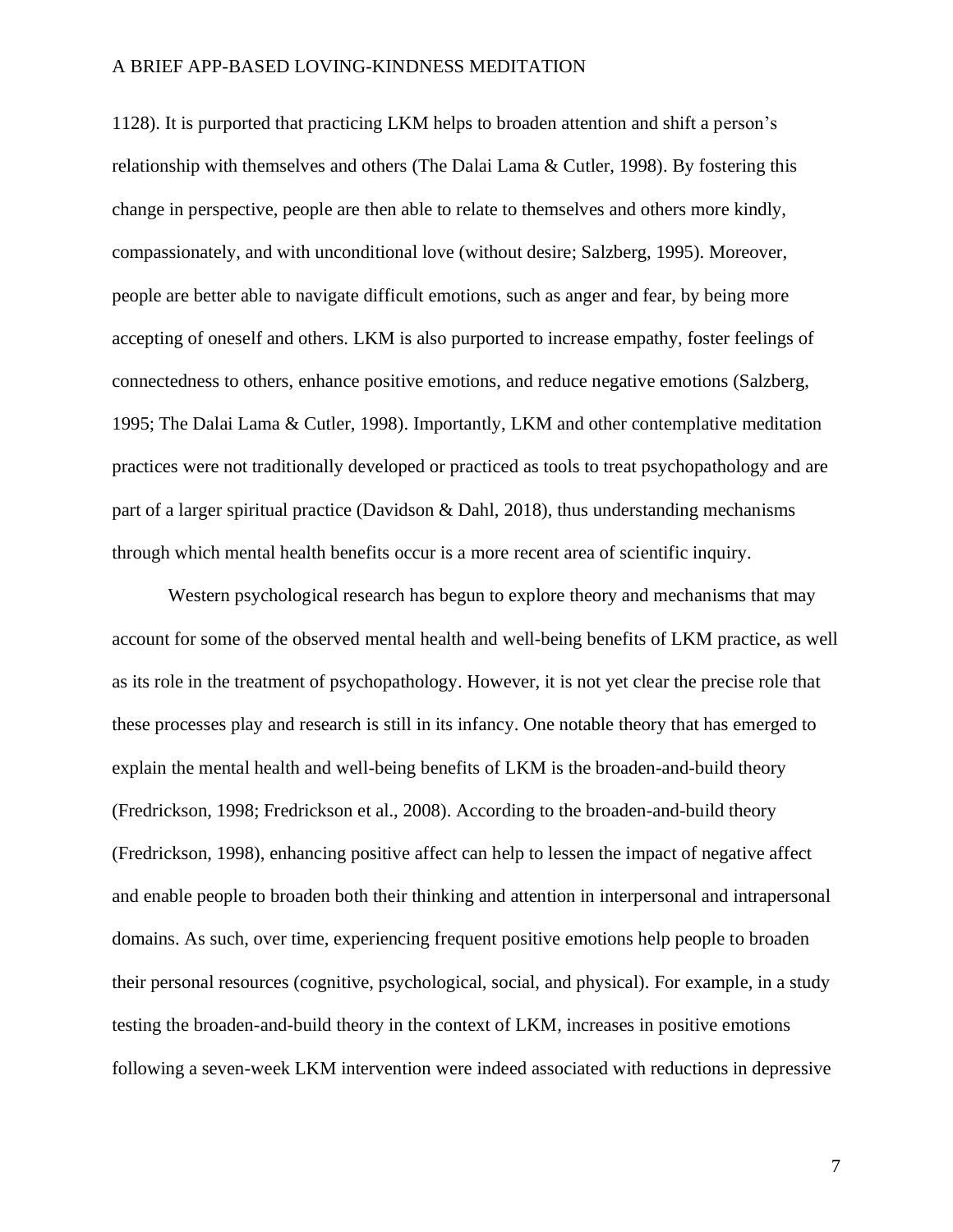symptoms both directly and through built resources (e.g., purpose in life, increased mindfulness, social support; Fredrickson et al., 2008). Other LKM intervention studies have also garnered some support for the broaden-and-build theory (Kearney et al., 2014). Indeed, there is some support for LKM and increased positive emotions, indicating that this may be an important mechanism in LKM (Zeng et al., 2015).

A second way that LKM may offer benefit in terms of mental health is improved emotion regulation and ways of coping. A LKM intervention was found to be associated with large effects for clinician-reported changes in rumination and moderate effects for changes in adaptive emotion strategies, specifically accepting and adjusting (Hofmann et al., 2015). Rumination is an emotion regulation strategy that is both a risk and maintaining factor in depression, and tends to create cyclical depressogenic thinking patterns (Nolen-Hoeksema et al., 2008). As such, intervention approaches that mitigate this form of maladaptive emotion regulation strategy are particularly promising in reducing depressive symptoms. Another mechanism that has been proposed to account for benefits from constructive meditation practices such as LKM is cognitive reappraisal (Dahl et al., 2015). Indeed, in a study of combined attentional mindfulness and LKM, changes in cognitive distortions were found to mediate intervention effects for outcomes, including negative affect (Sears & Kraus, 2009).

While research is in its infancy, LKM does seem to shift the way in which people relate to both themselves and others. LKM is an inherently prosocial and relational practice and there is evidence to suggest that LKM is linked to feeling more connected to others (Hutcherson et al., 2008; Seppala et al., 2014), which has a host of mental health benefits (Kawachi & Berkman, 2001; Werner-Seidler et al., 2017). LKM has been shown to enhance the common humanity component of self-compassion, which reflects a perspective of shared experience (Weibel et al.,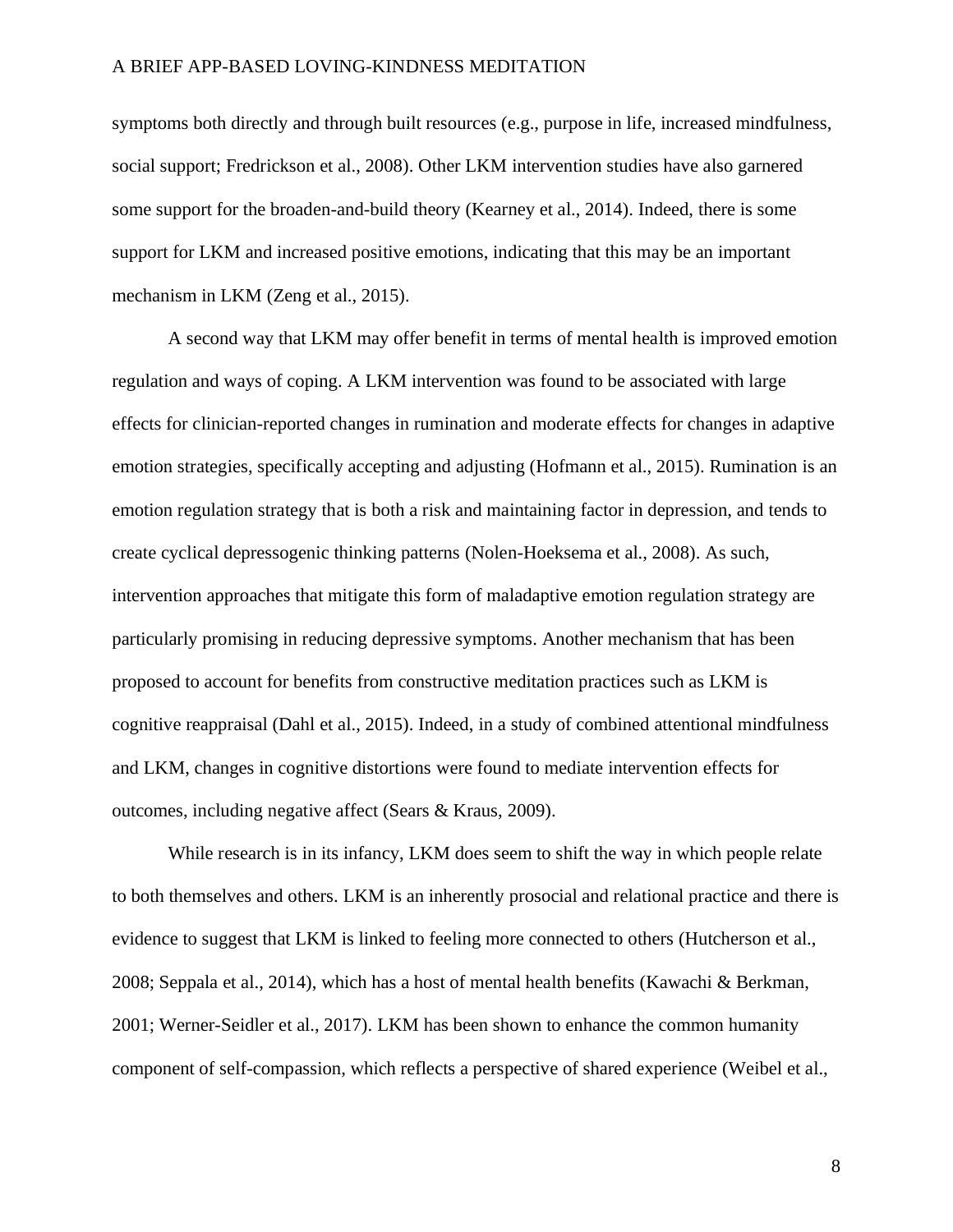2017). In this way, practicing LKM may foster a shift in how a person sees themselves in relation to others and help them to reframe their suffering as part of the shared human condition. LKM interventions have also been found to increase the self-kindness facet of self-compassion. In fact, enhanced self-kindness could be one of the most robust ways that LKM supports the development of increased self-compassion. Experimentally, following a brief seven-minute LKM exercise, increases in implicit positivity toward the self were observed, even after accounting for possible influences of mood (Hutcherson et al., 2008). Other authors have proposed that perspective taking (Dahl et al., 2015) and prosocial motivation (Engen & Singer, 2016) are central mechanisms of LKM.

Lastly, various neuroendocrine and neurobiological correlates are under investigation to further explore mechanisms of LKM. While a detailed discussion of these mechanisms is beyond the scope of the current study, there is some suggestion from these studies that LKM is associated with brain activation in areas that are associated with empathy and emotional processing (Dahl et al., 2015; Hofmann et al., 2011). In line with the idea that LKM may act by enhancing positive affect and prosocial motivation, other studies have demonstrated activation of regions of the brain associated with affiliative behaviours and generation of positive affect (Engen & Singer, 2016).

#### **Outcome Studies of LKM**

LKM has demonstrated positive impacts on a range of indicators of mental health and well-being (Galante et al., 2014; Shonin et al., 2015; Zeng et al., 2015). What follows below is a summary of the current literature on outcomes of LKM, specifically related to depressive symptoms, stress, negative and positive affect, and self-compassion.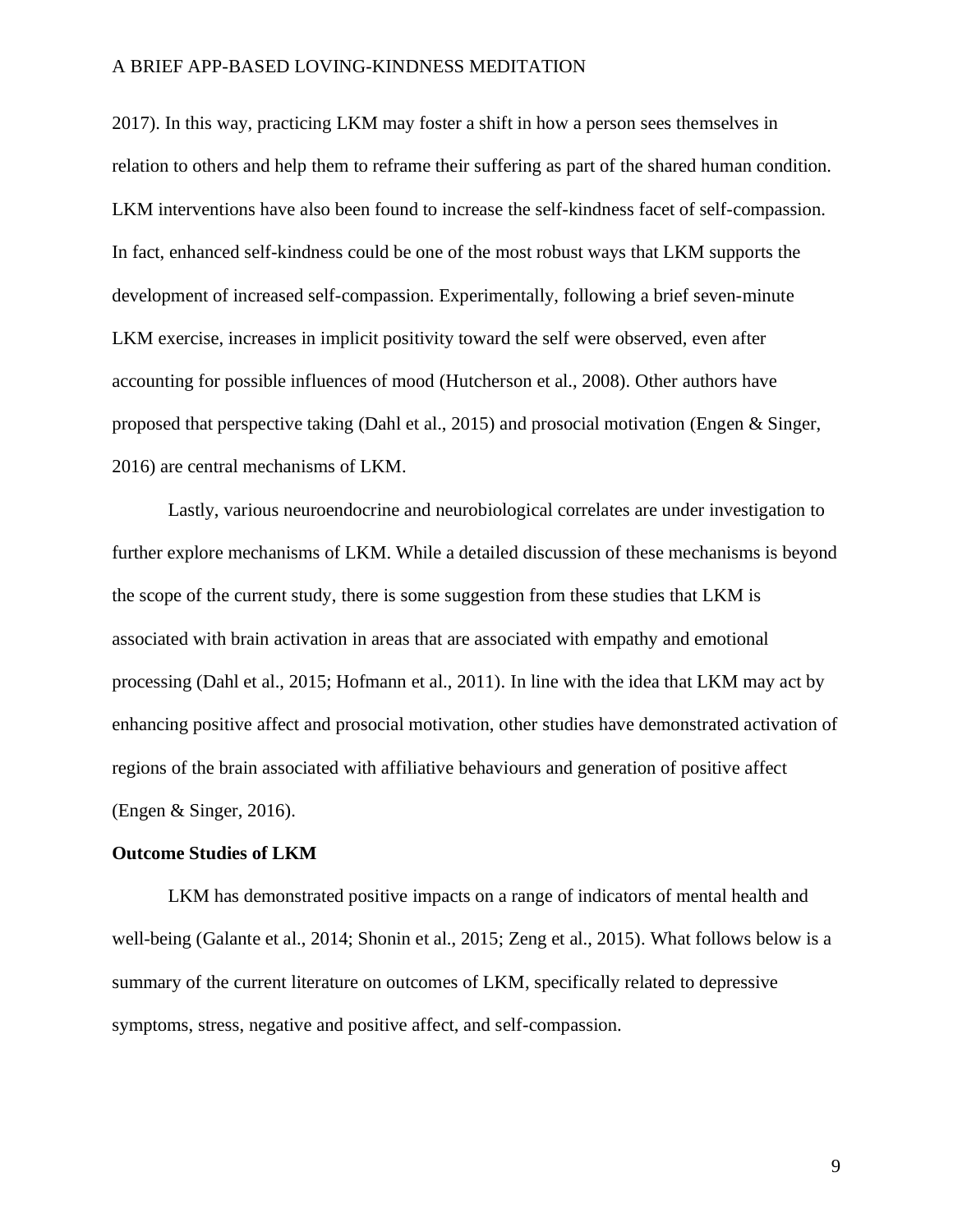### *LKM and Depressive Symptoms*

Emerging evidence suggests that LKM may be an effective practice to reduce depressive symptoms (Fredrickson et al., 2008; Hofmann et al., 2015; Shahar et al., 2015). A recent review of FIM interventions found that they were effective in reducing depressive symptoms in a variety of populations and had medium effect sizes (*d* = .38; Lv et al., 2020). Similarly, an earlier systematic review and meta-analysis of 22 kindness-based meditation interventions concluded that these types of practices were moderately effective in reducing depressive symptoms (Galante et al., 2014). While these reviews included a variety of other compassion and kindnessbased practices, they provide robust support for further examining LKM in relation to possible mental health benefits.

More specifically, LKM interventions have been found to reduce symptoms of depression in individuals experiencing dysthymia and chronic depression (Hofmann et al., 2015). In a 12 week LKM intervention, depressive symptoms were significantly reduced at follow-up (Cohen's  $d = 3.33$ ) in a sample of people with symptoms of dysthymia. A similar 12-week LKM-based intervention in a sample of people with persistent depressive disorder was associated with reductions in both clinician-rated and self-reported depressive symptoms (*d* = 1.90; Hofmann et al., 2015). While these two studies are limited by the lack of control group and small sample sizes ( $n = 10$  and  $n = 8$ , respectively), they provide some initial support for the possible utility of LKM in the reduction of depressive symptoms. LKM has also shown promise in reducing depressive symptoms in other populations. For example, in a sample of people with high selfcriticism, a seven-week LKM intervention reduced depressive symptoms compared to a waitlist control condition (Shahar et al., 2015). Similarly, following a 12-week LKM intervention for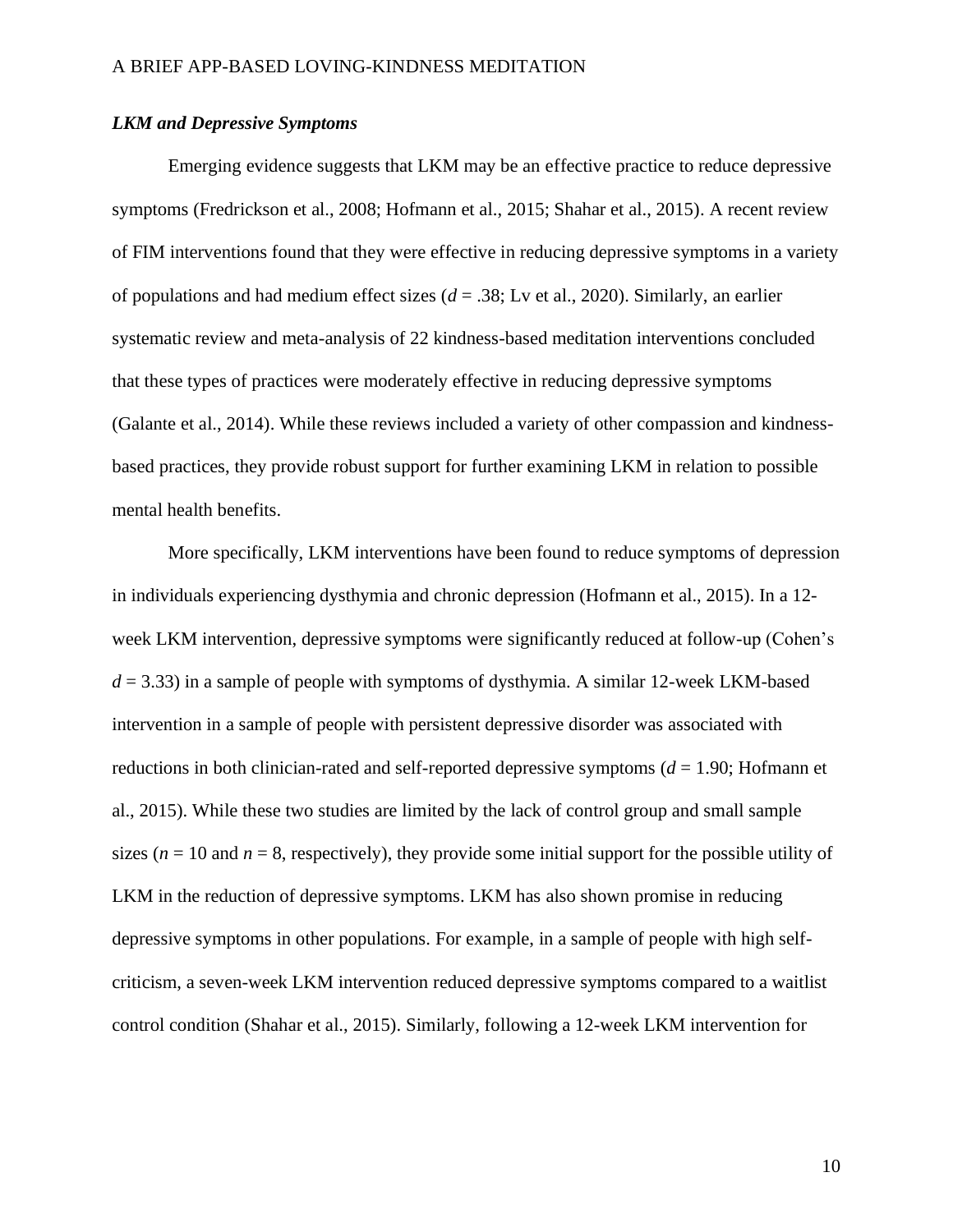veterans with posttraumatic stress disorder (PTSD), reductions in depressive symptoms were observed at three-month follow-up  $(d = -0.49;$  Kearney et al., 2013).

LKM has also shown potential in reducing depressive symptoms in non-clinical samples. For example, a seven-week LKM intervention was associated with decreased depressive symptoms in sample of community adults (Fredrickson et al., 2008). More recently, in a sample of university students, a five-week LKM intervention was found to reduce depressive symptoms from baseline to six months post-intervention compared to a control condition (Totzeck et al., 2020). Interestingly, in Totzeck and colleagues' (2020) study, depressive symptoms were not reduced immediately post-intervention, which was a surprising finding that the authors suggested may have been due to the measurement point occurring during a particularly stressful period of the academic year.

In terms of brief LKM interventions, a recent study of a brief two-session LKM intervention utilized a dismantling design in an undergraduate sample to explore various meditation conditions including LKM self-focused only, LKM other-focused only, LKM both self and other-focused, and a sitting quietly control condition (Polizzi et al., 2019). Participants had two in-person guided meditation sessions and were then asked to listen to recordings or read the LKM script at home (approximately 10 minutes in length) daily over a two-week period. The mean number of days that participants reported engaging in meditation was six days. No differences in depressive symptoms were found between the treatment conditions and control condition. Importantly, the delivery of the home practice was not standardized (i.e., they either read a script and/or listed to an audio recording), and the study authors suggested that this may have impacted results.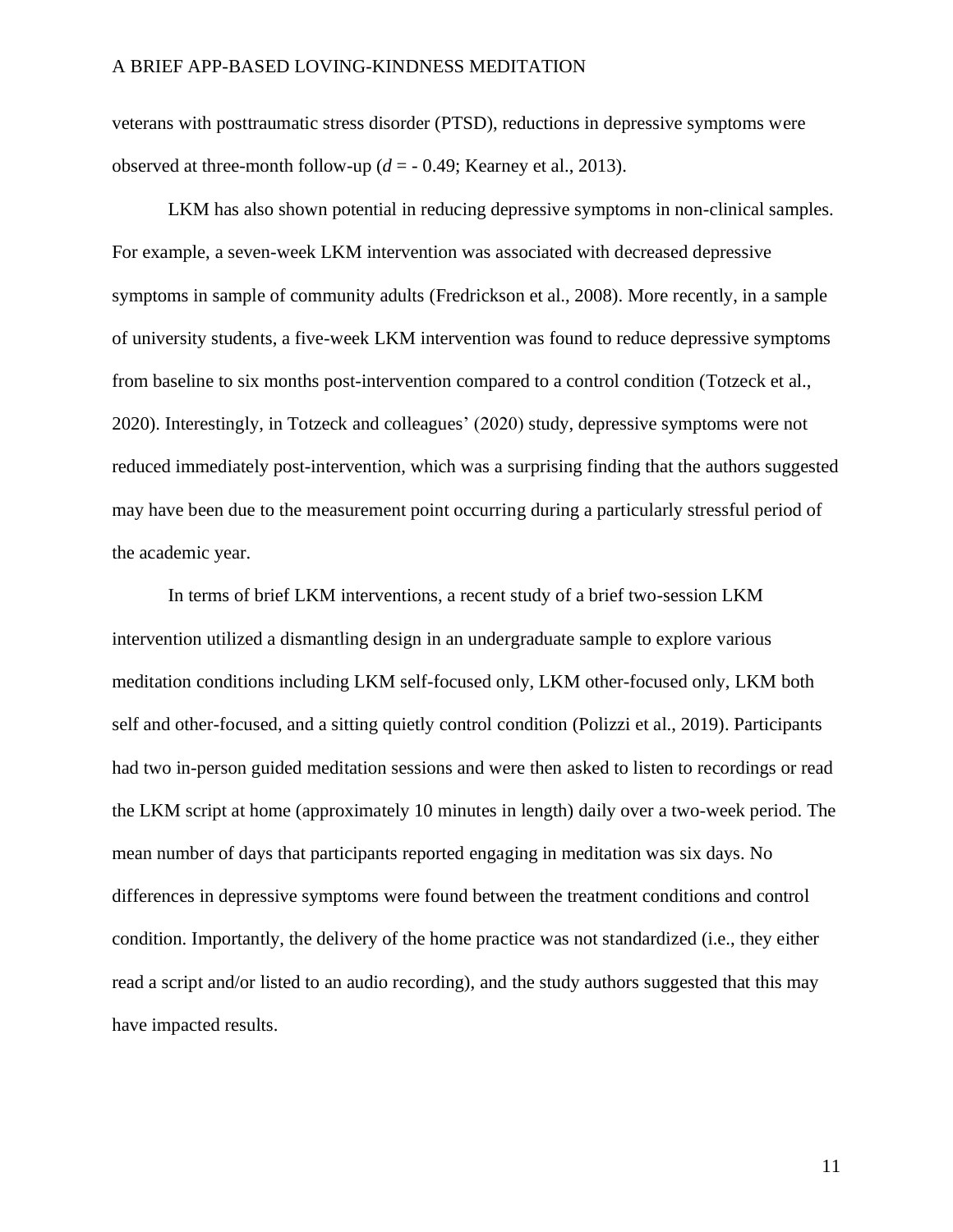### *LKM and Perceived Stress*

MBIs have also been associated with reductions in stress in a variety of populations (Hoge et al., 2020) and have shown promise in reducing stress among university students (Dawson et al., 2020; Galante et al., 2018; Regehr et al., 2013; Yang et al., 2018). Recent evidence has emerged to support the potential for interventions that include LKM to reduce stress (Eriksson et al., 2018; Shonin et al., 2015). However, to date results are mixed and there is a limited amount of research in this area. A systematic review and meta-analysis of RCTs of kindness-based practices, including both LKM and CM, found mixed results for reductions in stress, though studies of stress in this review were limited to three (Galante et al., 2014). For example, in a study of an eight-week Buddhist meditation program utilizing the FIMs (i.e., loving-kindness, compassion, empathetic or appreciative joy, and equanimity), two weeks of which were focused on LKM specifically, adult community participants showed decreased perceived stress post-intervention compared to a waitlist control (Wallmark et al., 2013). More recent studies have also shown mixed findings. For example, a seven-week LKM intervention was not found to reduce stress at post-treatment compared to a control condition (Shahar et al., 2015). However, there was some indication that stress was reduced for the intervention condition at three-month follow-up. In university students, LKM was associated with decreased stress from baseline to six month follow-up, but again, not immediately post-intervention (Totzeck et al., 2020).

### *LKM and Affect*

Findings from a systematic review demonstrated that LKM has been associated with greater positive affect and reductions in negative affect (Shonin et al., 2015). In a systematic and meta-analytic review of intervention and lab-based studies of LKM and positive emotions, LKM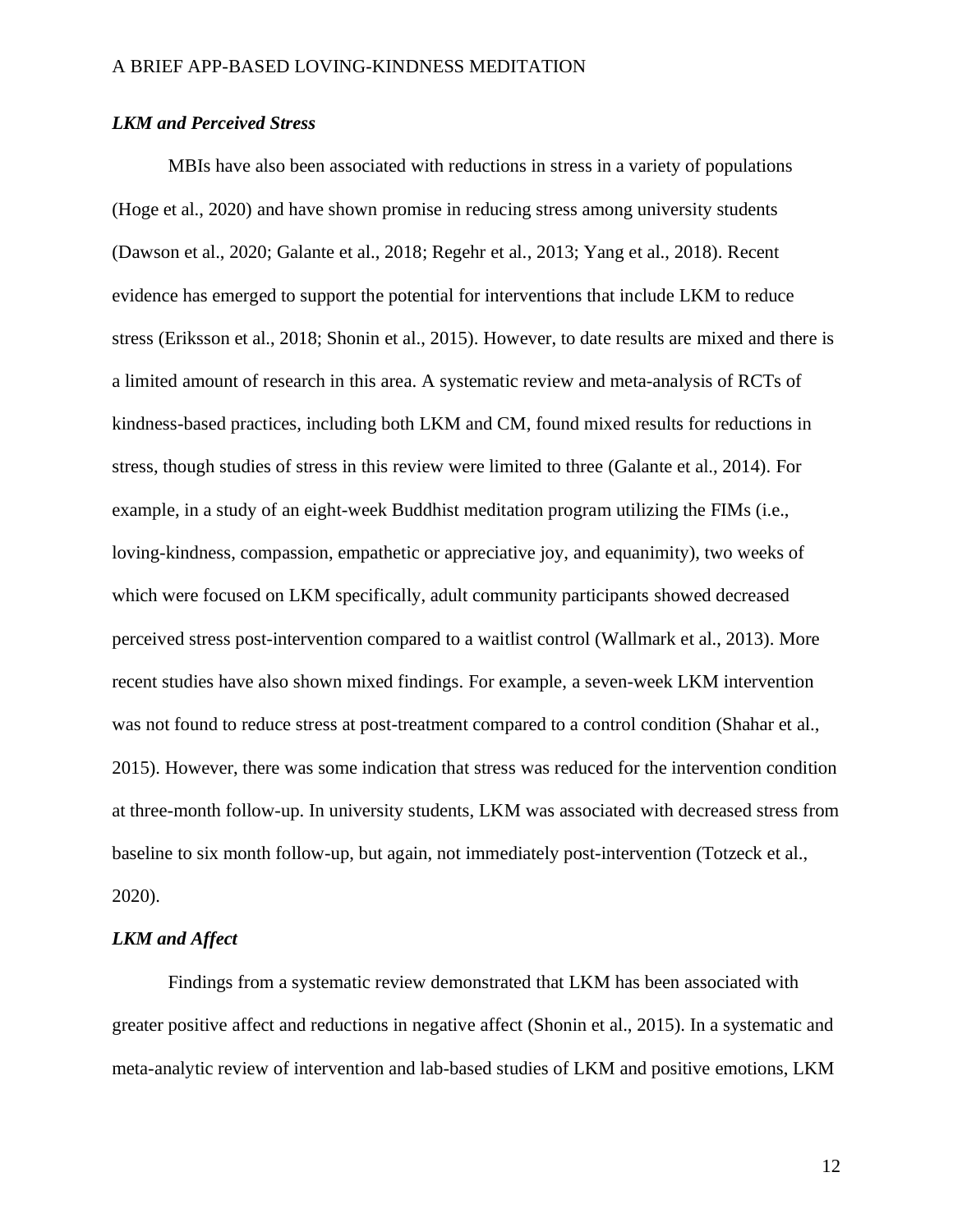was associated with improved daily positive emotions and, when measured, gains in positive emotions post-intervention were maintained (Zeng et al., 2015). Generally speaking, both RCTs and non-RCTs included in Zeng and colleagues' review had medium effect sizes for daily positive affect and small-to-medium effects for positive affect measured immediately following LKM. That being said, findings for the impact of LKM on positive and negative affect have been somewhat mixed across the literature. These findings are reviewed below, first for induction and brief LKM interventions, followed by longer (i.e., greater than two weeks) LKM interventions for non-clinical and clinical samples.

Studies of brief LKM inductions have demonstrated changes in affect following as little as a single session. For example, a seven-minute session of LKM has been shown to increase positive affect and reduce negative affect compared to a neutral imagery induction (Hutcherson et al., 2008). Similarly, a single 20-minute LKM practice condition was associated with an increase in positive emotions compared to a more active control condition – progressive muscle relaxation (Templeton, 2007). In a sample of university students who were first-time LKM practitioners, a single 15-minute session of LKM was associated with increases in other-focused emotions (e.g., love), low arousal positive emotions (e.g., peaceful), and other positive emotions, including happiness, as well as decreases in sadness compared with a control condition (Sirotina & Shchebetenko, 2020). Conversely, in another study, a 12-minute LKM induction did not contribute to gains in explicit or implicit positive affect compared to an attention control, but led to a moderate reduction in implicit (not explicit) negative affect (Hirshberg et al., 2018). Similarly, a brief two session LKM intervention did not increase positive affect in college students (Polizzi et al., 2019). Further, greater negative affect was found for practicing a self-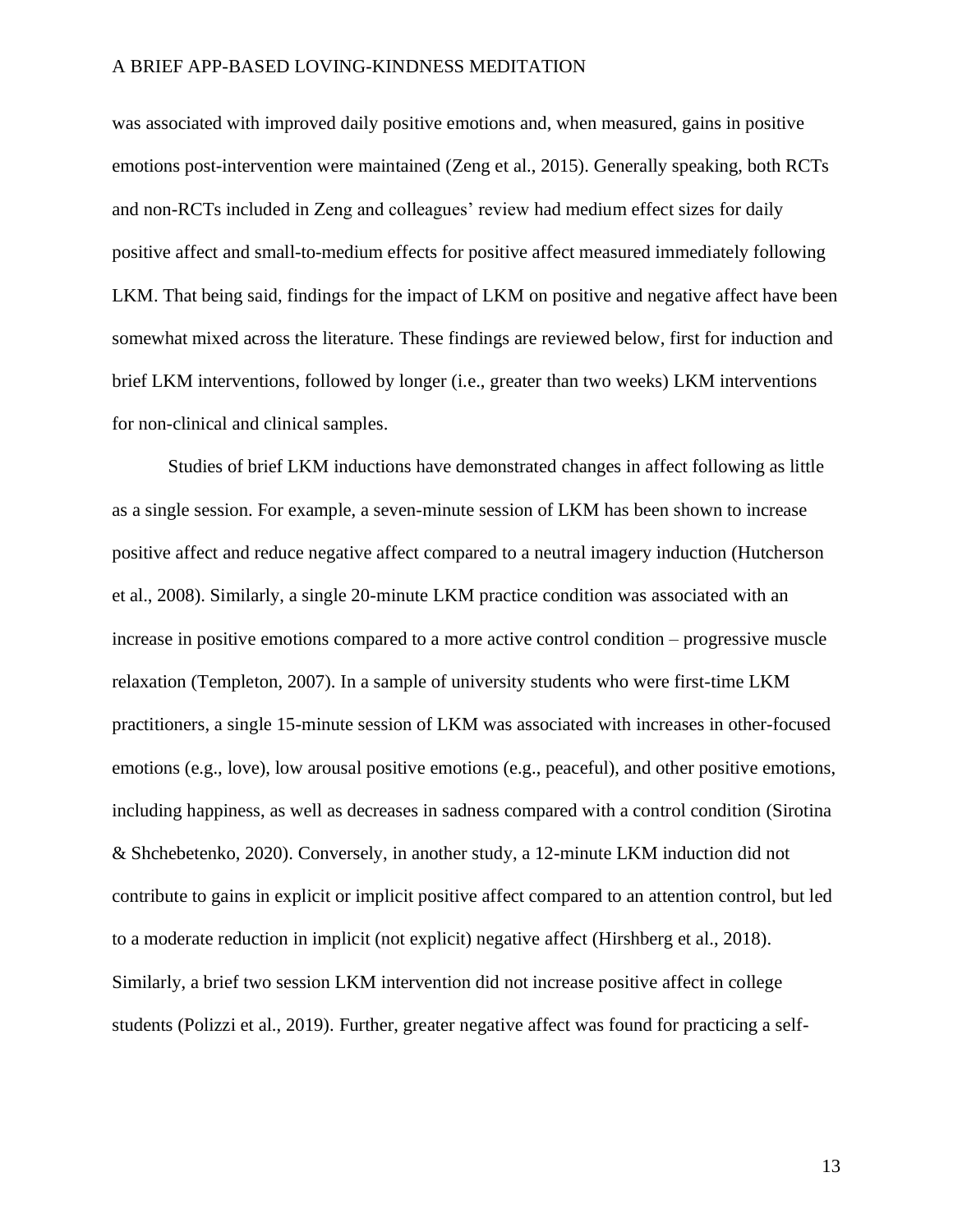focused LKM, when compared to other meditation conditions in the study, including otherfocused LKM only and LKM for both self and other.

LKM has also been associated with changes in affect both during and after longer LKM interventions in non-clinical samples. For example, LKM training has been linked to increased positive emotions day-to-day reported over time in a six-week workshop in novice meditators, however, interestingly in this study there were no reported changes in day-to-day negative affect (Fredrickson et al., 2017). In a seven-week LKM intervention, positive emotions increased over the course of the study period compared to a control condition (Fredrickson et al., 2008). Changes in affect have also been found in RCTs employing more active control conditions. In a study comparing LKM to a CM practice over five weeks, increases in positive affect were observed and were maintained by the LKM group, while the CM group had a decrease in positive affect when they completed the meditation practice (May et al., 2014). In the LKM group there was a decrease in negative affect immediately following meditation.

Lengthier LKM interventions in subclinical and clinical populations have also documented changes in affect. For example, increases in positive affect have been found following LKM interventions in those with high self-criticism (Shahar et al., 2015), dysthymia and persistent depressive disorder (Hofmann et al., 2015), and PTSD (Kearney et al., 2014). Reductions in negative affect have also been documented (Hofmann et al., 2015; Kearney et al., 2014), whereas other intervention studies have found no change in negative affect (Shahar et al., 2015). Taken together, while the evidence is mixed, there is some support for changes in both positive and negative affect following LKM inductions, brief interventions, and longer LKM interventions in both clinical and non-clinical samples.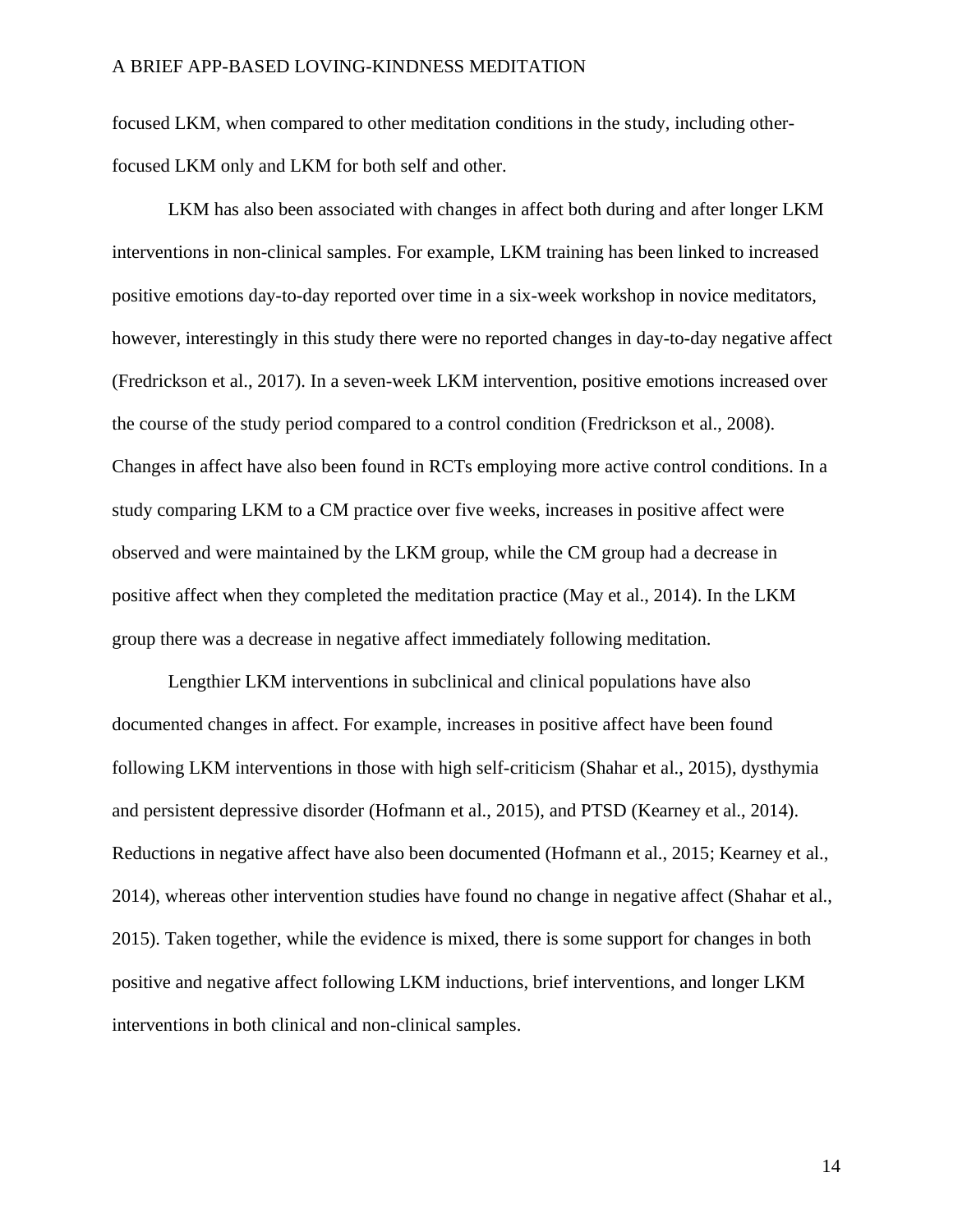### *LKM and Self-Compassion*

As mentioned earlier, another documented outcome of LKM is increased self-compassion (Galante et al., 2014). Self-compassion involves treating oneself in a non-judgmental and kind way when faced with difficulty or suffering (Neff, 2003b). As conceptualized by Neff (2003b), self-compassion encompasses a number of facets, including self-kindness, mindfulness, and common humanity, which together generate a self-compassionate frame of mind. Having selfcompassion for oneself involves not only these positive facets, but also reduced levels of their opposing poles: self-judgment, over-identification, and isolation. While the concept of selfcompassion encompasses mindfulness, it is particularly the mindful awareness of one's difficult experiences.

Self-compassion is strongly linked with improved mental health and well-being (Ferrari et al., 2019; Zessin et al., 2015). There is robust support for the protective nature of selfcompassion in relation to stress, anxiety, and depression (MacBeth & Gumley, 2012). Given the benefits of self-compassion, there has been increased interest in developing interventions aimed at enhancing this characteristic. Intervention studies have demonstrated that self-compassion is a trait that is modifiable in both clinical and non-clinical samples (Wilson et al., 2019).

LKM and LKM-related practices have been linked with increases in self-compassion (Boellinghaus et al., 2014). In a systematic review and meta-analysis, kindness-based meditation practices were associated with moderate increases in self-compassion compared to passive controls (Galante et al., 2014). In a four-session LKM intervention, undergraduate students reported higher levels of self-compassion post-treatment when compared to wait-list controls (Cohen's *d* = 0.27; Weibel et al., 2017). Specifically, respondents who received the LKM intervention reported greater self-kindness and common humanity. However, at eight-week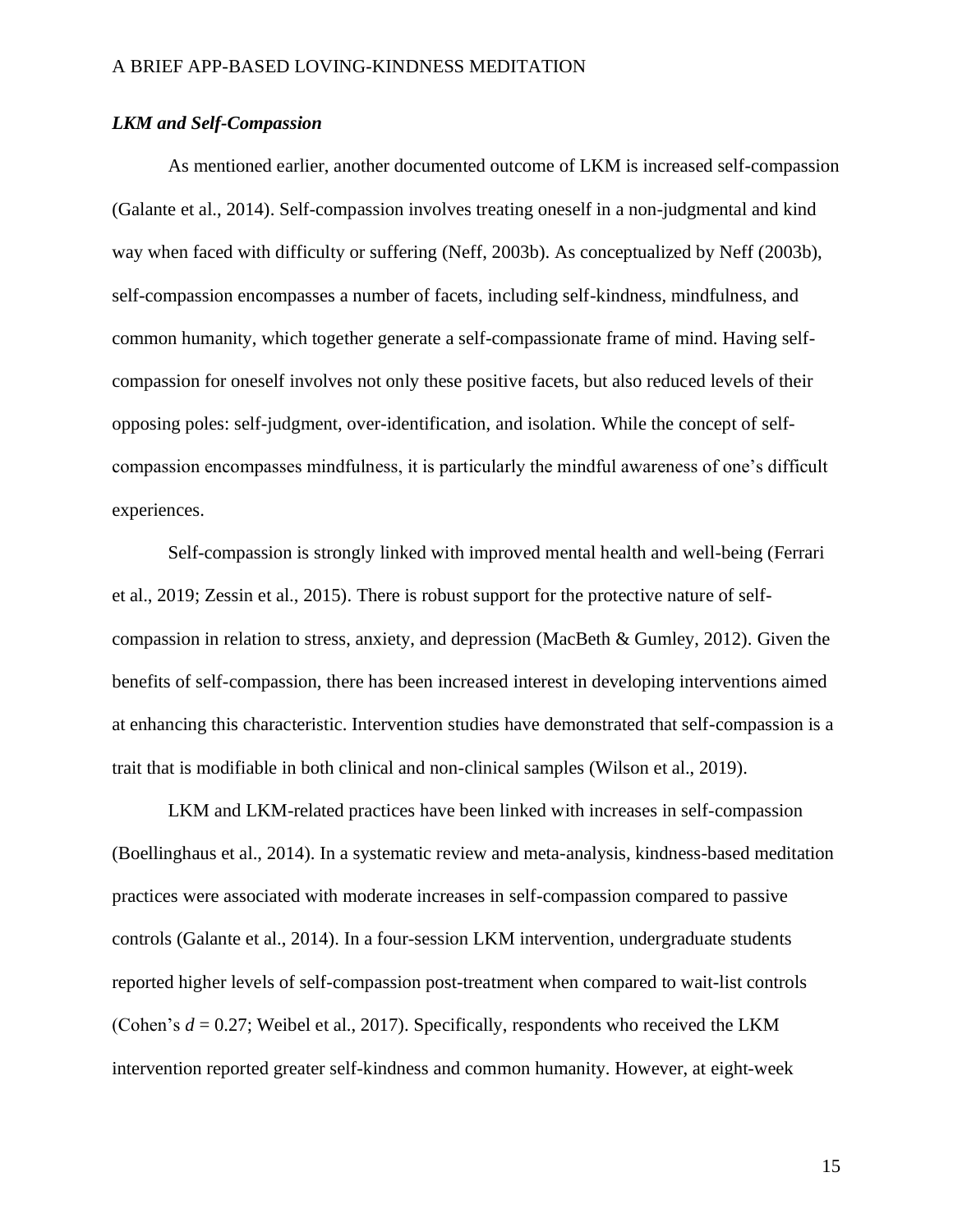follow-up only the self-kindness gains were maintained. Though not all studies have found significant effects. For example, in Polizzi and colleagues' (2019) two-week LKM intervention, with two in-person sessions and an average of six days of at home practice, there was no change in self-compassion compared to sitting quietly.

Similarly, LKM is linked with changes in self-compassion in sub-clinical and clinical populations. In people with high self-criticism, a seven-week LKM intervention was associated with increased self-compassion both post-treatment (Cohen's  $d = 0.73$ ) and at three-month follow-up (Cohen's  $d = 1.06$ ) compared to a wait-list condition (Shahar et al., 2015). LKM has also been associated with increases in self-compassion in clinical samples, such as veterans with PTSD (Kearney et al., 2013). Furthermore, enhanced self-compassion was found to partially mediate the reductions in PTSD symptoms and depression.

#### **App-Based Mindfulness Interventions**

There has been a recent explosion of smartphone apps offering mindfulness practices to the general public, which offer a plethora of benefits to users including scheduling flexibility, reduced cost, and improved access (Mrazek et al., 2019). A 2015 review identified over 500 apps claiming to offer mindfulness, though many did not offer comprehensive mindfulness training and the vast majority had not been rigorously tested or empirically supported (Mani et al., 2015). As such, there have been calls to examine both the effectiveness and impact of contemplative training practices delivered via mobile technology (Davidson & Dahl, 2018). There have also been related concerns raised with respect to the premature wide dissemination of these apps, including lack of attention to individual differences in learning or skill acquisition, delivery of quality content, and effectiveness compared traditional face-to-face support in learning these practices (Van Dam et al., 2018b). Some meditation teachers have also voiced concerns related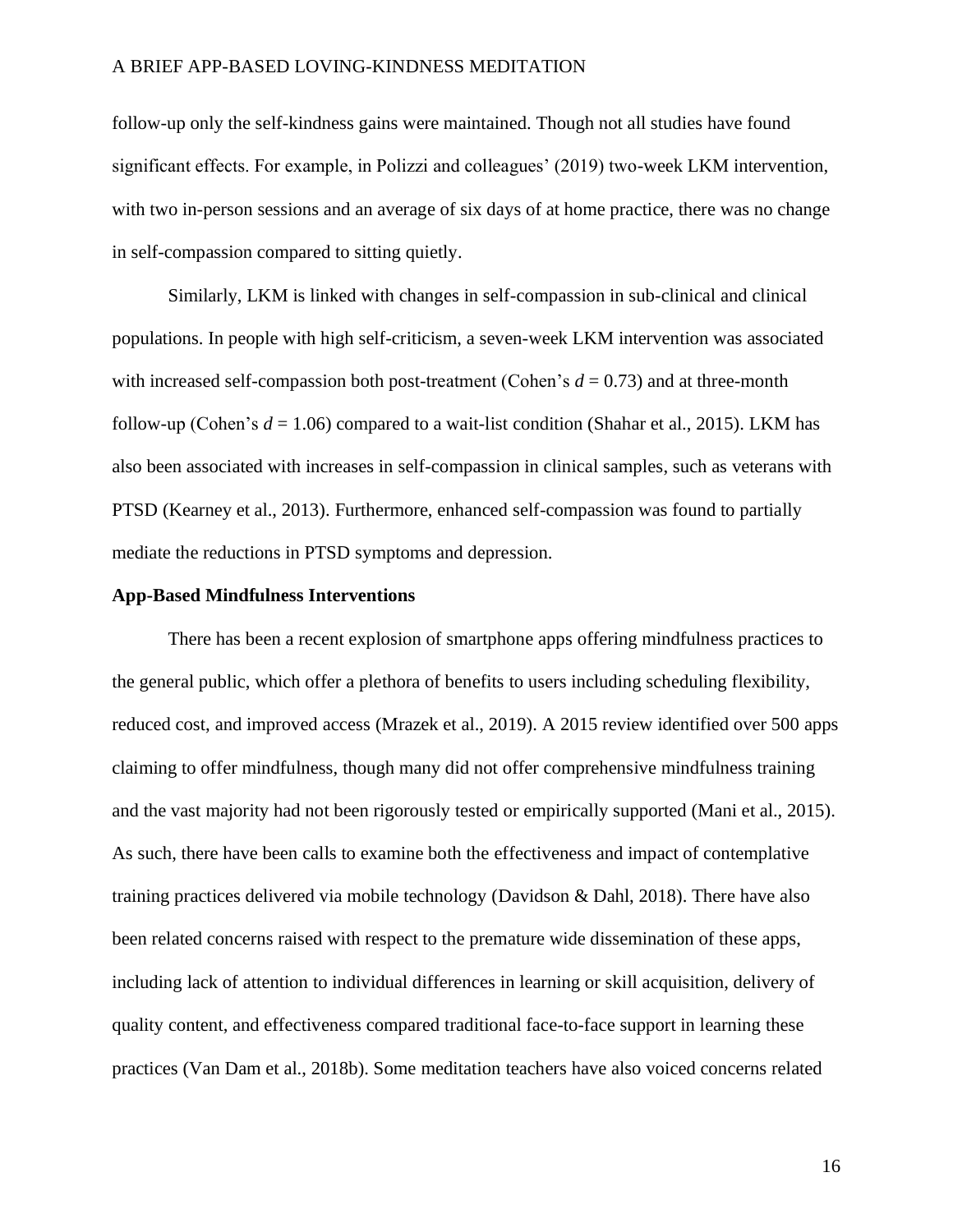to mindfulness being presented in apps as a "simple," standalone tool for relaxation or sleep, without providing more context or linking it to other contemplative practices such as compassion (Lukoff et al., 2020).

Nonetheless, emerging studies suggest that mindfulness apps are a promising avenue through which users can improve their mental health and well-being (Gál et al., 2021). For example, a recent meta-analysis of technology-enabled mindfulness programs identified smallto-medium effects sizes for reductions in negative affectivity, including stress and depressive symptoms (Victorson et al., 2020). The average length of the programs included in the review was six weeks, though only six of the studies were disseminated specifically via app-based platforms. A meta-analysis of smartphone apps that included mindfulness and acceptance practices demonstrated reduced psychological distress and possibly enhanced self-compassion, though the availability of evidence for improving self-compassion was relatively weak (Linardon, 2020).

The Headspace app has been the most widely studied app to date and has garnered some empirical support via RCTs (e.g., Economides et al., 2018; Howells et al., 2016). This app offers a range of meditation practices, both guided and unguided, and didactic training is provided by a Tibetan Buddhist monk (Flett et al., 2020). It includes an introductory structured program, which is 10 days in length, with 10 minutes per day of mindfulness practice per day. It also offers a host of other psychological tools for sleep and other programming. In a sample of medical students, use of the Headspace app over 30 days improved well-being and reduced perceived stress compared to a control condition (Yang et al., 2018). In another study, first year university students were provided with three-month access to the Headspace app (Flett et al., 2020). While the primary intention-to-treat analysis showed no difference in improvement in psychological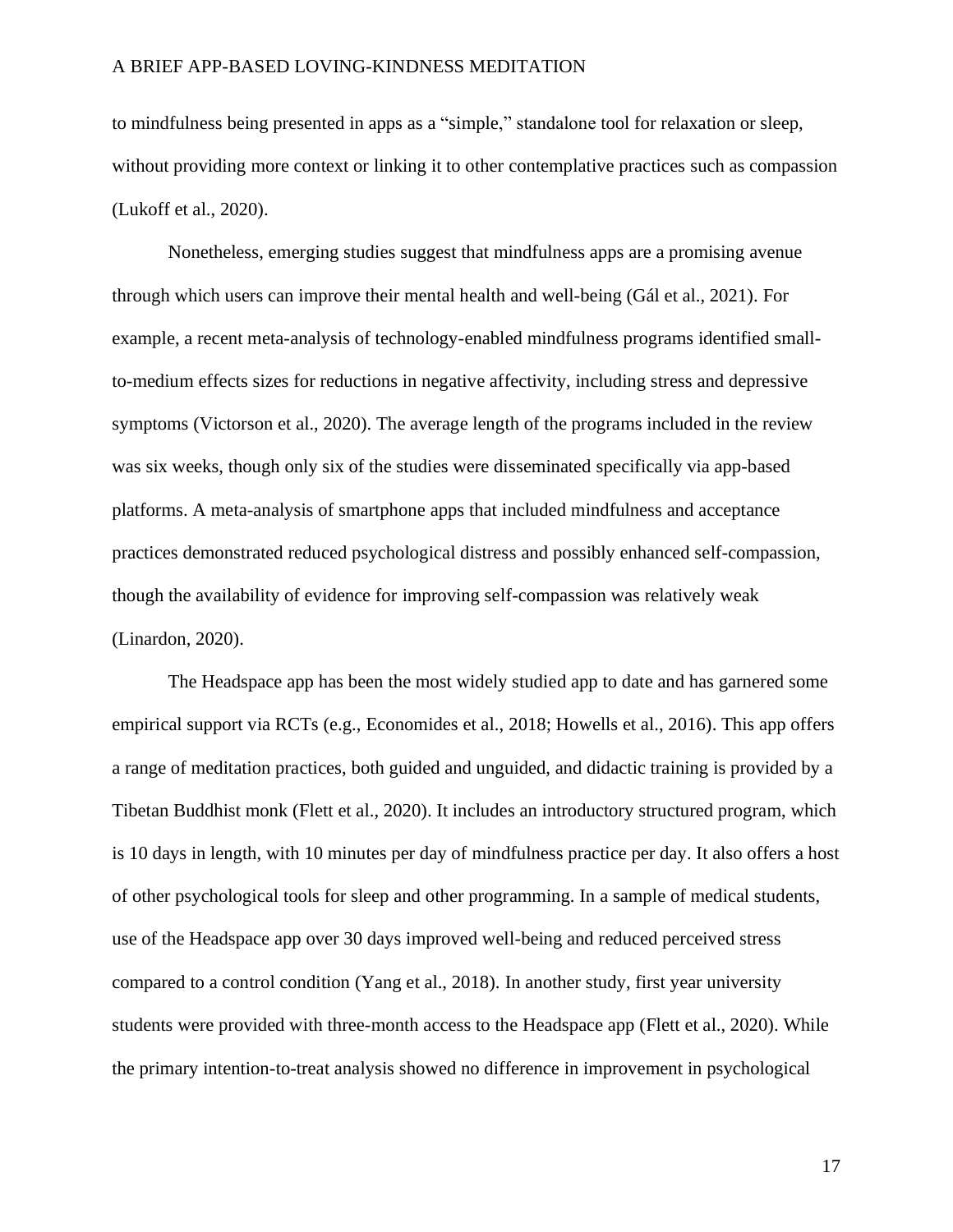distress compared to a control condition, a per protocol analysis of those students who accessed and used the app showed reduced psychological distress. Other app-based mindfulness programs have also shown promise. For example, a recent study showed that a seven-day mindfulness program delivered via an app (developed specifically for the study) used for 28 days (i.e., the program was repeated four times) was associated with reduced stress and depressive symptoms compared to an active control condition (Lahtinen et al., 2021). Each practice in this program lasted for 10 minutes and one practice was described as LKM.

Studies of brief mindfulness interventions (i.e., less than two weeks) using smartphone apps have also shown some promise in improving mental health in non-clinical samples. For example, among university students, two popular mindfulness smartphone apps, Headspace and Smiling Mind, used for 10 minutes a day for 10 days have been associated with reduced depressive symptoms, and increased mindfulness, resilience, and college adjustment compared to an attention control placebo (Flett et al., 2019). In a non-clinical adult sample, participants who used the meditation app Headspace for 10 days reported decreases in depressive symptoms and improvements in positive affect compared to an attention app control group (Howells et al., 2016). However, there were no observed changes in negative affect, satisfaction with life, or flourishing. Lastly, in study of the Calm app, another publicly available app, participants showed improvements in well-being following a seven-day course delivered via the app, though this was an uncontrolled study (Clarke & Draper, 2020).

Despite some promising findings, the evidence remains mixed. One challenge in interpreting this growing body of literature is the high degree of variability in terms of what is offered and accessed within mindfulness apps. For example, some apps offer simple guided practices or meditation timers and others include more comprehensive training and education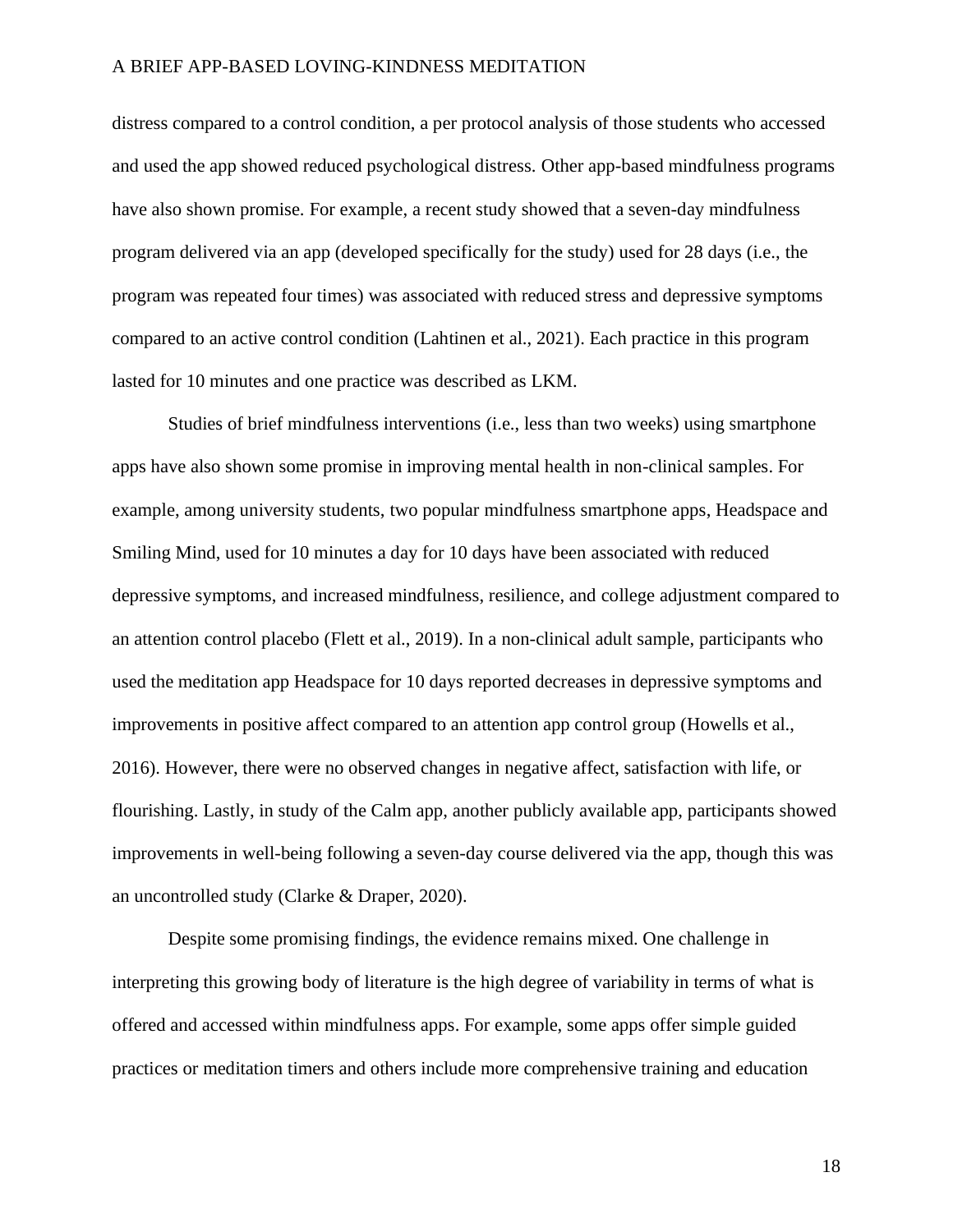(Gál et al., 2021; Mani et al., 2015). Much of the literature to date has examined the efficacy of a specific app in its entirety, or the efficacy of structured programs withing an app (e.g., Headspace). However, due to the range of practices offered within mindfulness apps, it is also important to understand more specifically the benefits of individual practices or combinations of these practices. To our knowledge, there have been no studies of brief, standalone LKM appbased practices to date. A recent app-based study reported that a LKM practice was offered within the broader 28-day mindfulness training, but did not describe benefits specific to the LKM meditation practice or how often this practice occurred in the intervention (Lahtinen et al., 2021). Similarly, an exploratory study utilizing the Stop, Breathe, Think app in a sample of college students on a waitlist for counselling services described LKM-based options offered on the app but did not specify whether these were practiced by participants (Levin et al., 2020). The current research sought to fill this gap in the literature by exploring possible mental health and well-being benefits of a standalone, brief LKM practice delivered via smartphone app with relatively little training to mirror a way that this may be used in various apps by the general public.

### **Possible Moderators of the Effectiveness of Brief LKM**

Broadly speaking, individual differences can help explain mixed findings and determine who may benefit most from psychiatric interventions (Kraemer et al., 2002). To date, there have been few studies that have examined moderators in the context of LKM. Grounded in past theory and research, the following moderators of the LKM intervention effects were explored in the current study: trait mindfulness, fear of compassion for self, and frequency of app use (i.e., dose).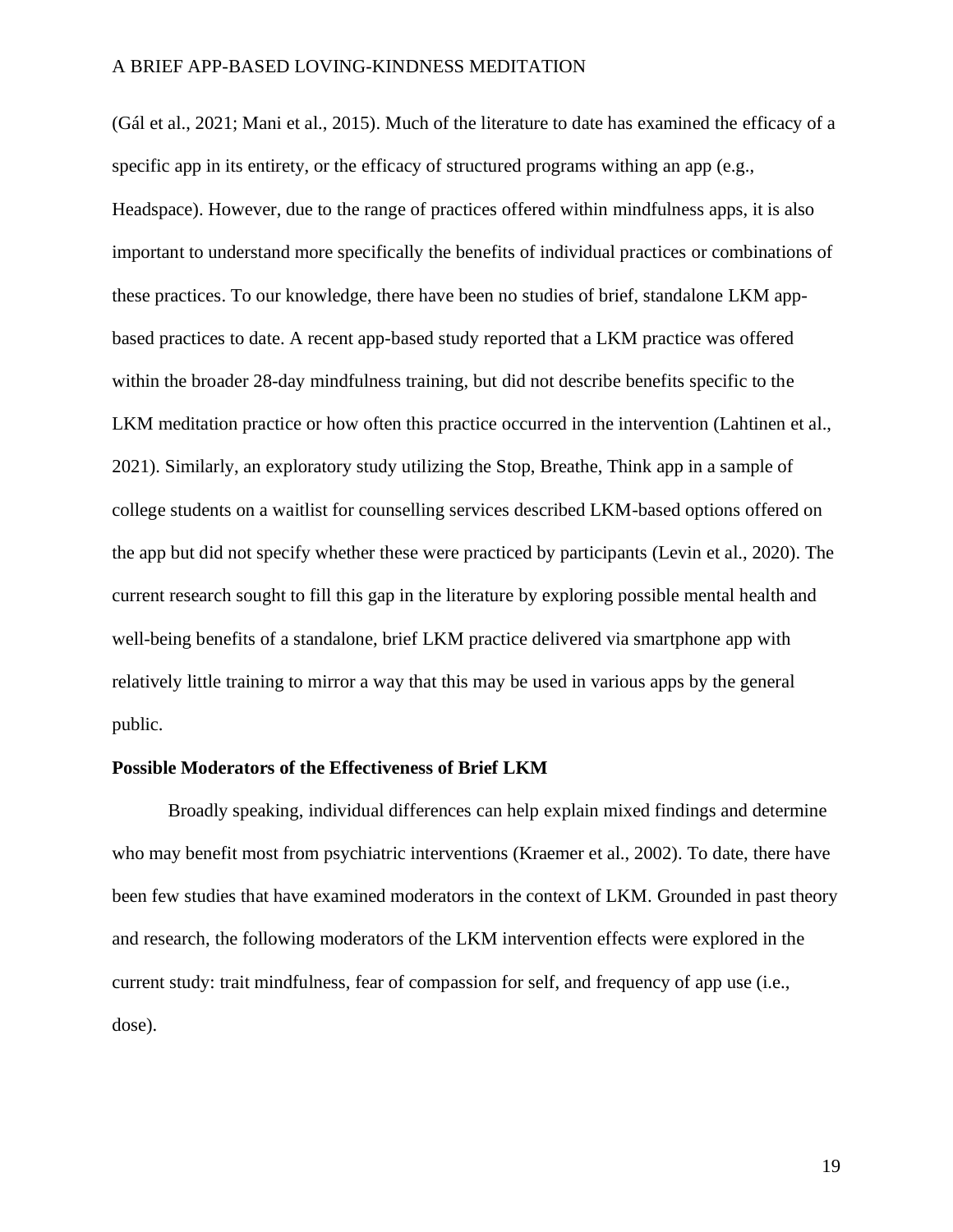### *Trait Mindfulness*

In the Buddhist tradition, a variety of meditative practices are typically used together rather than as standalone practices (Shonin et al., 2015). It has been suggested that having an attentional stability derived from mindfulness practices helps to provide a platform on which to develop further loving-kindness or compassion-based practices (The Dalai Lama, 2001). There is some evidence to suggest that this may be the case – for example, practicing both mindfulness meditation and LKM led to more improvements in mental health outcomes compared to a LKM only practice (Sears & Kraus, 2009). However, the role that trait mindfulness may play in who benefits most from LKM practice is unclear. To date, some studies have shown that those with higher levels of trait mindfulness may benefit more from mindfulness practices (Ratcliff et al., 2021; Shapiro et al., 2011). For example, relative to a control condition, MBSR participants with higher baseline levels of trait mindfulness demonstrated greater benefit from the intervention than those with lower baseline levels (Shapiro et al., 2011). Trait mindfulness has also been found to moderate the effects of state mindfulness on anxiety, wherein anxiety only decreased in those with high trait mindfulness, but not other outcomes in a brief mindfulness intervention (Sousa et al., 2021). Taken together, findings are somewhat mixed though there does seem to be some support that trait mindfulness may play a moderating role in MBIs. As such, understanding whether trait mindfulness may influence outcomes from LKM seems to be an important gap in the literature.

### *Fear of Compassion for Self*

Some people may have a fear of being self-compassionate, and may find relating to themselves with self-compassion unpleasant or threatening (Gilbert et al., 2011). As such, they may have some resistance to initial efforts of providing themselves with kindness or compassion.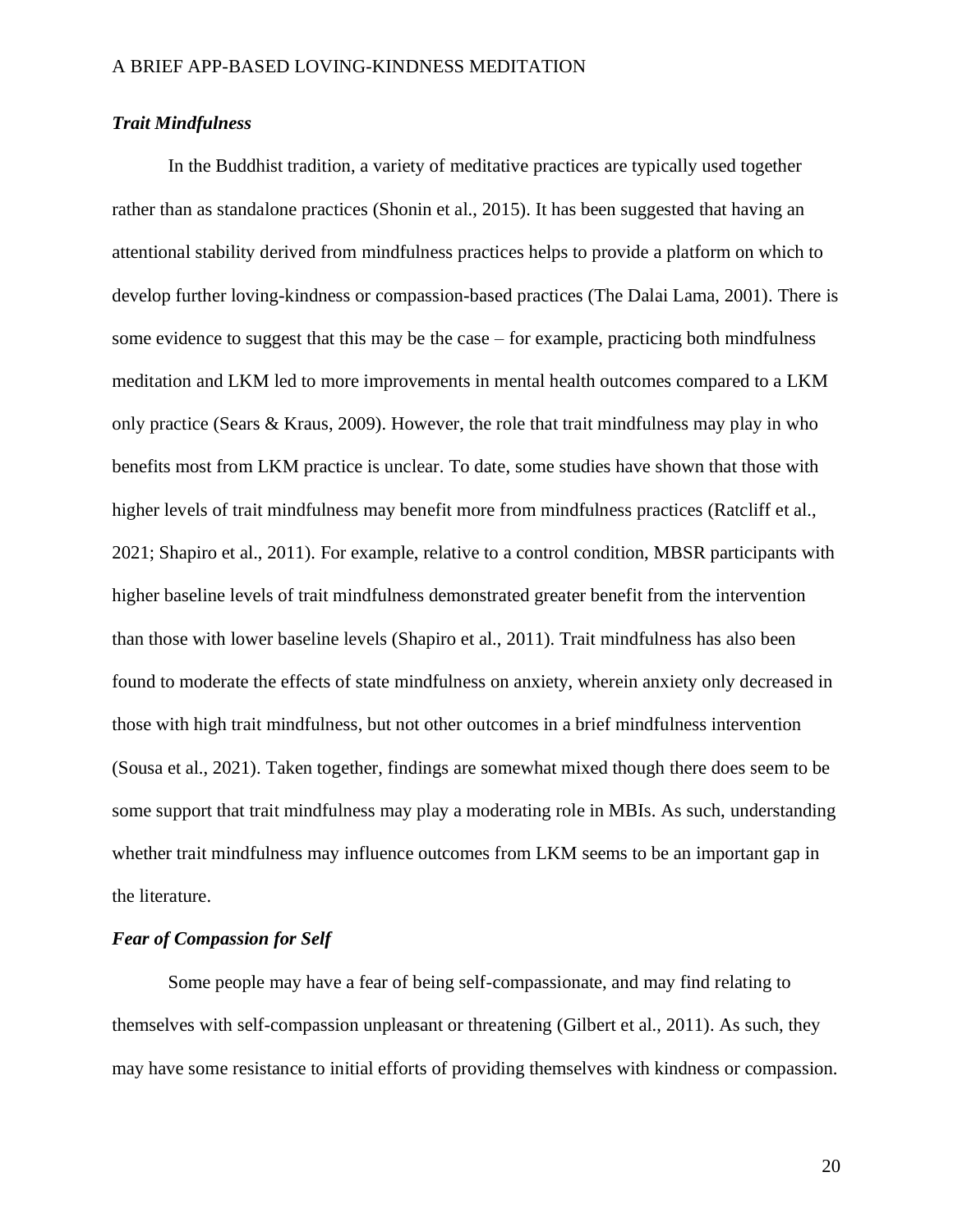Fear of compassion for self has been associated with mental health difficulties such as depression (Kirby et al., 2019). Given that enhancing self-compassion is one way that LKM may offer mental health benefits, exploring fear of compassion for self as a moderator of brief LKM practice is important in understanding this relationship further. To our knowledge, this has not been previously explored as a moderator in LKM.

### *Frequency of App Use (Dose)*

The issue of dosage remains an important area of inquiry in field of MBIs, with both mixed research and lack of attention in the literature (Davidson & Dahl, 2018). In order to benefit from MBIs, the frequency and duration (i.e., dose) of meditation practice has been highlighted as potentially important, with some authors suggesting that larger doses more likely to produce larger effects (Creswell, 2017). However, to date research findings have been mixed.

Interestingly, a review of the FIM interventions found few significant dose-response relations in terms of outcomes (Zeng et al., 2017). Similarly, a review of interventions utilizing the FIMs for depressive symptoms found no direct link between practice time and outcomes (Lv et al., 2020). However, dose-response relations have been found in some studies of LKM (Fredrickson et al., 2017). For example, in a six-session LKM workshop for novice meditators, duration of meditation was associated with increased positive emotions. These effects were observed both between-persons and within-person. The frequency and duration of LKM practice was more closely associated with daily positive emotions relative those who practiced mindfulness mediation (control group), when within-person dose-response effects were examined. Similarly, in a seven-week LKM intervention, time spent meditating significantly predicted positive emotions post-intervention (Fredrickson et al., 2008).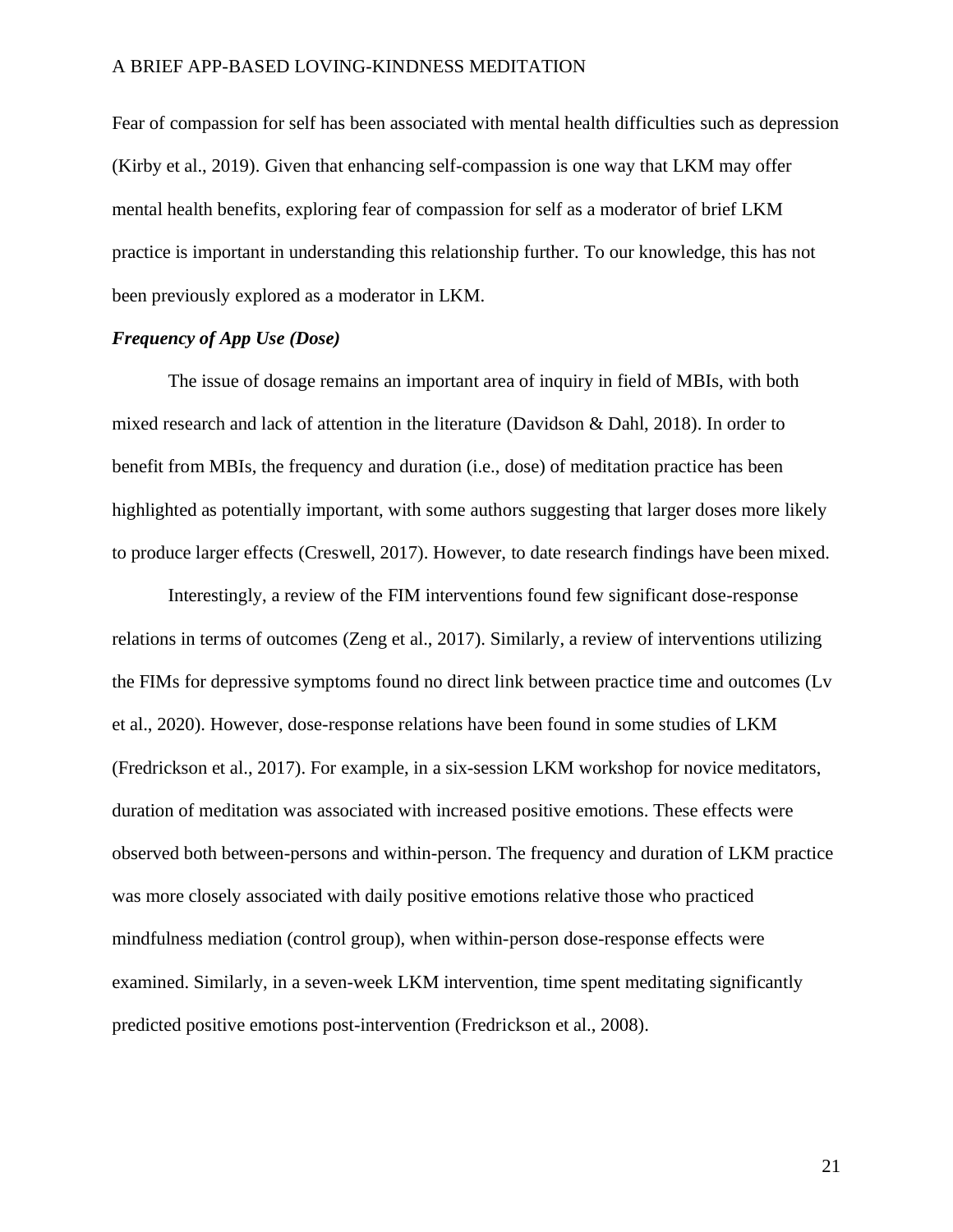Mixed dose-response relations have also been observed in app-based mindfulness interventions (Kozlov et al., 2020). In a study of a brief app-based mindfulness intervention, the frequency of app use did not moderate the effects during the 10-day intervention period, although there was high usage ( $M = 8.34$  days) during this formal intervention period (Flett et al., 2019). However, during the longer discretionary period of app use (30 days), when there was more variability in use, the amount of app use significantly moderated the effect of the intervention on changes in depressive symptoms, mindfulness, anxiety, and college adjustment, with greater use associated with better outcomes. Similarly, in a study of first year university students utilizing the Headspace app for three months, those who used the app more frequently showed reductions in psychological distress compared to non-users, while there were no observed benefits with low use of the app compared to non-users (Flett et al., 2020). Other studies have found that more frequent use is not always necessary and that intermittent use of the Calm app – defined as using the app three to five times out the seven day intervention – was as beneficial as high use (six to seven days) in terms of increasing mindfulness and well-being after brief use, although there was no control group in this study (Clarke & Draper, 2020).

### **The Present Study**

The present study was conducted to extend the literature on the use of brief, app-based meditation practices by investigating the efficacy of a brief LKM practice, delivered through an app-based platform. To our knowledge, this is the first study to investigate a standalone LKM in a brief app-delivered format, which is important to be able to isolate the unique benefits of this practice. In a sample of university students, this research utilized a two-arm, pre-post RCT design to test a brief LKM intervention, delivered through the *Insight Timer* app, compared to an attention control condition, delivered through the *Evernote* app. The control group app involved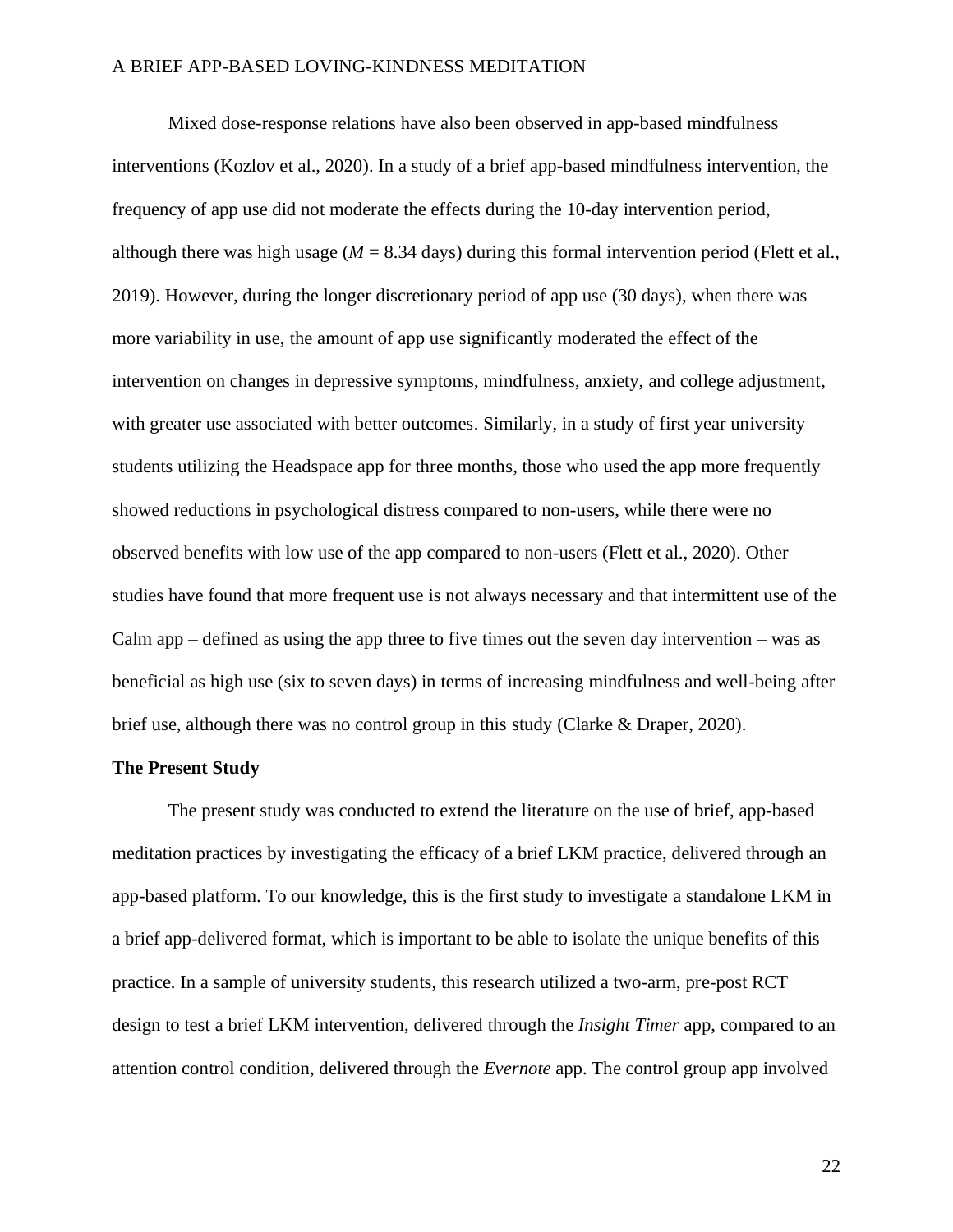list making and has been used as a digital placebo control in past app-based mindfulness studies (Flett et al., 2019). Participants utilized their assigned app for a 10-day period. The primary outcome variable was depressive symptoms and the secondary outcome variables were perceived stress, negative affect, positive affect, and self-compassion. The primary research questions (1-5) and hypotheses (1-5) are detailed below. The secondary aim of the proposed research was to explore trait mindfulness, fear of compassion for self, and frequency of app use (i.e., dose), as possible moderators of treatment outcome. The secondary research questions (6-8) and exploratory hypotheses (6-8) are also detailed below. Given the absence of data regarding user experiences with app-based LKM, additional data was collected regarding participants' perceptions of the usefulness and impact of *Insight Timer* (or *Evernote*) on their mental health and well-being, as well as any specific positive or negative experiences related to the intervention.

### *Primary Research Questions and Hypotheses*

**Research Question 1.** Does a brief app-based LKM practice reduce depressive symptoms compared to a control condition?

*Hypothesis 1.* Previous evidence suggests that brief app-based mindfulness interventions can reduce depressive symptoms in non-clinical samples (Flett et al., 2019; Howells et al., 2016) and that LKM is associated with reduced depressive symptoms (Fredrickson et al., 2008; Hofmann et al., 2015; Shahar et al., 2015). Taken together, it was hypothesized that participants in the LKM condition would report a significant reduction in depressive symptoms from pre- to post-intervention compared to participants in the control condition.

**Research Question 2.** Does a brief app-based LKM practice reduce perceived stress compared to a control condition?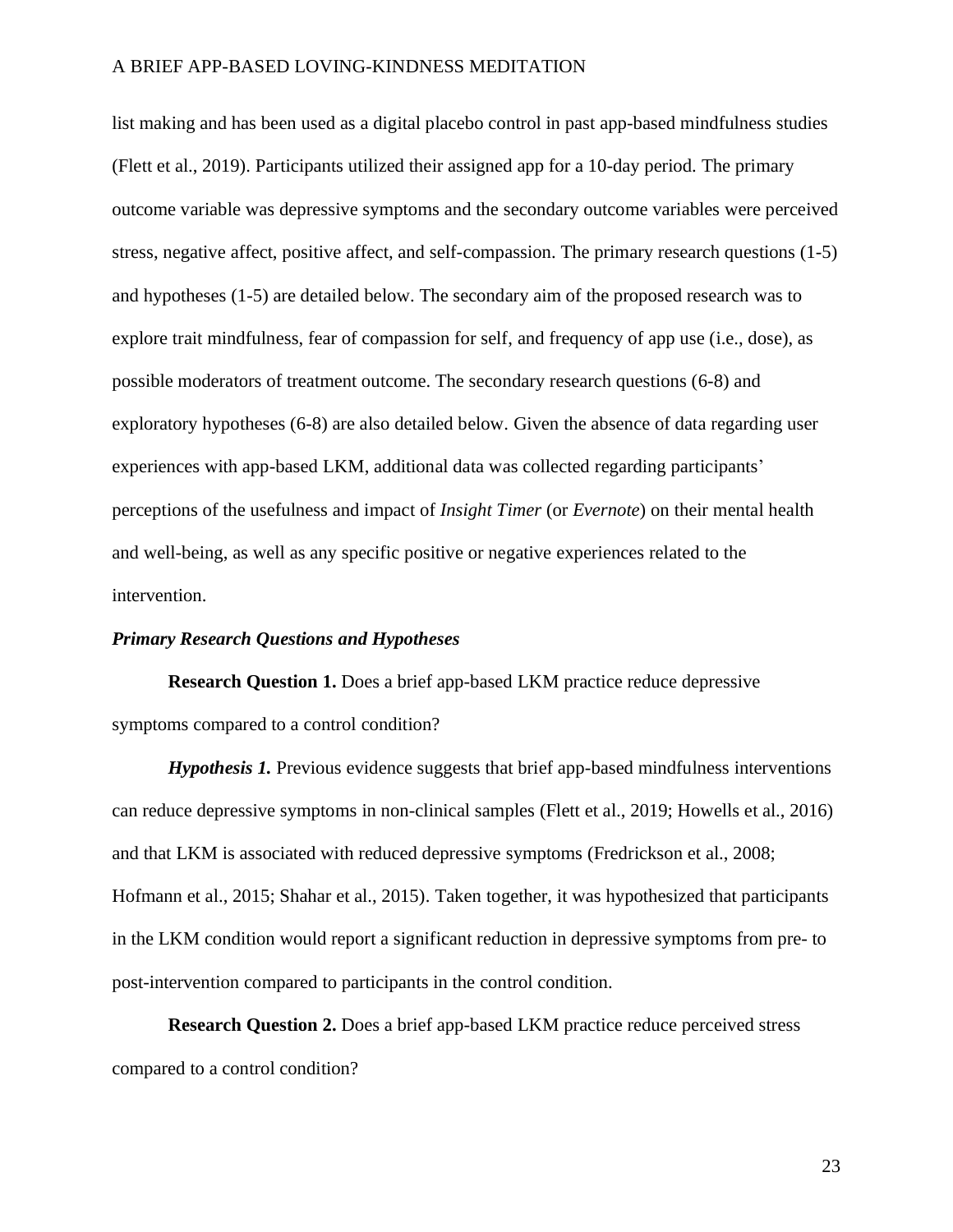*Hypothesis 2.* There has been some mixed evidence with respect to LKM and stress (Galante et al., 2014). However, there is some evidence to support the potential for LKM to reduce stress (Totzeck et al., 2020; Wallmark et al., 2013) and evidence to support the use of brief app-based mindfulness practices to reduce stress (Economides et al., 2018). Thus, it was hypothesized that participants in the LKM intervention condition would report a significant reduction in perceived stress from pre- to post-intervention compared to participants in the control condition.

**Research Question 3.** Does a brief app-based LKM intervention reduce negative affect compared to a control condition?

*Hypothesis 3.* There is evidence that LKM reduces negative affect (Hofmann et al., 2015; May et al., 2014). Thus, it was hypothesized that participants in the LKM intervention condition would report a significant reduction in negative affect from pre- to post-intervention compared to participants in the control condition.

**Research Question 4.** Does a brief app-based LKM intervention increase positive affect compared to a control condition?

*Hypothesis 4.* Previous evidence has suggested that LKM interventions enhance positive affect (Zeng et al., 2015). As such, it was hypothesized that participants in the LKM intervention condition would report a significant increase in positive affect from pre- to post-intervention compared to participants in the control condition.

**Research Question 5.** Does a brief app-based LKM intervention increase selfcompassion compared to a control condition?

*Hypothesis 5.* Previous LKM intervention studies have found increases in selfcompassion (e.g., Shahar et al., 2015; Weibel et al., 2017). As such, it is hypothesized that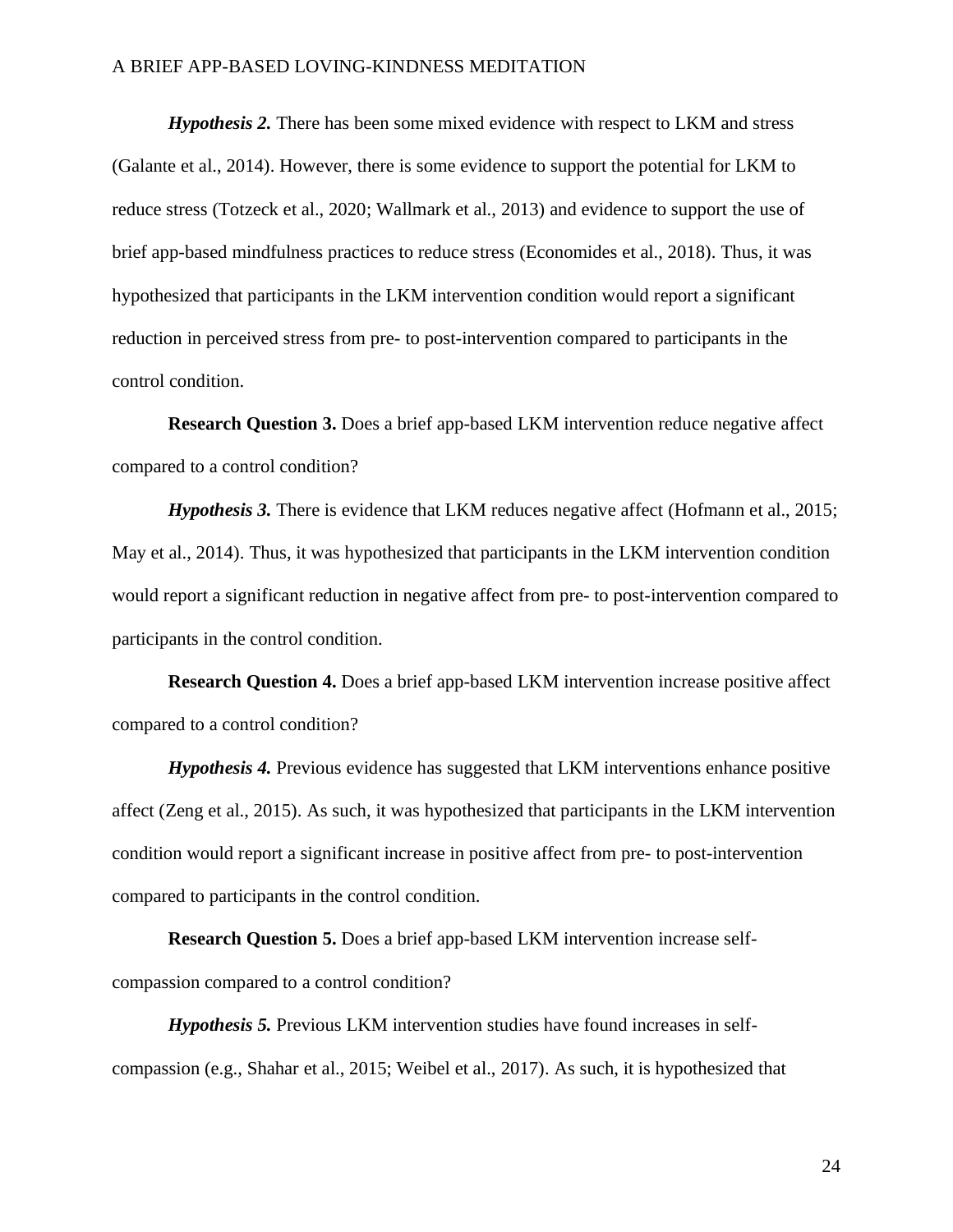participants in the LKM intervention would report significantly increases self-compassion from pre- to post-intervention compared to participants in the control condition.

### *Secondary Research Questions and Hypotheses*

There is a lack of prior research examining moderators of LKM treatment efficacy. As such, the hypotheses regarding treatment moderators were all exploratory in nature.

**Research question 6.** Does baseline trait mindfulness moderate the LKM intervention effects?

*Hypothesis 6.* There is some evidence to suggest that those with higher levels of trait mindfulness may benefit more from MBIs (Ratcliff et al., 2021; Shapiro et al., 2011). As such, it was hypothesized that higher baseline levels of trait mindfulness would be associated with better outcomes in the LKM intervention, compared to lower baseline levels.

**Research question 7.** Does baseline fear of compassion for self moderate the LKM intervention effects?

*Hypothesis 7.* Given that those who are higher in fear of compassion for self may, at least initially, have more difficulty relating to themselves with kindness or compassion (Gilbert et al., 2011), it was hypothesized that higher baseline fear of compassion towards the self would attenuate the benefits of the LKM intervention, compared to lower fear of compassion.

**Research question 8.** Does the frequency of app use (dose) moderate the LKM intervention effects?

*Hypothesis 8.* Some studies have found a dose-response effect for kindness-based meditations (see Galante et al., 2014), whereas others have found no dose-response relation (Lv et al., 2020; Zeng et al., 2017). While the research is indeed mixed, it was hypothesized that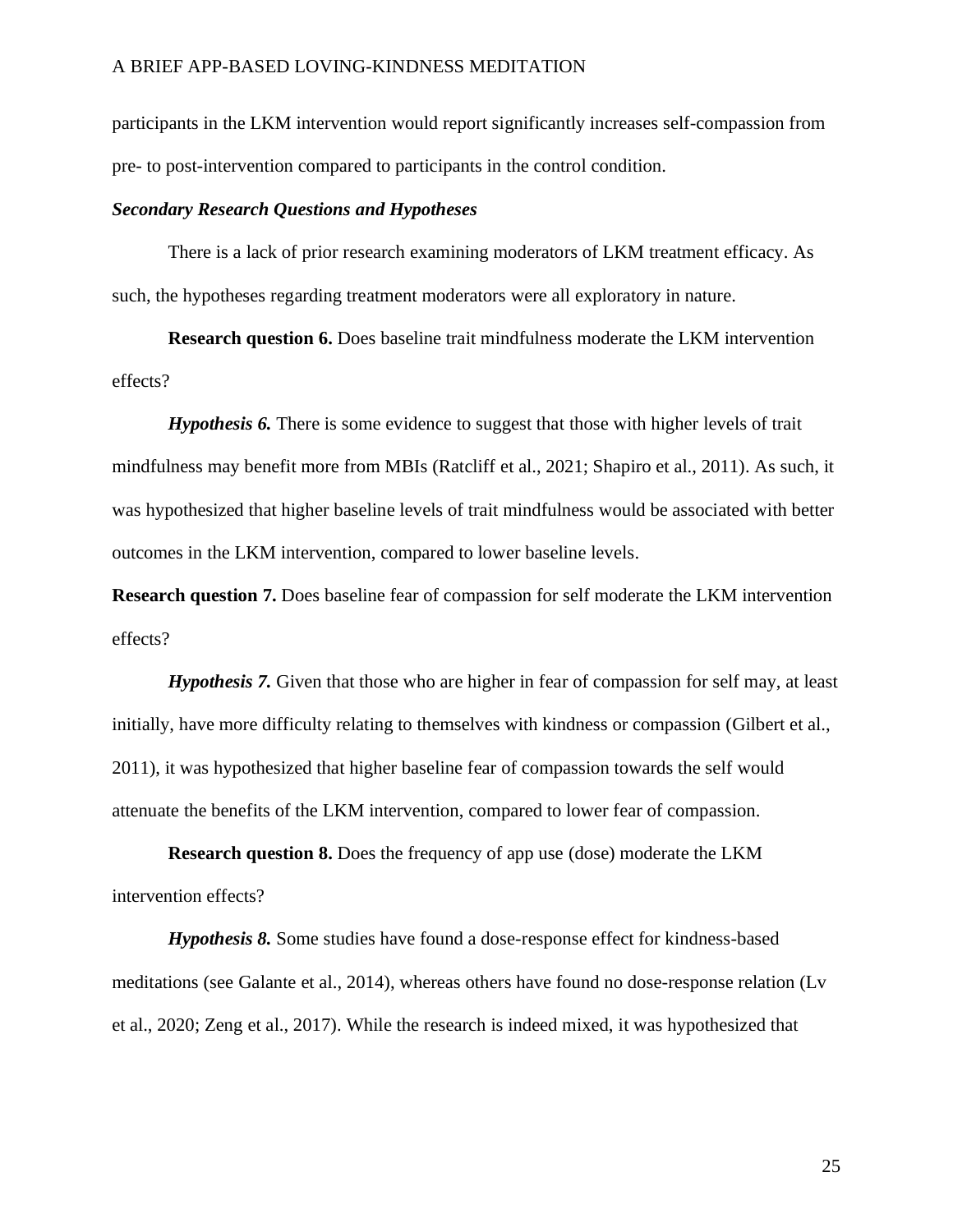more frequent app use would be associated with greater benefits from the LKM intervention, compared with less frequent use.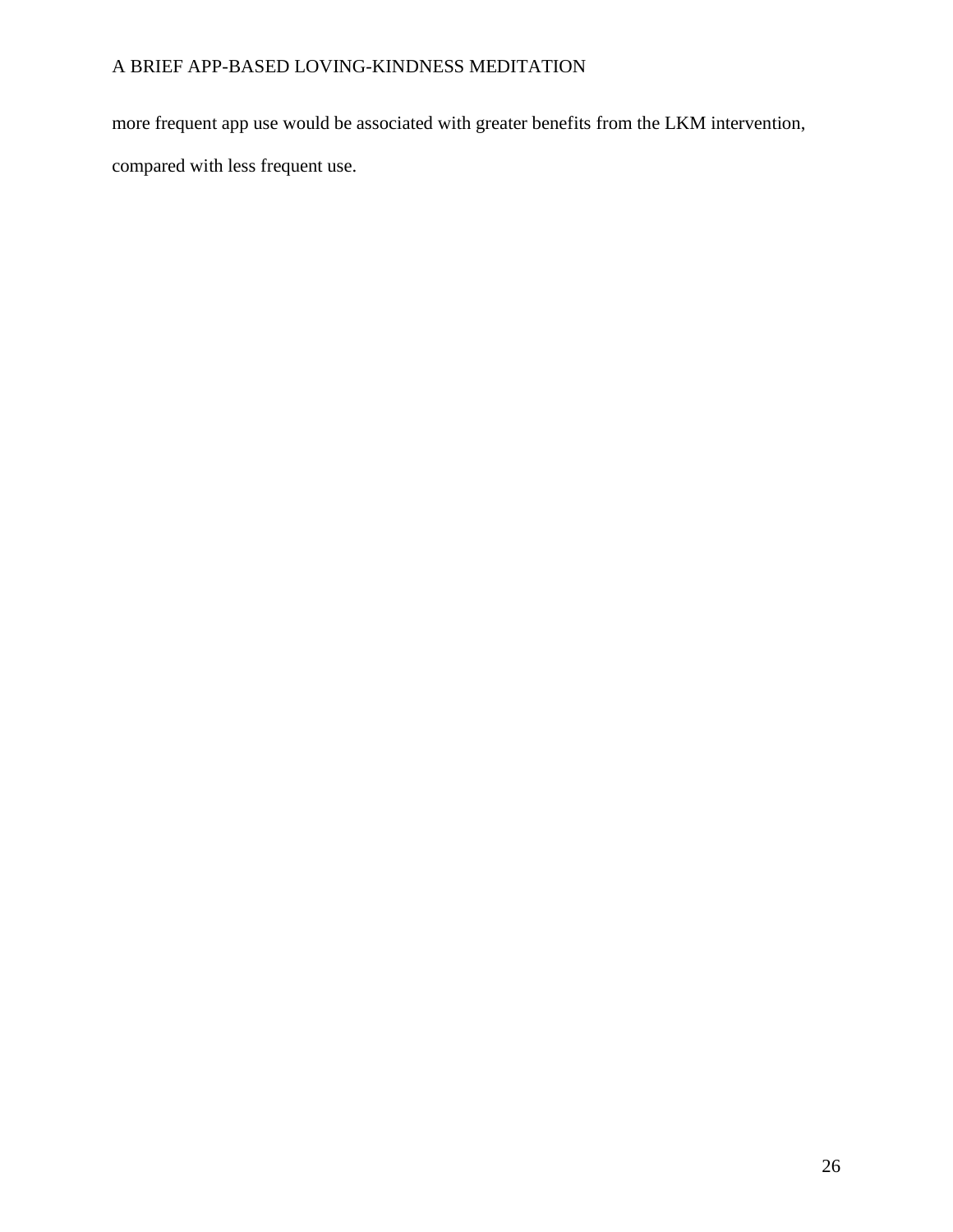### **Method**

### **Participants**

Participants were undergraduate students from the University of British Columbia's Okanagan (UBCO) campus who were recruited through the Department of Psychology's research participant pool. The purpose of the study was described to potential participants as the following: *to examine how smartphone apps may influence well-being among university students*. To be eligible for inclusion in the study, participants had to be at least 18 years of age, be enrolled as an undergraduate student at UBCO, and have daily access to a personal smartphone (iPhone or Android). Exclusion criteria included previous diagnoses of PTSD, schizophrenia or psychosis. Participants with these diagnoses were excluded given low, but potential risk for adverse events such as re-experiencing or exacerbation of psychotic symptoms (Creswell, 2017).

Eligible participants were offered up to 3.0 course credits (generally worth 3% of course grade) for their participation in the study. The components of the study included an initial labbased session (which included an orientation and completion of a pre-intervention questionnaire), a 10-day intervention period (which included daily use of the assigned app and a daily adherence question), and completion of a post-intervention questionnaire online. To receive full credit, participants were required to complete at least 70% of the daily assessments (seven out of 10 days). Those who completed less than 70% received prorated credits for their participation. The study protocol was approved by the UBCO research ethics board prior to conducting the study.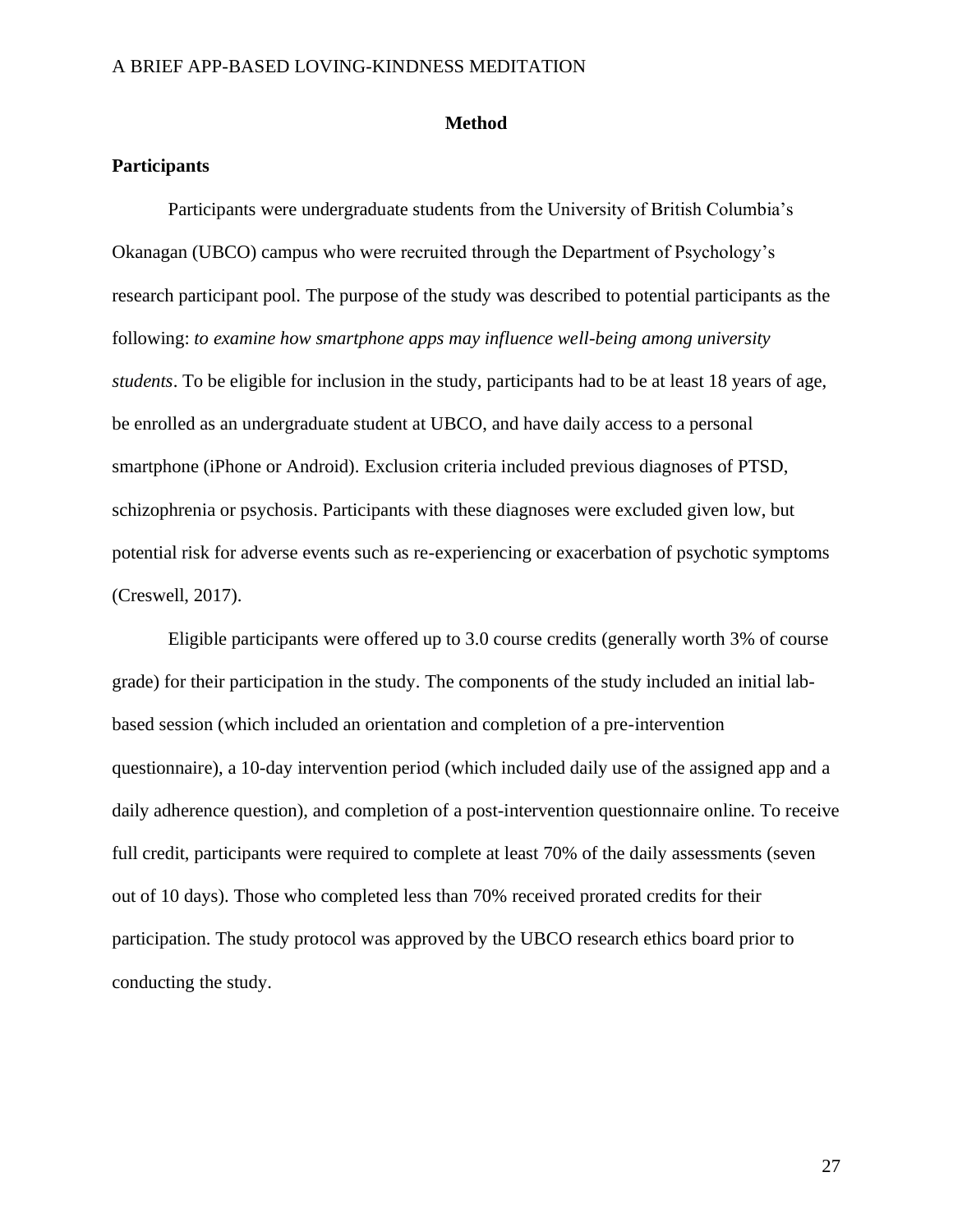### **Power Analysis**

An a priori power analysis was performed for the primary outcome variable, depressive symptoms, to estimate the sample size needed for the study. The power analysis was based upon data from recent studies of brief online or app delivered mindfulness interventions. The effect sizes used to inform the power analysis were:  $d = .23$ ,  $d = .17$  (derived from a recent RCT of two different mindfulness meditation apps on depressive symptoms; Flett et al., 2019),  $d = 0.36$ (estimated from effect of a recent app-based mindfulness intervention on depressive symptoms; Howells et al., 2016),  $d = 0.33$  (estimated from effects on depression/anxiety from a brief online mindfulness intervention in Cavanagh et al., 2018), and *d* = .41 (estimated from effects on depression/anxiety from a brief online mindfulness intervention in Cavanagh et al., 2013). An average of the five effect sizes,  $d = 0.30$ , was utilized in the power calculation conducted with G\*Power 3.1 (Faul et al., 2007), with alpha set to .05, and power set to .80. Based on this calculation, the recruitment target specified by G\*Power was 220 participants (roughly 110 per condition). While not available at the time of our a priori power analysis, a recent meta-analysis of effects of the FIMs (which includes LKM) on depressive symptoms in RCTs yielded an effect size of  $d = 0.38$ , which is even higher than the effect size utilized in the above analysis (Lv et al., 2020). Also of note, the studies used to inform the above power analysis (i.e., those with an average effect size of .30) used sample sizes ranging from 104 (Cavanagh et al., 2013) to 208 (Flett et al., 2019). Given that our secondary aim was to explore possible moderators (which require greater power to detect significant effects), we elected to continue with recruitment of participants after we reached the target sample of 220. Specifically, data was collected from October 19, 2019 to April 8, 2020 (i.e., the deadline to complete research studies for course credit for the school year).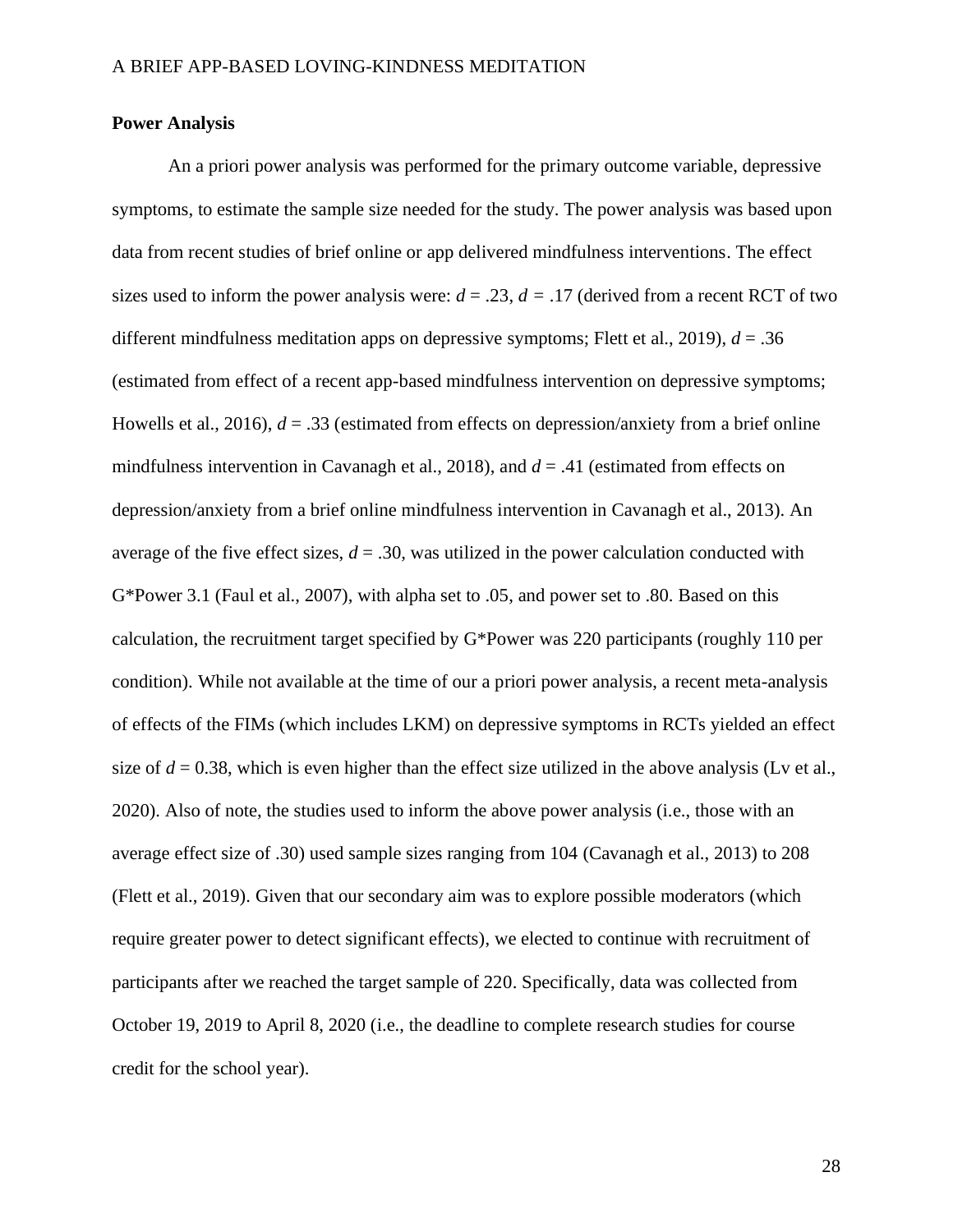### **Design**

A two-arm RCT was utilized to test the efficacy of a brief (10-day) app-based LKM practice on change in depressive symptoms relative to a control group. Secondary outcome variables included changes in perceived stress, negative affect, positive affect, and selfcompassion. Outcomes were evaluated using a pre-post design. In addition to the main study protocol, participants were invited to complete an optional follow-up survey 30 days postintervention following a period of discretionary app use. Due to the challenges inherent in conducting follow-up surveys within an undergraduate subject pool (e.g., follow-up surveys often can't qualify for course credit because they fall outside the school term), this study component was considered exploratory and is outside the scope of this dissertation.

### **Procedure**

Participants were recruited via the psychology research participant pool at UBCO. Interested participants were invited to attend an initial research lab session with a trained research assistant, where they were assessed for eligibility and provided informed consent. Each participant was subsequently randomized to either the LKM intervention or Evernote control condition. Participants were randomized using block randomization to ensure a relatively equal balance of participants to either the intervention or the control group. An online randomization program (www.randomizer.org) was used to conduct the block randomization.

During the initial lab session, all participants completed an online demographic information questionnaire and baseline measures of depressive symptoms, perceived stress, negative affect, positive affect, self-compassion, trait mindfulness, and fear of compassion for self. Upon completion of the baseline measures, a trained research assistant demonstrated to participants how to download the *MetricWire* app (for the daily diary assessment component)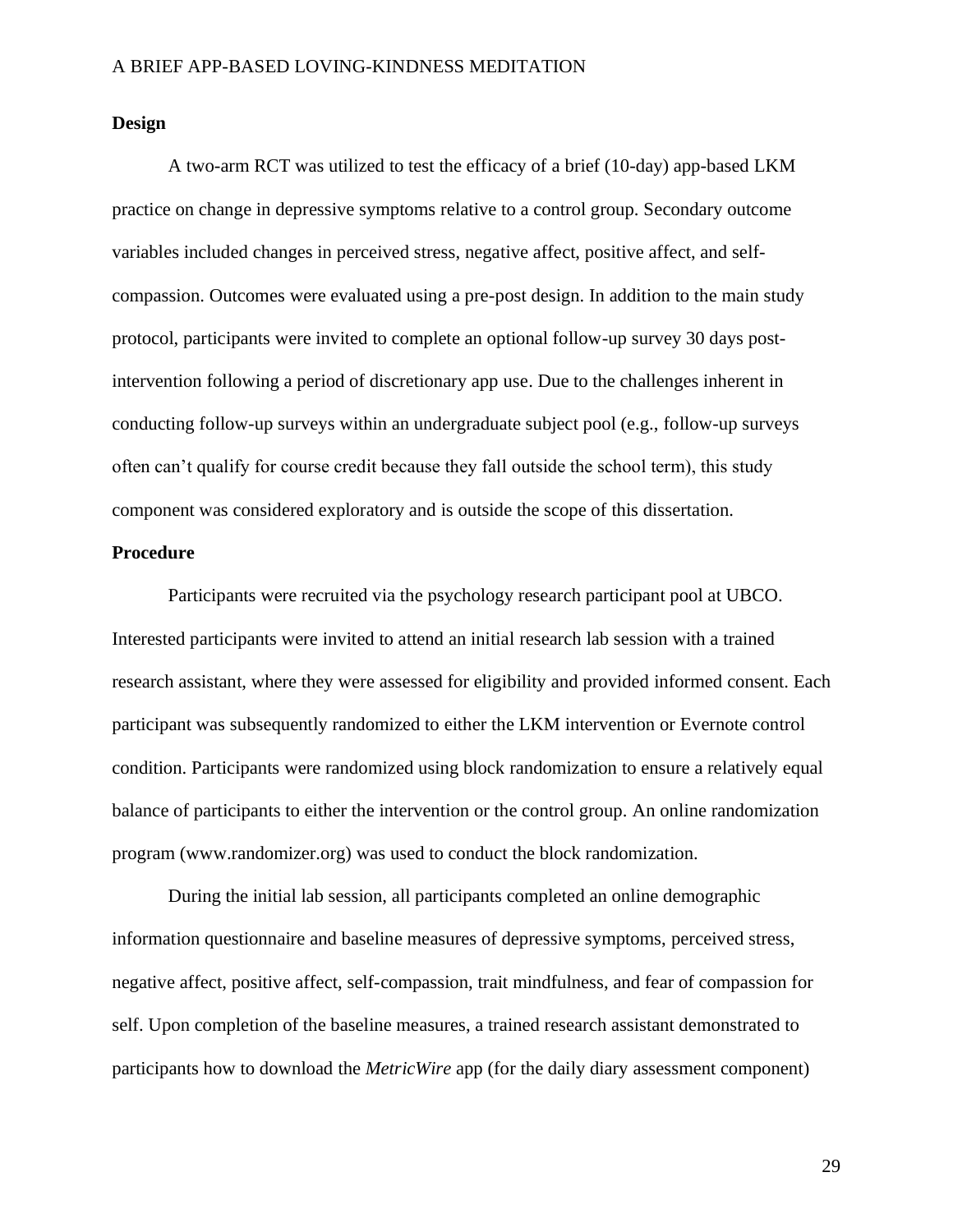and either the *Insight Timer* app (intervention) or the *Evernote* app (control). The research assistant then read a standardized description of the intervention or control condition activity to the participant (see Appendix A). Following the description of the task, the research assistant demonstrated to the participant how to use the assigned app and provided instructions on how to use the app during the 10-day intervention period. Participants were asked to start their assigned app activity the following day and were asked to refrain from using other meditation practices (including yoga) or apps for the 10-day duration of the study. During the lab session, participants were also invited to complete an optional online follow-up survey 30 days post-intervention, with discretionary app use during this period. Participants who completed this portion of the study received a \$5 Starbucks card (this study component was considered exploratory and is outside the scope of this dissertation). Students were informed to contact either Ms. Bakker or Dr. Holtzman if additional support was needed during the duration of the study.

Participants were instructed to utilize their assigned app exercise once daily, prior to 9pm, for 10 consecutive days. All participants received a notice with a reminder to complete the assigned activity at 8pm and a prompt to complete the daily diary assessment measures at 9pm via *MetricWire* on their smartphone daily for 10 days. *MetricWire* (www.metricwire.com) is an app designed to aid in the collection of experience-sampling data, freely downloadable for participants, and compatible with both iOS or Android devices. Only a single item (inquiring about app adherence) was used from the daily diary assessment in the current study. Following the intervention phase, participants again completed measures of depressive symptoms, perceived stress, negative affect, positive affect, and self-compassion. Participants were asked to rate the perceived usefulness of the app activity and the impact that they perceived their assigned activity to have on their well-being and/or mental health. They were also asked whether they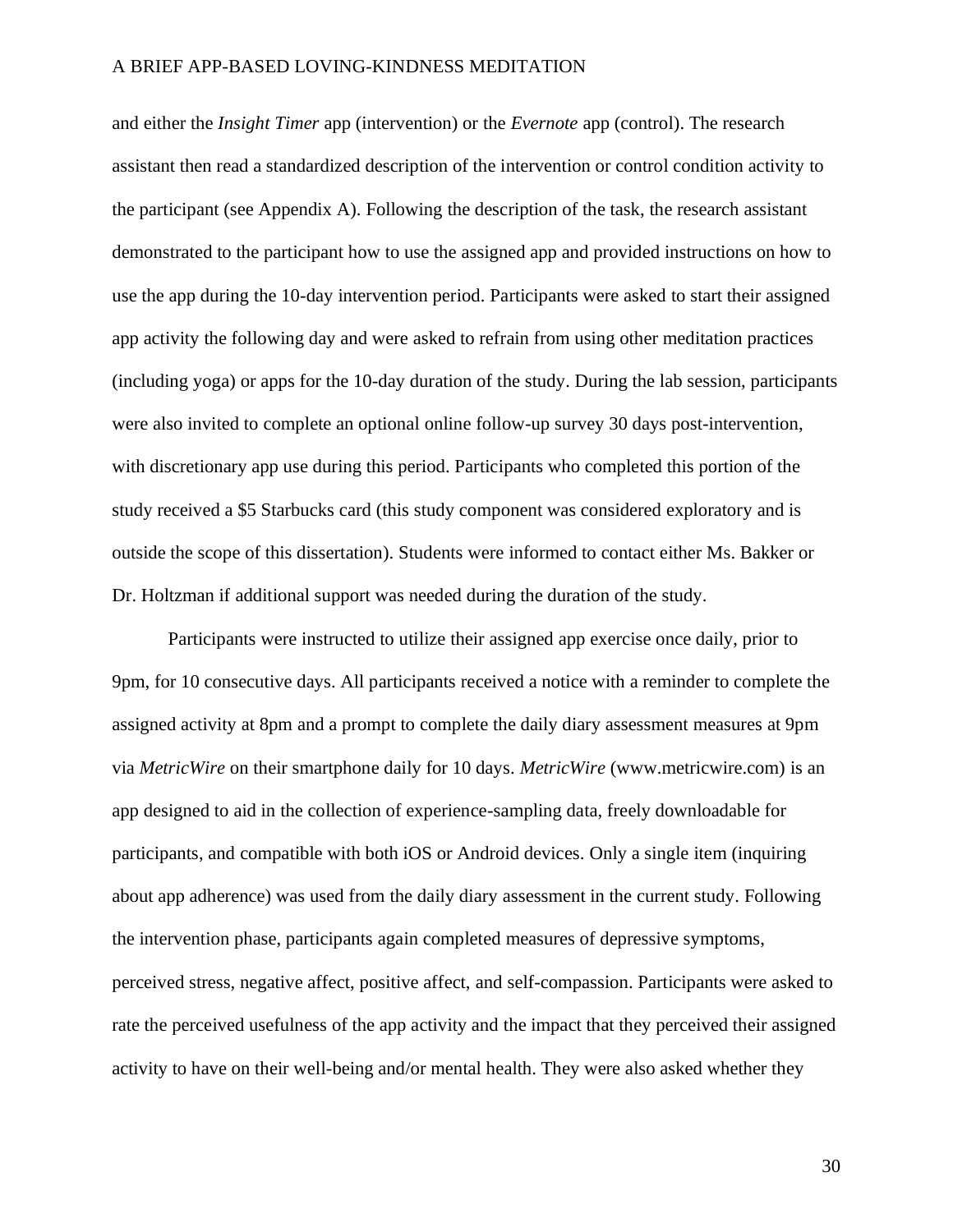experienced any positive or negative effects related to the use of their app activity. We sought to explore any negative effects of app use in order to accurately report any potential adverse events from app-based LKM (Van Dam et al., 2018b).

### *LKM Intervention*

For the intervention group, the *Insight Timer* app was utilized (https://insighttimer.com). *Insight Timer* is a free smartphone application that is available for both iPhone and Android devices. *Insight Timer* provides over 28,000 guided meditations as well as a timer for meditation practice. For the purposes of the current study, the 9-minute guided LKM from the UCLA Mindful Awareness Research Centre, which is freely available on the app, was utilized. This length of practice was chosen given that it was close to 10 minutes, which is the most frequent session duration found in other studies of app-based mindfulness practices and a common length of meditation practices offered via mindfulness apps available to the general public (Flett et al., 2019; Gál et al., 2021; Lahtinen et al., 2021). Participants were asked to do the 9-minute LKM practice each day, and were instructed not to use other parts of the app for the duration of the study. During the LKM guided meditation, participants were led to silently repeat lovingkindness phrases to themselves while also engaging in mindful breathing. During the practice, participants were guided to extend compassionate phrases first to a loved one, then oneself, and then to others (a neutral person, and a person with whom the participant experienced some difficulty).

### *Evernote Control Condition*

*Evernote* was utilized for the placebo control condition (www.evernote.com). *Evernote* is a popular note-taking application that has a basic free download option on both iPhone and Android devices. Note taking apps, including the *Evernote* app, have been used as attention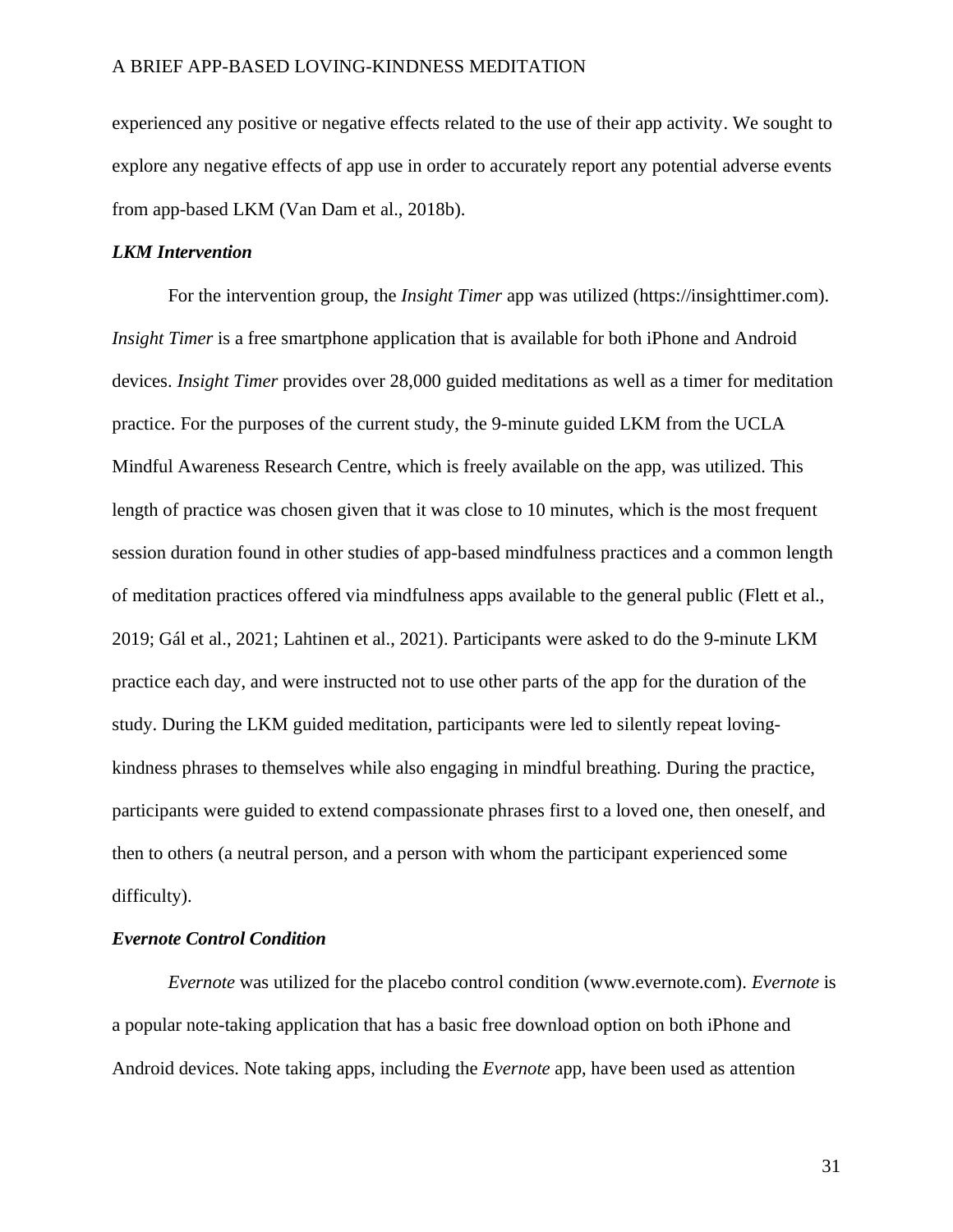placebo controls in recent studies of brief app-based mindfulness interventions to control for treatment expectancy or account for any digital placebo effects (Flett et al., 2019; Howells et al., 2016). Participants were asked to set a timer on their smartphone and use the app for nine minutes each day during the 10-day intervention period. Instructions were provided to participants that were modelled after Flett and colleagues (2019), and the attention control task was described to participants as an "organizational reminiscing" task, which consisted of listing all activities they recalled doing on the same day last week in a checklist format (see Appendix A for full script).

### *Change to Procedure During the COVID-19 Pandemic*

As a result of the COVID-19 pandemic, the study protocol was moved entirely online in accordance with university policy in March 2020. Instead of the lab-based initial session being conducted in person, informed consent was obtained by adding the consent form to the beginning of the online survey (rather than being read and signed in person), and having the research assistant available via email to answer any questions. Participants also answered inclusion/exclusion criteria questions online. All materials and instructions (i.e., how to download the apps and condition instructions) were sent to participants via email, and again a research assistant was available via email to answer any questions. Otherwise, the rest of the study was unchanged. A total of 47 participants (15.1%) in the study completed the study in this manner.

#### **Measures**

#### *Demographics and Mindfulness/Meditation Experience Questionnaire*

Relevant demographic information was collected at baseline through a demographics questionnaire. Age, gender, race/ethnicity, relationship status, and previous mental health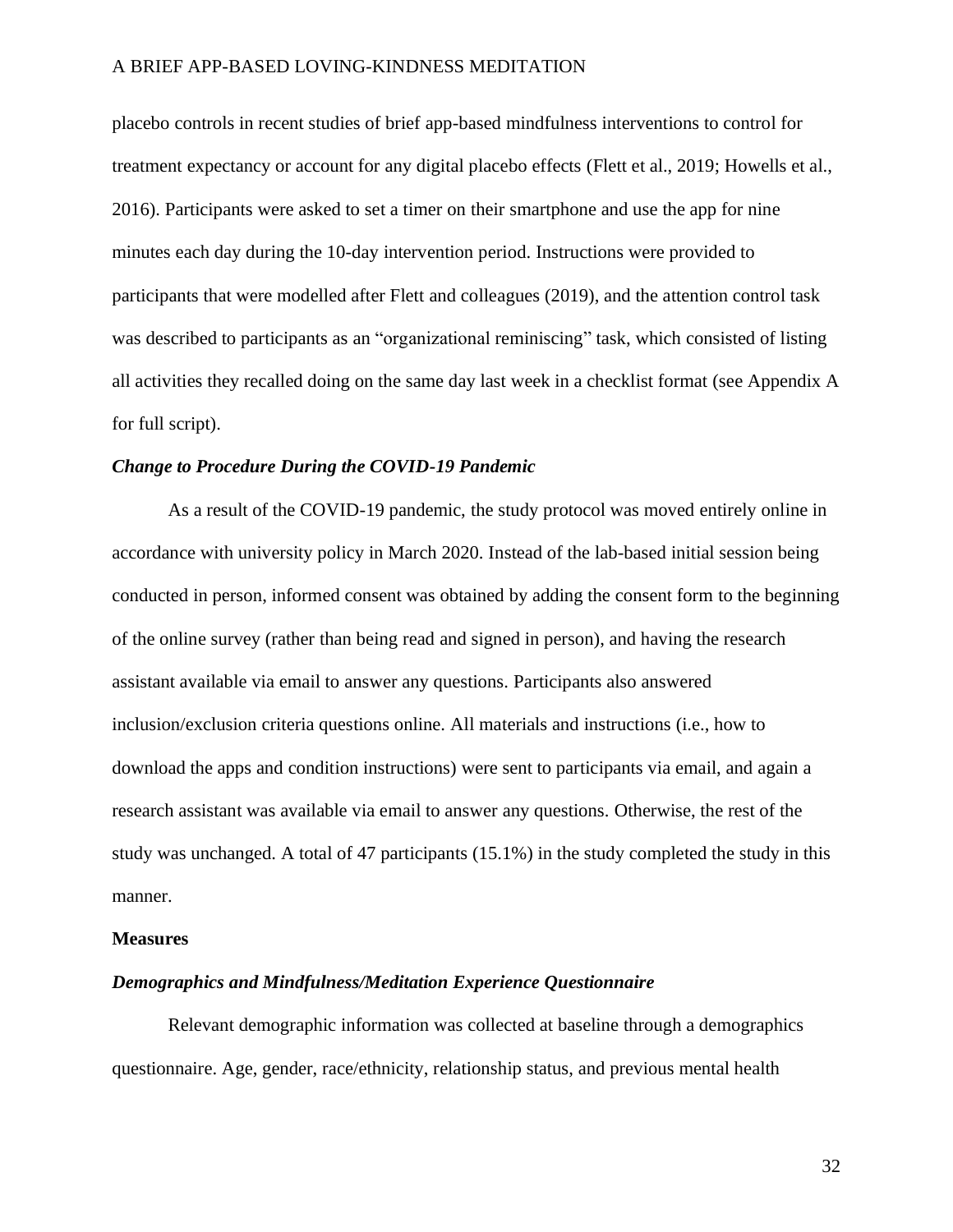conditions were assessed. A detailed assessment of previous experience with mindfulness or meditation practices (including LKM) was conducted in order to accurately describe the sample in terms of prior exposure to these practices.

### *Outcome Measures*

**Depressive Symptoms.** The Center for Epidemiological Studies Depression Scale (CESD; Radloff, 1977) is a 20-item self-report measure of depressive symptoms experienced over the past week. Items (e.g., *I felt depressed*) are rated on a scale ranging from 0 (*rarely or none of the time/less that one day*) to 4 (*most or all the time/5 to 7 days*). Scores on the CESD range from 0 to 60, with higher total scores reflecting greater symptoms of depression. A score of greater than or equal to 16 is often used to identify depressive symptoms of clinical concern (Unützer et al., 2002). Scores of 16-20 are considered to reflect mild depressive symptoms, 21 – 26 moderate, and > 26 is considered severe. The CESD has been widely utilized in studies of emerging adults and in studies of brief mindfulness interventions with recent Cronbach's alphas of .89, .91, and .93 (Flett et al., 2019). Cronbach's alpha for the current study was .90.

**Perceived Stress.** The Perceived Stress Scale (PSS; Cohen & Williamson, 1988) is a 10 item self-report measure used to assess perceived stress over the last month. For the purposes of our study, participants were asked about their perceived stress over the past week. Participants responded to items (e.g., *In the last month, how often have you felt nervous and "stressed"?*) using a scale from 0 (*never*) to 4 (*very often*). Scores on the PSS range from 0 to 40, with higher total scores indicating higher levels of perceived stress. The PSS has been utilized in recent studies in university samples with good internal consistency (Flett et al., 2019). Cronbach's alpha in the current study was .86.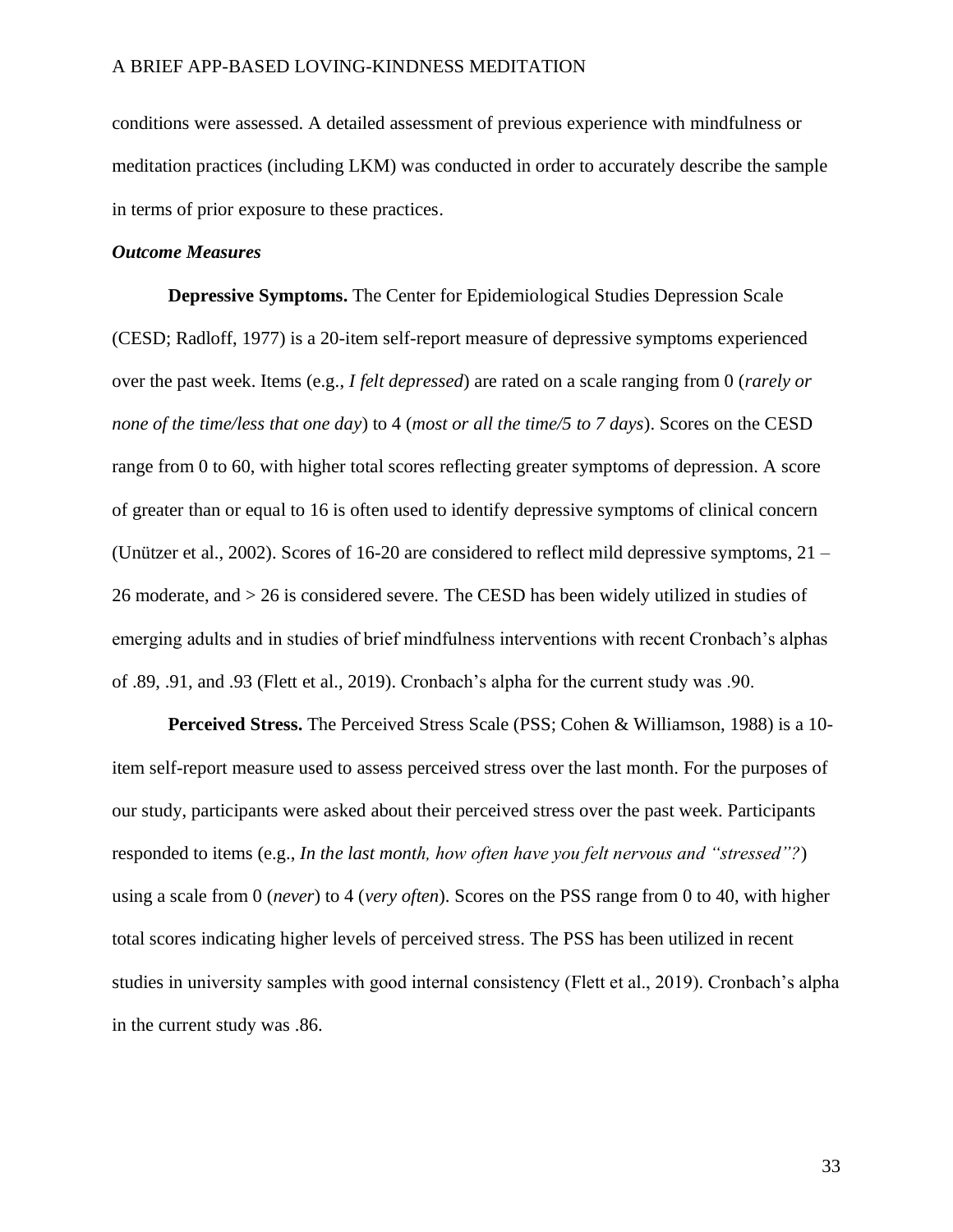**Positive and Negative Affect.** The Positive and Negative Affect Scale (PANAS; Watson et al., 1988) is a 20-item self-report measure. The PANAS has 10 positive (e.g., *enthusiastic*) and 10 negative affective descriptors (e.g., *upset*). Participants rated whether they experienced these affective states in the past week from 1 (*very slightly or not at all*) to 5 (*extremely*). Scores for each subscale range from 10 to 50 and higher scores are indicative of greater affect. The PANAS has been used extensively in university samples and has recently demonstrated good internal consistency for both negative affect (.85 to .89) and positive affect (.84 to .89; Sears & Kraus, 2009). Cronbach's alphas in the current study were .89 (positive affect) and .88 (negative affect).

**Self-Compassion.** The Self-Compassion Scale (SCS; Neff, 2003a) is a self-report measure that assesses the degree to which participants treat themselves self-compassionately in times of difficulty. The SCS is comprised of 26-items (e.g., *When I'm going through a very hard time, I give myself the caring and tenderness I need*) that are rated from 1 (*almost never*) to 5 (*almost always*). There are six subscales that make up the SCS: self-kindness, common humanity, mindfulness, self-judgment, isolation, and over-identification. A total score is computed from the six subscales, which together provide an overall measure of self-compassion (Neff, 2003a; Neff et al., 2017). Scores can range from 26 to 130, with higher scores reflecting greater self-compassion. There is debate among researchers regarding the appropriateness of including both self-compassionate and uncompassionate response items (Muris et al., 2019). However, there is recent psychometric evidence for utilizing either a total score to measure more general self-compassion, or the six subscales to assess specific factors (Neff, 2019). Given that the proposed study examined overall levels of self-compassion, the total score was used. The SCS has been extensively used in undergraduate samples (Neff, 2019). Cronbach's alpha for the total SCS in the current study was .90.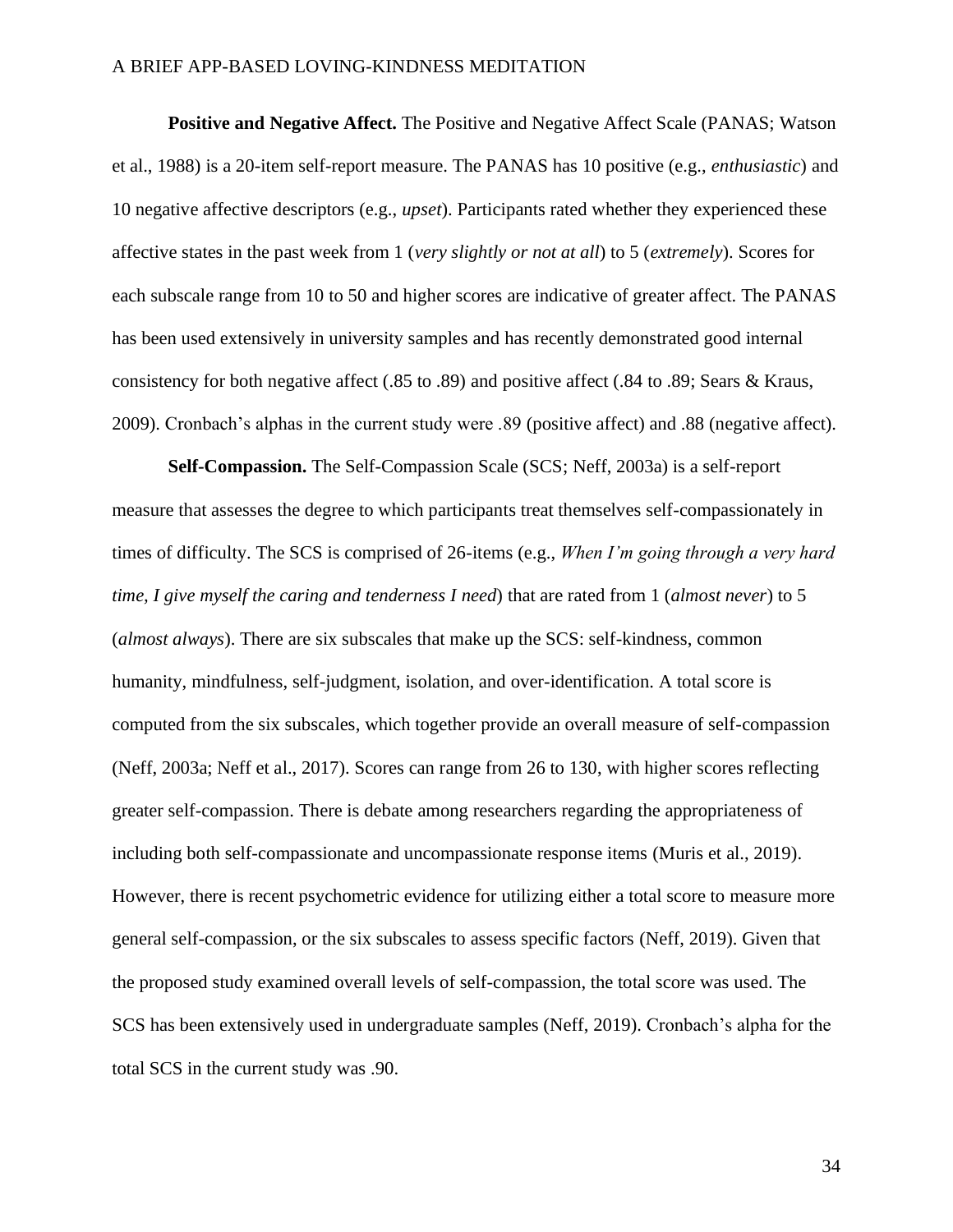### *Moderators*

**Mindfulness.** The Five Facet Mindfulness Questionnaire (FFMQ; Baer et al., 2006) was used to measure trait level mindfulness in daily life. The FFMQ is a 39-item self-report measure that taps into five facets of mindfulness – describing, acting with awareness, non-judging of inner experience, non-reactivity to inner experience, and observing. Respondents rate each item (e.g., *I perceive my feelings and emotions without having to react to them*) on a scale of 1 (*never or very rarely true*) to 5 (*very often or always*). Typically, each subscale is scored and described independently. However, for the purposes of the current study, we utilized a full scale composite score to reflect overall trait mindfulness (the scores from the observe subscale are not included in this full scale). This latter approach was based on psychometric support of a four factor hierarchical model in relatively novice meditators (e.g., Gu et al., 2016; Williams et al., 2014) and has been used recently in an undergraduate sample with a Cronbach's alpha of .93 (Cavanagh et al., 2018). The current Cronbach's alpha (not including the observe items) was .91.

**Fear of Compassion for Self.** The Fear of Compassion Scale (Gilbert et al., 2011) is a self-report measure that is comprised of three subscales: fear of compassion for self, fear of compassion from others, and fear of giving compassion to others. The fear of compassion for self (FOCS) subscale was utilized in this study. FOCS has 15 items (e.g., *I fear that if I am more selfcompassionate I will become a weak person*) that are measured on a scale ranging from 0 (*don't agree at all*) to 4 (*completely agree*). Higher scores are reflective of greater fear of offering kindness and compassion towards oneself. It has been utilized in undergraduate samples (Joeng & Turner, 2015) with recent a Cronbach's alpha of .95 for the FOCS (Kelly & Dupasquier, 2016). Cronbach's alpha for the current study was .92.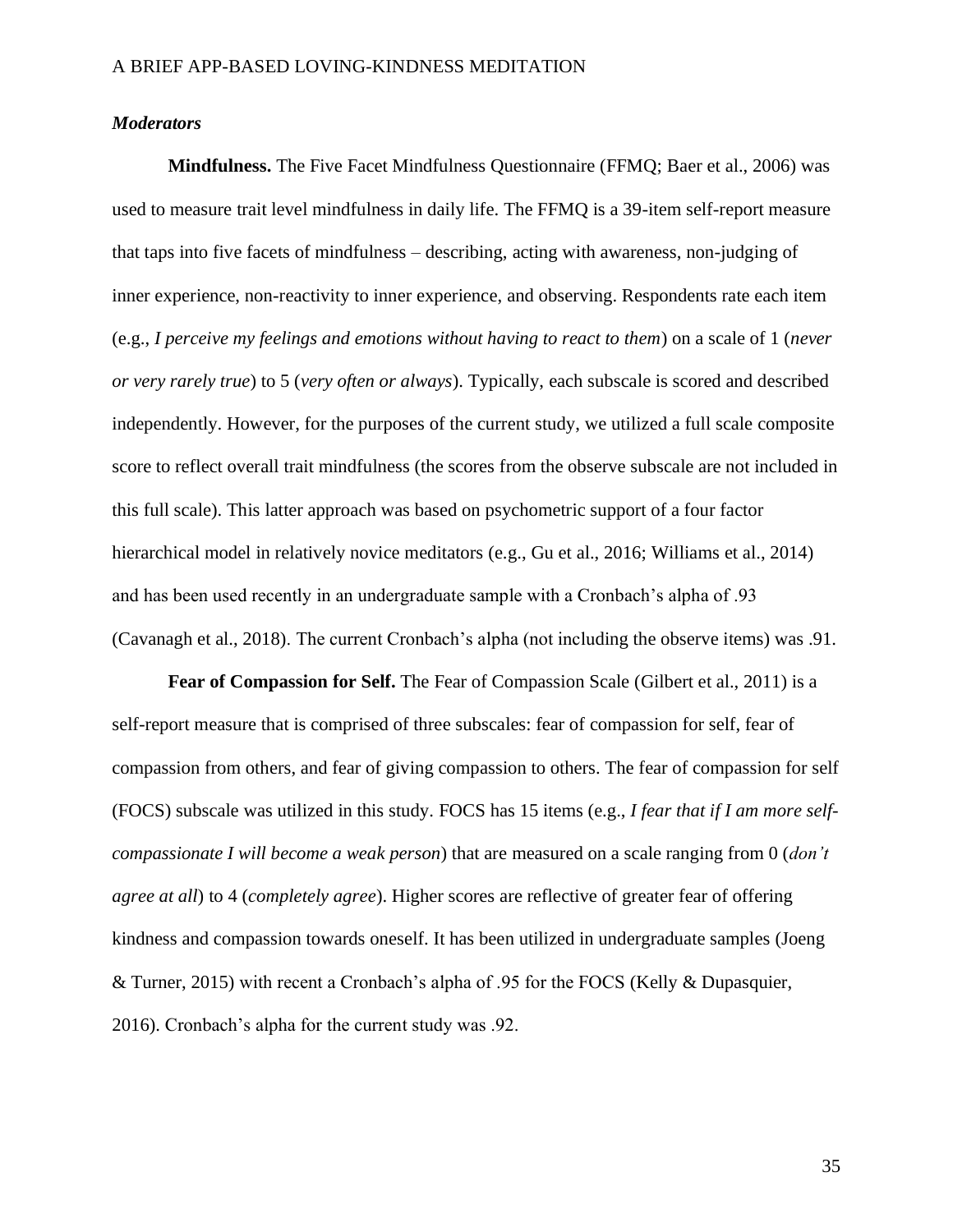**Daily Diary Assessment of App Use.** Participants completed a daily diary assessment at 9pm for 10 consecutive days. There were a number of items included in this daily assessment, but for the purposes of the current study a single item inquiring about app adherence was used. Participants were asked to answer yes or no to the following item: *Did you complete your assigned app activity today?*

### *User Experience Questions*

Participants were asked how useful they found their assigned app (*overall, how useful was your assigned app activity?*), and ratings were provided on a scale of 1 (*not at all useful*) to 5 (*extremely useful*). Participants were also asked about whether they felt their app enhanced their mental health and/or well-being (*overall, what impact do you think the app activity had on your well-being and/or mental health?*). Ratings were provided on a scale of 1 (*very negative*) to 5 (*very positive*). Participants were also asked whether they experienced any positive or negative effects related to using the app. For the purposes of the current study a quantitative yes/no format was used, though qualitative data for user experience was also collected. A number of openended questions about what participants liked most and least about their assigned app activity were collected but are beyond the scope of the current study.

#### **Statistical Analysis Plan**

Preliminary analyses included descriptive statistics for the demographic variables, previous experiences with mindfulness and meditation practices, and measures of depressive symptoms, perceived stress, negative affect, positive affect, self-compassion, trait mindfulness, fear of compassion for self, and frequency of app use (both aggregated for the sample and separated by condition). To ensure that randomization was successful and that analysis of covariance (ANCOVA) was appropriate for the data, preliminary analyses also examined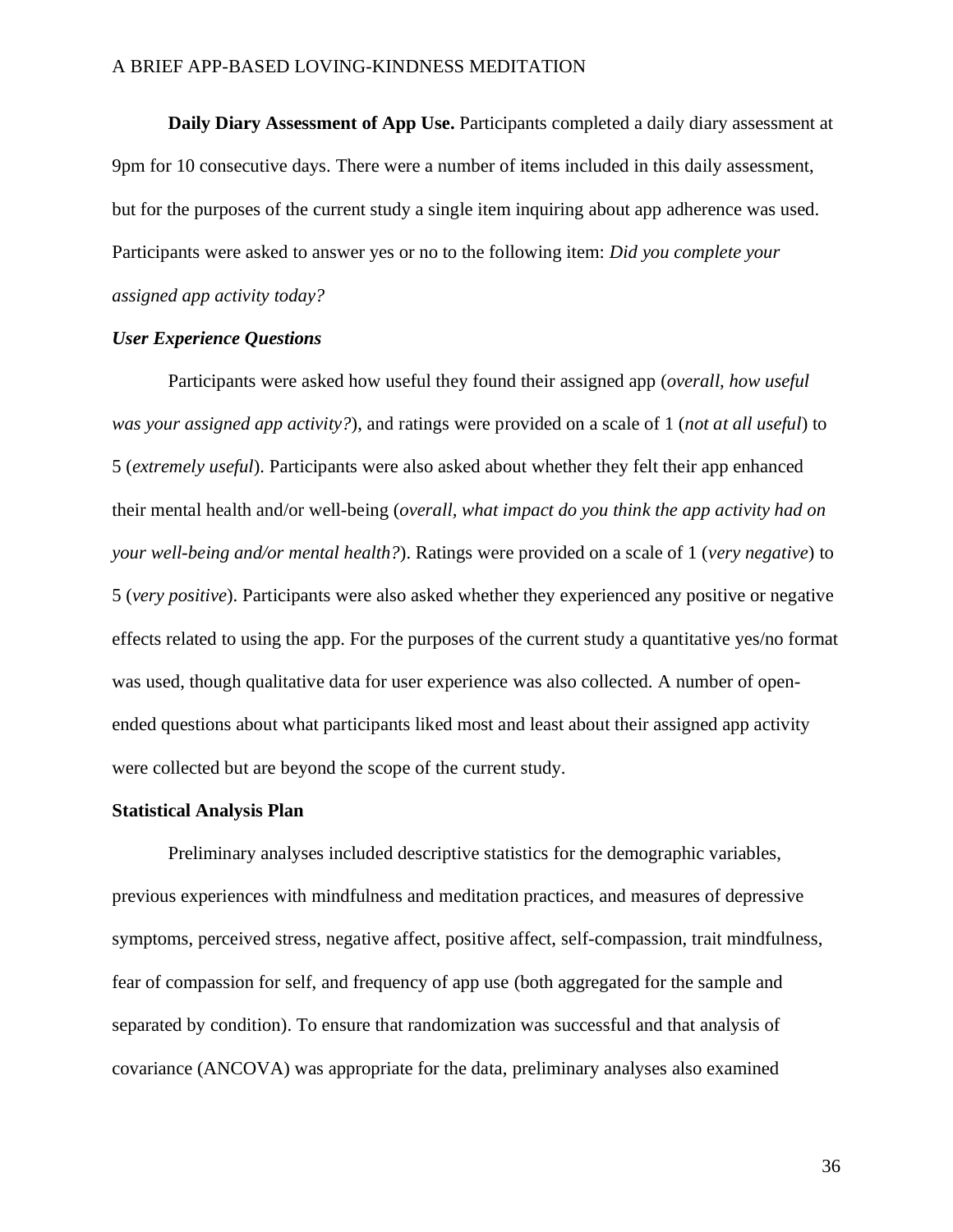whether there were differences between the intervention and control groups on key study variables, including demographic factors (e.g., age, gender, previous experience with mindfulness or meditation practices, and previous experience with LKM) and baseline values of the outcome variables (depressive symptoms, perceived stress, negative affect, positive affect, and self-compassion). Chi-square tests were conducted for categorical variables and independent *t*-tests for continuous variables.

An intention-to-treat (ITT) approach to analysis was used to minimize bias (White et al., 2012). As such, regardless of completion, all participants were included in the analysis, in the group to which they were randomized. To answer the primary research questions, an ANCOVA approach modeled with the change scores between pre- and post-intervention measures as the outcome variable was utilized. An ANCOVA approach was chosen given that it achieves lower variability and greatest power compared other methods and is the preferred method to analyse pre-post treatment data (Connell et al., 2018). The ANCOVA change approach was used to determine if there was a difference in pre-post change in depressive symptoms between the LKM and Evernote condition while adjusting for pre-treatment depressive symptoms. A parallel set of analyses were run to examine the secondary outcome variables (perceived stress, negative affect, positive affect, and self-compassion). To further explore pre-post differences in study variables, simple contrasts (*t*-tests) for difference in pre-post scores for study variables for each condition were explored. Cohen's *d* was calculated, which takes into account the correlation between measurements (Lakens, 2013). All statistical analyses were conducted using IBM SPSS Statistics 27.

To answer the exploratory research questions regarding moderation, each proposed moderator of intervention effectiveness [trait mindfulness, fear of compassion for self, and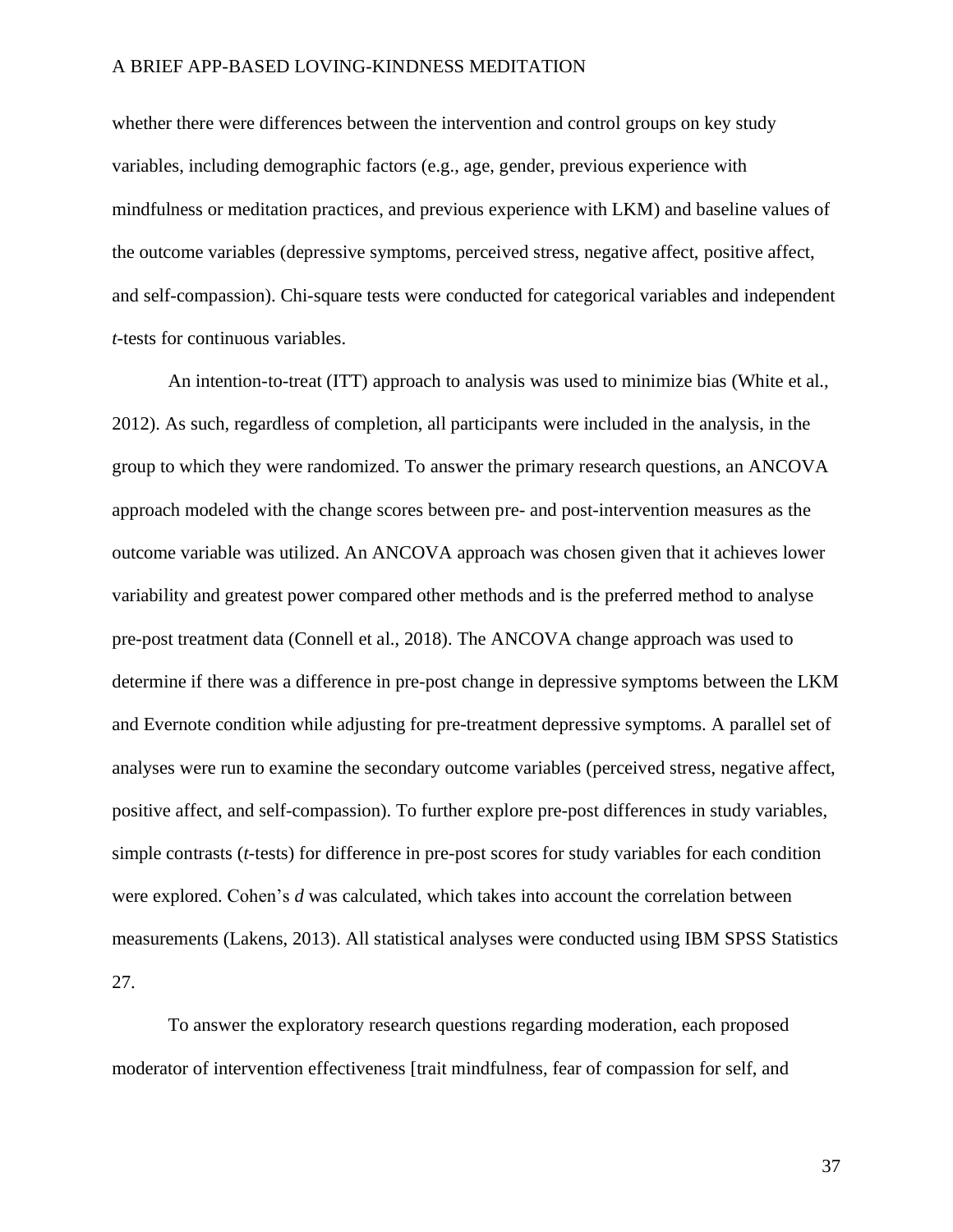frequency of app use (i.e., dose)] was individually explored. The PROCESS macro for SPSS (version 3; Hayes, 2018) model 1, simple moderation, was used to conduct each of the moderation analyses. The effect of LKM (vs. Evernote control) on change in depressive symptoms, perceived stress, negative affect, positive affect, and self-compassion, by each moderator was tested using ordinary least squares (OLS) regression. For each simple moderation model, the predictor (*X*) was the condition (LKM or Evernote), and the outcome (*Y*) was the change score (i.e., Time  $2 -$  Time 1). Time 1 for the variable was entered in the model as a covariate. The moderator (i.e., mindfulness, fear of compassion for the self, or frequency of app use) was entered in the model as the moderator (*W*). Lastly, between-group differences in the user experience were explored using independent *t*-tests for continuous variables and Chi-square tests or Fisher's exact test for categorical variables.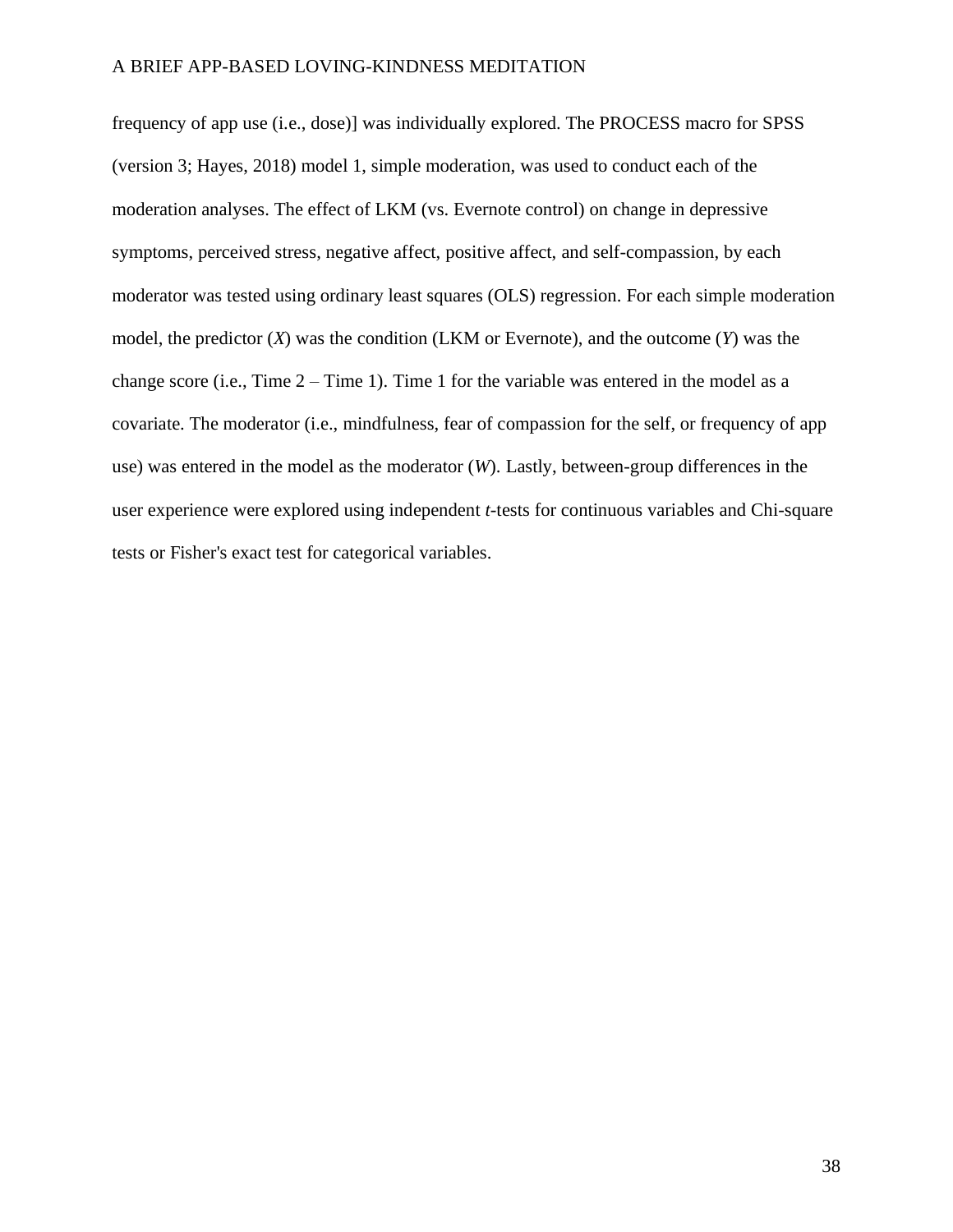### **Results**

## **Participant Flow**

Figure 1 outlines the flow of participants through the study. Of the 319 participants randomly assigned to either the LKM intervention ( $n = 163$ ) or the Evernote control condition ( $n$ )  $= 156$ ), 310 (97%) completed at least part of the intervention (defined as accessing the *MetricWire* app to report at least one day of app use) as well as questionnaires at both pre- and post-intervention. Nine participants did not complete any portion of the intervention (i.e., did not access MetricWire app or report at least one day of app use) and did not complete the postintervention survey (i.e., lost to follow up;  $n = 4$  LKM;  $n = 5$  Evernote). Missing data for these participants were replaced using the baseline observation carried forward (BOCF) method, which has been found to be an appropriate approach to utilize for participants who did not receive treatment and are missing follow-up data (Twisk et al., 2020). Given that there were only nine participants missing post-intervention data, a secondary per-protocol analysis (PP) was not utilized. Seven participants ( $n = 2$  LKM;  $n = 5$  Evernote) were subsequently removed from analyses due to the detection of possible careless responding. These participants either responded by straight-lining or had rapid response times that would not be likely if they were reading the survey questions properly. A total of 312 participants randomly assigned to either the LKM intervention condition ( $n = 161$ ) or the Evernote control condition ( $n = 151$ ) were included in the final ITT analyses.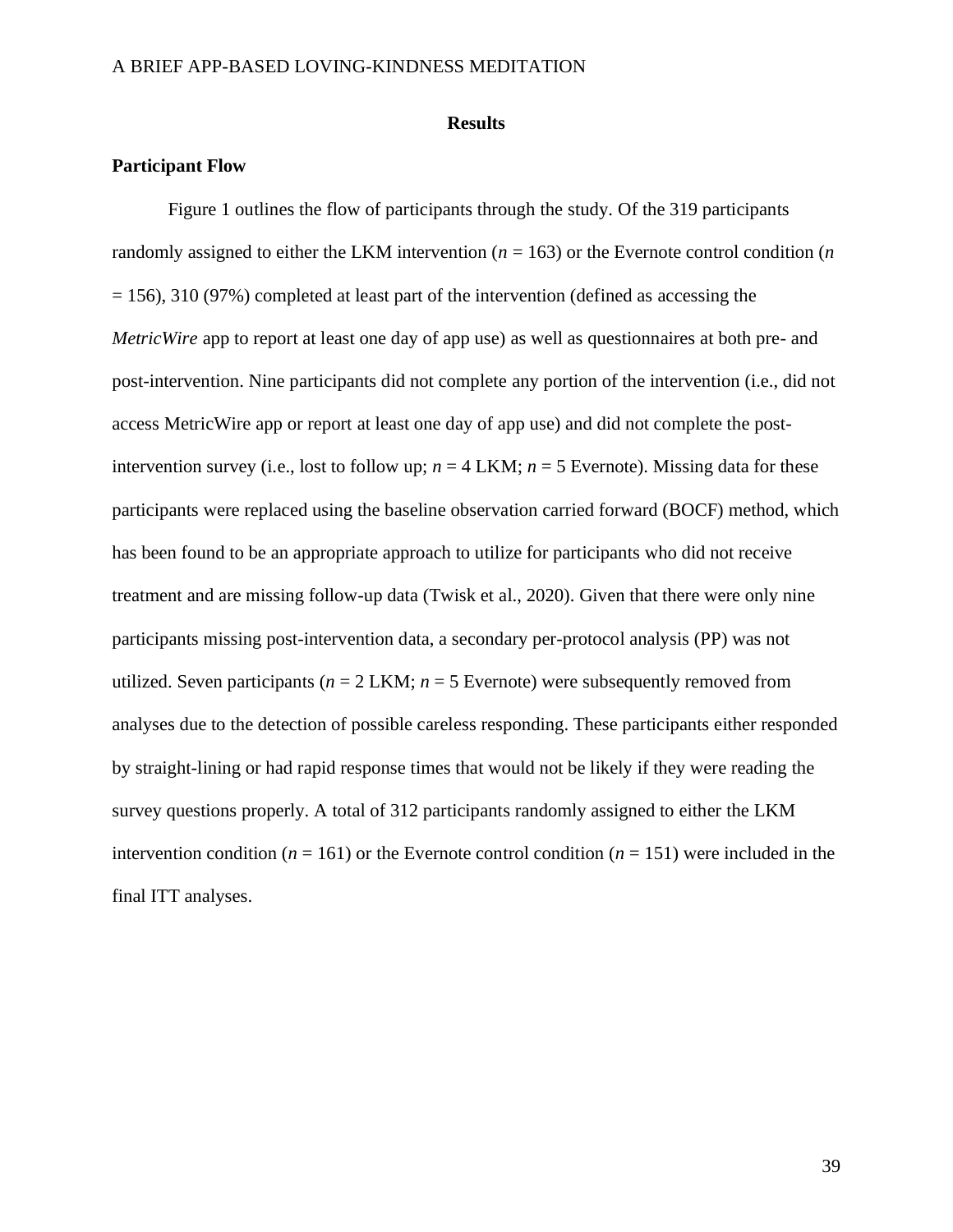# **Figure 1**

# *CONSORT Flowchart of Participants*

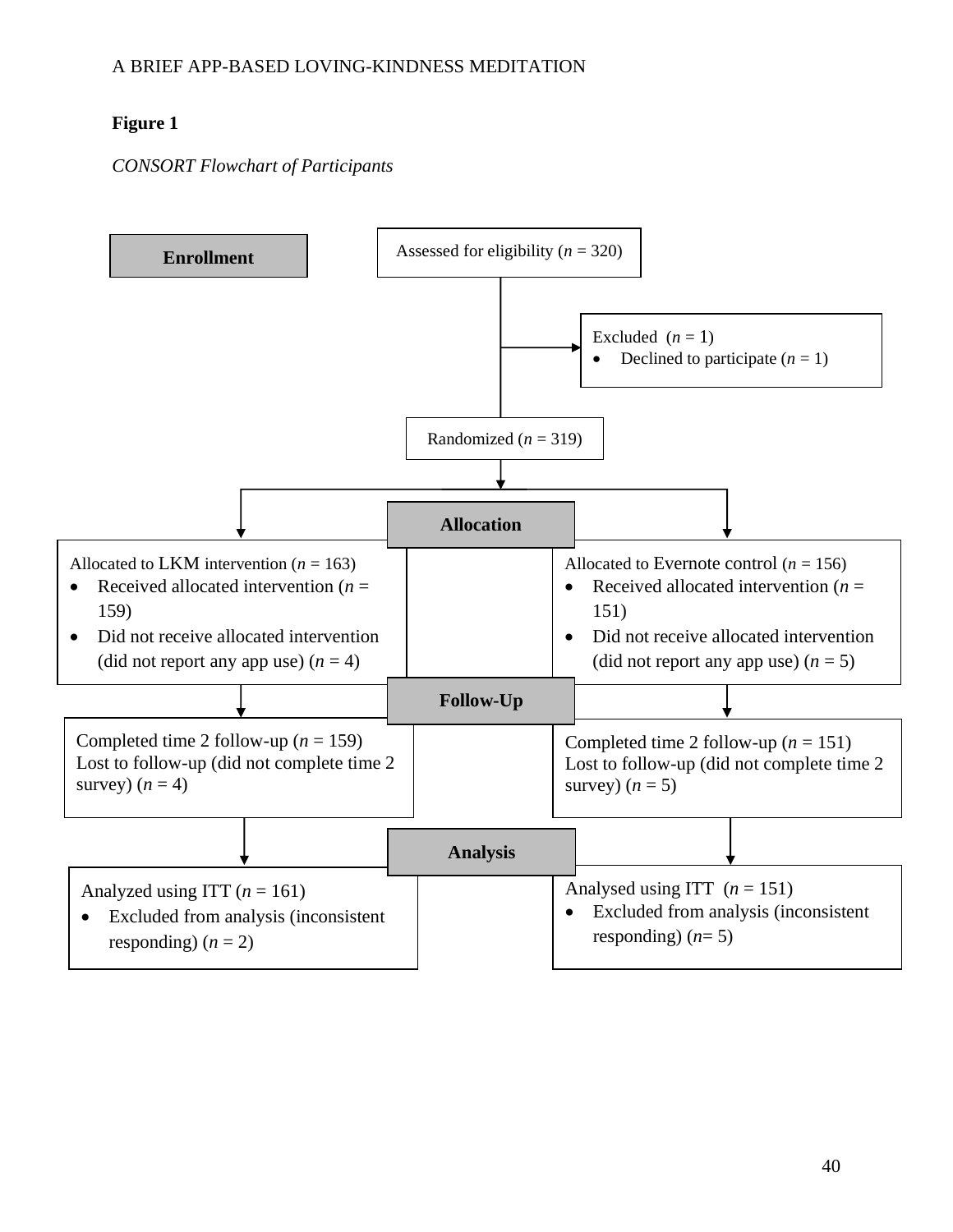### **Preliminary Analyses**

### *Missing Data and Outliers*

Data was examined for missingness. The pattern of missing data was found to be missing completely at random (Little's MCAR  $p = .350$ ) and there was less than 1% of the data missing (once the BOCF was applied). Given the random pattern and very minimal amount of missing data, expectation maximization (EM) was used to impute missing values (Schafer & Graham, 2002).

Data was screened for univariate outliers by inspecting boxplots for all variables. There were 24 univariate outliers across pre- and post-intervention variables ( $n = 14$  LKM;  $n = 10$ ) Evernote), as assessed by visual inspection of boxplots. Change scores were also assessed for outliers by inspecting boxplots. There were 34 change score outliers across outcome variables (*n*  $= 15$  LKM;  $n = 19$  Evernote). All outlier scores were adjusted by assigning a value one unit larger (or smaller) than the next extreme score in the condition to avoid disproportionate influence on ANCOVA models without removing the participant from the analysis (Tabachnick & Fidell, 2012).

### **Sample Characteristics**

Participants were 312 undergraduate students between the ages of 18 and 48 years old (*M*  $= 19.73$  years, *SD* = 2.66 years,  $n = 4$  missing). Characteristics of the sample are provided in Table 1. Baseline comparisons revealed no significant differences between conditions on demographic variables including age *t*(306) = - 4.75, *p* = .635, gender *X²* (2) = 5.94, *p* = .389, and previous mental health condition  $X^2(1) = .02$ ,  $p = .904$ .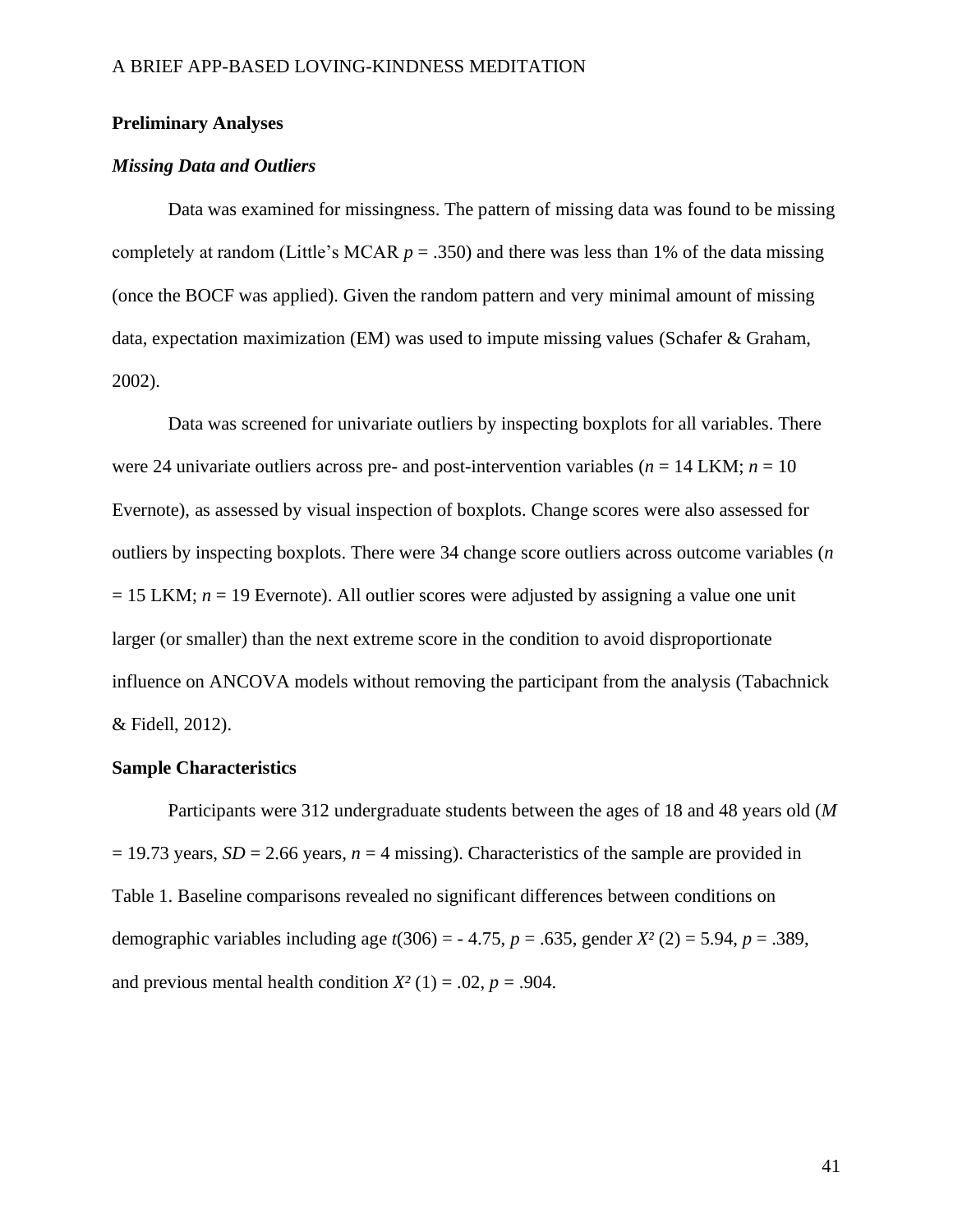## **Table 1**

| <b>Variable</b>                | <b>Full sample</b> |           | <b>LKM</b>       |                | <b>Evernote</b> |                |
|--------------------------------|--------------------|-----------|------------------|----------------|-----------------|----------------|
|                                | Mean               | <b>SD</b> | Mean             | <b>SD</b>      | Mean            | <b>SD</b>      |
| Age (years)                    | 19.73              | 2.66      | 19.66            | 2.41           | 19.80           | 2.91           |
| <b>Gender</b>                  | N                  | $\%$      | N                | $\%$           | N               | $\%$           |
| Male                           | 74                 | 23.7      | 38               | 26.3           | 36              | 23.8           |
| Female                         | 236                | 75.6      | 121              | 75.2           | 115             | 76.2           |
| Transgender                    | $\overline{2}$     | 0.6       | $\overline{2}$   | 1.2            | $\overline{0}$  | $\overline{0}$ |
| <b>Relationship status</b>     |                    |           |                  |                |                 |                |
| Single                         | 179                | 57.4      | 91               | 56.5           | 88              | 58.3           |
| In a relationship              | 125                | 40.1      | 66               | 41.0           | 59              | 39.1           |
| Married/Common Law             | $\boldsymbol{7}$   | 2.2       | $\overline{4}$   | 2.5            | 3               | 2.0            |
| Other                          | $\mathbf{1}$       | 0.3       | $\boldsymbol{0}$ | $\overline{0}$ | 1               | 0.7            |
| <b>Race/Ethnicity</b>          |                    |           |                  |                |                 |                |
| White/Caucasian                | 183                | 58.7      | 96               | 59.6           | 87              | 57.6           |
| Black/African Origin           | 13                 | 4.1       | 10               | 6.2            | 3               | 2.0            |
| <b>East or Southeast Asian</b> | 55                 | 17.6      | 28               | 17.4           | 27              | 17.9           |
| South Asian                    | 30                 | 9.6       | 14               | 8.7            | 16              | 10.6           |
| Indigenous                     | 4                  | 1.3       | $\overline{2}$   | 1.2            | $\overline{2}$  | 1.3            |
| Middle Eastern                 | $\overline{4}$     | 1.3       | $\boldsymbol{0}$ | $\overline{0}$ | $\overline{4}$  | 2.6            |
| Latino                         | $\mathbf{1}$       | 0.3       | $\overline{0}$   | $\overline{0}$ | $\mathbf{1}$    | 0.7            |
| Other/Self-Identify            | 22                 | 7.0       | 11               | 6.8            | 11              | 7.3            |
| <b>Ever been diagnosed</b>     |                    |           |                  |                |                 |                |
| with mental health             |                    |           |                  |                |                 |                |
| condition                      |                    |           |                  |                |                 |                |
| Yes                            | 57                 | 18.3      | 29               | 18.0           | 28              | 18.5           |
| N <sub>0</sub>                 | 255                | 81.7      | 132              | 82.0           | 123             | 81.5           |

*Characteristics of the LKM and Evernote Groups at Baseline*

In terms of previous meditation or mindfulness experience, 61.2 % of participants ( $n =$ 191) reported that they had tried at least one practice in the past (see Table 2). Most of these participants reported less than one year of meditation or mindfulness experience ( $n = 129; 41.3$ ) %;), 44 (14.1%) reported one to three years, three (1.0%) reported three to five years, and five  $(1.6\%)$  reported more than five years of experience. A total of 15.4% of the sample  $(n = 48)$ reported that they had completed a mindfulness or meditation practice in the past week. In terms of experience with a meditation or mindfulness app, 29.8% (*n* = 70) of the sample reported that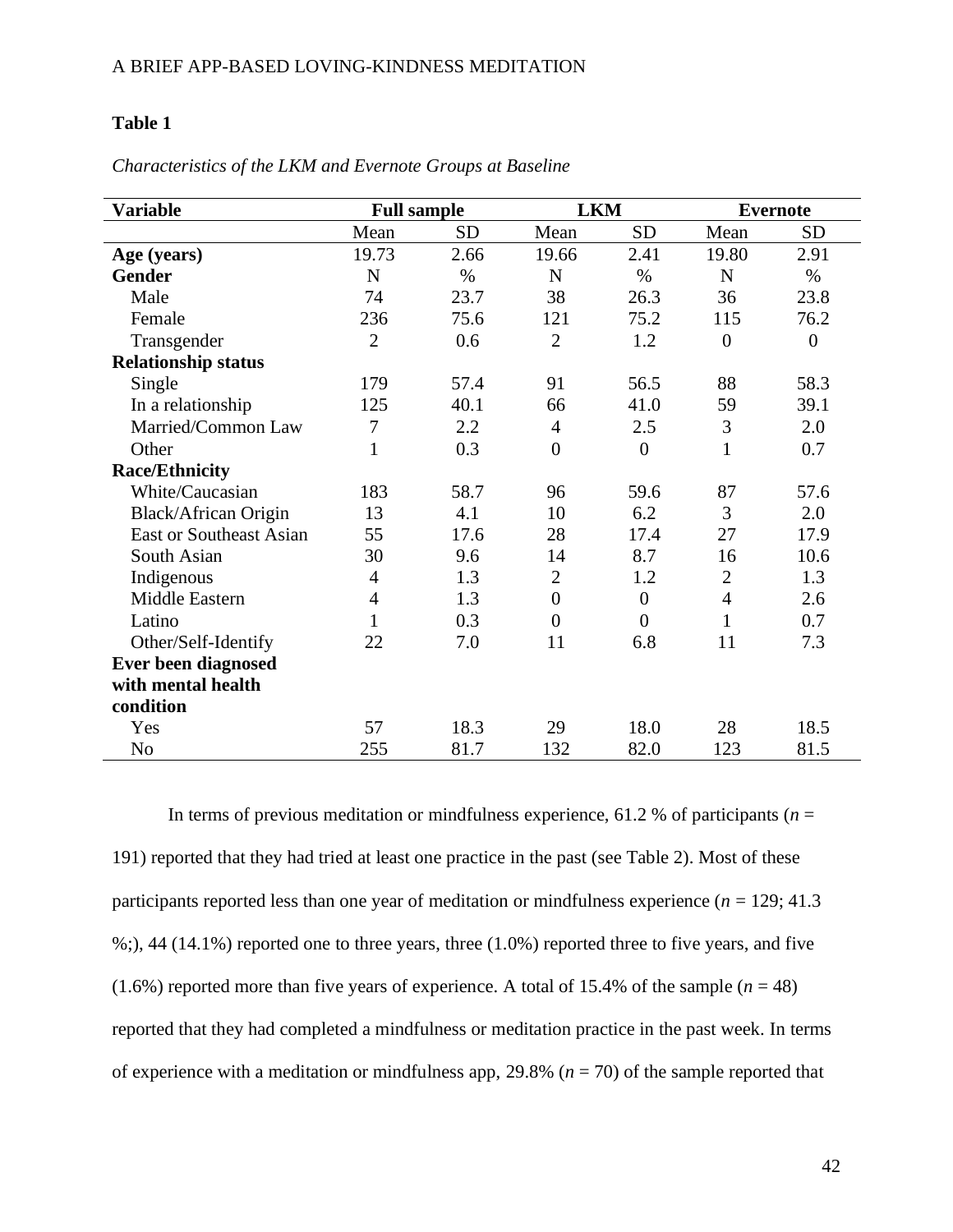they had previously tried one, however of these participants only 22 had used an app in the past month. Importantly, only 1.3% of the sample  $(n = 4)$  reported that they had every tried a LKM (or metta meditation) practice, and all four indicated that they had been practicing LKM for less than one year. Of these, only two participants in the sample  $(n = 1$  LKM,  $n = 1$  Evernote) reported that they had completed a LKM in the past six months. Given the small number of participants who had completed LKM in the past six months, and balance between groups, we elected to retain these participants in the total sample to maintain power.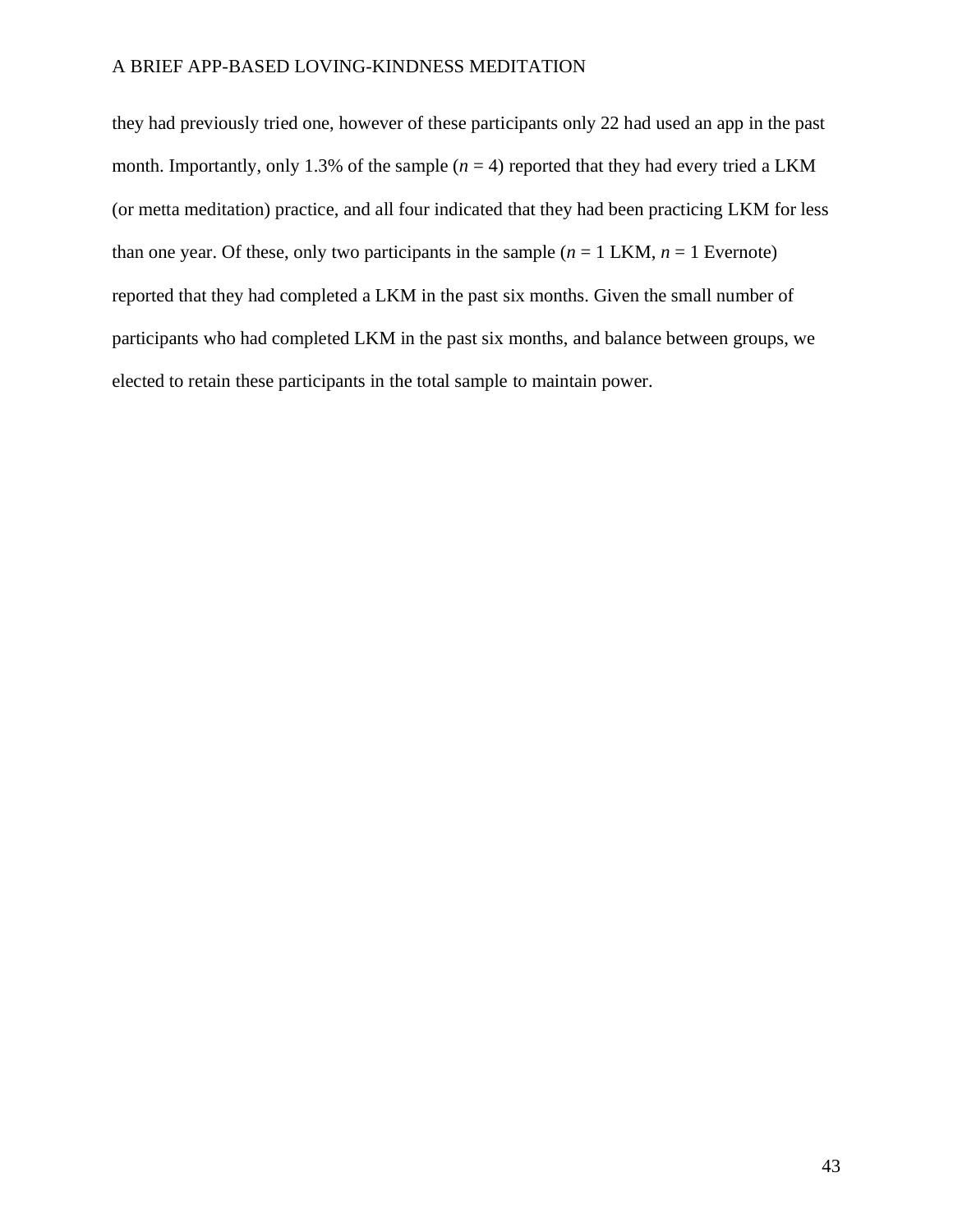## **Table 2**

*Previous Meditation or Mindfulness Experience of the LKM and Evernote Groups at Baseline*

| Variable                            | Full sample | <b>LKM</b> | Evernote              | Statistic                |
|-------------------------------------|-------------|------------|-----------------------|--------------------------|
|                                     | N(%)        | N(% )      | N(%)                  |                          |
| <b>Tried meditation or</b>          |             |            |                       |                          |
| mindfulness                         |             |            |                       | $X^2(1) = .11, p = .738$ |
| Yes                                 | 191(61.2)   | 100(62.1)  | 91(60.3)              |                          |
| N <sub>o</sub>                      | 121 (38.8)  | 61 (37.9)  | 60(39.7)              |                          |
| Amount of experience with           |             |            |                       | $X^2(4) = 5.02, p =$     |
| meditation or mindfulness           |             |            |                       | .286                     |
| None                                | 10(3.2)     | 5(3.1)     | 5(3.3)                |                          |
| $< 1$ year                          | 129(41.3)   | 69 (42.9)  | 60(39.7)              |                          |
| $1 - 3$ years                       | 44(14.1)    | 22(13.7)   | 22(14.6)              |                          |
| $3 - 5$ years                       | 3(1.0)      | 3(1.9)     | 0(0)                  |                          |
| $5 + years$                         | 5(1.6)      | 1(0.6)     | 4(2.6)                |                          |
| <b>Meditation or mindfulness in</b> |             |            |                       | $X^2(1) = .14, p = .706$ |
| past week <sup>a</sup>              |             |            |                       |                          |
| Yes                                 | 48 (15.4)   | 24(14.9)   | 24(15.9)              |                          |
| N <sub>0</sub>                      | 143(45.8)   | 76 (47.2)  | 67(44.4)              |                          |
| Ever used meditation or             |             |            |                       | $X^2(2) = .06, p = .806$ |
| mindfulness app                     |             |            |                       |                          |
| Yes                                 | 93 (29.8)   | 47(29.2)   | 46(30.5)              |                          |
| N <sub>o</sub>                      | 219(70.2)   | 114 (70.8) | 105(69.5)             |                          |
| <b>Frequency of mindfulness app</b> |             |            |                       |                          |
| useb                                |             |            |                       |                          |
| Not in past month                   | 70(22.4)    | 37(23.0)   | 33(21.9)              |                          |
| $1 - 4$ times a month               | 14(4.5)     | 7(4.3)     | 7(4.6)                |                          |
| $2 - 3$ times per week              | 7(2.2)      | 3(1.9)     | 4(2.6)                |                          |
| 4 or more times per week            | 1(0.3)      | 0(0)       | 1(0.7)                |                          |
| Daily or almost daily               | 1(0.3)      | 0(0)       | 1(0.7)                |                          |
| <b>Ever practiced LKM or Metta</b>  |             |            |                       | Fisher's Exact test, $p$ |
| meditation                          |             |            |                       | $=.667$                  |
| Yes                                 | 4(1.3)      | 2(1.2)     | 2(1.3)                |                          |
| N <sub>o</sub>                      | 307 (98.4)  | 158(98.1)  | 149 (98.7)            |                          |
| How long have you been              |             |            |                       |                          |
| practicing LKM or Metta             |             |            |                       |                          |
| meditation                          |             |            |                       |                          |
| Less than 1 year                    | 4(1.3)      | 2(1.2)     | $\frac{2(1.3)}{1+15}$ |                          |

This question was only asked to participants who answered yes to previous tried mindfulness or meditation. Percentage calculations reflect the (%) of the full (or group) sample.

b This question was only asked to participants who answered yes to ever used meditation or mindfulness app. Percentage calculations reflect the (%) of the full (or group) sample.

<sup>c</sup> This question was only asked to participants who answered yes to ever practiced LKM or metta meditation.

Percentage calculations reflect the (%) of the full (or group) sample.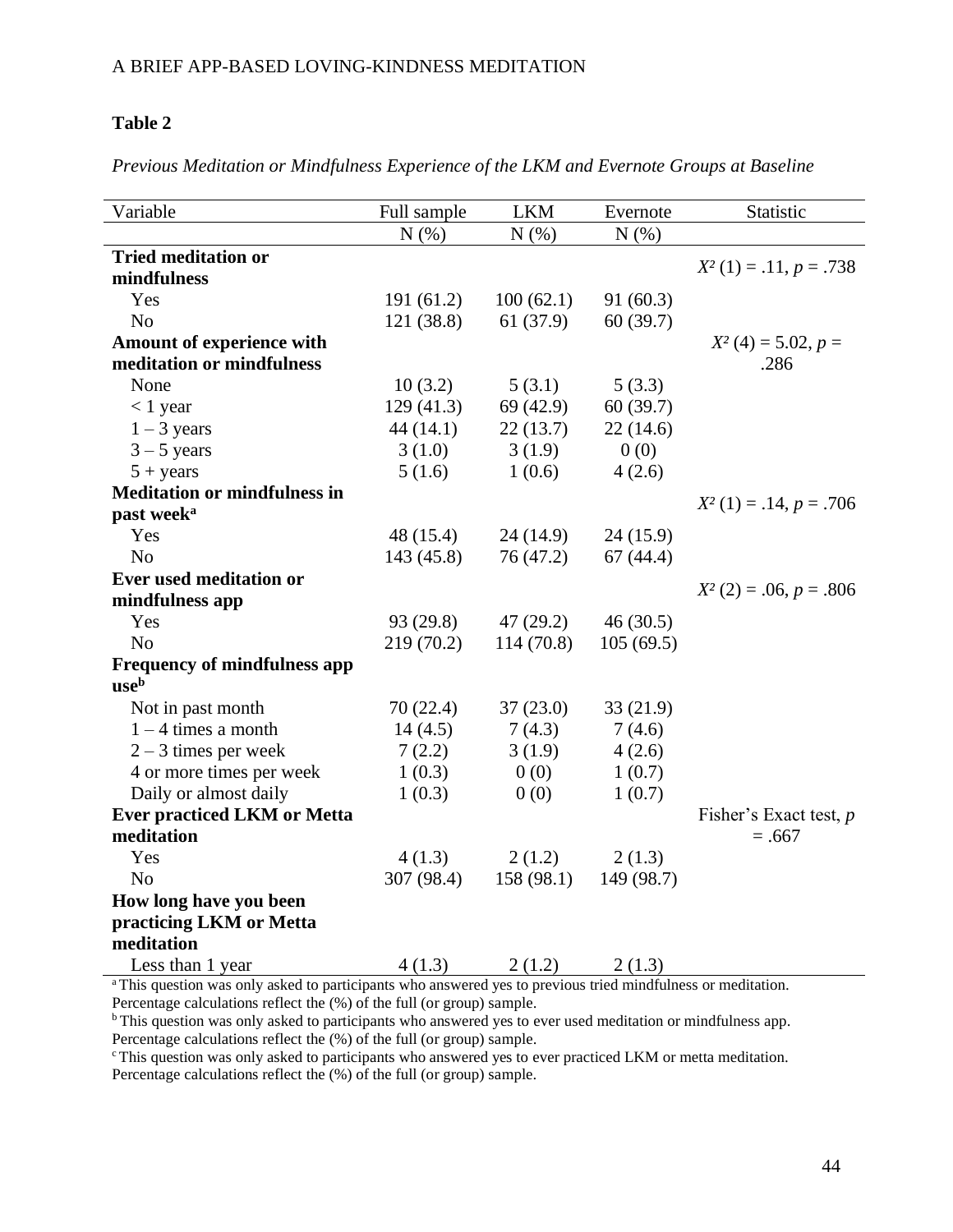## **Descriptive Analyses**

Pre- and post-intervention scores on all outcome measures, mean change scores, and baseline scores for moderator variables are displayed in Table 3. Independent samples t-tests were conducted to compare baseline scores for outcome variables and moderators between the LKM and Evernote condition. There were no significant differences between groups in terms of depressive symptoms  $t(310) = .72$ ,  $p = .471$ , perceived stress  $t(310) = .25$ ,  $p = .805$ , negative affect  $t(310) = 1.13$ ,  $p = .259$ , positive affect  $t(310) = -.81$ ,  $p = .419$ , or self-compassion  $t(310) =$ - .07, *p* = .942. Similarly, there were no significant differences in baseline scores between groups for moderator variables, including trait mindfulness  $t(310) = -0.24$ ,  $p = 0.813$ , fear of compassion for self  $t(310) = -0.09$ ,  $p = 0.928$ , and frequency of app use  $t(310) = 0.08$ ,  $p = 0.940$ . In the current study, participants in both groups reported a mean level of baseline depressive symptoms that was in the clinically significant range.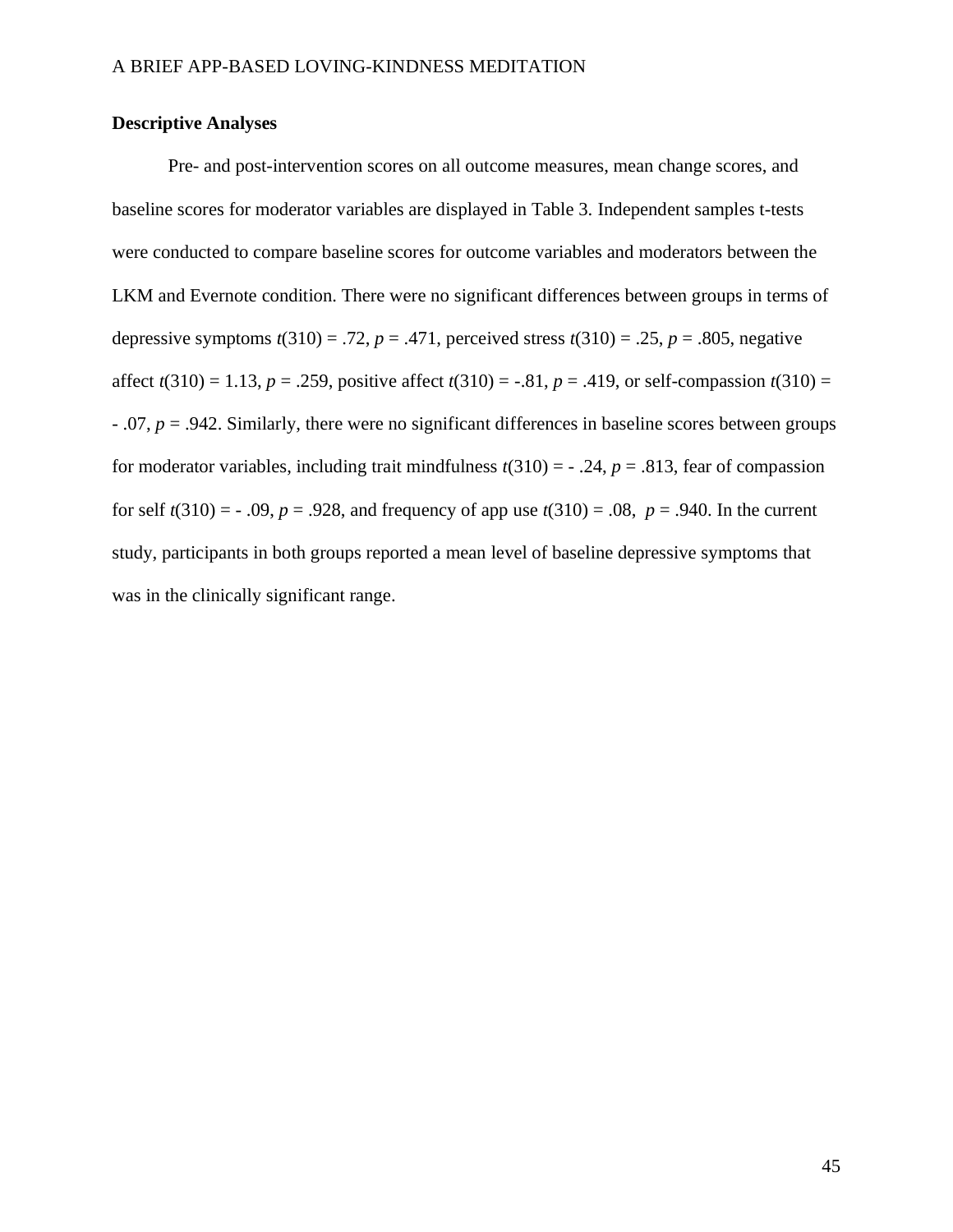## **Table 3**

|                             |         | <b>LKM</b> $(n = 161)$ |         |         | Evernote $(n = 151)$ |         |  |  |
|-----------------------------|---------|------------------------|---------|---------|----------------------|---------|--|--|
|                             | Pre     | Post                   | Change  | Pre     | Post                 | Change  |  |  |
|                             | M(SD)   | M(SD)                  | M(SD)   | M(SD)   | M(SD)                | M(SD)   |  |  |
| Depressive                  | 18.47   | 16.23                  | $-2.27$ | 17.67   | 17.45                | $-.24$  |  |  |
| symptoms                    | (9.95)  | (9.99)                 | (7.93)  | (9.39)  | (10.56)              | (7.44)  |  |  |
| Perceived stress            | 18.93   | 17.15                  | $-1.74$ | 18.73   | 18.26                | $-.51$  |  |  |
|                             | (6.94)  | (6.62)                 | (5.70)  | (7.08)  | (6.91)               | (5.91)  |  |  |
|                             |         |                        |         |         |                      |         |  |  |
| Positive affect             | 29.51   | 29.76                  | .37     | 30.18   | 29.42                | $-.85$  |  |  |
|                             | (7.39)  | (7.43)                 | (6.50)  | (7.41)  | (6.89)               | (6.25)  |  |  |
| Negative affect             | 23.35   | 21.90                  | $-2.30$ | 22.45   | 21.82                | $-.61$  |  |  |
|                             | (7.40)  | (7.25)                 | (6.14)  | (6.47)  | (7.26)               | (5.45)  |  |  |
| Self-compassion             | 75.68   | 79.70                  | 3.87    | 75.82   | 78.47                | 2.72    |  |  |
|                             | (16.50) | (17.00)                | (12.49) | (17.05) | (17.94)              | (10.29) |  |  |
|                             |         |                        |         |         |                      |         |  |  |
| Mindfulness                 | 94.38   |                        |         | 94.85   |                      |         |  |  |
|                             | (17.36) |                        |         | (17.54) |                      |         |  |  |
| Fear of                     |         |                        |         |         |                      |         |  |  |
| compassion for              | 16.16   |                        |         | 16.28   |                      |         |  |  |
| self                        | (11.42) |                        |         | (12.10) |                      |         |  |  |
|                             | 8.85    |                        |         | 8.83    |                      |         |  |  |
| Frequency app<br>use (days) | (1.89)  |                        |         | (1.95)  |                      |         |  |  |

*Descriptive Statistics for Pre, Post, and Change Scores for Study Variables*

## **Main Analyses**

### *Assumptions*

The assumptions for ANCOVA were examined for each outcome variable. First, the assumption of linear relationships between pre- and change scores for each condition were met as assessed by visual inspection of scatterplots. The assumption of homogeneity of regression slopes was met for all variables as the interaction terms were not statistically significant (all *p*'s >.05). Residuals for interventions and the overall models were normally distributed, as assessed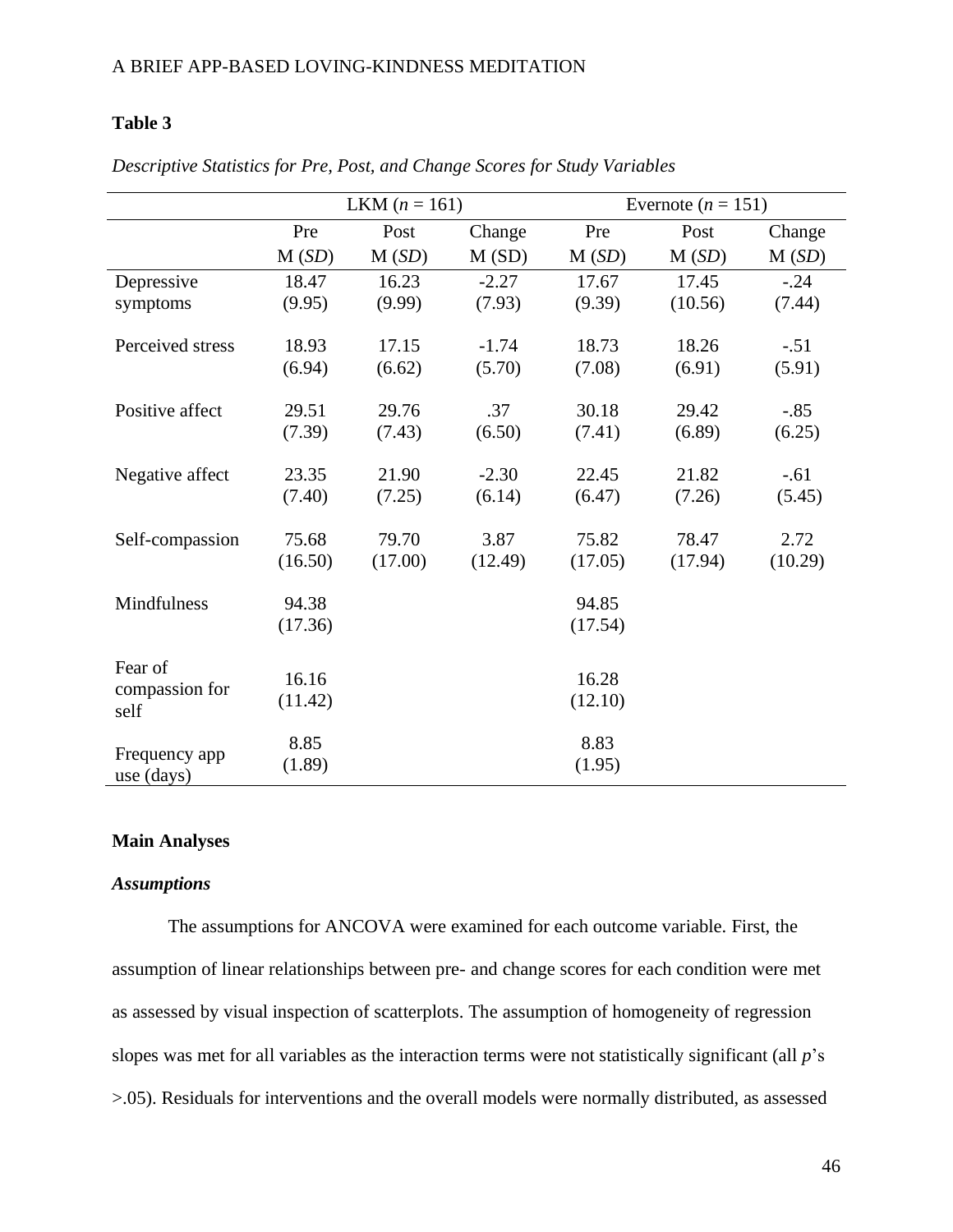by Normal Q-Q Plot. The assumption of homoscedasticity was met for each variable, as assessed by visual inspection of the standardized residuals plotted against the predicted values. The homogeneity of variances assumptions were met for each variable, as assessed by Levene's test of homogeneity of variance (all p's >.05). There were no remaining outliers in either condition for all models, as assessed by inspection of studentized residuals for values 3 SD above or below the mean.

### *Depressive Symptoms*

Visual representation of mean depressive symptom scores from pre- and postintervention for both groups are displayed in Figure 2. After adjusting for pre-intervention depressive symptoms, there was a statistically significant difference in change in depressive symptoms between groups  $F(1, 309) = 4.86$ ,  $p = .028$ , partial  $\eta^2 = .015$ . Simple contrasts showed that there was a significant decrease in depressive symptoms from pre- to post-intervention in the LKM group,  $t(160) = -3.47$ ,  $p = .001$ ,  $d = -.27, 95\%$  CI [-.43, -.12]. In the Evernote condition there was no significant difference in depressive symptoms between pre- and post-intervention, *t*(150) = -.36, *p* = .723, *d* = -.03, 95% CI [-.19, .13].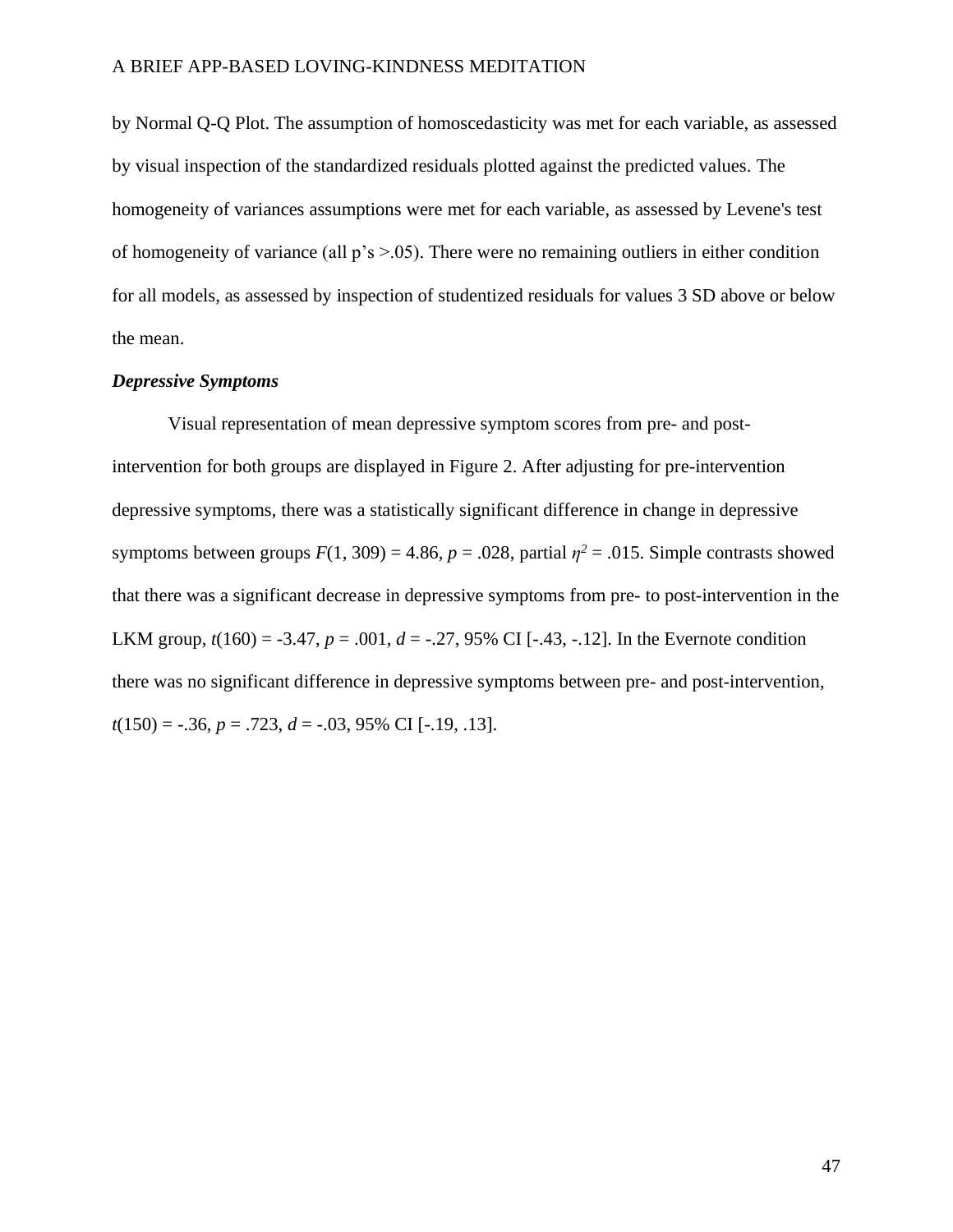## Figure 2

## *Mean Scores of Depressive Symptoms at Pre- and Post-Intervention for LKM and Evernote*





### *Perceived Stress*

Visual representation of means of perceived stress from pre- and post-intervention for both groups are displayed in Figure 3. After adjusting for pre-intervention perceived stress, there was a statistically significant difference in change in perceived stress between groups, *F*(1, 309)  $= 3.91, p = .049$ , partial  $\eta^2 = .013$ . Simple contrasts showed that there was a significant decrease in perceived stress from pre- to post-intervention in the LKM condition (decrease),  $t(160) = -$ 3.87,  $p < .001$ ,  $d = -.31$ , 95% CI [-.47, -.15]. There was no significant difference in perceived stress in the Evernote condition from pre- to post-intervention,  $t(150) = -.97$ ,  $p = .335$ ,  $d = -.08$ , 95% CI [-.24, - .08].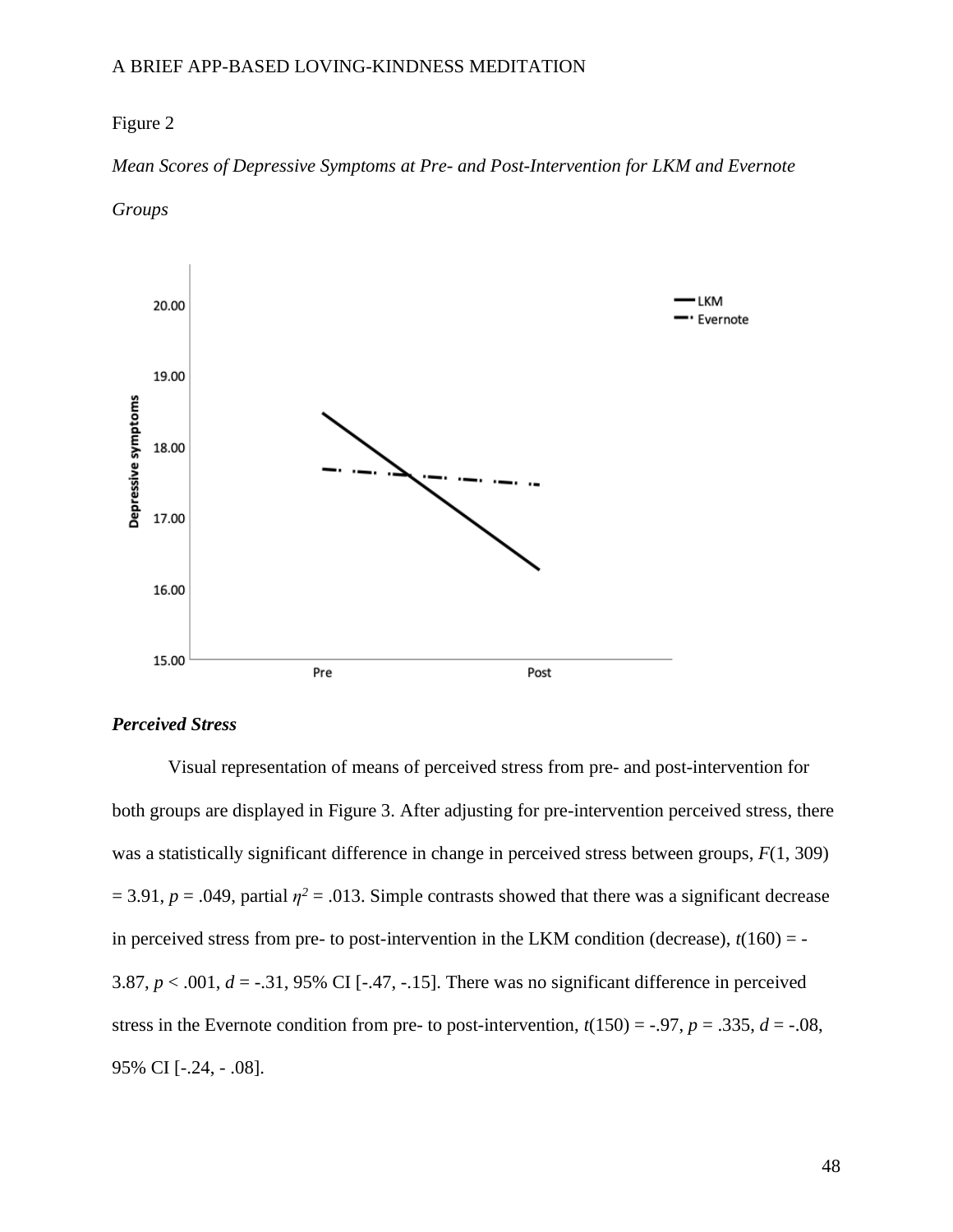## Figure 3





## *Negative Affect*

Visual representation of means of negative affect from pre- and post-intervention for both groups are displayed in Figure 4. After adjusting for pre-intervention negative affect, there was a statistically significant difference in change in negative affect between groups,  $F(1, 309) =$ 5.26,  $p = 0.022$ , partial  $\eta^2 = 0.017$ . Simple contrasts showed that there was a significant decrease in negative affect from pre- to post-intervention in the LKM condition,  $t(160) = -4.75$ ,  $p < .001$ ,  $d =$ -.37, 95% CI [-.53, -.21]. There was no significant difference in negative affect in the Evernote condition from pre- to post-intervention,  $t(150) = -1.40$ ,  $p = .165$ ,  $d = -.11$ , 95% CI [-.27, .05].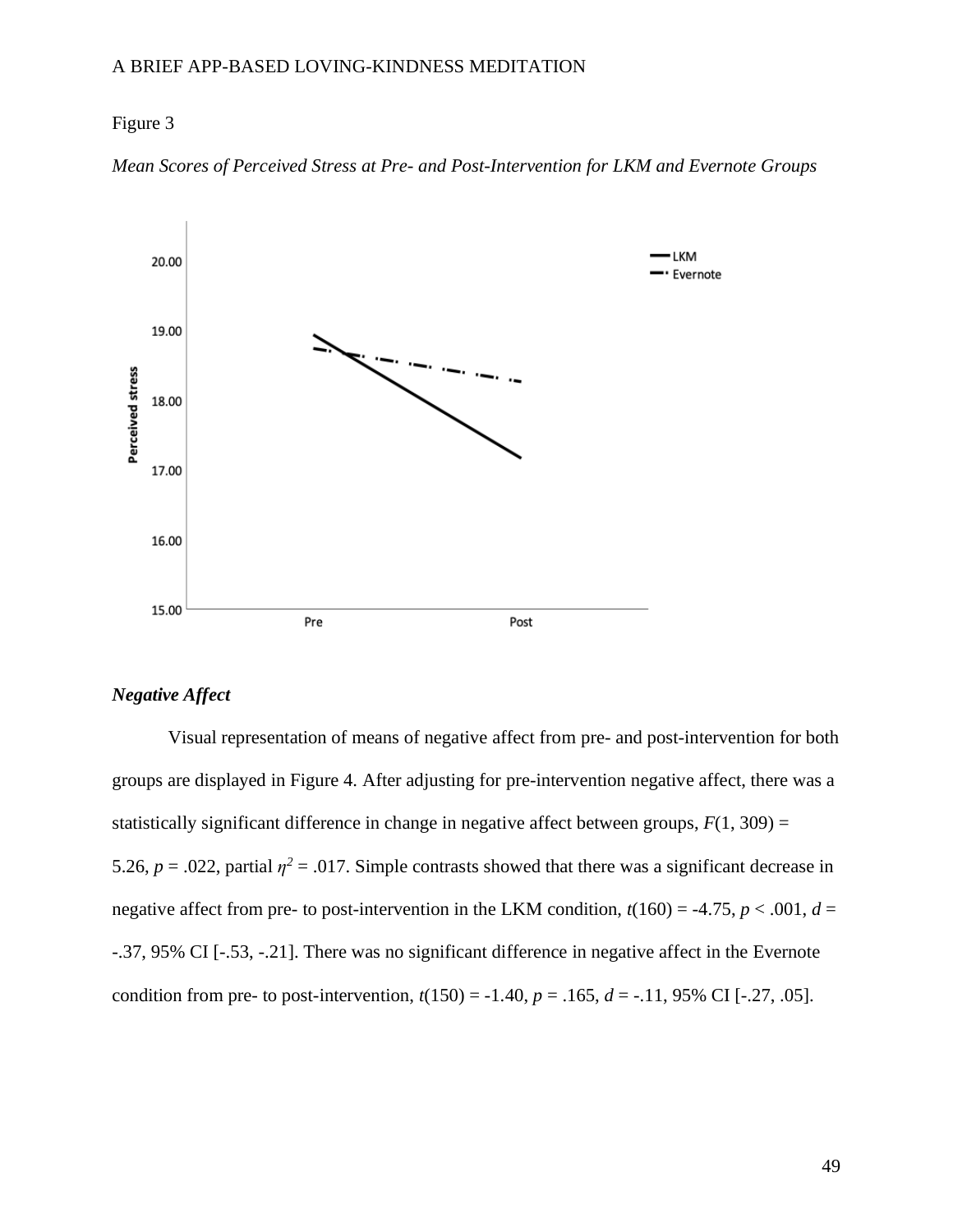## Figure 4





## *Positive Affect*

Visual representation of mean positive affect from pre- and post-intervention for both groups are displayed in Figure 5. After adjusting for pre-intervention positive affect, there was no statistically significant difference in change in positive affect between groups,  $F(1, 309) =$ 2.21,  $p = 0.138$ , partial  $\eta^2 = 0.007$ . Simple contrasts showed that there were no significant differences positive affect from pre- to post-intervention in the LKM condition,  $t(160) = .47$ ,  $p =$ .640,  $d = .04, 95\%$  CI [-.12, .19] or in the Evernote condition,  $t(150) = -1.42$ ,  $p = .157$ ,  $d = -.17$ , 95% CI [-.28, .04].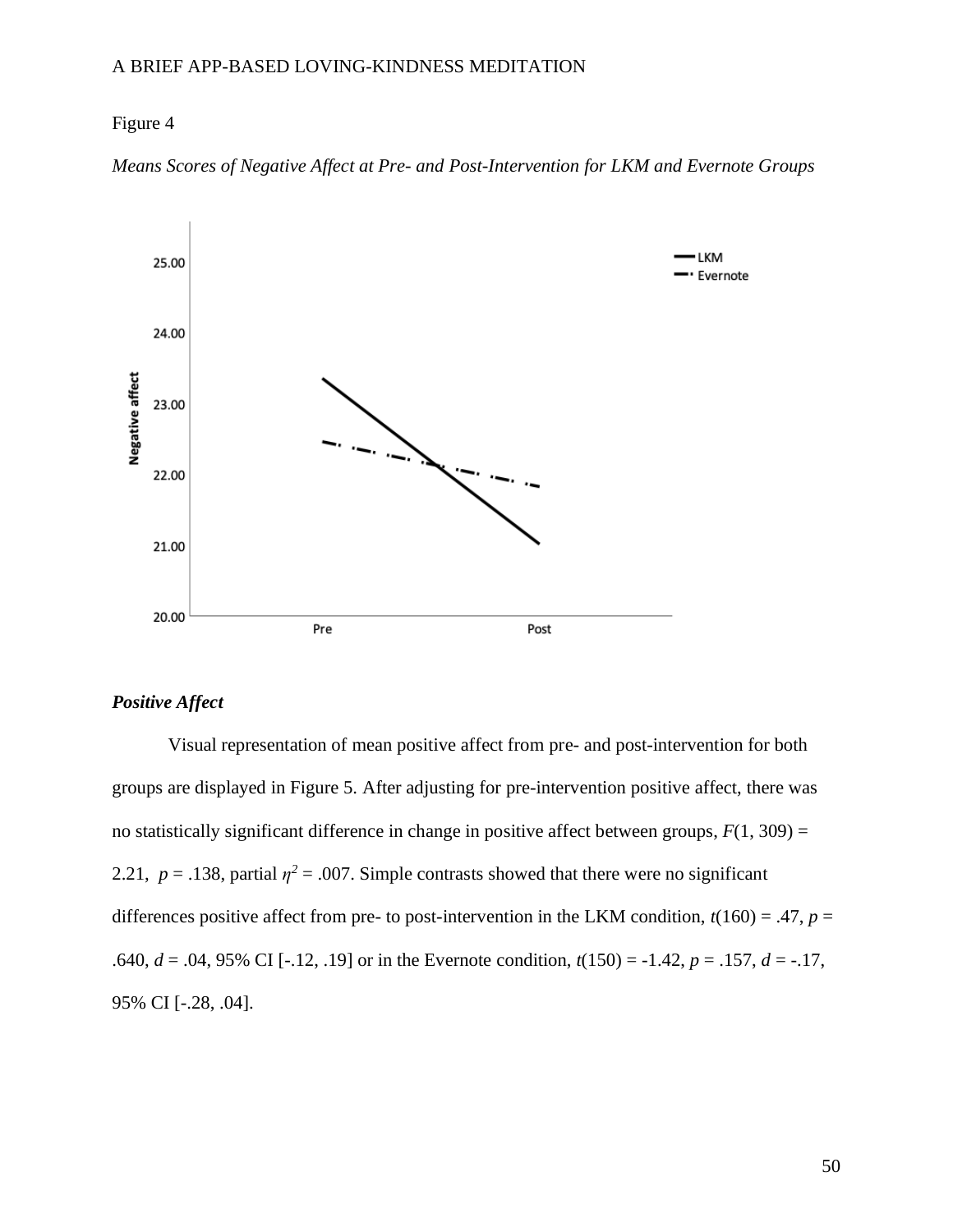## Figure 5





## *Self-Compassion*

Visual representation of mean scores for self-compassion from pre- and post-intervention for both groups are displayed in Figure 6. After adjusting for pre-intervention self-compassion, there was no statistically significant difference in change in self-compassion between groups,  $F(1, 309) = .831$ ,  $p = .363$ , partial  $\eta^2 = .003$ . However, simple contrasts showed that there were significant increases in self-compassion from pre- to post-intervention in both the LKM condition,  $t(160) = 3.96$ ,  $p < .001$ ,  $d = .31$ , 95% CI [.15, 47] and the Evernote condition, *t*(150) = 3.07, *p* = .003, *d* = .25, 95% CI [.09, .41].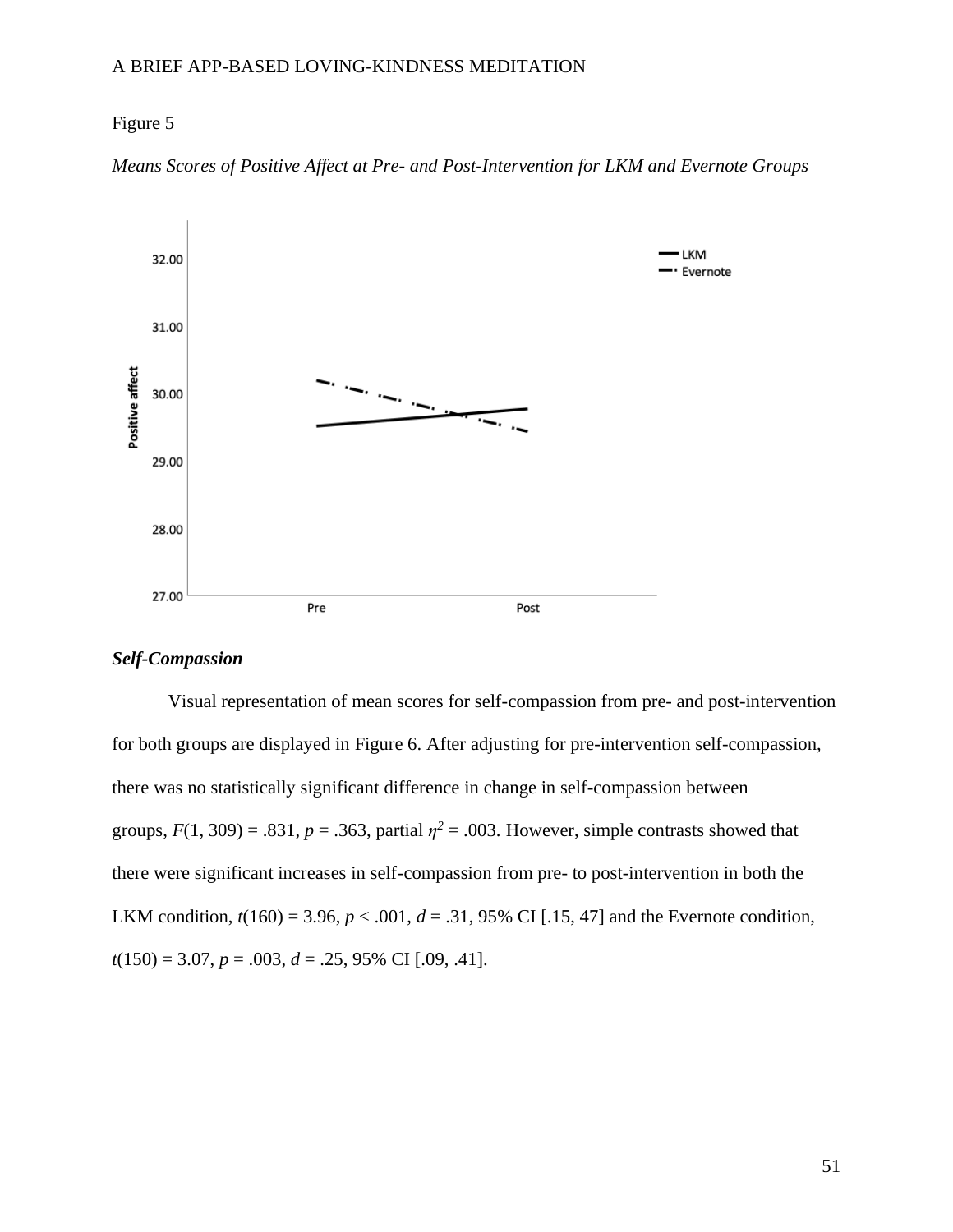## Figure 6



*Means Scores of Self-Compassion at Pre- and Post-Intervention for LKM and Evernote Groups*

## **Moderation Analyses**

## *Mindfulness*

Simple moderation models investigated whether baseline mindfulness moderated the effect of intervention on each outcome variable. Mindfulness was not found to moderate the effect of condition (LKM or Evernote) on the primary outcome, change in depressive symptoms. Specifically, there was no significant interaction between condition and mindfulness,  $b = -0.02$ ,  $t(307) = -0.47$ ,  $p = 0.641$  in the moderation model for change in depressive symptoms as an outcome. Similarly, mindfulness was not found to moderate the effect of condition on changes in perceived stress  $[b = -0.02, t(307) = -0.51, p = 0.614]$ , negative affect  $[b = -0.001, t(307) = -0.23, p = 0.614]$ .816], positive affect  $[b = -0.03, t(307) = -0.73, p = 0.465]$ , or self-compassion  $[b = 0.08, t(307) = 0.73, p = 0.465]$ 1.12,  $p = .264$ ].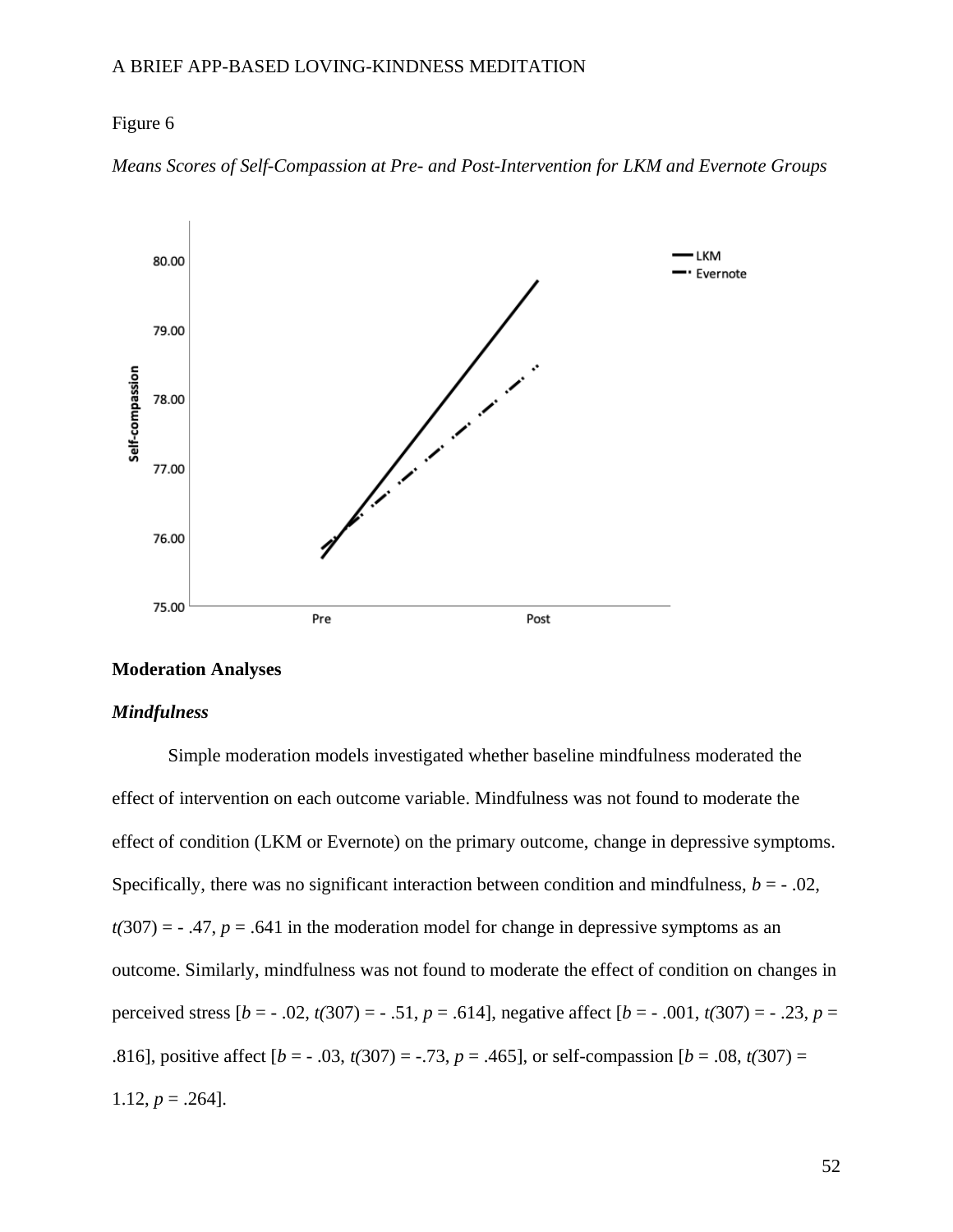## *Fear of Compassion for the Self (FOCS)*

Simple moderation models were then conducted to explore whether baseline FOCS moderated the effect of condition on study outcomes. FOCS was not found to moderate the effect of condition on change in depressive symptoms, given that there was no significant interaction between condition and FOCS,  $b = .05$ ,  $t(307) = .65$ ,  $p = .514$ . Similarly, FOCS was not found to moderate the effect of condition on change in perceived stress  $[b = -0.04, t(307) = -0.84, p =$ .403], negative affect  $[b = -.06, t(307) = -1.09, p = .276]$ , positive affect  $[b = .001, t(307) = .02, p$ = .987], or self-compassion [*b* = - .18 , *t(*307) = - 1.69, *p* = .09].

### *Frequency of App Use (Dose)*

Simple moderation models investigated the frequency of app use during the intervention period moderated each outcome variable between the LKM and Evernote conditions. The frequency of app use (days) was not found to moderate the effect of condition on change in depressive symptoms, given that there was no significant interaction between condition and frequency of app use,  $b = .02$ ,  $t(307) = .04$ ,  $p = .968$ . Similarly, frequency of app use did not moderate the effect of condition on change in perceived stress  $[b = .10, t(307) = .33, p = .742]$ , negative affect [*b* = .09, *t(*307) = .27, *p* = .790], positive affect [*b* = -.41, *t(*307) = -1.24, *p* = .217], or self-compassion  $[b = .10, t(307) = .15, p = .880]$ .

#### **Perceived Usefulness and Impact**

Table 4 provides an overview of participant ratings on the perceived usefulness and impact of their assigned app. Overall, participants in the LKM condition reported that they found the app activity more useful than those in the Evernote condition,  $t(301) = 3.60$ ,  $p < .001$ . Participants in the LKM also reported that the perceived impact on their well-being and/or mental health was more positive than those in the Evernote condition,  $t(301) = 3.35$ ,  $p = .001$ . In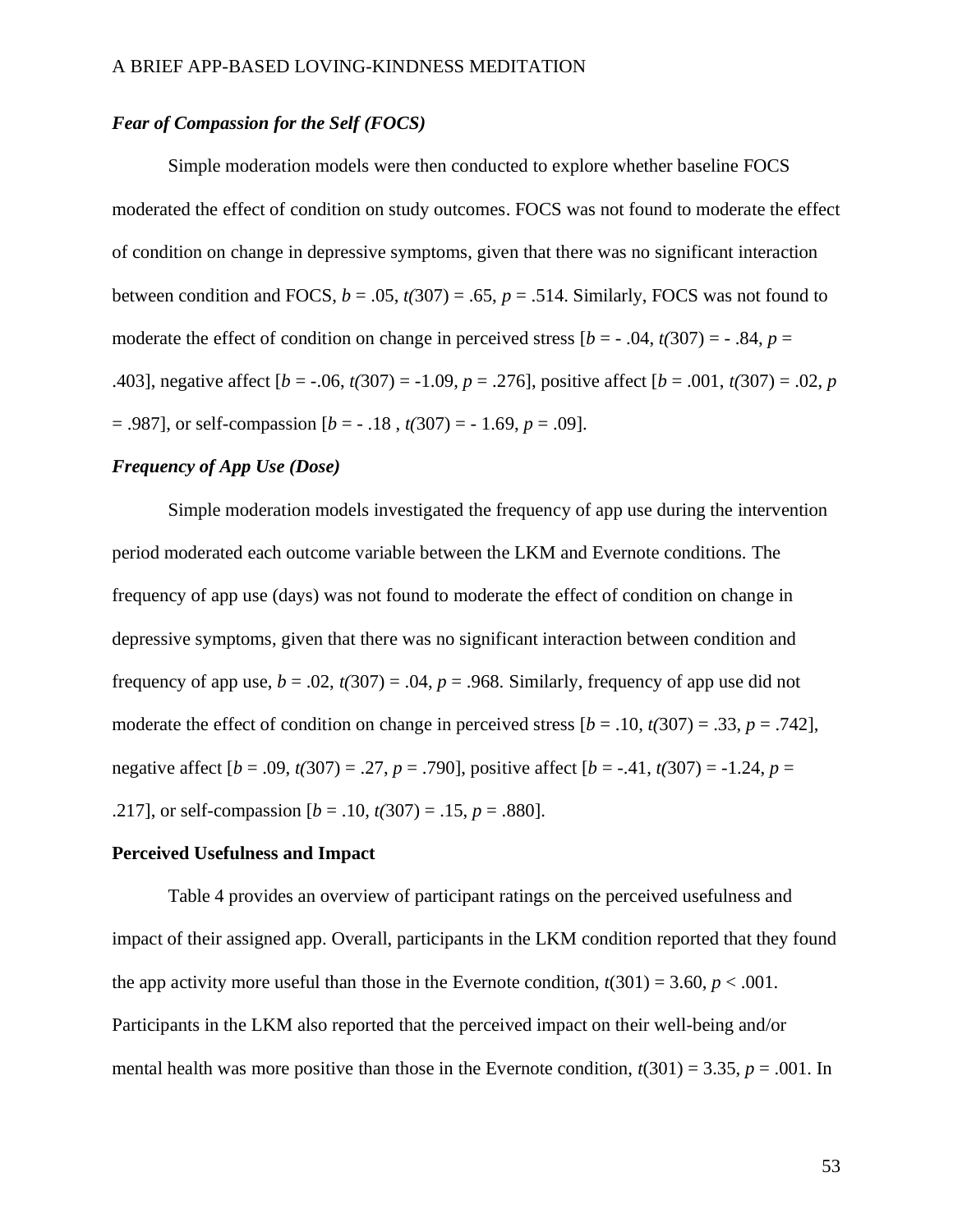the LKM condition 73.3% of participants in the LKM reported some positive effects related to using the app, which was significantly greater than 52.3% of those in the Evernote condition (Fisher's Exact test,  $p < .001$ ). There were no significant differences in reported negative effects, with 9.3% of participants in the LKM condition and 13.2% of participants in the Evernote condition reporting some negative effects related to app use (Fisher's Exact test, *p* = .28). Formal qualitative analyses were beyond the scope of the current study, however descriptors of negative effects for both groups are displayed in Appendix B. In terms of self-reported negative effects from 15 participants in the LKM condition, the majority related to feeling annoyed or irritable as a result of timing of surveys, the time it took to complete the activity and surveys, or feeling bored. A few participants wanted more tangible solutions or motivating messages, or felt disappointed that they had not become more mindful or compassionate over the 10-day period. Two participants expressed feeling sad or lonely as they had difficulty identifying a person to bring to mind in during the LKM meditation. Lastly, one participant stated that a personal issue that had been "shoved away" came to the surface.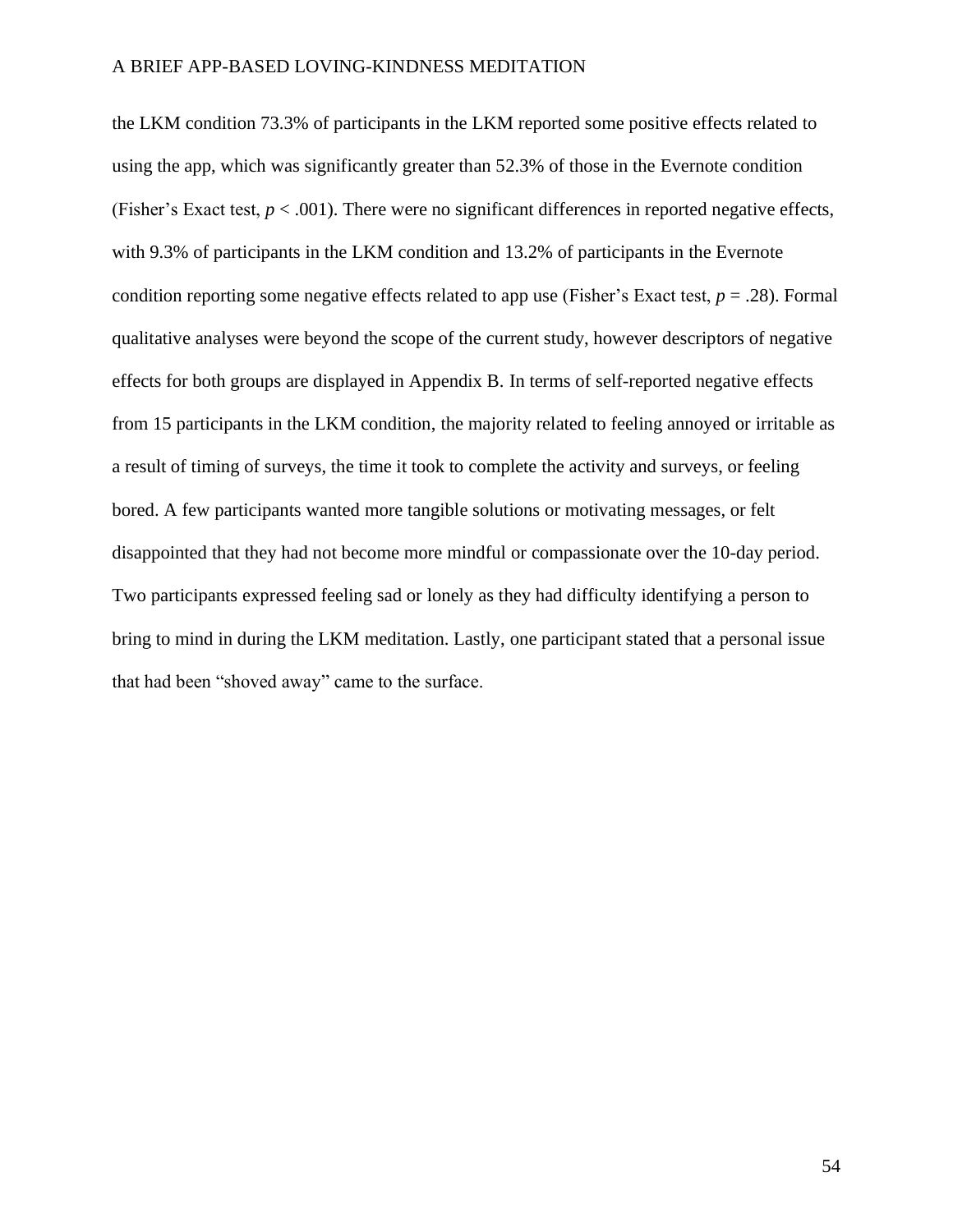# **Table 4**

|                   | <b>LKM</b>       |                  |      |           | Evernote         |                |      | Statistic |                    |
|-------------------|------------------|------------------|------|-----------|------------------|----------------|------|-----------|--------------------|
|                   | $\mathbf n$      | $\%$             | M    | <b>SD</b> | $\mathbf n$      | $\%$           | M    | <b>SD</b> |                    |
| Usefulness        | 157              |                  | 2.59 | .83       | 146              |                | 2.23 | .88       | $t(301) = 3.60, p$ |
| Not at all        | 12               | 7.5              |      |           | 33               | 21.9           |      |           | < .001             |
| Slightly          | 63               | 39.1             |      |           | 56               | 37.1           |      |           |                    |
| Moderately        | 61               | 37.9             |      |           | 47               | 31.1           |      |           |                    |
| Very              | 20               | 12.4             |      |           | 10               | 6.6            |      |           |                    |
| Extremely         | $\mathbf{1}$     | .6               |      |           | $\theta$         | $\mathbf{0}$   |      |           |                    |
| Missing           | $\overline{4}$   | 2.5              |      |           |                  |                |      |           |                    |
| Impact            | 157              |                  | 3.59 | .62       | 146              |                | 3.36 | .61       | $t(301) = 3.35, p$ |
| Very negative     | $\boldsymbol{0}$ | $\boldsymbol{0}$ |      |           | $\boldsymbol{0}$ | $\mathbf{0}$   |      |           | $=.001$            |
| Somewhat negative | 5                | 3.1              |      |           | 6                | $\overline{4}$ |      |           |                    |
| Neutral           | 60               | 37.3             |      |           | 86               | 57             |      |           |                    |
| Somewhat positive | 86               | 53.4             |      |           | 50               | 33.1           |      |           |                    |
| Very Positive     | 6                | 3.7              |      |           | $\overline{4}$   | 2.6            |      |           |                    |
| <b>Missing</b>    | 4                | 2.5              |      |           |                  |                |      |           |                    |
| Positive effects  | 158              |                  |      |           | 146              |                |      |           | Fisher's Exact     |
| Yes               | 118              | 73.3             |      |           | 79               | 52.3           |      |           | test, $p < .001$   |
| N <sub>o</sub>    | 40               | 24.8             |      |           | 67               | 44.4           |      |           |                    |
| <b>Missing</b>    | 3                | 1.9              |      |           | 5                | 3.3            |      |           |                    |
| Negative effects  | 157              |                  |      |           | 145              |                |      |           | Fisher's Exact     |
| Yes               | 15               | 9.3              |      |           | 20               | 13.2           |      |           | test, $p = .28$    |
| N <sub>o</sub>    | 142              | 88.2             |      |           | 125              | 82.8           |      |           |                    |
| Missing           | $\overline{4}$   | 2.5              |      |           | 6                | $\overline{4}$ |      |           |                    |

# *Post-Intervention Perceived Usefulness and Impact for LKM and Evernote Groups*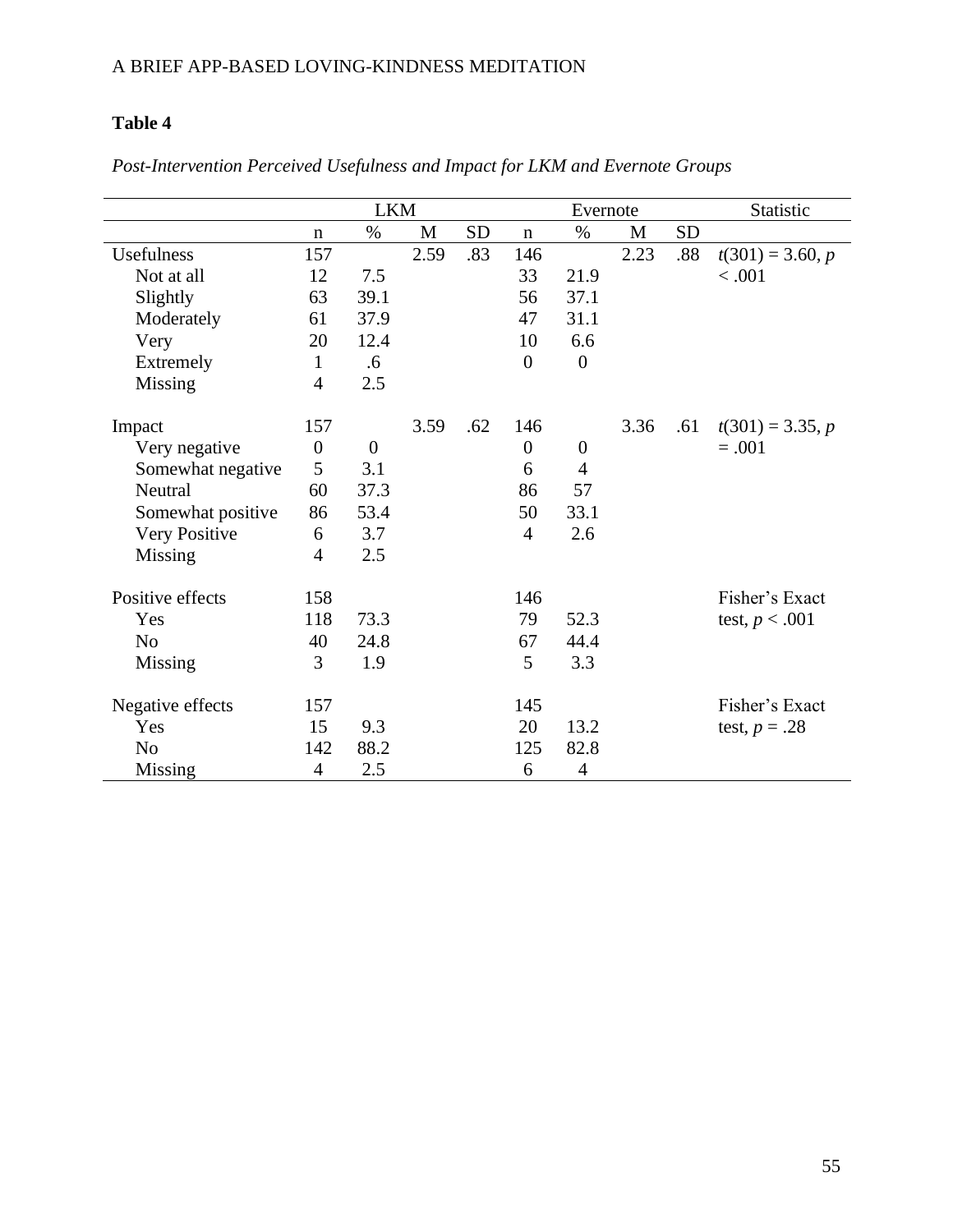### **Discussion**

Mental health and well-being benefits related to mindfulness are well documented (Creswell, 2017). While often included in formal MBIs, LKM is a specific type of meditation practice that has demonstrated meaningful mental health benefits in its own right (Hofmann et al., 2015). More recently, interest in harnessing mobile apps to deliver MBIs has grown given the ubiquity of smartphone technology. These apps offer a benefit of reducing barriers to traditional MBIs, such as cost, time demands, and limited access to trained providers (Creswell, 2017; Economides et al., 2018). To date, there is some evidence to support the utility of app-based mindfulness interventions (Gál et al., 2021), and brief app-based mindfulness interventions have been associated with some mental health and well-being benefits (Flett et al., 2019; Sousa et al., 2021). Individuals may begin to explore mindfulness or meditation apps by using them for a brief period of time (Kozlov et al., 2020), yet little is known about how these brief periods of use may impact an individual's mental health and well-being. The present study was the first explore the efficacy of a 10-day app-based LKM practice on mental health and well-being using an RCT design, and to examine possible moderators of intervention efficacy.

### **Overview of Findings**

Taken together, findings from the current study provide modest support for the use of brief app-based LKM practices to enhance mental health and well-being – particularly for reducing distress – in university students. Compared to an active control group, the LKM intervention significantly reduced some indicators of poorer mental health from pre- to postintervention, including depressive symptoms, perceived stress, and negative affect. Effect sizes were small for all three of these outcome variables. These findings are consistent with previous studies of brief mindfulness practices that have shown small, but significant, reductions in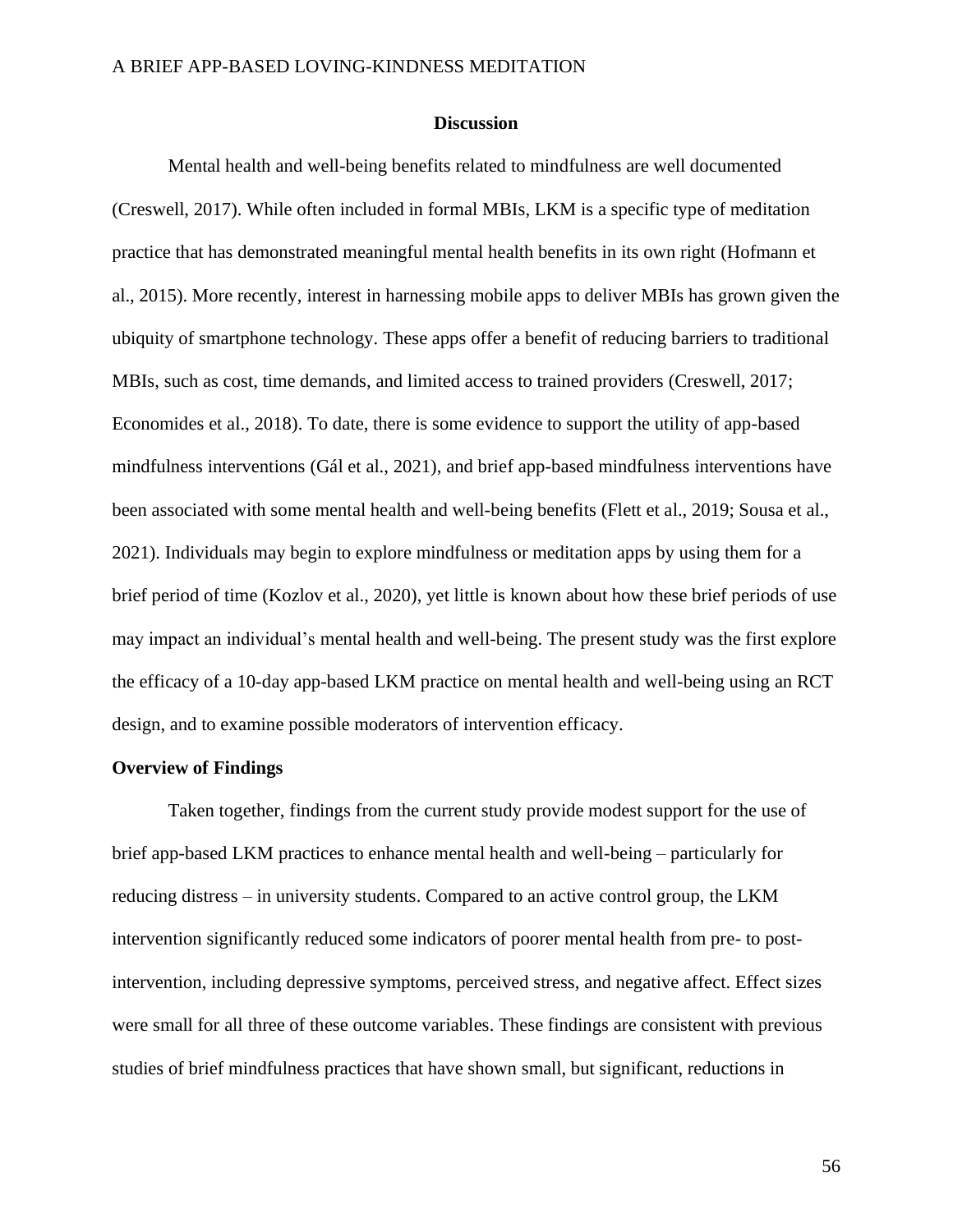negative affectivity (Schumer et al., 2018). In contrast, there was no significant difference in change in positive affect or self-compassion observed between the LKM and control conditions. In relation to the secondary aim, exploratory analyses did not reveal any moderating effects of baseline trait mindfulness, fear of compassion for the self, or frequency of app use on any of the mental health or well-being outcomes. Each of the findings will be discussed in turn below, as well as the clinical implications, study limitations, and future research directions.

# **Depressive Symptoms**

As hypothesized, participants in the LKM condition showed decreases in the primary outcome variable – depressive symptoms – compared to the control condition. The current study is the first, to our knowledge, to demonstrate that, similar to brief app-based mindfulness interventions (e.g., Flett et al., 2019; Howells et al., 2016), brief LKM practices delivered via smartphone apps can reduce depressive symptoms in non-clinical samples. While a clinical sample was not recruited for this study, it is noteworthy that baseline levels of depressive symptoms were in the clinically significant range for both study conditions. This suggests that app-based LKM could also be of value in clinical samples, as an adjunct to established treatments, though further research is needed.

Findings from the current study align with other studies demonstrating that lengthier, inperson LKM interventions are associated with reduced depressive symptoms in both non-clinical and clinical samples (Fredrickson et al., 2008; Hofmann et al., 2015; Shahar et al., 2015). However, not all studies have demonstrated immediate benefits of LKM. For example, a recent study of university students did not find decreased depressive symptoms immediately following a five-week LKM intervention (Totzeck et al., 2020). However, the authors suggested this could have been due to the post-intervention measurement occurring during a particularly stressful time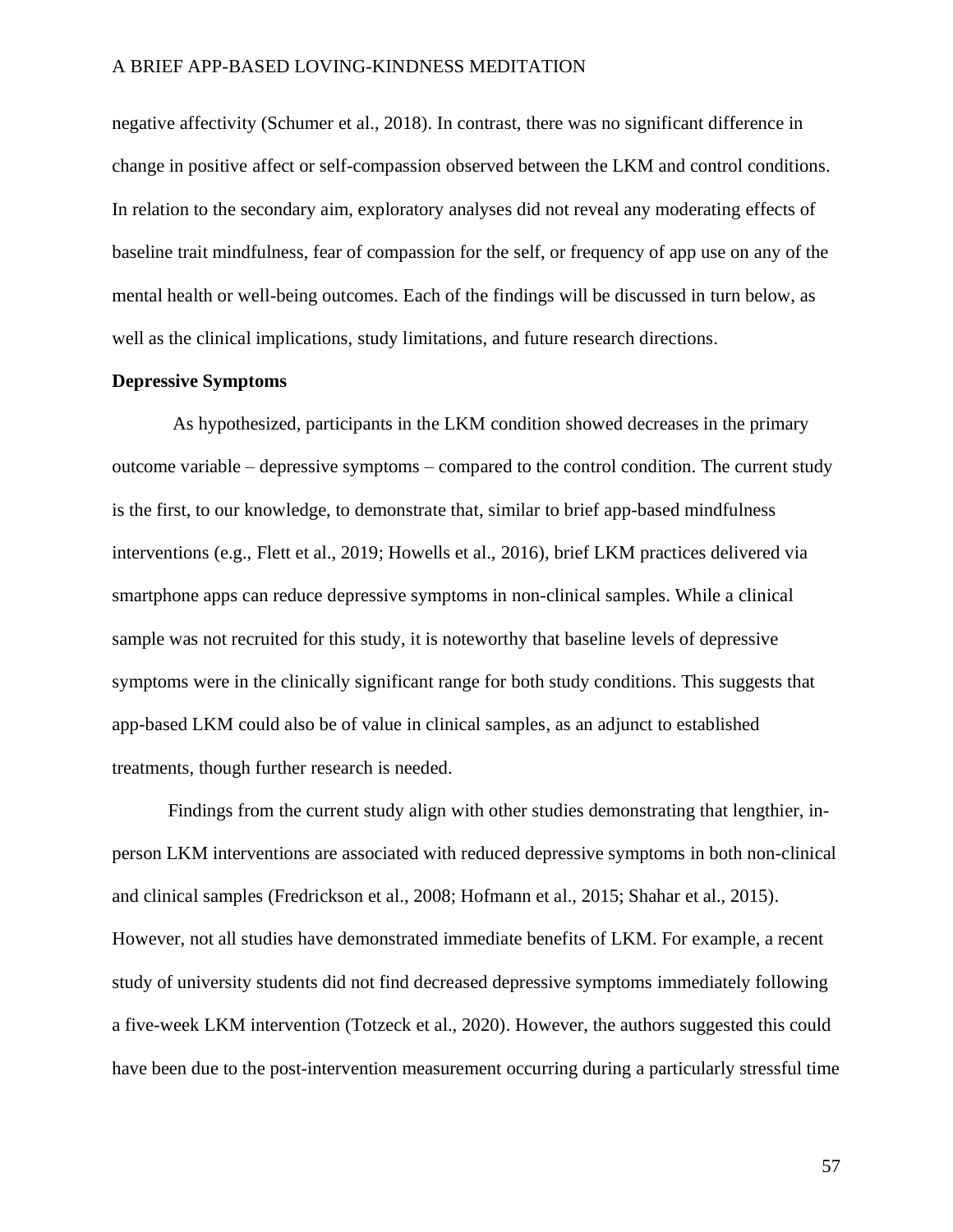of the academic year, and a reduction in depressive symptoms was found at six-month follow-up. A brief, two-session LKM intervention in an undergraduate sample also failed to demonstrate post-treatment reductions in depressive symptoms compared to a control condition (Polizzi et al., 2019). One possible reason for the results put forth by the authors of the study was that they did not standardize the delivery of the home practice. Future research will be important to further understand under what conditions and for whom brief LKM interventions, including app-based LKM, are most effective.

Small effect sizes for reductions in depressive symptoms were found in the current study, whereas medium effects sizes have been identified for reductions in depression in FIM interventions more broadly (Lv et al., 2020). Large effect sizes have been found for lengthier (15-week) in-person LKM interventions in clinical samples (Hofmann et al., 2015). This suggests that more comprehensive, in-person training may provide more robust mental health benefits, though more research is needed.

### **Perceived Stress**

As hypothesized, LKM was associated with reductions in stress compared to the control condition. These findings align with previous brief app-based mindfulness intervention studies in university samples, which have demonstrated reductions in distress following a brief intervention period (Economides et al., 2018; Sousa et al., 2021). Studies of longer LKM interventions have also found some support for reductions in perceived stress (Wallmark et al., 2013; Totzeck et al., 2020). Nonetheless, research regarding the stress-buffering effects of LKM remains somewhat mixed (Galante et al., 2014). The effect size for the current study was relatively small. Larger effects sizes have been found for a longer FIM intervention (eight weeks, with two weeks of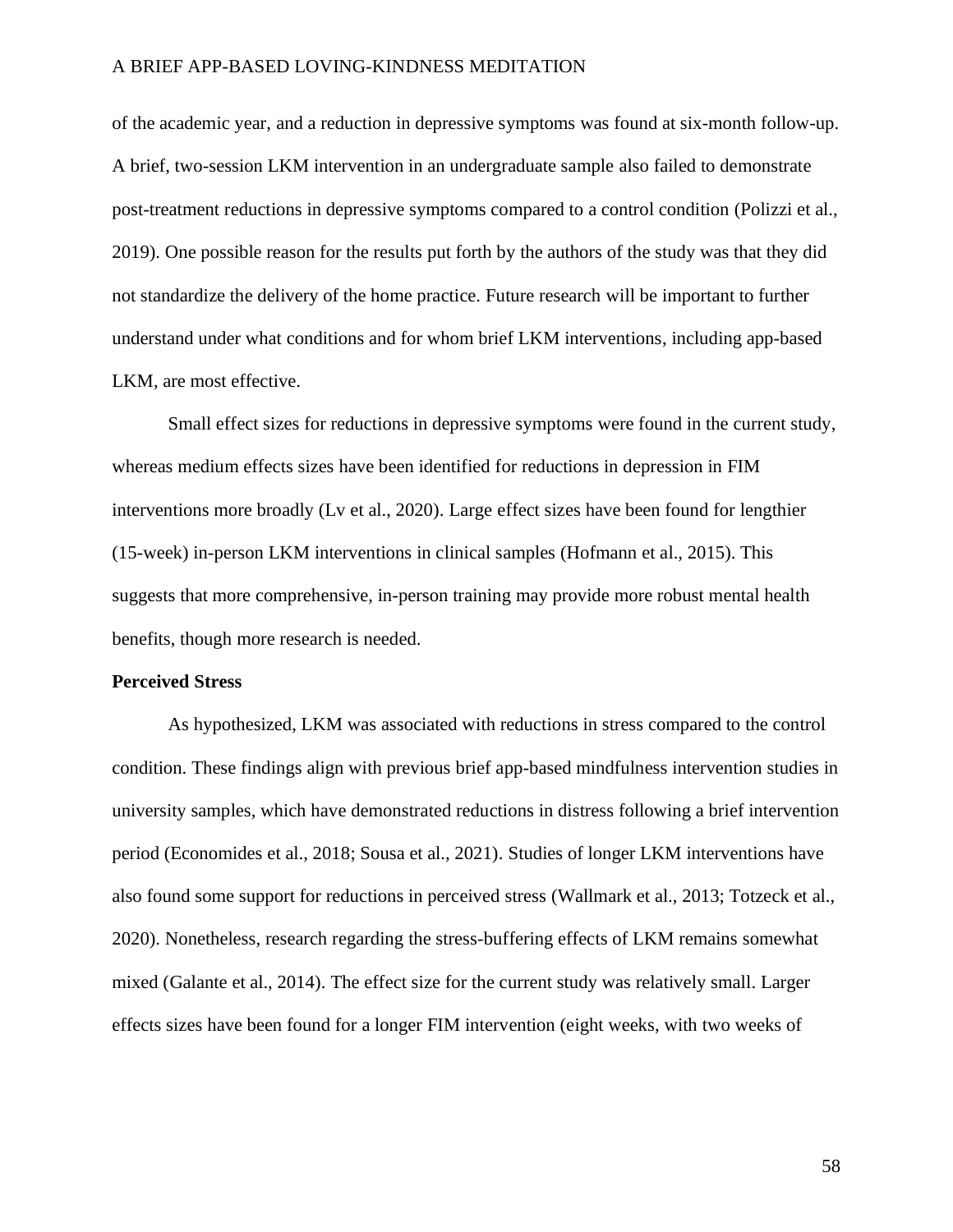LKM) on perceived stress, again indicating that more comprehensive training may indeed provide more robust changes in outcomes.

## **Negative Affect**

As hypothesized, negative affect was reduced in the LKM condition compared to the control condition. This finding is consistent with other studies that have demonstrated changes in negative affect following LKM inductions (Hutcherson et al., 2008) as well as lengthier LKM intervention periods (e.g., 12 weeks; Hofmann et al., 2015). As with other variables in the current study, the effect size was relatively small. The current findings contrast some previous studies of LKM (Polizzi et al., 2019) and brief app-based mindfulness interventions (Howells et al., 2016), where negative affect was not reduced. It is again unclear what accounts for mixed findings for negative affect within the LKM and MBI literature. It may be related to individual difference variables, where for only some people or under certain conditions does LKM foster a reduction in negative affect. Future research in this area is needed.

#### **Positive Affect**

An unexpected finding in the study was that there was no significant change in positive affect between the LKM and control condition. This was surprising given that one of the ways through which LKM has been purported to improve mental health is by bolstering positive emotions (e.g., Fredrickson et al., 2008). The current findings are also in contrast to metaanalytic findings of small to medium effect sizes for LKM interventions on positive emotions (Zeng et al., 2015). However, there are indeed other studies that have not found changes in positive affect following LKM (e.g., Hirshberg et al., 2018).

One potential explanation for the unexpected findings in our study relates to the measure that we used to operationalize positive affect – the PANAS. The PANAS is a commonly used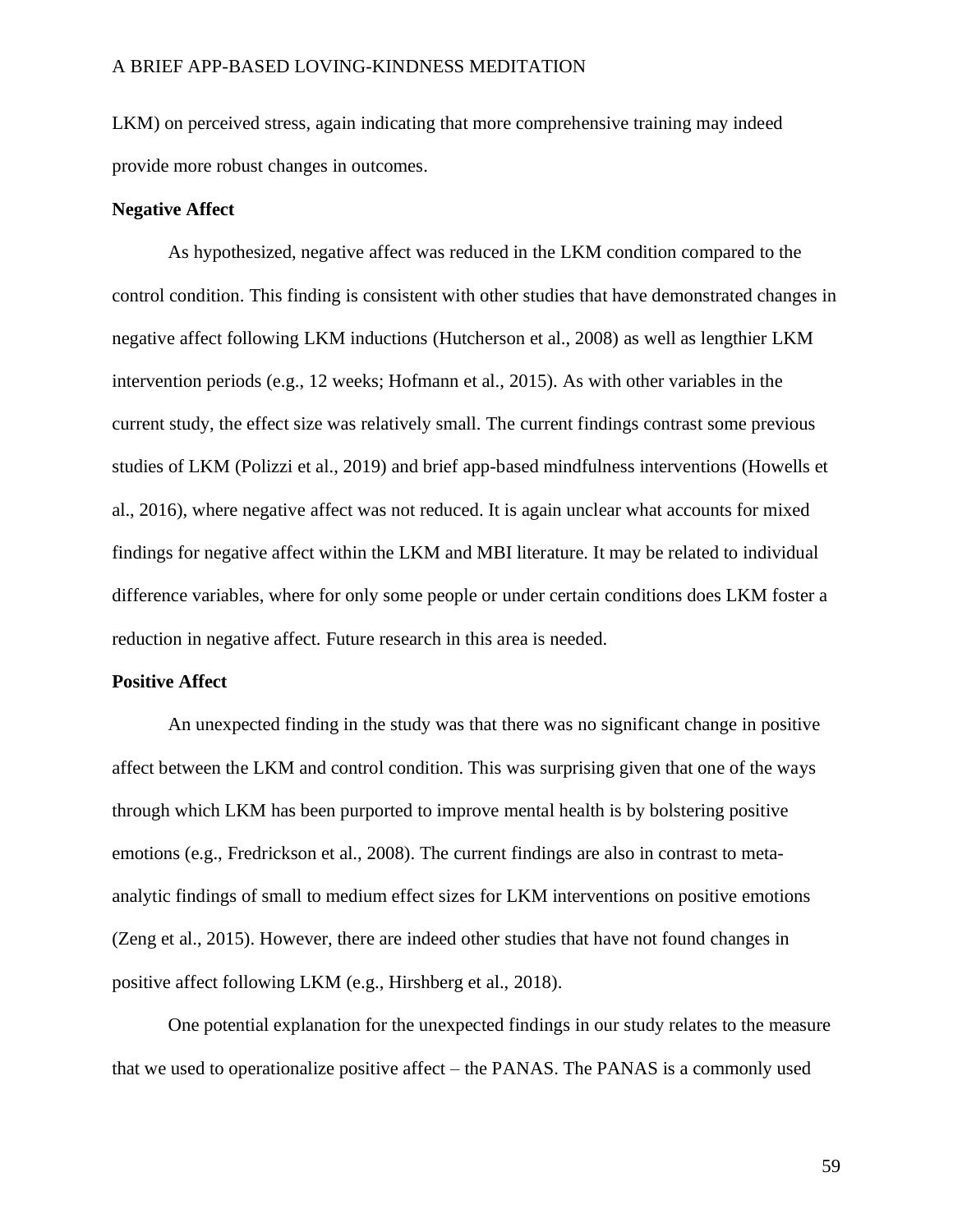instrument and lists the following emotions to produce a score for positive affect: Interested, excited, strong, enthusiastic, proud, alert, inspired, determined, attentive, and active (Watson et al., 1988). This measure focuses on higher arousal states (Harmon-Jones et al., 2016; Mehrabian, 1997). Some studies have indeed found changes in positive affect from LKM using the PANAS (e.g., May et al., 2014). That being said, we may not have adequately captured other positive emotions that could have been enhanced by LKM practice such as love, joy, gratitude, hope, amusement, and awe (e.g., Fredrickson et al., 2008). There is some research to suggest that LKM may foster positive emotions related to feeling peaceful, calm, content, and serene, rather than more active positive emotions such as excitement (Kearney et al., 2014; Koopmann-Holm et al., 2013). Thus, while we did not find changes in relation to the PANAS, given that other types of positive emotions were not adequately captured using the PANAS it is plausible that other positive emotion may have been enhanced in our study (Harmon-Jones et al., 2016). It is also possible that LKM created more transient, daily fluctuations in positive affect that were linked to some of the reductions in distress observed, but that these were either not sustained over time or were not detected using a retrospective (i.e., past week) self-report measure.

Another possible explanation for the unexpected findings is that without enough context for LKM training (e.g., a didactic training, opportunity to process experiences in a group setting), increases in positive affect were not as robust. Some studies have found that without a more significant didactic training period prior to LKM, effect sizes tend to be smaller in terms of increasing positive affect (Zeng et al., 2015).

# **Self-Compassion**

Contrary to our hypothesis, there were no significant differences in changes in selfcompassion between groups. Interestingly, both groups seemed to show significant increases in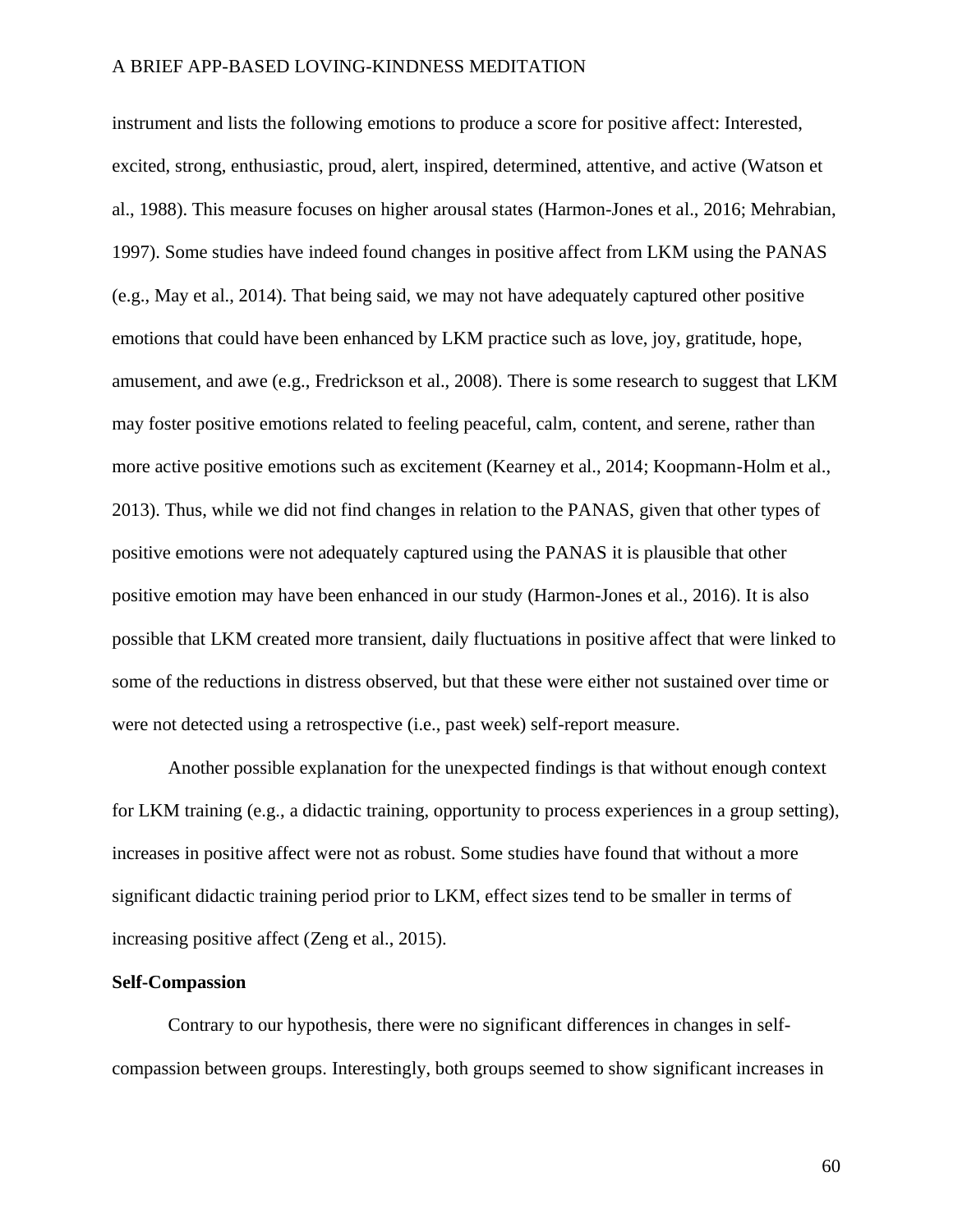self-compassion from pre- to post-intervention. This may have been the result of demand characteristics or expectancy effects after learning that the study explored LKM following the informed consent process. Or, there may have also been an aspect of the Evernote app or another variable that increased self-compassion by chance. As such, we cannot conclude that selfcompassion increased specifically as a result of LKM when compared to the control in the current study, though it is indeed possible that the app did have a small effect on selfcompassion.

Findings from the current study are in contrast to longer LKM intervention studies that have demonstrated changes in self-compassion post-intervention (Kearney et al., 2013; Shahar et al., 2015). However, findings have been more mixed in terms of brief LKM interventions, with some fostering changes in self-compassion over four sessions (Weibel et al., 2017) and others finding no change in self-compassion with an average of six days of at home practice over two weeks (Polizzi et al., 2019). It is likely that a longer period of engaging in LKM is required to elicit a meaningful shift in how one relates to themselves in terms of self-compassion. Indeed, the MSC program, which has been associated with a host of mental health benefits, including enhanced self-compassion, incorporates LKM as one of many practices and is delivered over an eight-week period with practice assigned for homework (Neff & Germer, 2013). As discussed in relation to other study outcome variables, it is possible that not having enough contextual or didactic information or opportunity to process meditation experiences related to LKM may have resulted in less robust findings. Taken together, it seems that a low-intensity LKM practice without a significant amount of didactic training and offered over a short period of time may not be enough to significantly enhance trait level self-compassion compared to a control condition. However, further research is needed to clarify this finding.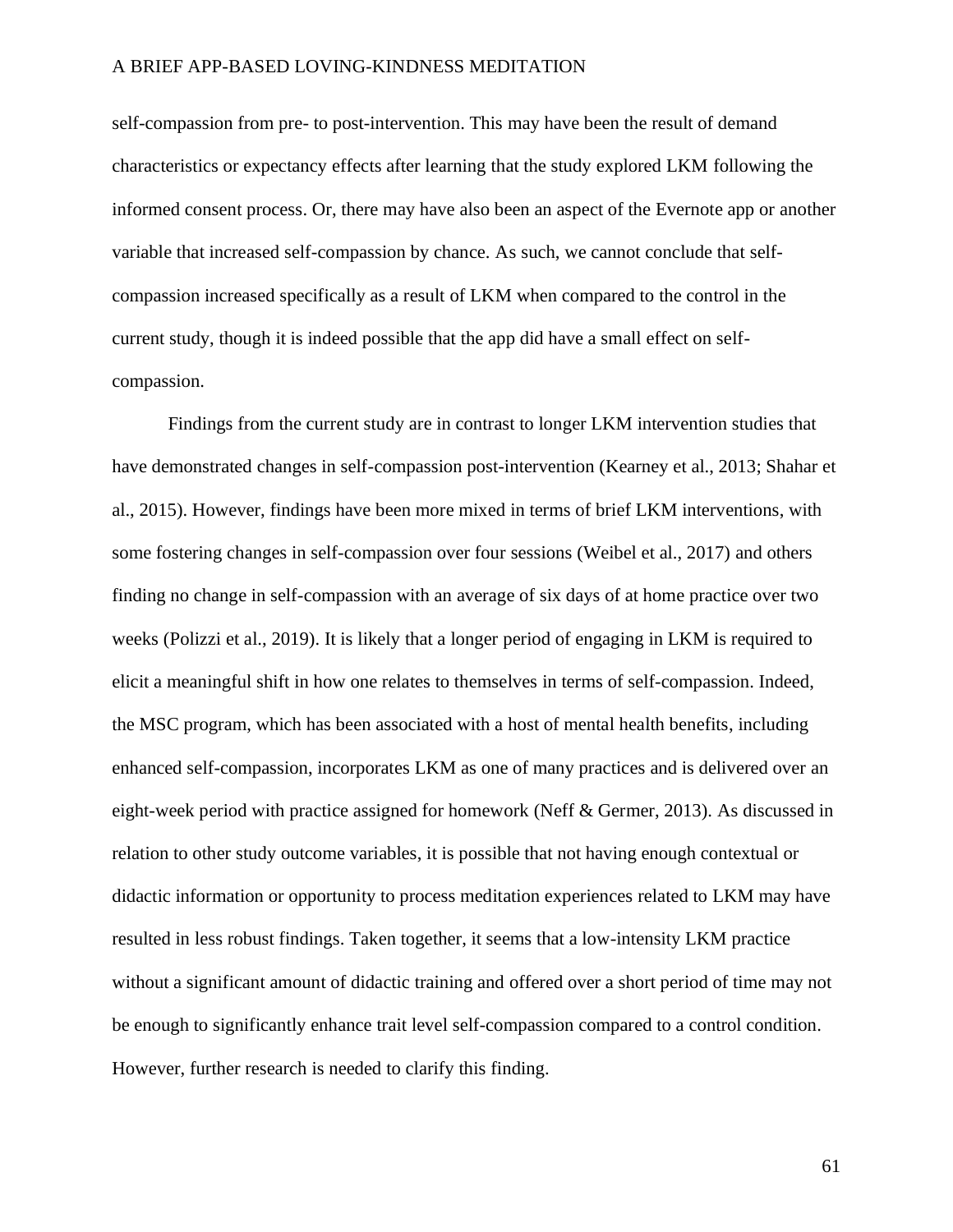# **Moderators**

A secondary aim of the current study was to explore for whom and under what conditions a brief app-based LKM practice may be most beneficial. To this end, baseline mindfulness, fear of compassion for the self, or frequency of app use were explored as moderators of the effect of treatment condition on any of the mental health or well-being outcomes. Each moderator will be discussed in turn below.

# *Mindfulness*

Baseline trait mindfulness did not moderate the effect of group on any of the outcome variables. Thus, regardless of one's general capacity to be mindful in daily life there seems to be potential to reduce distress from brief app-based LKM practices. To our knowledge, this is the first study to explore trait mindfulness as a moderator of LKM. In the broader MBI literature, there is mixed evidence to date in the role of trait mindfulness in moderating the effect of MBIs, though this research is limited (Ratcliff et al., 2021; Shapiro et al., 2011; Sousa et al., 2021).

It is also important to consider that trait mindfulness may play a role in who benefits most from LKM, but measurement issues may have precluded finding significant effects in the study. The operationalization of baseline trait mindfulness in the current study was a composite score of four subscales of the FFMQ, without the observe subscale (Cavanagh et al., 2018; Gu et al., 2016). It is important to note that there is no consensus on how to best operationalize mindfulness and there are inherent limitations of self-report for this construct (see Van Dam et al., 2018b). Indeed, there is great debate as to how to best measure mindfulness and disagreement as to the nature of the construct itself, which remains and important area of inquiry (Grossman, 2011; Van Dam, et al., 2018b). It is also possible that, rather than trait mindfulness, it is previous experience with mindfulness practices that is important in terms of increasing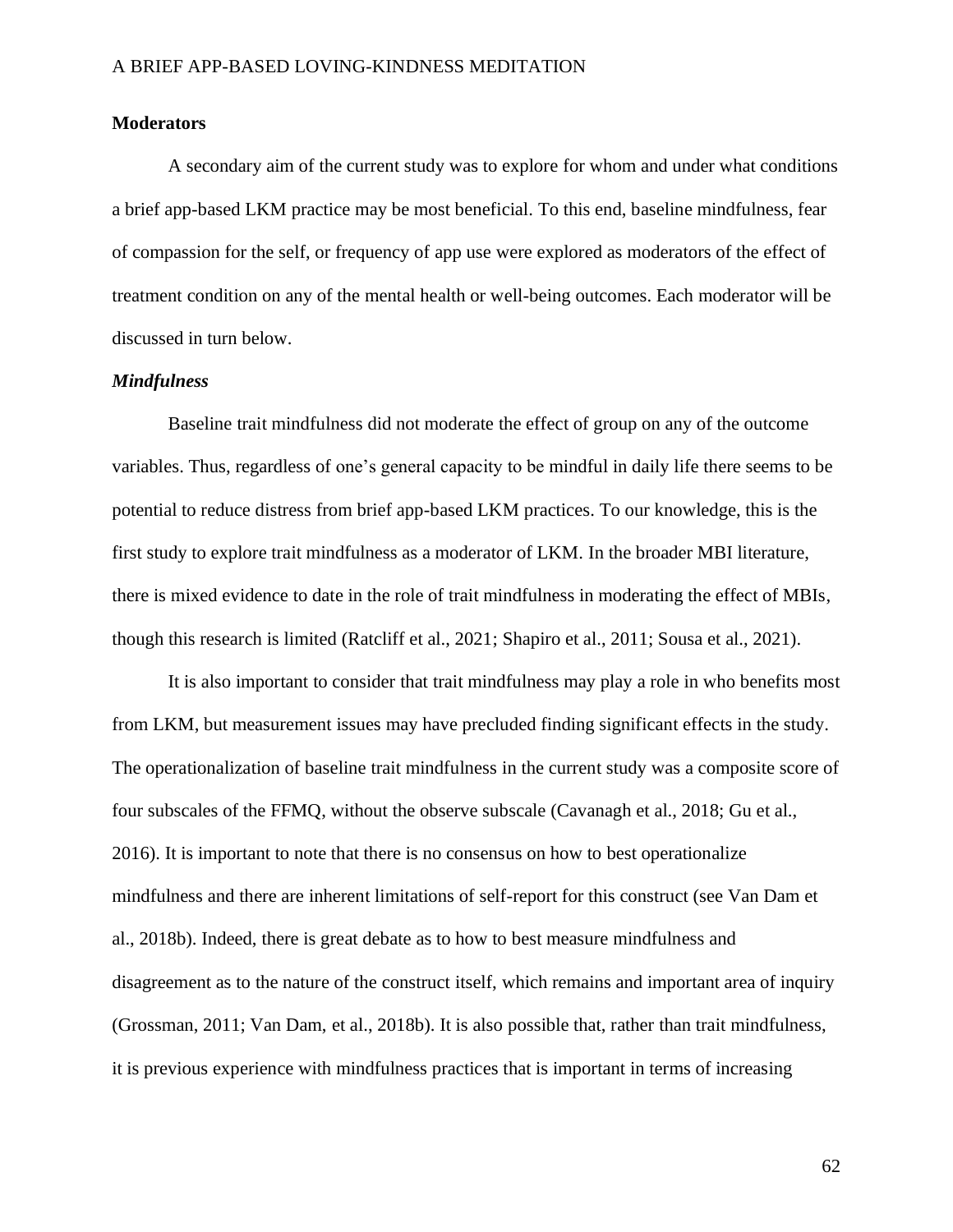benefit from LKM, which aligns more closely with Buddhist thought. In the Buddhist tradition, meditation practices are viewed as interdependent and mutually enhancing, and there is experimental evidence to support this (Sears & Kraus, 2009).

# *Fear of Compassion for Self*

Fear of compassion for self was not found to moderate the effect of group on any of the outcome variables. To our knowledge, the current study was the first to explore this moderator in the context of a brief LKM intervention. Importantly, findings from the current study indicate that regardless of level of fear of compassion for self, it is possible to derive benefit in terms of reductions in distress from the brief app-based LKM. That being said, our sample was relatively low in terms of fear of compassion for self and it may be that with a sample with more variability or higher levels fear of compassion for self this may yield different findings. Clinical populations tend to have higher levels of fear of compassion for self (Kirby et al., 2019), thus exploring this moderator in clinical samples is important to further understand the role that this plays in terms of benefiting from LKM.

# *Frequency of App Use*

The frequency of LKM practice across the 10-day study period (i.e., dose) was not found to moderate effects of treatment condition on any of the outcome variables. There has been mixed evidence in terms of dose-response relations in app-based MBI research (e.g., Flett et al., 2019, 2020; Kozlov et al., 2020) as well as with LKM (e.g.., Fredrickson et al., 2017; Zeng et al., 2017). In the current study, moderating effects may not have been detected given that we had relatively low variability in the sample. The majority of participants completed close to all intervention days, likely due to that fact that course credit was contingent on level of participation in the study. Future studies with longer periods of app-use and perhaps without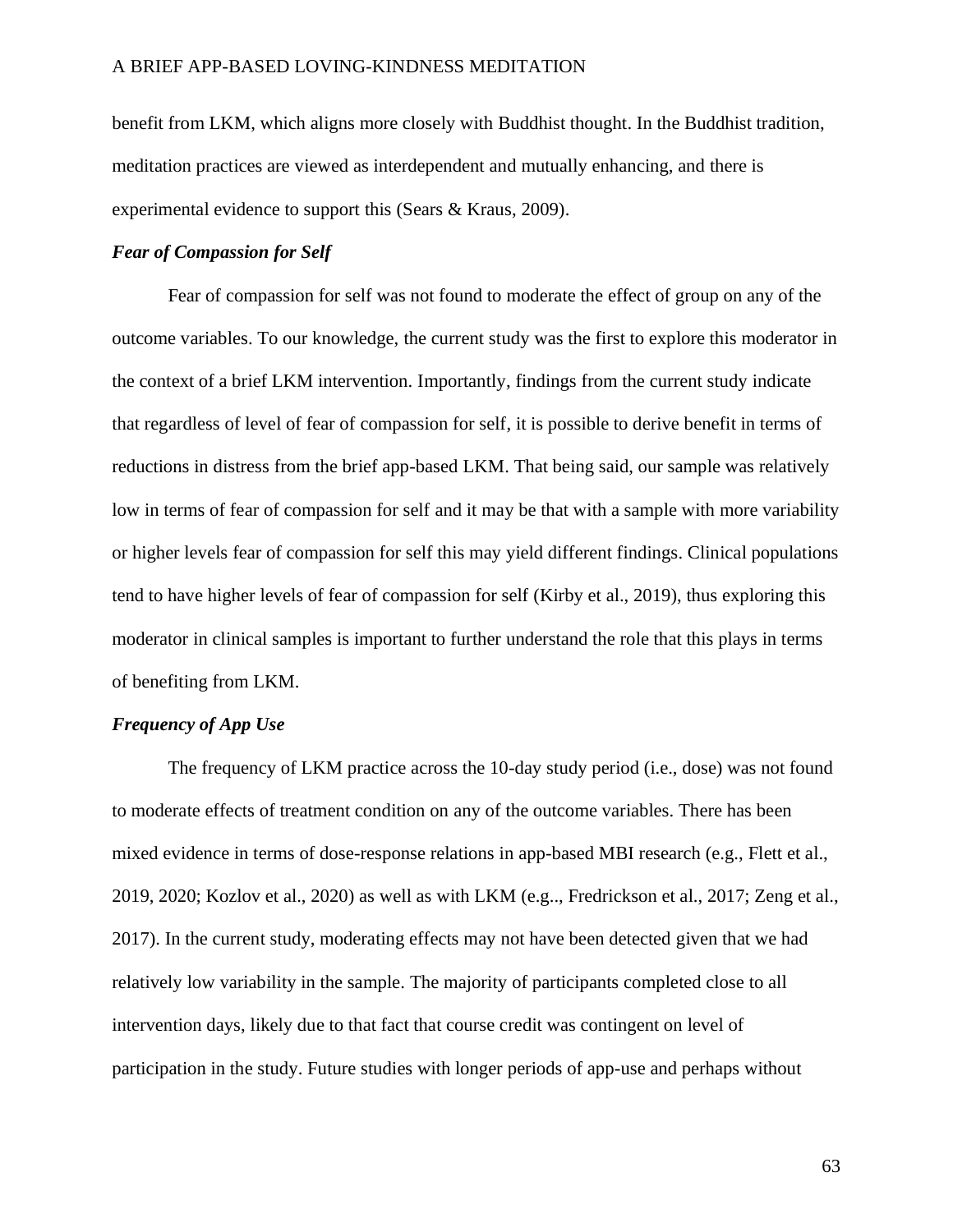embedded contingencies would generate more variability in how much a participant practices (e.g., Flett et al., 2019, 2020), and allow for more nuanced investigations of the effects of LKM dose on outcomes. There is also some evidence to suggest that it is not the amount of practice, but rather the quality of the practice that accounts for treatment effects (Zeng et al., 2015). We did not assess quality of practice in our study, though this is an important area of consideration for future research.

### **User Experience**

Overall, participant feedback regarding the perceived usefulness and impact on mental health and well-being was more positive for the LKM condition than the Evernote condition. Most LKM respondents (77%) rated the LKM activity as slightly to moderately useful and 53.4% indicating a somewhat positive impact from LKM. Similarly, nearly three-quarters (73.3%) of participants in the LKM condition reported some positive effects, which was significantly greater than those (52.3%) in the Evernote condition. Taken together, it seems that app-based LKM was a feasible and acceptable option for many of the participants and was indeed viewed as more positive than a placebo. However, these ratings are quite modest and may reflect that meditation practices are not of interest to everyone (Levin et al., 2020). Or, perhaps with more didactic teaching or support in learning the practice LKM may be perceived as more helpful. A total of 15 participants (9.3%) endorsed negative effects from LKM, and the majority were related to irritation or frustration as a result of study issues like the timing of surveys or the time it took to complete the activity and surveys. Other issues related to desiring a different outcome or different type of intervention. For example, some participants wanted more motivating or problem solving approaches to coping with emotion or felt disappointed that they had not become more mindful or compassionate over the 10-day period. Two participants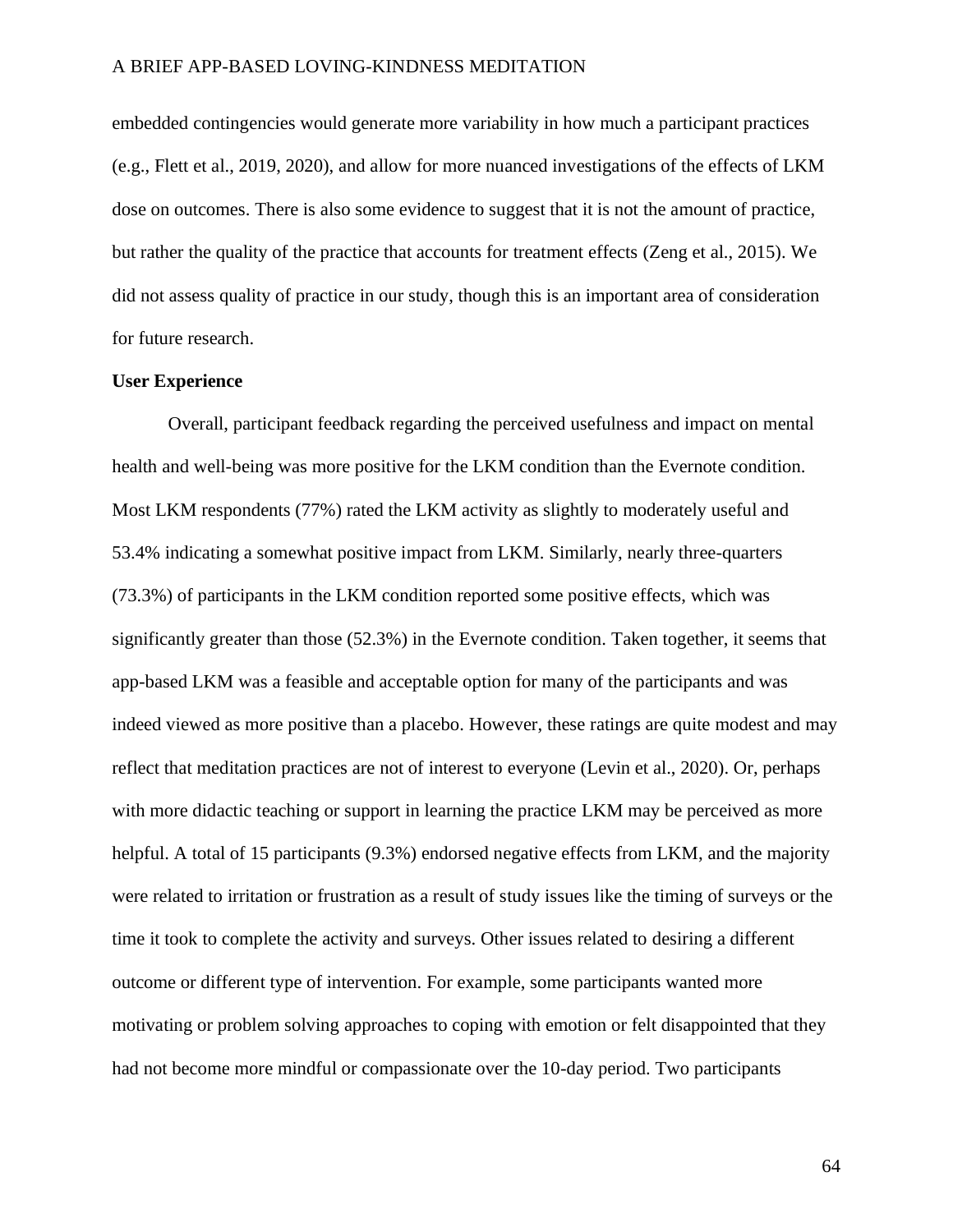expressed difficulty identifying a person to offer loving-kindness, which left them feeling sad or lonely. There was also one participant who reflected that a stressor that had been "shoved away" came to the surface. Indeed, some people may find engaging with LKM challenging (Boellinghaus et al., 2014) and perhaps these responses reflect some of the potential drawbacks of app-based LKM without more didactic teaching or feedback from a meditation teacher to better provide context, normalization, and support in navigating these experiences.

#### **Possible Explanations for Reductions in Distress**

While we did not explore mechanisms of action in the current study, there are a number of possible explanations for how LKM acts to reduce depressive symptoms, perceived stress, and negative affect. One possible mechanism may be via improved emotion regulation. Indeed LKM has been associated with reduced rumination, as well as increased acceptance and adjusting (Hofmann et al., 2015). Changes in cognitive distortions is another way that both mindfulness and LKM have been found to offer benefit (Dahl et al., 2015; Sears & Kraus, 2009).

Another possible mechanism that may explain these findings relates to the broaden-andbuild theory. While we did not find a significant change in positive affect in our study, we only tapped into a particular set of positive emotions. Thus, it may be that positive emotions such as an increased sense of calm or peace may have played a role in reducing depressive symptoms in our study. Similarly, perhaps an increase in feelings of connectedness fostered a reduction in depressive symptoms.

Another potential explanation may be that meditation fostered increased mindfulness more generally (Hoge et al., 2020). Indeed, LKM has been found to increase state attention following a practice period (May et al., 2011). While precise mechanisms for this again remain unclear within the MBI literature, some studies have shown that mindfulness offers stress-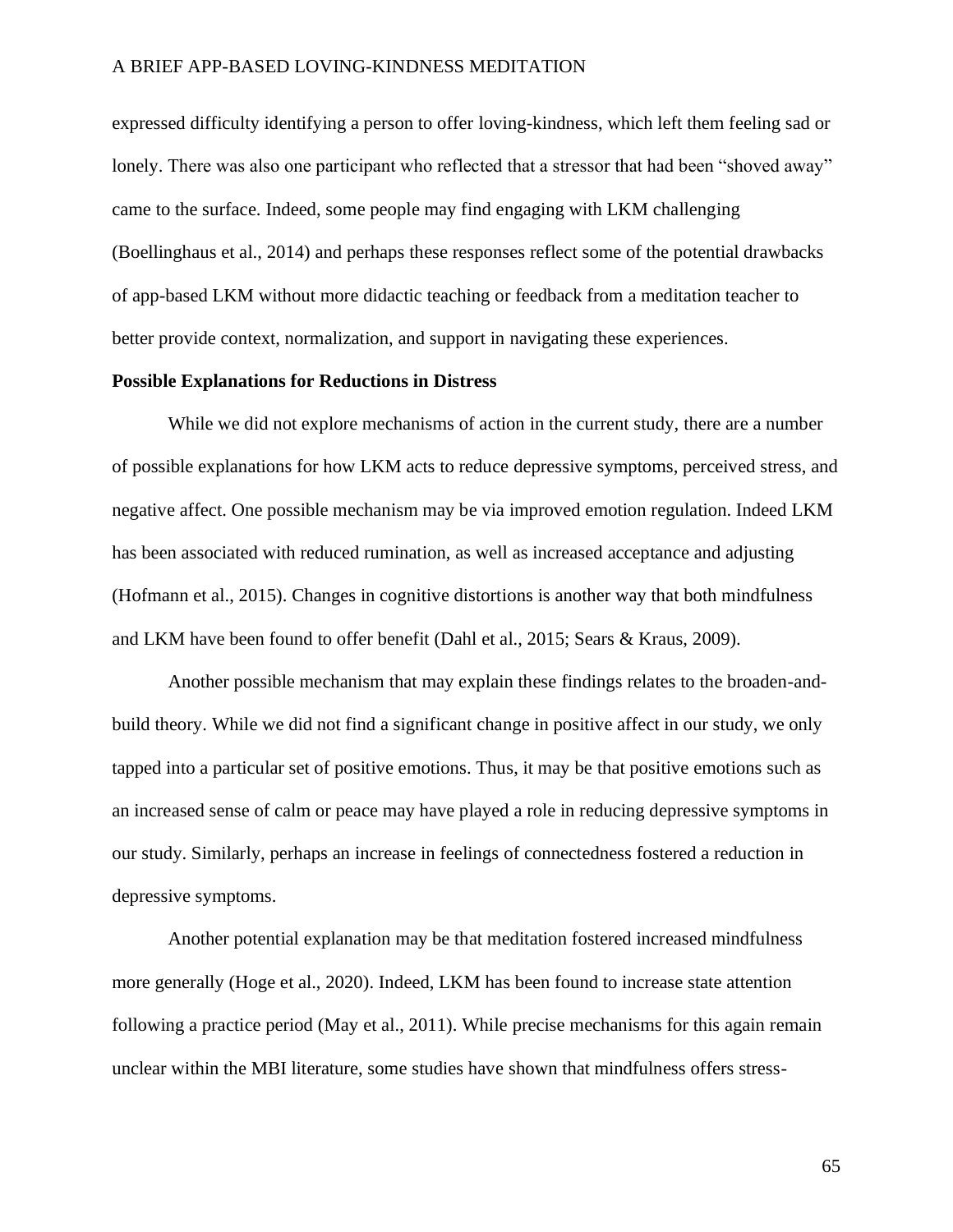buffering effects by enhancing self-acceptance (Rodriguez et al., 2015) and non-judging (Querstret et al., 2018). It is possible that in the same way, LKM fosters a shift in perspective (i.e., less judgmental and more accepting) in how one relates to themselves or stresses within their lives.

## **Clinical Implications**

Smartphone apps have emerged as important tools for mental health that are widely available and offer increased access, convenience, reduced cost, and may offer unique benefits to those may not want to seek traditional mental health services due to stigma (Linardon et al., 2019). Findings from the present study offer support related to the potential utility of app-based LKM practices to reduce distress among a non-clinical sample of university students. Rates of psychological distress and depression are well-documented in this population (Twenge et al., 2019). Importantly, negative affect often predicts potential for clinical symptomatology (Schumer et al., 2018). As such, utilizing app-based LKM may offer an effective, low-threshold approach for improving mental health and well-being in those who are at risk for developing further mental health issues, particularly related to negative affect, stress, and low mood. For example, app-based practices may offer some potential utility for those on waitlists for more intensive services (e.g., university counselling centres; Flett et al., 2020; Levin et al., 2020).

Coupled with previous findings that LKM is particularly beneficial for reducing depressive symptomatology among clinical samples (Hofmann et al., 2015), our results also lend some support for brief app-based LKM practices to be further explored as an adjunct to traditional evidence-based therapies for depression. While our sample was not a clinical one, 54% of the total sample exhibited clinically significant, albeit mild, depressive symptoms. Indeed, there is already evidence to support mindfulness-based therapeutic approaches for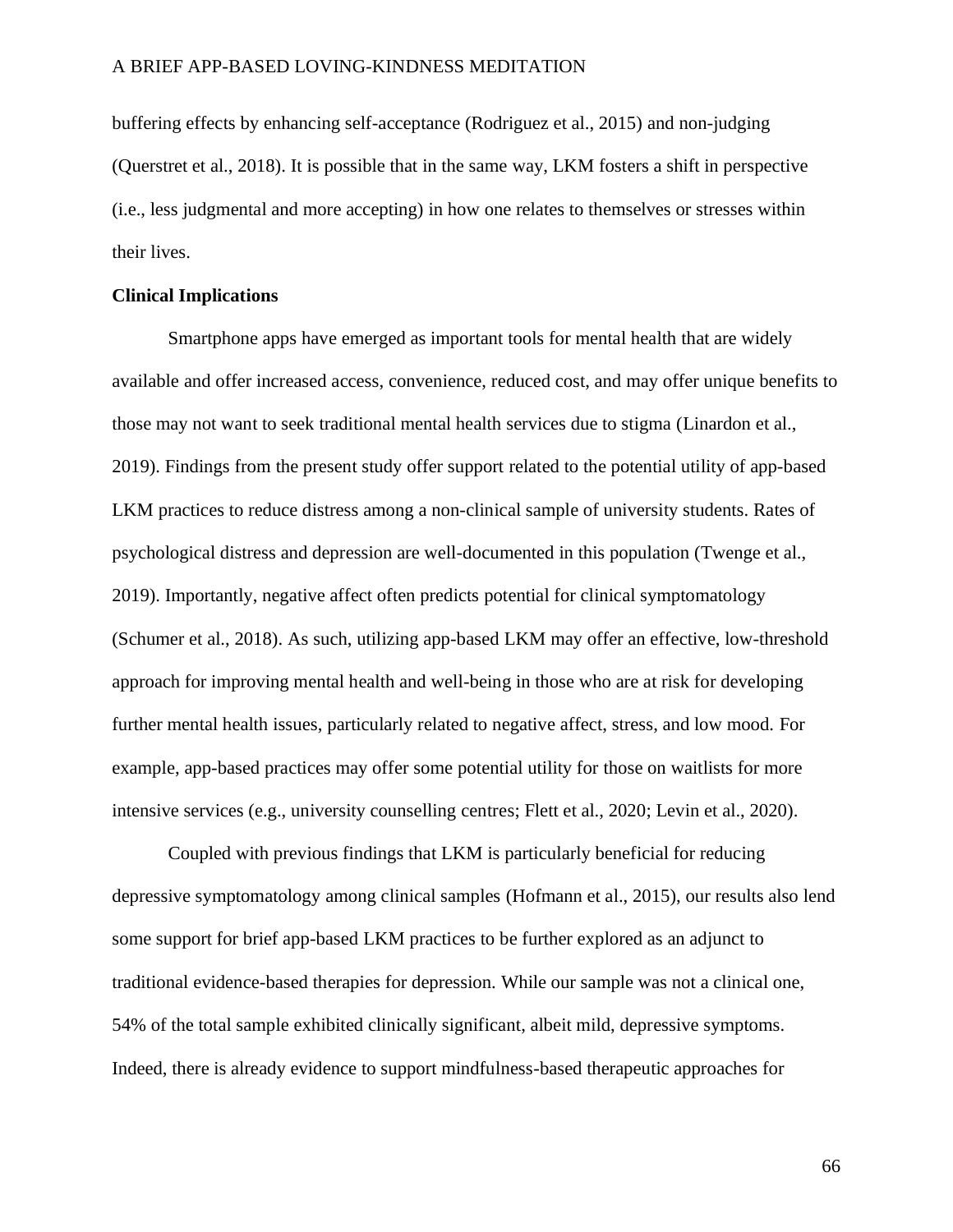depression (e.g., MBCT; Segal et al., 2002). In terms of LKM more specifically, some authors have discussed the unique role of LKM in psychotherapy (e.g., Shonin et al., 2014), and the possible benefits of including practices such as LKM in CBT protocols for depression (e.g., Frick et al., 2020; Stefan & Hofmann, 2019). A recent study protocol was published for a mettabased group meditation and individual CBT (MeCBT) treatment program for individuals with persistent depressive disorder, which will yield important findings in this regard (Frick et al., 2020). While not intended to replace professional mental health support for depression, smartphone apps have shown promise as adjuncts to treatment (Linardon et al., 2019).

# **Study Limitations**

There are a number of limitations of the current study that warrant discussion. First, while a brief descriptor of LKM was provided during randomization, comprehensive training related to LKM practice was not offered. While this was intentional – to more closely mirror how many people first explore these practices through smartphone apps – it may have resulted in less benefit from the LKM practice (Zeng et al., 2015). It is likely that providing didactic training as well as an opportunity for inquiry or reflection on meditation practice (Segal et al., 2002) is an important part of maximizing benefits from LKM, and that a more structured, guided intervention would facilitate enhanced outcomes. It is also possible that LKM may offer significantly greater benefit when practiced in a more traditional, spiritual context, given that the nature of the practice is grounded in Buddhist concepts and philosophy. However, our study does provide evidence that even alone, in an arguably "out of context" and secular situation, there is still some benefit to LKM practice.

While our findings lend support for more immediate improvements in mental health and well-being outcomes (i.e., post-intervention) from LKM, we did not assess the stability of these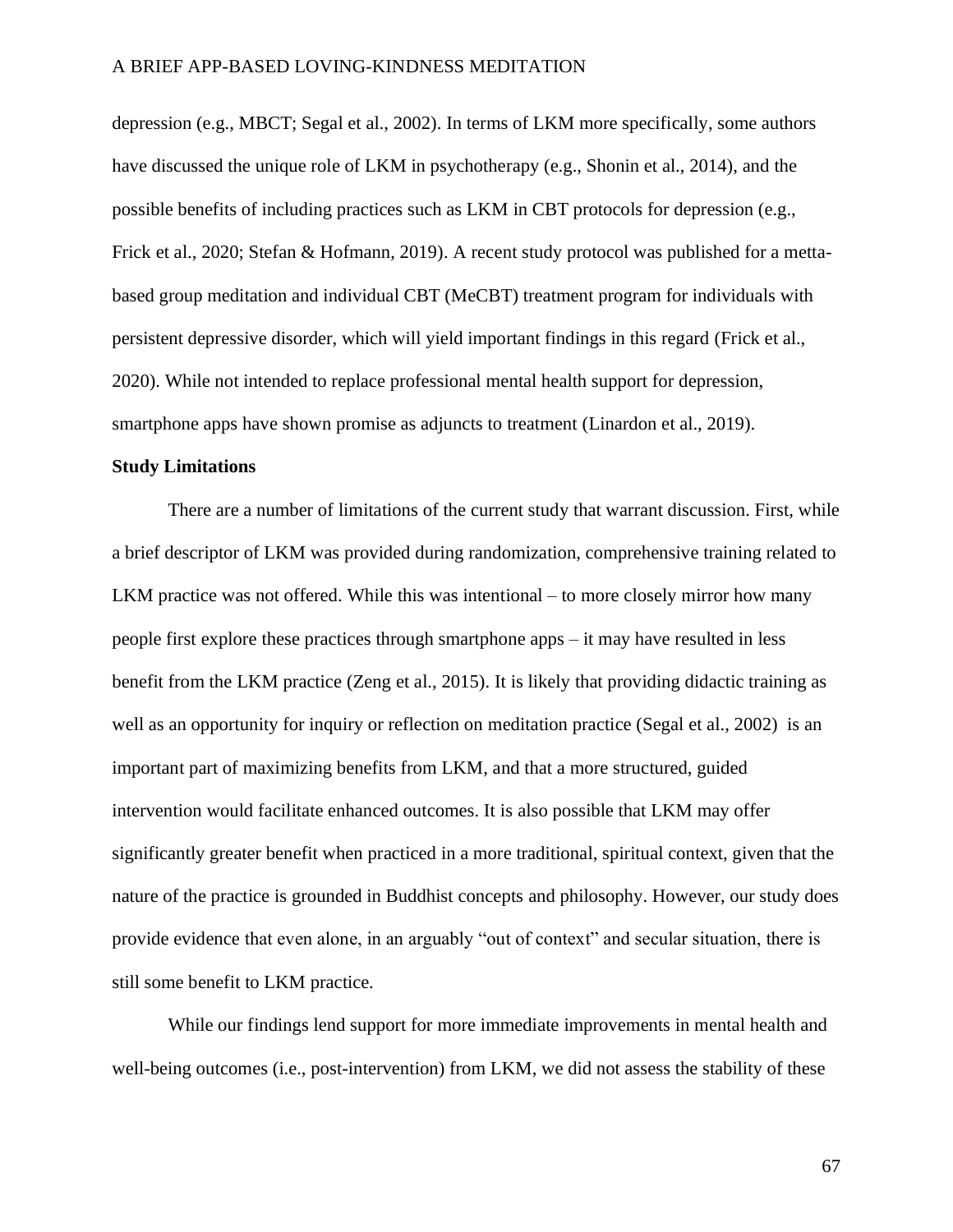changes over time. Ten days is a relatively short period of time for assessment, and thus the full emergence of possible benefits from the practice may not have been observed. On the other hand, it is unclear whether the benefits observed were sustained over time. Future studies exploring the longitudinal benefits of using an app-based LKM practice seems warranted to determine both short and longer term effects on mental health and well-being.

Another limitation relates to reliance on self-report to verify daily LKM practice. While we utilized a daily measure of adherence, it was difficult to determine whether participant actually completed their assigned task. Similarly, it was difficult to determine whether participants were fully engaged in the practice, or if they were distracted by other things in their surroundings or multi-tasking. Importantly, quality of practice tends to be associated with improved outcomes (Zeng et al., 2015). Future research may benefit from collecting objective measures related to app use (i.e., use data collected via app platform) to ensure adherence to study protocols (e.g., Flett et al., 2020). In terms of examining engagement in practice, utilizing brief qualitative reflection (Grossman, 2011) or quantitative measures of experience during meditation (e.g., Reavley & Pallant, 2009) may be of benefit.

A limitation to the generalizability of the results relates to the sample of the study. We used a convenience sample of non-clinical undergraduate students, thus current findings do not necessarily generalize to adult community or clinical samples. However, given the mental health and well-being benefits of LKM in clinical populations (e.g., Hofmann et al., 2015), it is seems warranted to further the benefits of app-based LKM in other populations and as an adjunct in to more comprehensive treatment in clinical samples. Similar to other studies utilizing a university student participant pool, there were a greater number of female participants of white/Caucasian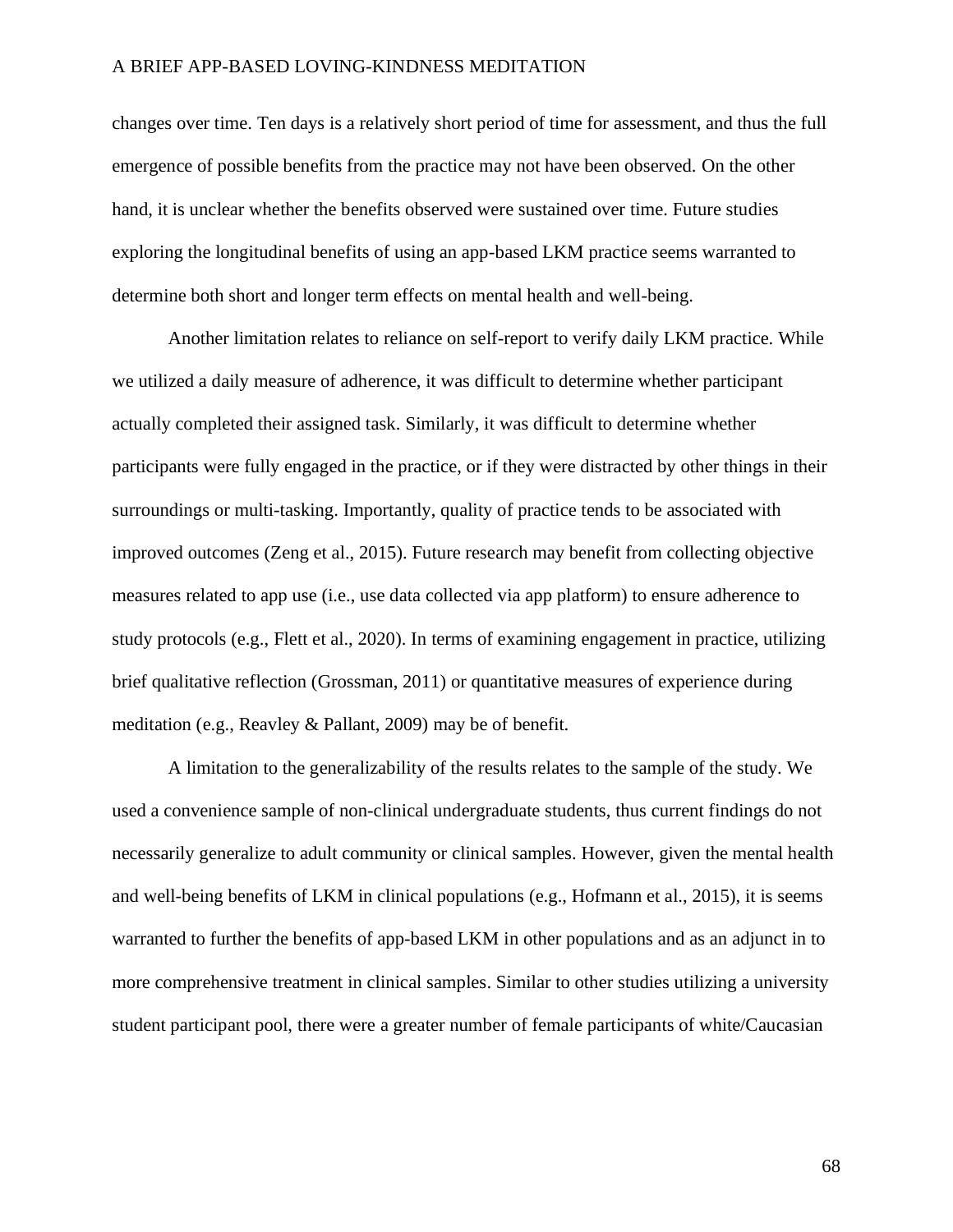ethnicity, thus our findings may not accurately represent experiences of more diverse populations and future research to address this will be important.

While we had a relatively large sample size compared to similar studies investigating brief app-based interventions, we may not have had enough power to detect moderation effects. As discussed above, we also had relatively low variability in moderator variables such as frequency of app use and participants were relatively low on fear of compassion for self, making it even more difficult to detect these moderation effects.

Lastly, it is unclear how the emergence of the COVID-19 pandemic may have impacted results. There were 47 participants (15.1%) in the current study who completed the study during the emergence of the pandemic. Unfortunately, there was not enough power to explore whether there was a difference in intervention effects between pre- and post- pandemic participants. It is possible that LKM may have offered some additional benefit to participants during the emergence of the pandemic in terms of dealing with the stressor. However, it is also possible that study outcomes were affected negatively (e.g., increased levels of stress or low mood), which may have resulted in reduced effect sizes from the intervention.

### **Future Directions**

Given that LKM research is in its infancy within the Western psychological literature, there are a number of exciting future directions to build on findings from the current study. The issue of dosage remains a primary area of inquiry in the MBI literature (Davidson & Dahl, 2018). In the current study, we were limited in exploring the moderating role of dose, or frequency of app use, due to relatively high adherence. Future app-based studies over a longer period of time with both prescribed and discretionary app use (e.g., Flett et al., 2019) may yield important findings regarding how often app-based LKM needs to be practiced to foster mental health and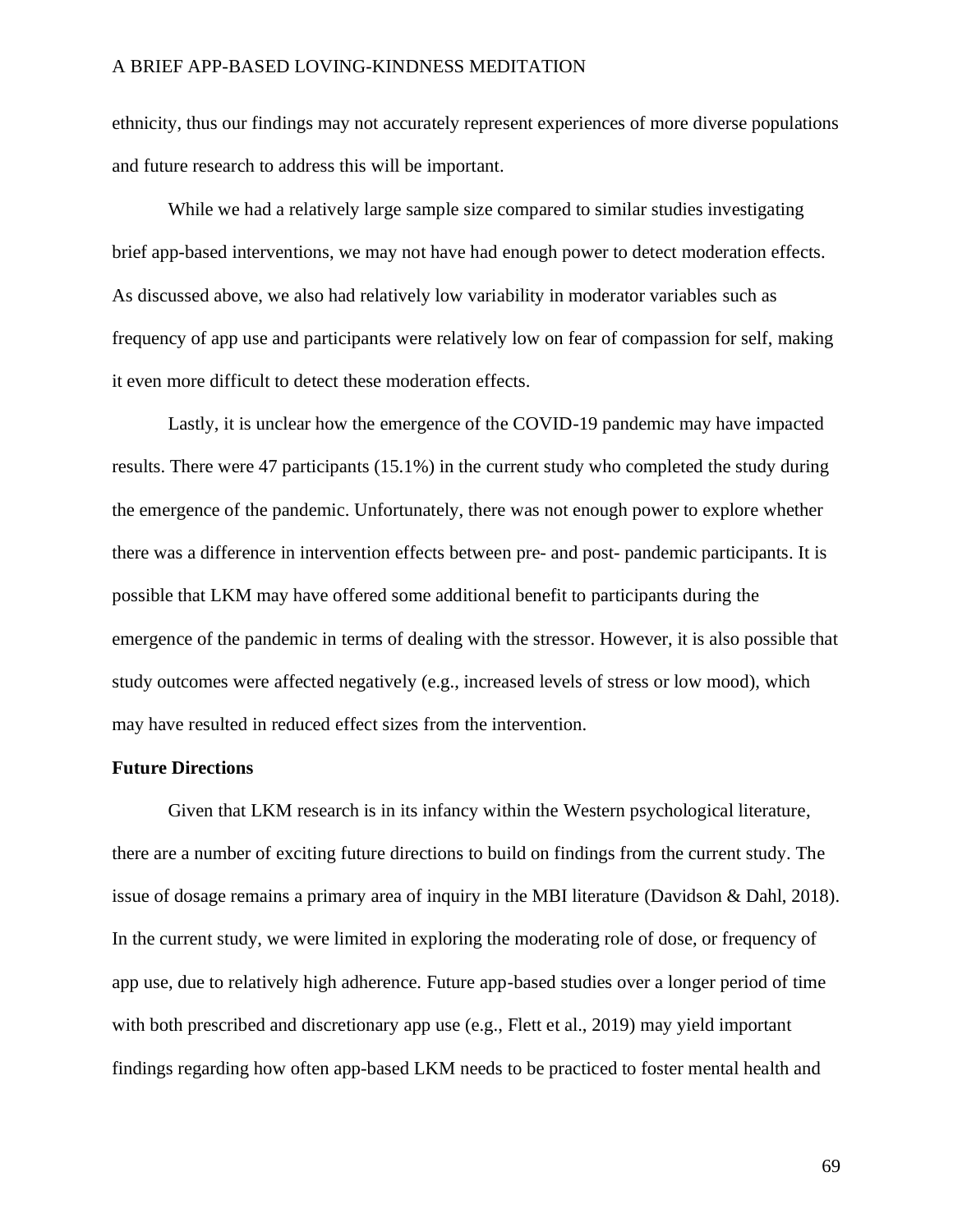well-being benefits. Other dosage questions, such as whether it is more effective to engage in one longer practice or multiple brief sessions in a day, or whether retreats or intensive programs provide more benefit than daily practice remain unanswered (Davidson & Dahl, 2018). Quality of meditation practice is also an important factor to consider and address in future research (Zeng et al., 2015). Further, future research exploring the stability of mental health and well-being benefits, both immediate and longer-term impacts, from various doses of practice will be important to further our understanding of app-based LKM and other meditation practices.

Another avenue of important research relates to examining the role of didactic training and context or support provided for LKM training. Some studies have found that less benefit is garnered without a more significant didactic training period prior to LKM (Zeng et al., 2015). This makes sense from the Buddhist perspective as well, where these practices are contained in a comprehensive training and philosophical context (Davidson & Dahl, 2018). Future studies should test the role of didactic learning in app-based practices. Another important focus of research is to explore the mutually enhancing benefits of Buddhist-derived meditation practices, which again aligns with the Buddhist perspective. For example, greater benefit has been found for combined mindfulness and LKM than either practice alone (Sears & Kraus, 2009). Indeed, understanding their unique mechanisms and benefits is important, but equally of value is understanding the combined impacts of these practices. In terms of application to app-based meditation, future research should compare more structured app-based programs that incorporate various types of meditation practices (e.g., mindfulness, LKM, and other FIMs) with psychoeducational content compared to more naturalistic self-directed use of different meditation practices.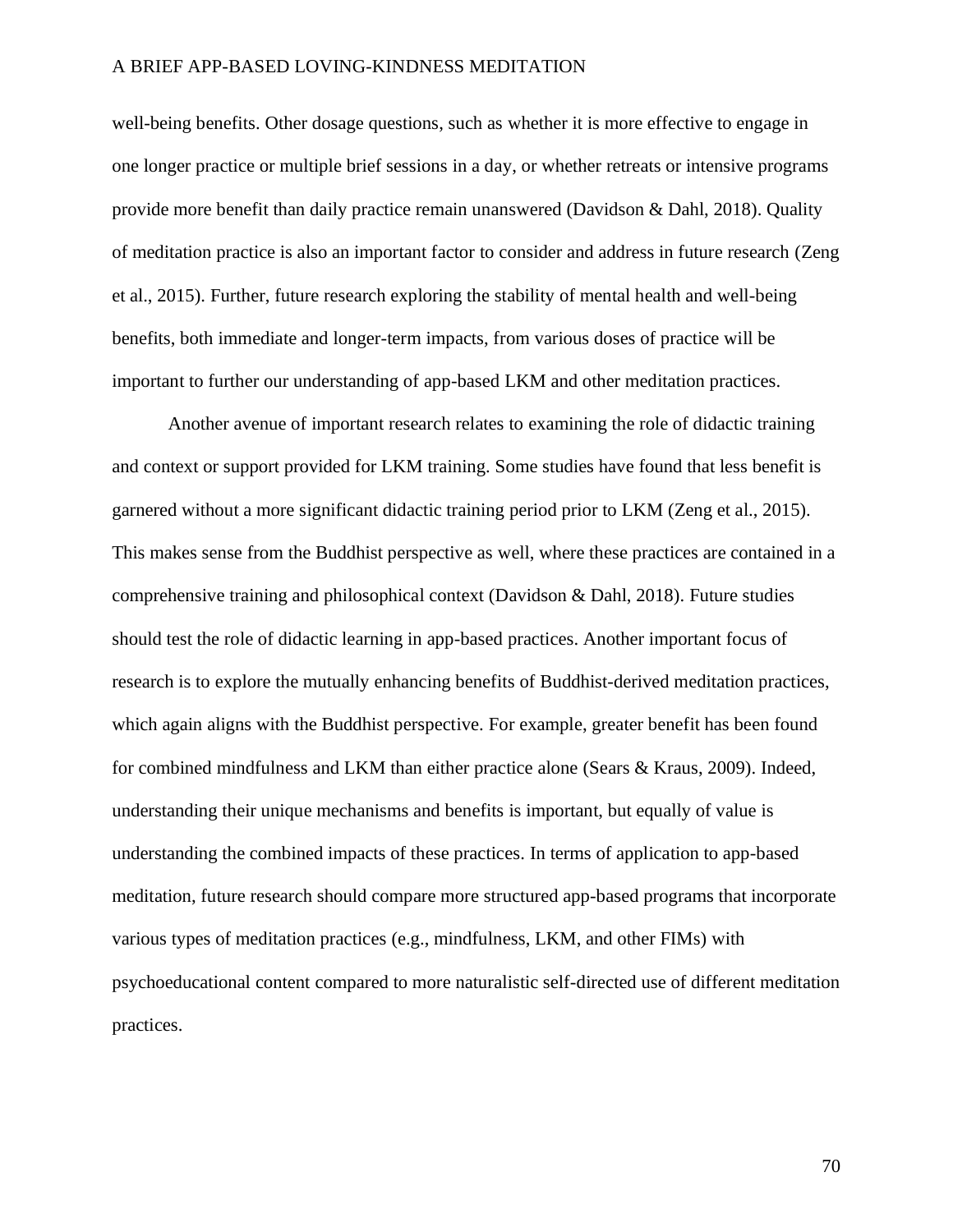Another key direction for future research is exploring mental health and well-being benefits of app-based LKM in other populations such as a community sample, more diverse samples (e.g., age, gender, ethnicity), and clinical populations. Indeed, studies of community adults have shown larger effects from brief mindfulness interventions (Schumer et al., 2018), thus exploring brief LKM in community samples is an important area for further study. As discussed above, exploring app-based LKM use in clinical populations, possibly as adjuncts or augmentation to other evidence-based treatment approaches is an exciting next direction. LKM has indeed shown benefit in some clinical populations (Graser & Stangier, 2018). Exploring the benefits in app-based practices, both for people with depression but also other clinical conditions (e.g., anxiety disorders), may offer clinicians evidence-based and cost-effective adjunct tools to recommend to their clients.

Importantly, LKM and other meditation practices should not be viewed as a panacea (Van Dam et al., 2018a). As with other MBIs, LKM may be offer benefit or be appropriate for some people and not for others (Davidson & Dahl, 2018). There is a dearth of research in this area and future research should continue to explore individual differences in the context of LKM. For example, fear of compassion for self could be explored as a moderator in app-based LKM in clinical populations. Importantly, it is unclear whether there are contraindications for LKM, particularly in sub-clinical and clinical samples, and future research should document any adverse events to further understand possible risks or populations that may need more robust support when utilizing this practice, especially in an app-based format (Van Dam et al., 2018b).

Exploring mechanisms through which LKM offers mental health and well-being benefits is another important area of inquiry. Indeed, as described previously, there is support for the generation of positive affect as a key mechanism in LKM (Engen & Singer, 2016; Zeng et al.,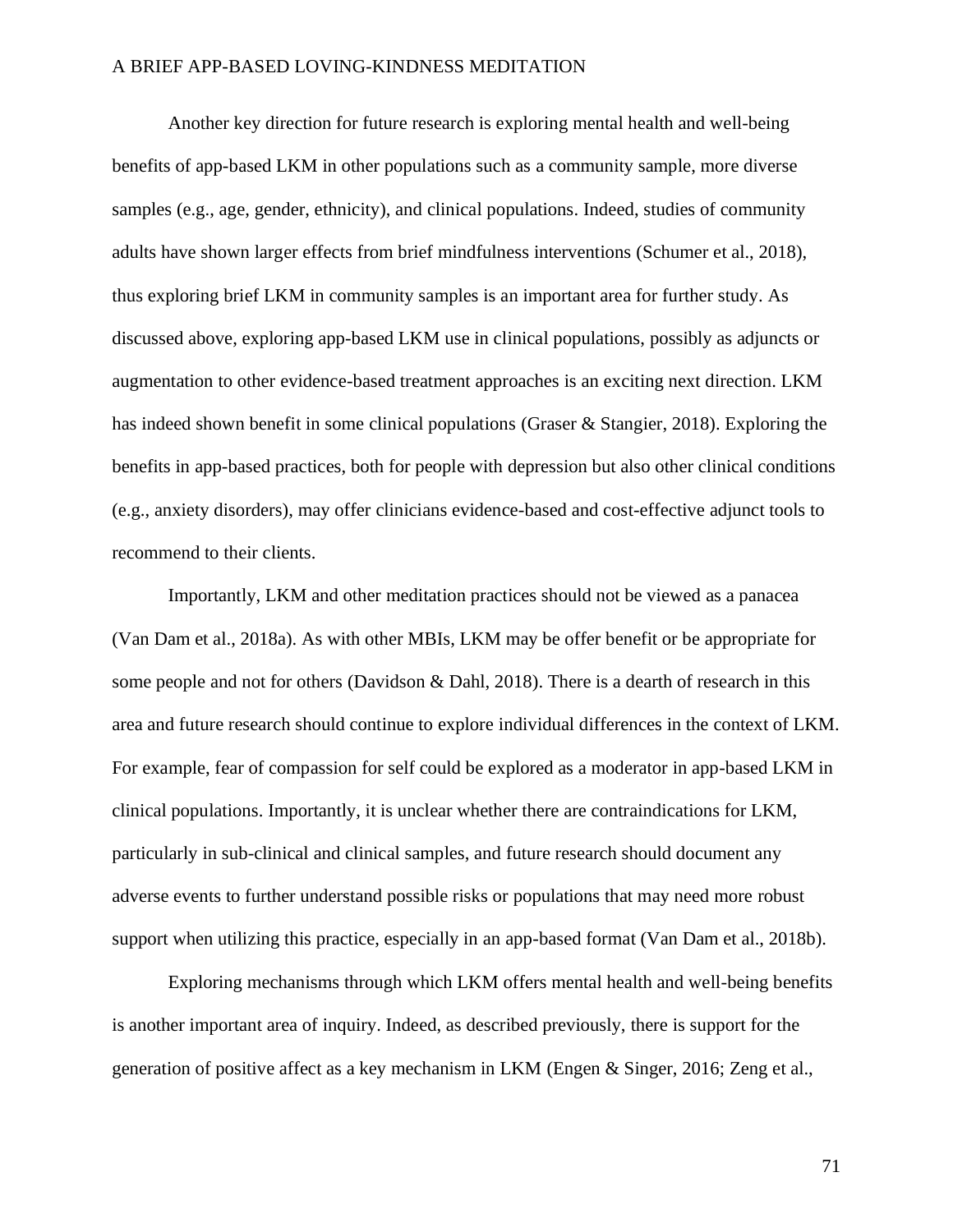2015). Future research exploring which positive emotions are most salient in LKM will be one vital avenue of research. Studies investigating a broader range of positive emotions, including ones related to unactivated positive emotions (e.g., peaceful, serene, calm) or prosocial emotions would likely yield important findings. More research is also needed to explore the role of emotion regulation in LKM. There is a dearth of research in this area, however some initial evidence points to reduced rumination, and increased acceptance of emotions and ability to modulate or balance emotions (adjust) have some initial support (Hofmann et al., 2015). These have not been tested in app-based LKM or brief LKM interventions more generally. Cognitive reappraisal has been proposed as a mechanism through which LKM may operative, but again there is limited research in this area and this warrants attention in future research (Dahl et al., 2015; Sears & Kraus, 2009). Other avenues to explore with respect to mechanisms in LKM practice include perspective taking (Dahl et al., 2015) and prosocial motivation and other social processes (Engen & Singer, 2016). Daily diary methods in app-based LKM may offer further insight in to the roles of various mechanisms in LKM.

Lastly, continued discourse between Western psychological and medical science, neuroscience, and Buddhist scholars remains essential to explore the benefits and drawbacks of modern secularization of Buddhist meditation practices (Purser et al., 2016). Given that these practices were not originally intended to be therapeutic tools, it is imperative to consider the impact of, and acknowledge the limitations, that come from isolating these practices from the broader spiritual, philosophical, historical, and cultural context from which they originated (Davidson & Dahl, 2018). Indeed, there are impactful mental health and well-being from secular Buddhist-derived meditation practices (Creswell, 2017) and this research continues to be an exciting and important area of inquiry.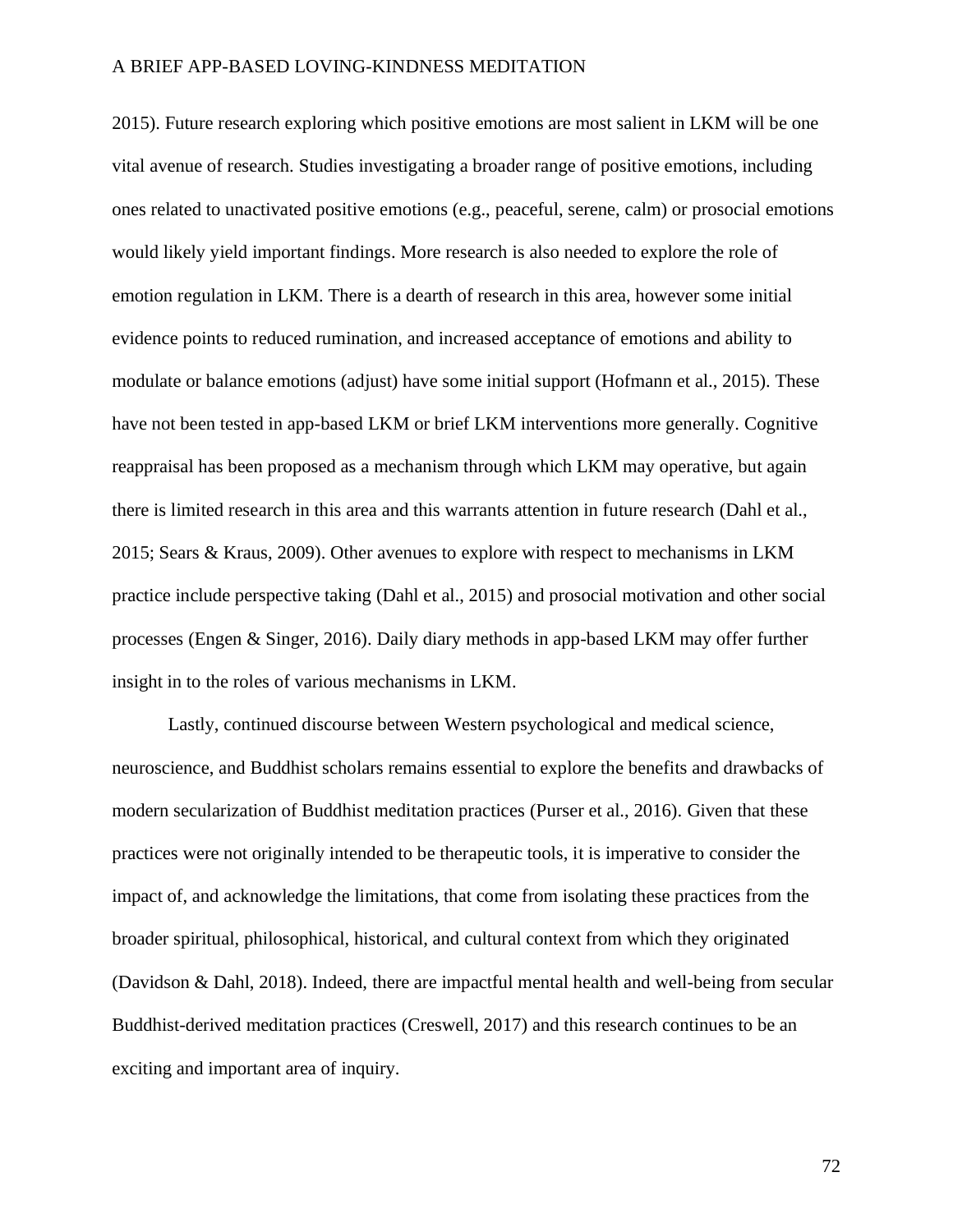# **Conclusion**

The current study demonstrated, for the first time, that a relatively brief, daily LKM practice delivered via a smartphone app has benefit for reducing distress, specifically depressive symptoms, perceived stress, and negative affect in a non-clinical sample of university students. Free app-based platforms allow for broader reach of these practices to those who may not otherwise access services, and thus are an important tool to enhance mental health and wellbeing. Findings from this study suggest that clinicians may want to consider utilizing brief, LKM practices to augment other therapeutic approaches to reduce negative affectivity, though future research is needed in broader non-clinical and clinical populations.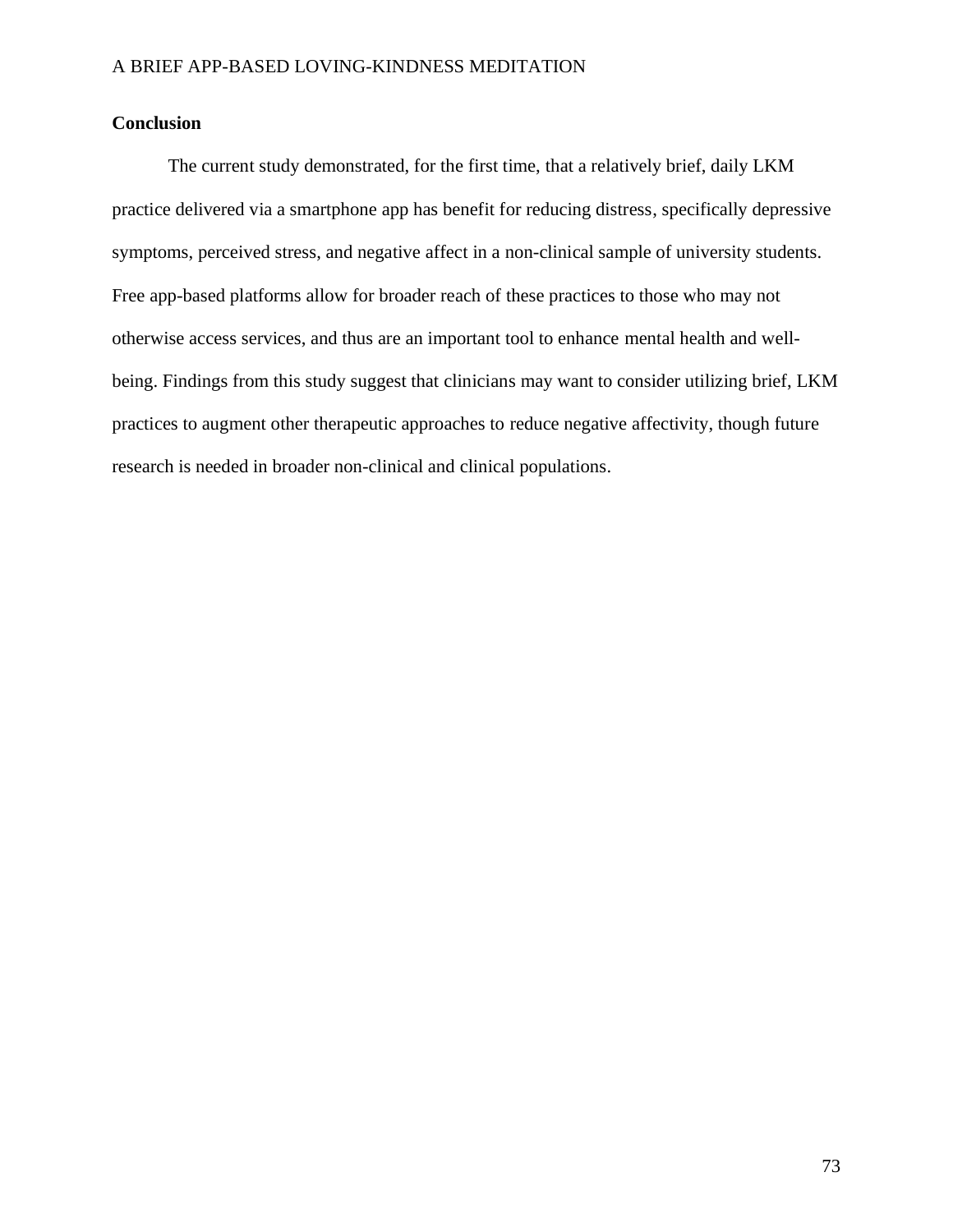### **References**

- Baer, R. A., Smith, G. T., Hopkins, J., Krietemeyer, J., & Toney, L. (2006). Using self-report assessment methods to explore facets of mindfulness. *Assessment*, *13*(1), 27–45. https://doi.org/10.1177/1073191105283504
- Boellinghaus, I., Jones, F. W., & Hutton, J. (2014). The role of mindfulness and loving-kindness meditation in cultivating self-compassion and other-focused concern in health care professionals. *Mindfulness*, *5*(2), 129–138. https://doi.org/10.1007/s12671-012-0158-6
- Canadian Radio-television and Telecommunications Commission. (2016). *CRTC – Communications Monitoring Report 2016: Executive Summary, Government of Canada*. http://www.crtc.gc.ca/eng/publications/reports/PolicyMonitoring/2016/cmr.htm
- Canadian Radio-television and Telecommunications Commission. (2018). *CRTC – Communications Monitoring Report 2018*.

https://crtc.gc.ca/eng/publications/reports/policymonitoring/2018/index.htm

- Cavanagh, K., Churchard, A., O'Hanlon, P., Mundy, T., Votolato, P., Jones, F., Gu, J., & Strauss, C. (2018). A randomised controlled trial of a brief online mindfulness-based intervention in a non-clinical population: Replication and extension. *Mindfulness*, *9*, 1191– 1205. https://doi.org/10.1007/s12671-017-0856-1
- Cavanagh, K., Strauss, C., Cicconi, F., Griffiths, N., Wyper, A., & Jones, F. (2013). A randomised controlled trial of a brief online mindfulness-based intervention. *Behaviour Research and Therapy*, *51*, 573–578. https://doi.org/10.1016/j.brat.2013.06.003
- Clarke, J., & Draper, S. (2020). Intermittent mindfulness practice can be beneficial, and daily practice can be harmful. An in depth, mixed methods study of the "Calm" app's (mostly positive) effects. *Internet Interventions*, *19*. https://doi.org/10.1016/j.invent.2019.100293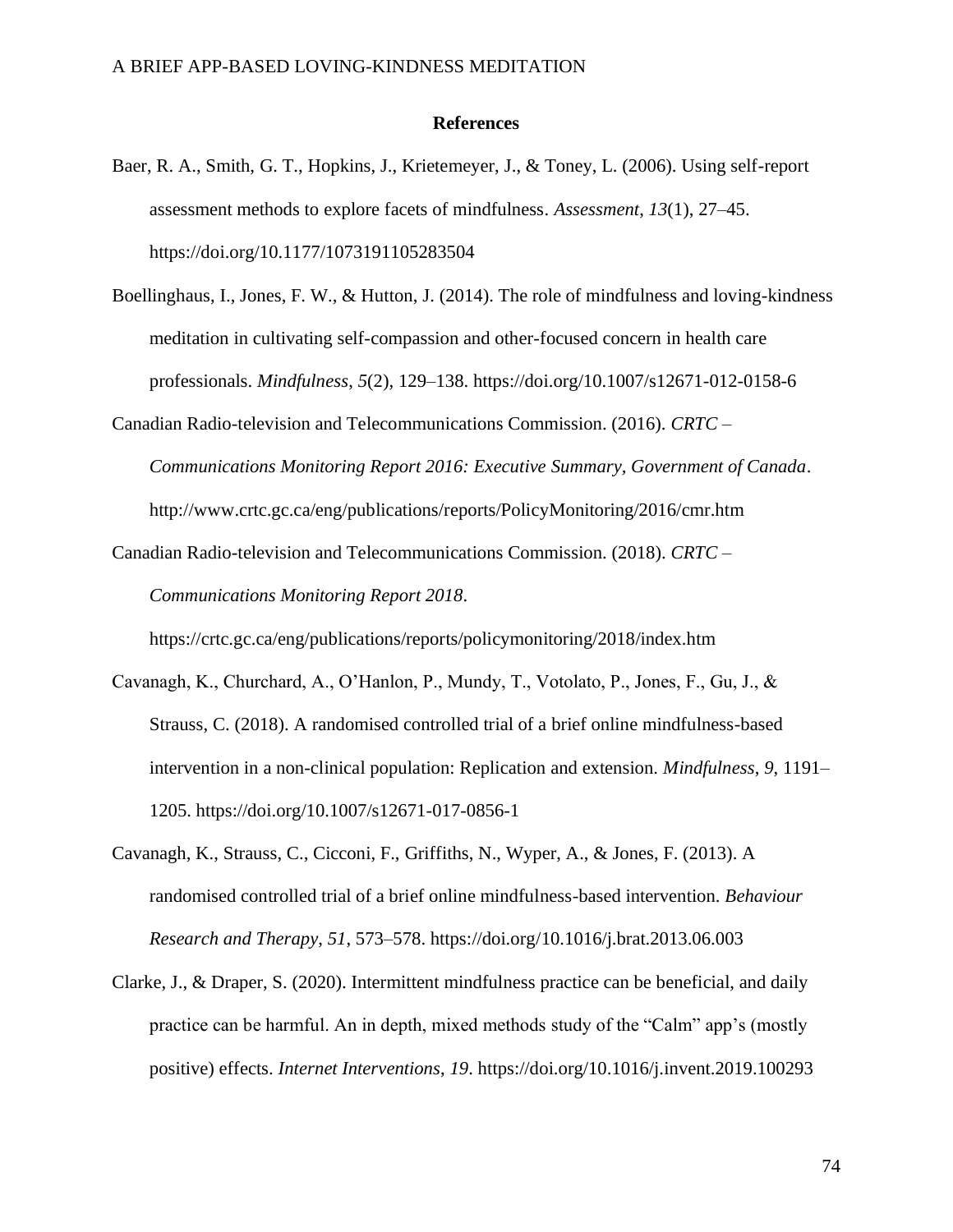- Cohen, S., & Williamson, G. (1988). Perceived stress in a probability sample of the U.S. In S. Spacapam & S. Oskamp (Eds.), *The social psychology of health: Claremont Symposium on Applied Social Psychology.* Sage Publications Inc.
- Collier, R. (2016). Mental health in the smartphone era. *CMAJ: Canadian Medical Association Journal = Journal de l'Association Medicale Canadienne*, *188*(16), 1141–1142. https://doi.org/10.1503/cmaj.109-5336
- Connell, N. S. O., Dai, L., Jiang, Y., Speiser, J. L., Ward, R., Wei, W., Carroll, R., & Gebregziabher, M. (2018). Methods for analysis of pre-post data in clinical research: A comparison of five common methods. *J Biom Biostat. 8*(1), 1–8. https://doi.org/10.4172/2155-6180.1000334.Methods
- Creswell, J. D. (2017). Mindfulness interventions. *Annual Review of Psychology*, *68*, 491–516. https://doi.org/10.1146/annurev-psych-042716-051139
- Dahl, C. J., Lutz, A., & Davidson, R. J. (2015). Reconstructing and deconstructing the self: Cognitive mechanisms in meditation practice. *Trends in Cognitive Sciences*, *19*(9), 515– 523. https://doi.org/10.1016/j.tics.2015.07.001
- Davidson, R. J., & Dahl, C. J. (2018). Outstanding challenges in scientific research on mindfulness and meditation. *Perspectives on Psychological Science*, *13*(1), 62–65. https://doi.org/10.1177/1745691617718358

Dawson, A. F., Brown, W. W., Anderson, J., Datta, B., Donald, J. N., Hong, K., Allan, S., Mole, T. B., Jones, P. B., & Galante, J. (2020). Mindfulness-based interventions for university students: A systematic review and meta-Analysis of randomised controlled trials. *Applied Psychology: Health and Well-Being*, *12*(2), 384–410. https://doi.org/10.1111/aphw.12188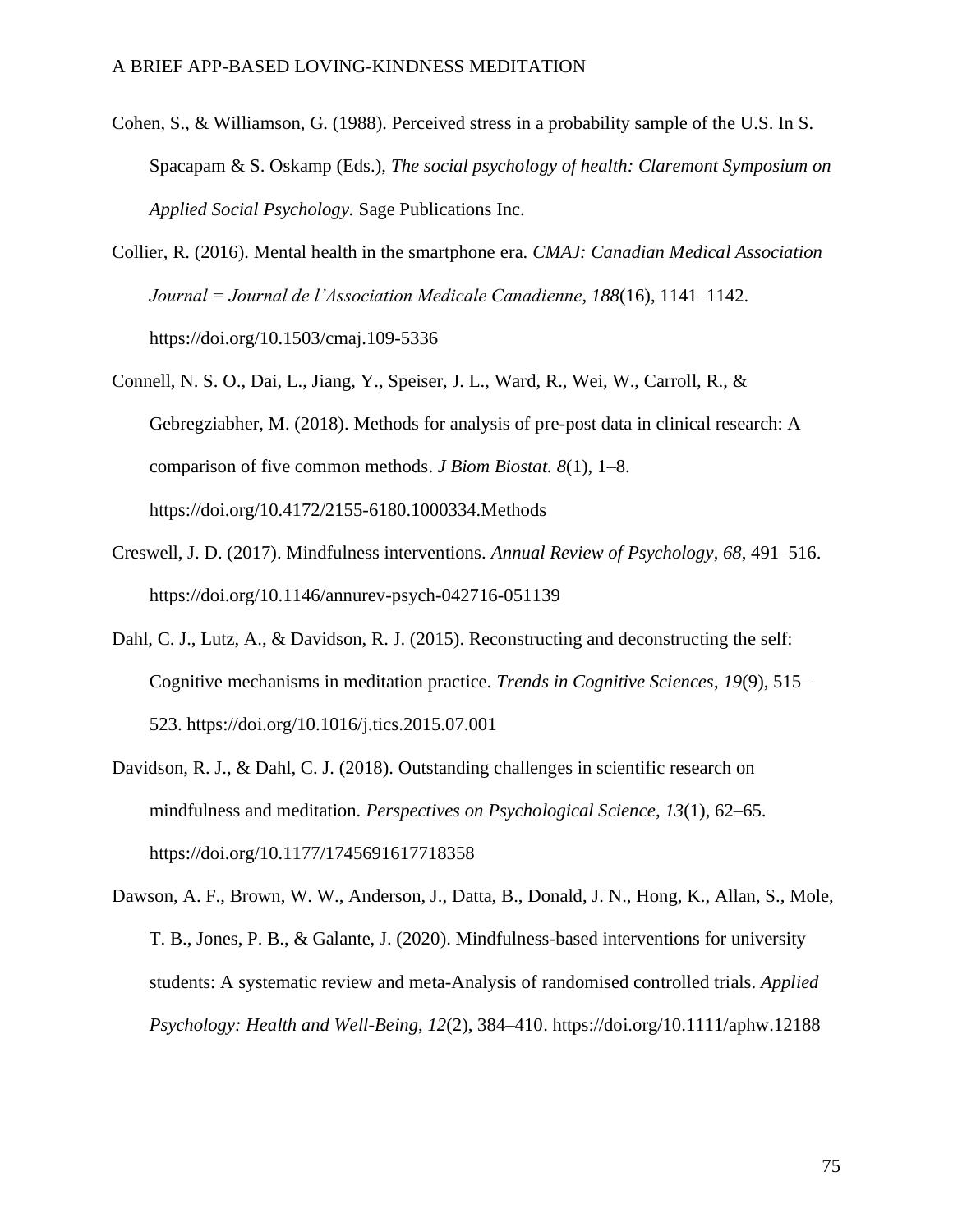- Economides, M., Martman, J., Bell, M. J., & Sanderson, B. (2018). Improvements in stress, affect, and irritability following brief use of a mindfulness-based smartphone app: A randomized controlled trial. *Mindfulness*, *9*(5), 1584–1593. https://doi.org/10.1007/s12671- 018-0905-4
- Ekman, P., Davidson, R. J., Ricard, M., & Wallace, B. A. (2005). Buddhist and psychological perspectives on emotions and well-being. *Current Directions in Psychological Science, 14*(2), 59–63. https://doi.org/10.1111/j.0963-7214.2005.00335.x
- Engen, H. G., & Singer, T. (2016). Affect and motivation are critical in constructive meditation. *Trends in Cognitive Sciences*, *20*(3), 159–160. https://doi.org/10.1016/j.tics.2015.11.004
- Eriksson, T., Germundsjö, L., Åström, E., & Rönnlund, M. (2018). Mindful self-compassion training reduces stress and burnout symptoms among practicing psychologists: A randomized controlled trial of a brief web-based ntervention. *Frontiers in Psychology*, *9*, 1– 10. https://doi.org/10.3389/fpsyg.2018.02340
- Faul, F., Erdfelder, E., Lang, A. G., & Buchner, A. (2007). G\*Power 3: A flexible statistical power analysis program for the social, behavioral, and biomedical sciences. *Behavior Research Methods*, *39*, 175–191.
- Ferrari, M., Hunt, C., Harrysunker, A., Abbott, M. J., Beath, A. P., & Einstein, D. A. (2019). Self-compassion interventions and psychosocial outcomes: A meta-analysis of RCTs. *Mindfulness*, *10*(8), 1455–1473. https://doi.org/10.1007/s12671-019-01134-6
- Fjorback, L. O., Arendt, M., Ørnbøl, E., Fink, P., & Walach, H. (2011). Mindfulness-Based Stress Reduction and Mindfulness-Based Cognitive Therapy – A systematic review of randomized controlled trials. *Acta Psychiatrica Scandinavica*, *124*(2), 102–119. https://doi.org/10.1111/j.1600-0447.2011.01704.x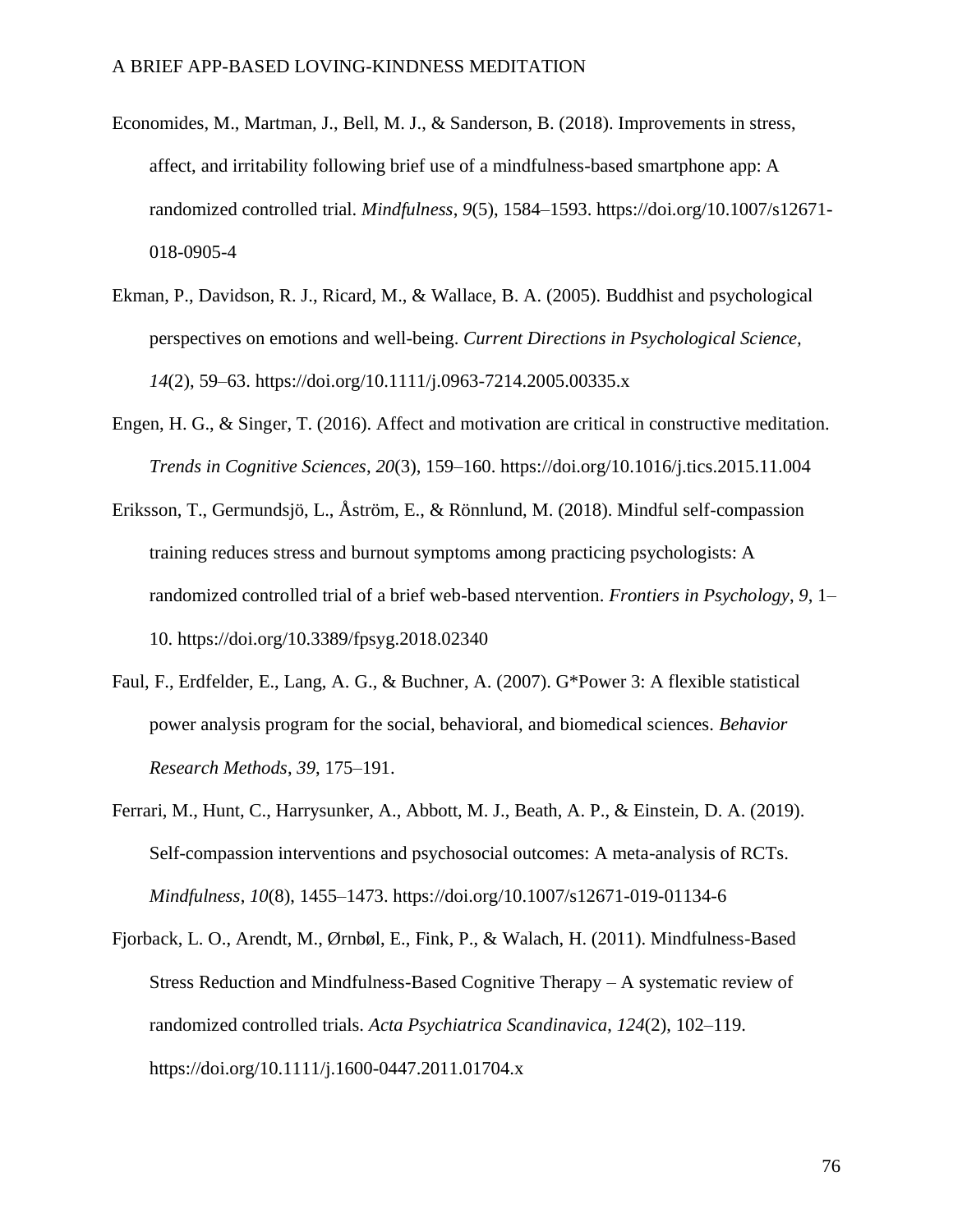- Flett, J. A. M., Conner, T. S., Riordan, B. C., Patterson, T., & Hayne, H. (2020). App-based mindfulness meditation for psychological distress and adjustment to college in incoming university students: a pragmatic, randomised, waitlist-controlled trial. *Psychology and Health*, *35*(9), 1049–1074. https://doi.org/10.1080/08870446.2019.1711089
- Flett, J. A. M., Hayne, H., Riordan, B. C., Thompson, L. M., & Conner, T. S. (2019). Mobile mindfulness meditation: A randomised controlled trial of the effect of two popular apps on mental health. *Mindfulness*, *10*(5), 863–876. https://doi.org/10.1007/s12671-018-1050-9
- Fredrickson, B. L. (1998). What good are positive emotions? *Review of General Psychology*, *2*(3), 300–319. https://doi.org/10.1037/1089-2680.2.3.300
- Fredrickson, B. L., Boulton, A. J., Firestine, A. M., Cappellen, P. Van, Algoe, S. B., Brantley, M. M., Kim, S. L., Brantley, J., & Salzberg, S. (2017). Positive emotion correlates of meditation practice: A comparison of mindfulness meditation and loving-kindness meditation. *Mindfulness*, *8*, 1623–1633. https://doi.org/10.1007/s12671-017-0735-9
- Fredrickson, B. L., Cohn, M. A., Coffey, K. A., Pek, J., & Finkel, S. M. (2008). Open hearts build lives: Positive emotions, induced through loving-kindness meditation, build consequential personal resources. *Journal of Personality and Social Psychology*, *95*(5), 1045–1062. https://doi.org/10.1037/a0013262
- Frick, A., Thinnes, I., & Stangier, U. (2020). Metta-based group meditation and individual cognitive behavioral therapy (MeCBT) for chronic depression: Study protocol for a randomized controlled trial. *Trials*, *21*(1), 1–14. https://doi.org/10.1186/s13063-019-3815-4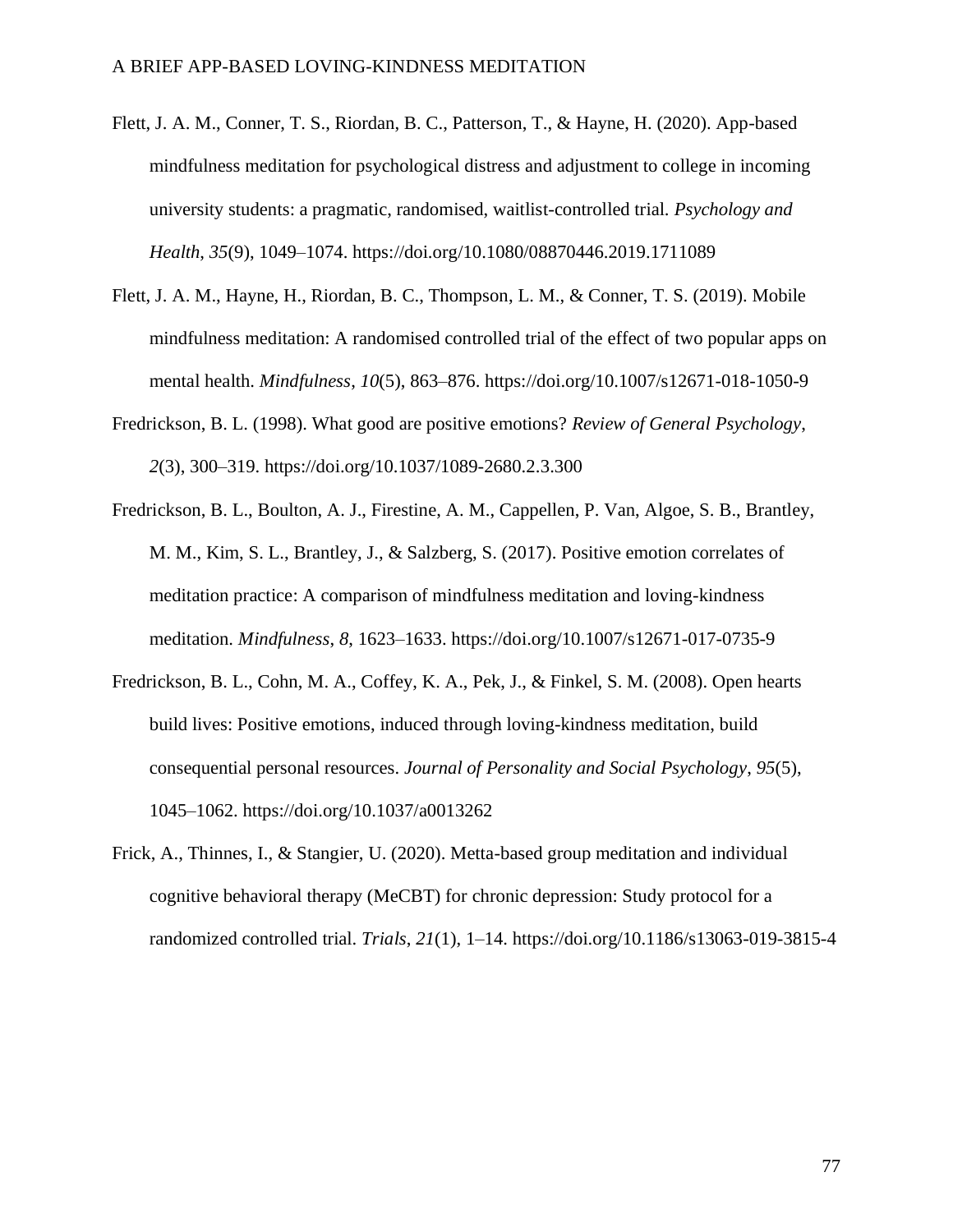- Gál, É., Ștefan, S., & Cristea, I. A. (2021). The efficacy of mindfulness meditation apps in enhancing users' well-being and mental health related outcomes: A meta-analysis of randomized controlled trials. *Journal of Affective Disorders*, *279*, 131–142. https://doi.org/10.1016/j.jad.2020.09.134
- Galante, J., Dufour, G., Vainre, M., Wagner, A. P., Stochl, J., Benton, A., Lathia, N., Howarth, E., & Jones, P. B. (2018). A mindfulness-based intervention to increase resilience to stress in university students (the Mindful Student Study): A pragmatic randomised controlled trial. *The Lancet Public Health*, *3*(2), e72–e81. https://doi.org/10.1016/S2468-2667(17)30231-1
- Galante, J., Galante, I., Bekkers, M.-J., & Gallacher, J. (2014). Effect of kindness-based meditation on health and well-being: A systematic review and meta-analysis. *Journal of Consulting and Clinical Psychology*, *82*(6), 1101–1114. https://doi.org/10.1037/a0037249
- Gilbert, P., Basran, J., MacArthur, M., & Kirby, J. N. (2019). Differences in the semantics of prosocial words: An exploration of compassion and kindness. *Mindfulness*, *10*(11), 2259– 2271. https://doi.org/10.1007/s12671-019-01191-x
- Gilbert, P., McEwan, K., Matos, M., & Rivis, A. (2011). Fears of compassion: Development of three self-report measures. *Psychology and Psychotherapy: Theory, Research and Practice*, *84*(3), 239–255. https://doi.org/10.1348/147608310X526511
- Graser, J., & Stangier, U. (2018). Compassion and Loving-Kindness Meditation: An Overview and Prospects for the Application in Clinical Samples. *Harvard Review of Psychiatry*, *26*(4), 201–215. https://doi.org/10.1097/HRP.0000000000000192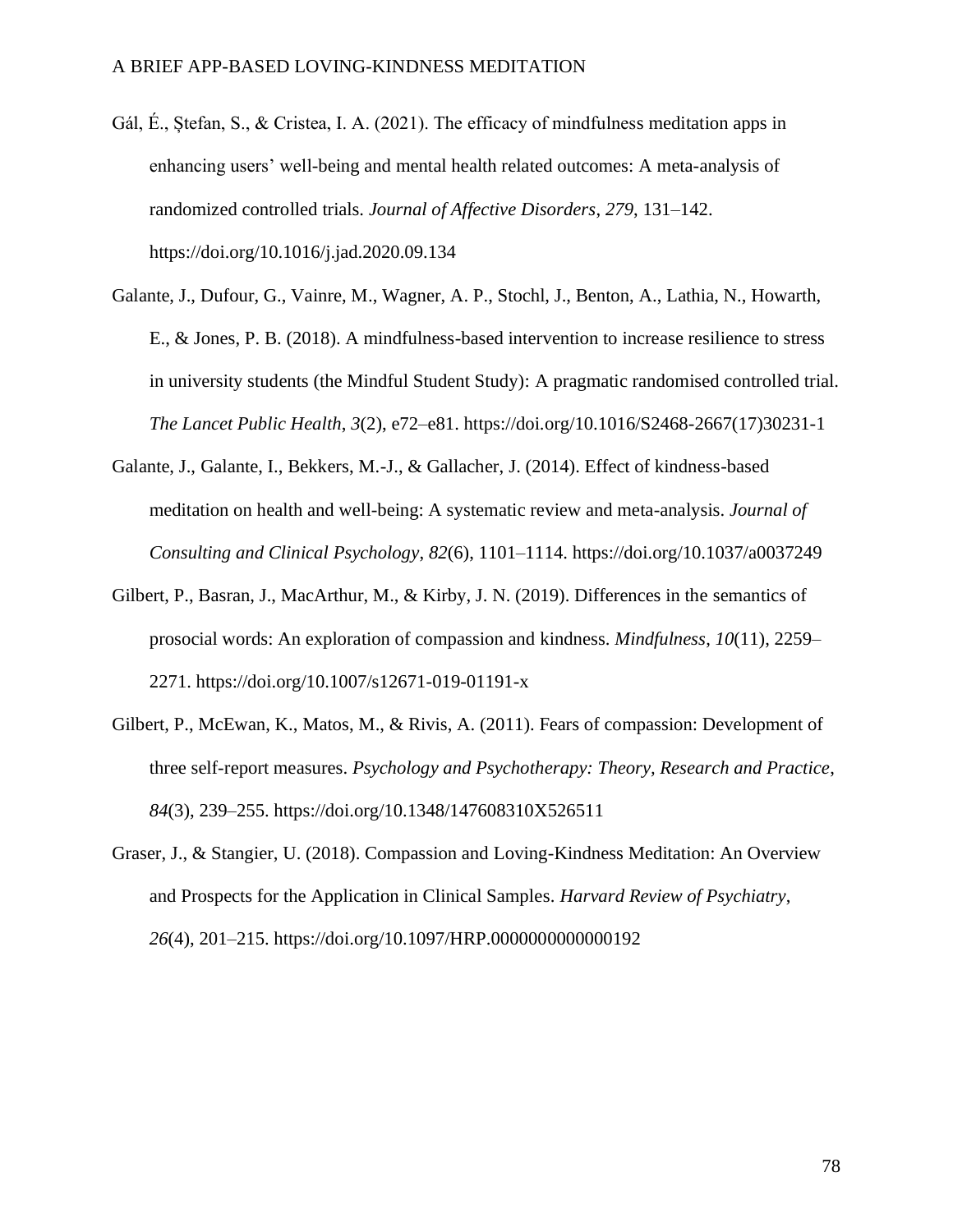- Grossman, P. (2011). Defining mindfulness by how poorly I think I pay attention during everyday awareness and other intractable problems for psychology's (re)Invention of mindfulness: Comment on Brown et al. (2011). *Psychological Assessment*, *23*(4), 1034– 1040. https://doi.org/10.1037/a0022713
- Gu, J., Strauss, C., Bond, R., & Cavanagh, K. (2015). How do mindfulness-based cognitive therapy and mindfulness-based stress reduction improve mental health and wellbeing ? A systematic review and meta-analysis of mediation studies. *Clinical Psychology Review*, *37*, 1–12. https://doi.org/10.1016/j.cpr.2015.01.006
- Gu, J., Strauss, C., Crane, C., Barnhofer, T., Karl, A., Cavanagh, K., & Kuyken, W. (2016). Examining the factor structure of the 39-item and 15-item versions of the Five Facet Mindfulness Questionnaire before and after mindfulness-based cognitive therapy for people with recurrent depression. *Psychological Assessment*, *28*(7), 791–802. https://doi.org/10.1037/pas0000263
- Harmon-Jones, C., Bastian, B., & Harmon-Jones, E. (2016). The discrete emotions questionnaire: A new tool for measuring state self-reported emotions. *PLoS ONE, 11*(8). https://doi.org/10.1371/journal.pone.0159915
- Hayes, A. F. (2018). *Introduction to mediation, moderation, and conditional process analysis: A regression-based approach* (Second Edition). The Guildford Press.
- Hayes, S. C., Strosahl, K., & Wilson, K. G. (1999). *Acceptance and Commitment Therapy: An experiential approach to behavior change.* The Guildford Press.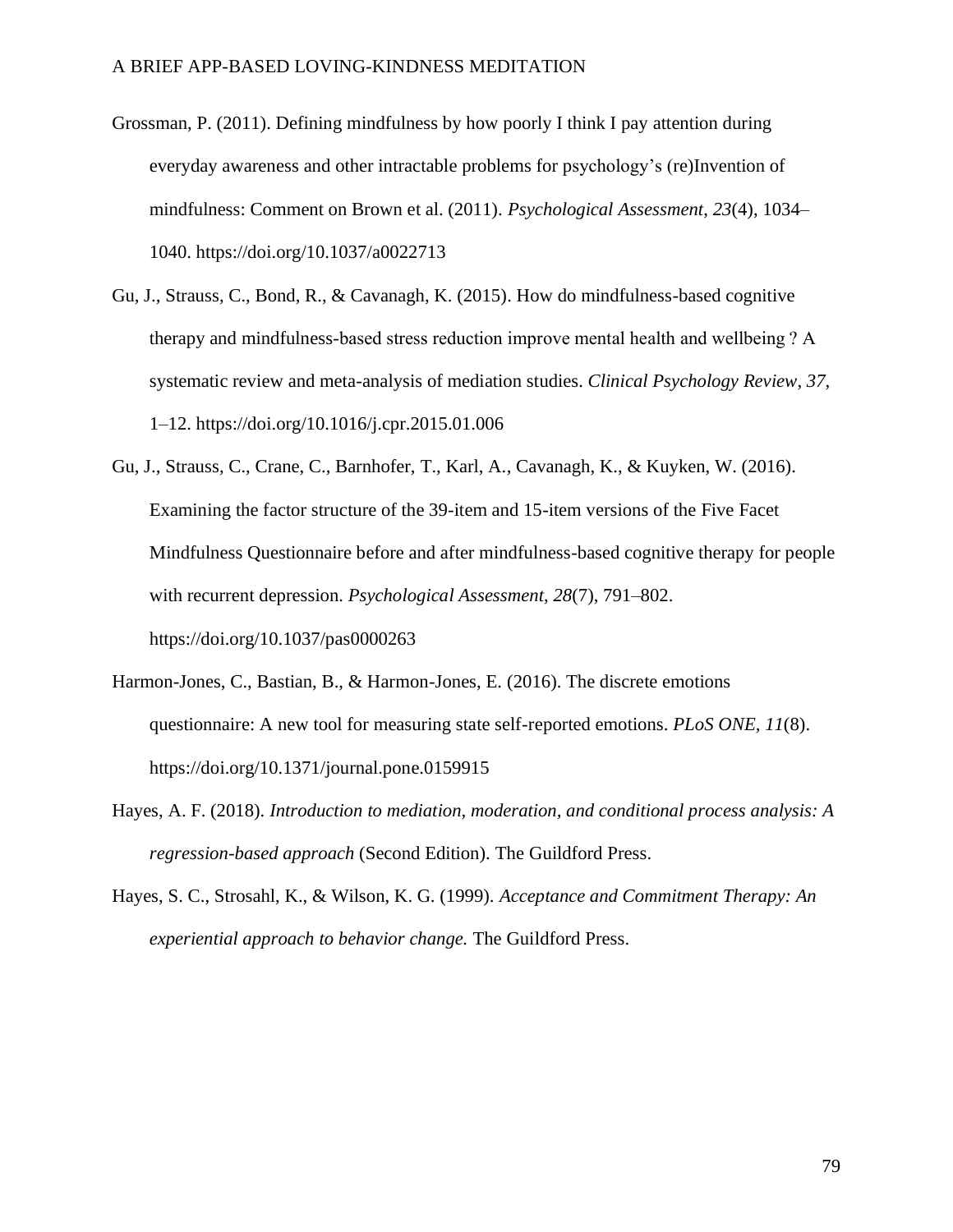- Hirshberg, M. J., Goldberg, S. B., Schaefer, S. M., Flook, L., Findley, D., & Davidson, R. J. (2018). Divergent effects of brief contemplative practices in response to an acute stressor: A randomized controlled trial of brief breath awareness, loving-kindness, gratitude or an attention control practice. *Plos One*, *13*(12), 1–19. https://doi.org/10.1371/journal.pone.0207765
- Hofmann, S. G., Grossman, P., & Hinton, D. E. (2011). Loving-kindness and compassion meditation: Potential for psychological interventions. *Clinical Psychology Review*, *31*, 1126–1132. https://doi.org/10.1016/j.cpr.2011.07.003
- Hofmann, S. G., Petrocchi, N., Steinberg, J., Lin, M., Arimitsu, K., Kind, S., Mendes, A., & Stangier, U. (2015). Loving-kindness meditation to target affect in mood disorders: A proof-of-concept study. *Evidence-Based Complementary and Alternative Medicine*, 1–11. https://doi.org/10.1155/2015/269126
- Hofmann, S. G., Sawyer, A. T., Witt, A. A., & Oh, D. (2010). The effect of mindfulness-based therapy on anxiety and depression: A meta-analytic review. *Journal of Consulting and Clinical Psychology*, *78*(2), 169–183. https://doi.org/10.1037/a0018555
- Hoge, E. A., Acabchuk, R. L., Kimmel, H., Moitra, E., Britton, W. B., Dumais, T., Ferrer, R. A., Lazar, S. W., Vago, D., Lipsky, J., Schuman-Olivier, Z., Cheaito, A., Sager, L., Peters, S., Rahrig, H., Acero, P., Scharf, J., Loucks, E. B., & Fulwiler, C. (2020). Emotion-related constructs engaged by mindfulness-based interventions: A systematic review and metaanalysis. *Mindfulness*, 1041–1062. https://doi.org/10.1007/s12671-020-01561-w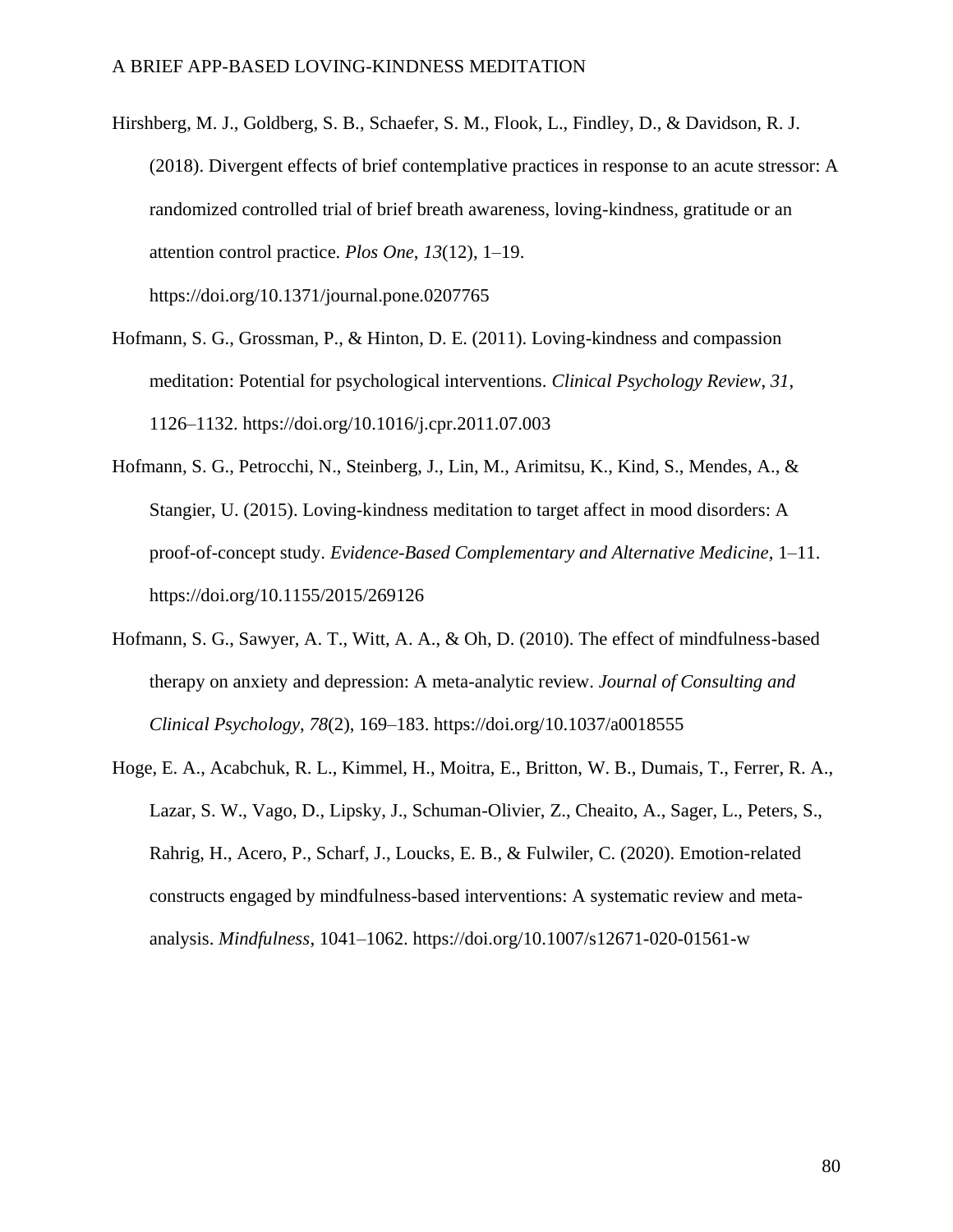- Howells, A., Ivtzan, I., & Eiroa-Orosa, F. J. (2016). Putting the 'app' in happiness: A randomised controlled trial of a smartphone-based mindfulness intervention to enhance wellbeing. *Journal of Happiness Studies*, *17*(1), 163–185. https://doi.org/10.1007/s10902- 014-9589-1
- Hutcherson, C. A., Seppala, E. M., & Gross, J. J. (2008). Loving-kindness meditation increases social connectedness. *Emotion*, *8*(5), 720–724. https://doi.org/10.1037/a0013237
- Joeng, J. R., & Turner, S. L. (2015). Mediators between self-criticism and depression: Fear of compassion, self-compassion, and importance to others. *Journal of Counseling Psychology*, *62*(3), 453–463. https://doi.org/10.1037/cou0000071
- Kawachi, I., & Berkman, L. F. (2001). Social ties and mental health. *Journal of Urban Health*, *78*(3), 458–467. https://doi.org/10.1093/jurban/78.3.458
- Kearney, D. J., Malte, C. A., McManus, C., Martinez, M. E., Felleman, B., & Simpson, T. L. (2013). Loving-kindness meditation for posttraumatic stress disorder: A pilot study. *Journal of Traumatic Stress*, *26*, 426–434. https://doi.org/10.1002/jts.21832
- Kearney, D. J., McManus, C., Malte, C. A., Martinez, M. E., Felleman, B., & Simpson, T. L. (2014). Loving-kindness meditation and the broaden-and-build theory of positive emotions among veterans with posttraumatic stress disorder. *Medical Care*, *52*(12), S32–S38. https://doi.org/10.1097/MLR.0000000000000221

Kelly, A. C., & Dupasquier, J. (2016). Social safeness mediates the relationship between recalled parental warmth and the capacity for self-compassion and receiving compassion. *Personality and Individual Differences*, *89*, 157–161. https://doi.org/10.1016/j.paid.2015.10.017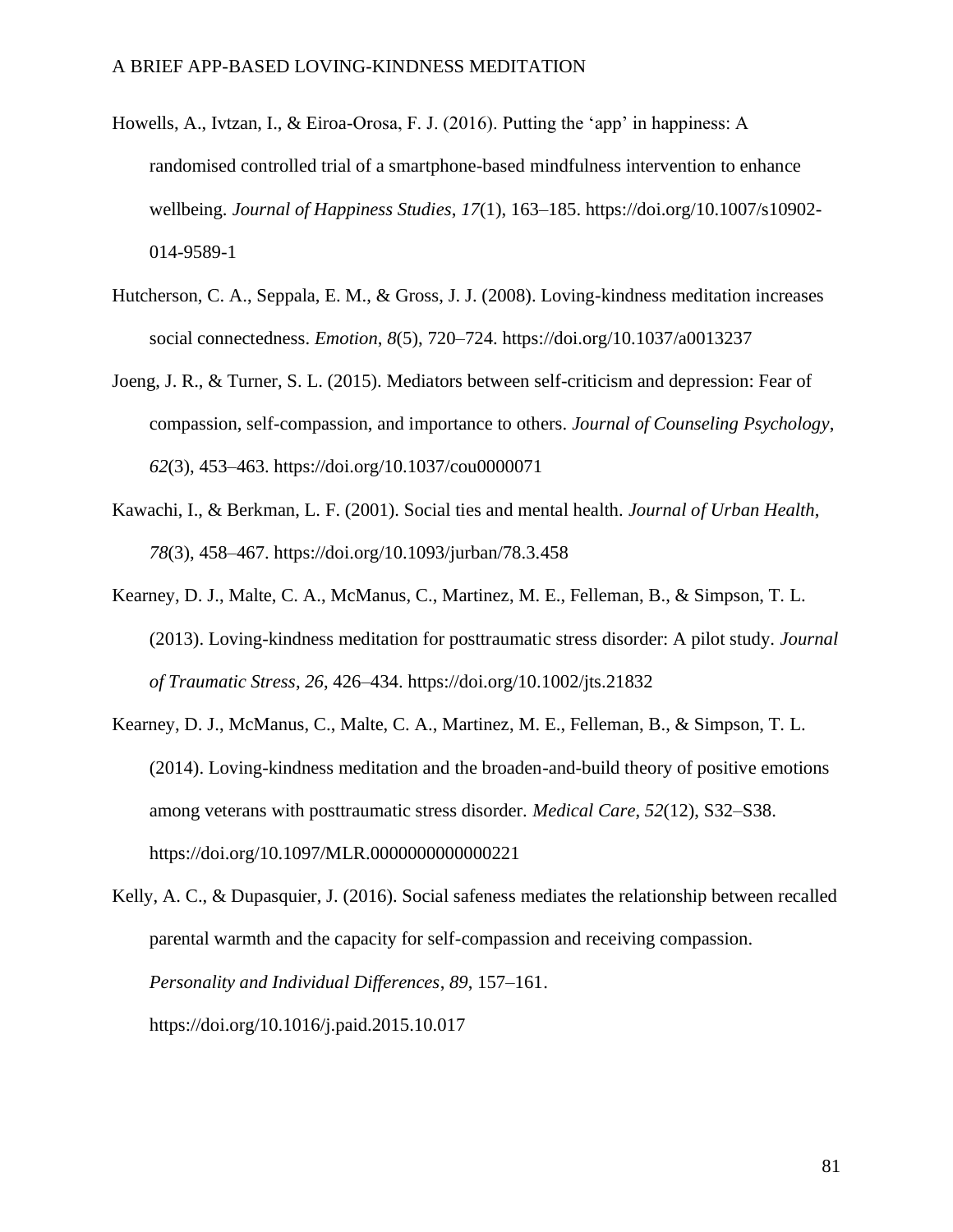- Kirby, J. N., & Baldwin, S. (2018). A randomized micro-trial of a loving-kindness meditation to help parents respond to difficult child behavior vignettes. *Journal of Child and Family Studies*, *27*(5), 1614–1628. https://doi.org/10.1007/s10826-017-0989-9
- Kirby, J. N., Day, J., & Sagar, V. (2019). The 'Flow' of compassion: A meta-analysis of the fears of compassion scales and psychological functioning. *Clinical Psychology Review*, *70*(March), 26–39. https://doi.org/10.1016/j.cpr.2019.03.001
- Koopmann-Holm, B., Sze, J., Ochs, C., & Tsai, J. L. (2013). Buddhist-inspired meditation increases the value of calm. *Emotion*, *13*(3), 497–505. https://doi.org/10.1037/a0031070
- Kozlov, E., Bantum, E., Pagano, I., Walser, R., Ramsey, K., Taylor, K., Jaworski, B., & Owen, J. (2020). The reach, use, and impact of a free mHealth mindfulness app in the general population: Mobile data analysis. *JMIR Mental Health*, *7*(11), 1–11. https://doi.org/10.2196/23377
- Kraemer, H. C., Wilson, G. T., Fairburn, C. G., & Agras, W. S. (2002). Mediators and moderators of treatment effects in randomized clinical trials. *Archives of General Psychiatry*, *59*, 877–883.
- Lahtinen, O., Aaltonen, J., Kaakinen, J., Franklin, L., & Hyönä, J. (2021). The effects of appbased mindfulness practice on the well-being of university students and staff. *Current Psychology*, *1*. https://doi.org/10.1007/s12144-021-01762-z
- Lakens, D. (2013). Calculating and reporting effect sizes to facilitate cumulative science: A practical primer for t-tests and ANOVAs. *Frontiers in Psychology*, *4*(NOV), 1–12. https://doi.org/10.3389/fpsyg.2013.00863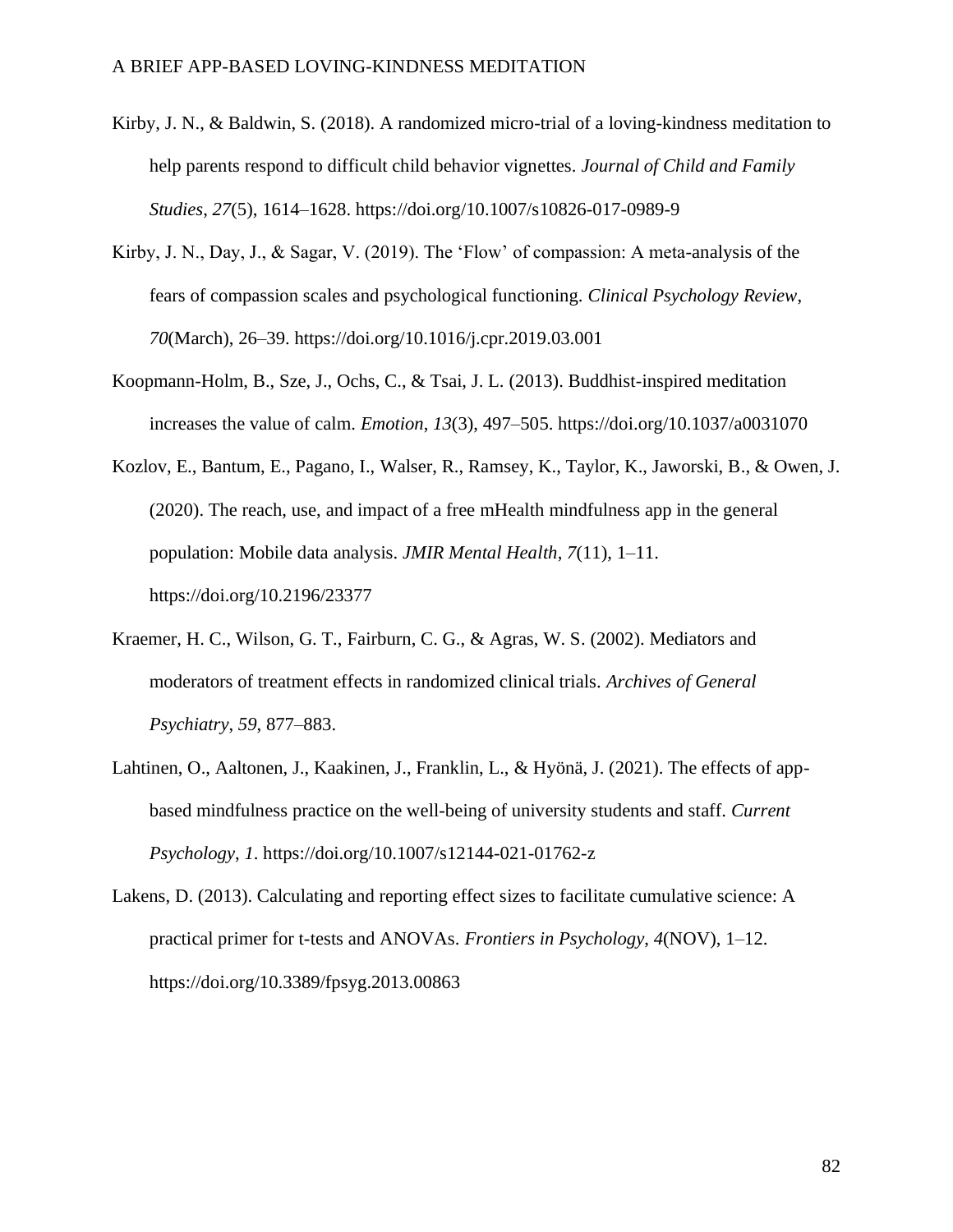- Levin, M. E., Hicks, E. T., & Krafft, J. (2020). Pilot evaluation of the stop, breathe & think mindfulness app for student clients on a college counseling center waitlist. *Journal of American College Health*, *0*(0), 1–9. https://doi.org/10.1080/07448481.2020.1728281
- Linardon, J. (2020). Can acceptance, mindfulness, and self-compassion be learned by smartphone apps? A systematic and meta-analytic review of randomized controlled trials. *Behavior Therapy*, *51*(4), 646–658. https://doi.org/10.1016/j.beth.2019.10.002
- Linardon, J., Cuijpers, P., Carlbring, P., Messer, M., & Fuller-Tyszkiewicz, M. (2019). The efficacy of app-supported smartphone interventions for mental health problems: a metaanalysis of randomized controlled trials. *World Psychiatry*, *18*(3), 325–336. https://doi.org/10.1002/wps.20673
- Linehan, M. M. (1993). *Cognitive-behavioral therapy of borderline personality disorder*. Guilford Press.
- Lukoff, K., Lyngs, U., Gueorguieva, S., Dillman, E. S., Hiniker, A., & Munson, S. A. (2020). From ancient contemplative practice to the app store: Designing a digital container for mindfulness. *DIS 2020 - Proceedings of the 2020 ACM Designing Interactive Systems Conference*, 1551–1564. https://doi.org/10.1145/3357236.3395444
- Lv, J., Liu, Q., Zeng, X., Oei, T. P. S., Liu, Y., Xu, K., Sun, W., Hou, H., & Liu, J. (2020). The effect of four Immeasurables meditations on depressive symptoms: A systematic review and meta-analysis. *Clinical Psychology Review*, *76*(19). https://doi.org/10.1016/j.cpr.2020.101814
- MacBeth, A., & Gumley, A. (2012). Exploring compassion: A meta-analysis of the association between self-compassion and psychopathology. *Clinical Psychology Review*, *32*(6), 545– 552. https://doi.org/10.1016/j.cpr.2012.06.003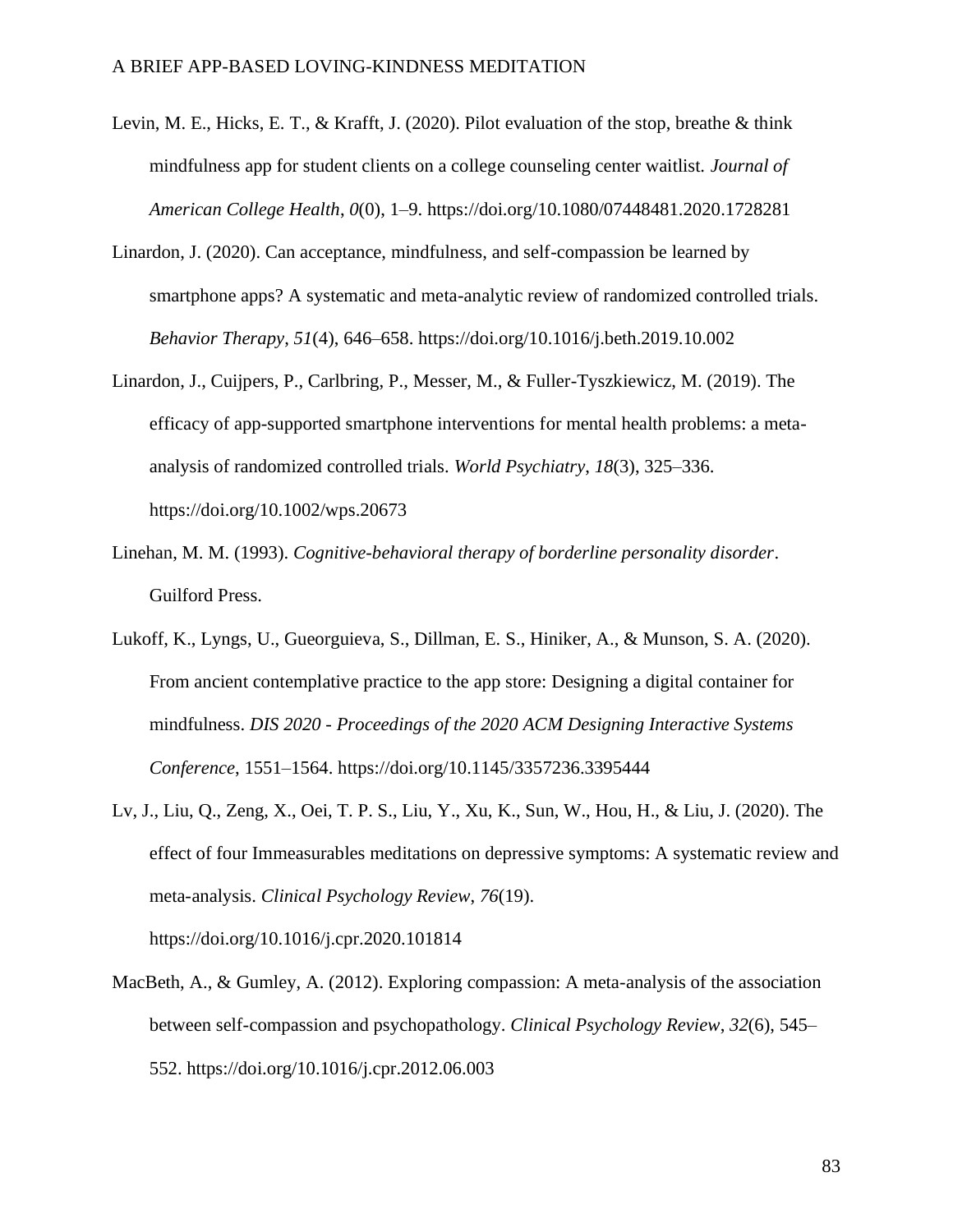- Mani, M., Kavanagh, D. J., Hides, L., & Stoyanov, R. (2015). Review and evaluation of mindfulness-based iPhone apps. *JMIR Mhealth Uhealth*, *3*(3), e82. https://doi.org/10.2196/mhealth.4328
- May, C. J., Burgard, M., Mena, M., Abbasi, I., Bernhardt, N., Clemens, S., Curtis, E., Daggett, E., Hauch, J., Housh, K., Janz, A., Lindstrum, A., Luttropp, K., & Williamson, R. (2011). Short-term training in Loving-Kindness Meditation produces a state, but not a trait, alteration of attention. *Mindfulness*, *2*(3), 143–153. https://doi.org/10.1007/s12671-011- 0053-6
- May, C. J., Weyker, J. R., Spengel, S. K., Finkler, L. J., & Hendrix, S. E. (2014). Tracking longitudinal changes in affect and mindfulness caused by concentration and loving-kindness meditation with hierarchical linear modeling. *Mindfulness*, *5*(3), 249–258. https://doi.org/10.1007/s12671-012-0172-8
- Mehrabian, A. (1997). Comparison of the PAD and PANAS as models for describing emotions and for differentiating anxiety from depression. *Journal of Psychopathology and Behavioral Assessment*, *19*(4), 331–357. https://doi.org/10.1007/BF02229025
- Mrazek, A. J., Mrazek, M. D., Cherolini, C. M., Cloughesy, J. N., Cynman, D. J., Gougis, L. J., Landry, A. P., Reese, J. V, & Schooler, J. W. (2019). The future of mindfulness training is digital, and the future is now. *Current Opinion in Psychology*, *28*, 81–86. https://doi.org/10.1016/j.copsyc.2018.11.012
- Muris, P., Otgaar, H., & Pfattheicher, S. (2019). Stripping the forest from the rotten trees: Compassionate self-responding is a way of coping, but reduced uncompassionate selfresponding mainly reflects psychopathology. *Mindfulness*, *10*(1), 196–199. https://doi.org/10.1007/s12671-018-1030-0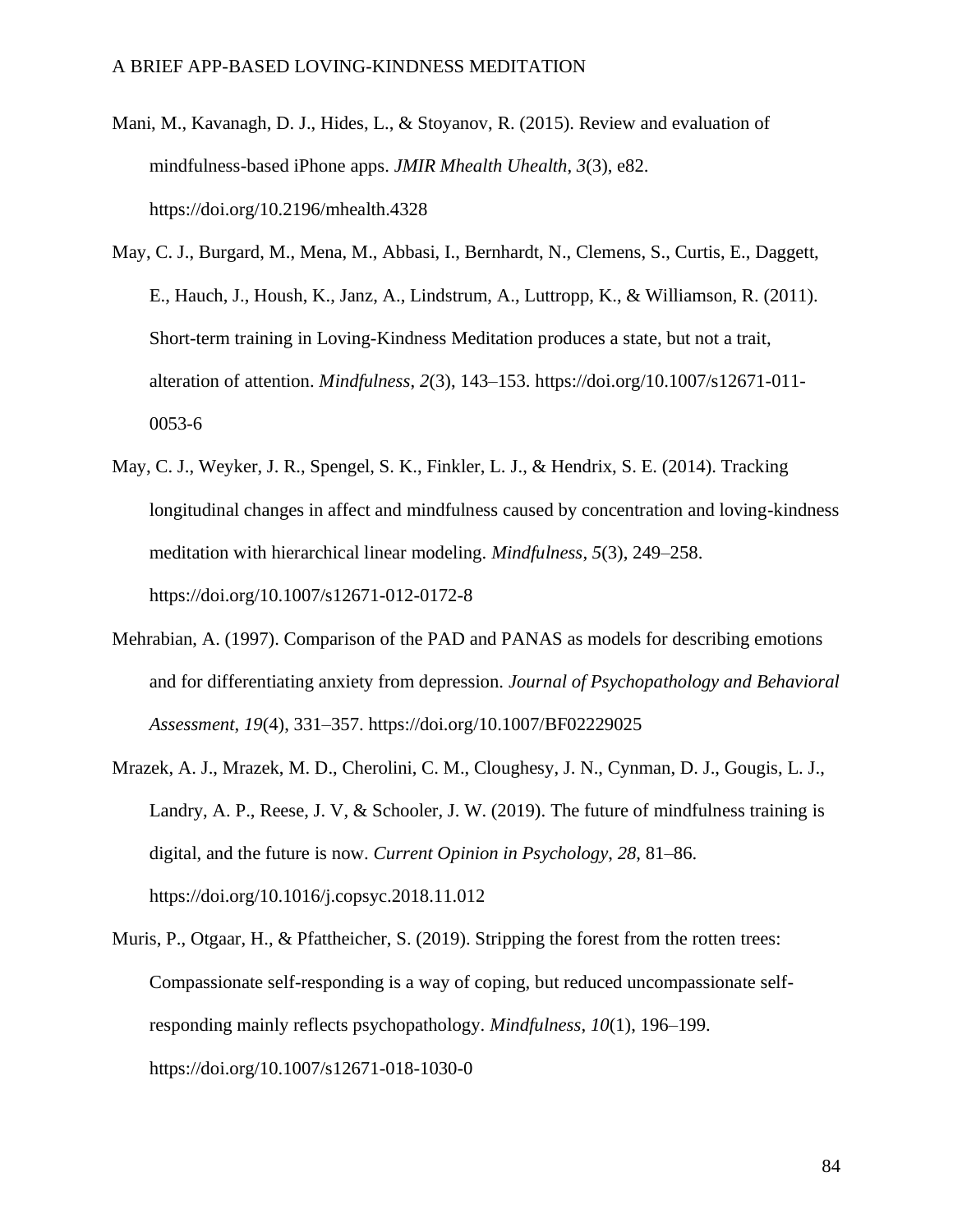- Neff, K. D. (2003a). The development and validation of a scale to measure self-compassion. *Self and Identity*, *2*, 223–250. https://doi.org/10.1080/15298860390209035
- Neff, K.D. (2003b). Self-compassion: An alternative conceptualization of a healthy attitude toward oneself. *Self and Identity*, *2*(2), 85–101. https://doi.org/10.1080/15298860309032
- Neff, K. D. (2019). Setting the record straight about the self-compassion scale. *Mindfulness*, *10*(1), 200–202. https://doi.org/10.1007/s12671-018-1061-6
- Neff, K. D., & Germer, C. K. (2013). A pilot study and randomized controlled trial of the Mindful Self-Compassion program. *Journal of Clinical Psychology*, *69*(1), 28–44. https://doi.org/10.1002/jclp.21923
- Neff, K. D., Whittaker, T. A., & Karl, A. (2017). Examining the factor structure of the selfcompassion scale in four distinct populations: Is the use of a total scale score justified? *Journal of Personality Assessment*, *99*(6), 596–607.

https://doi.org/10.1080/00223891.2016.1269334

- Nolen-Hoeksema, S., Wisco, B. E., & Lyubomirsky, S. (2008). Rethinking rumination. *Perspectives on Psychological Science*, *3*(5), 400–424. https://doi.org/10.1111/j.1745- 6924.2008.00088.x
- Polizzi, C. P., Baltman, J., & Lynn, S. J. (2019). Brief meditation interventions: Mindfulness, implementation instructions, and lovingkindness. *Psychology of Consciousness: Theory, Research, and Practice*. https://doi.org/http://dx.doi.org/10.1037/cns0000194
- Purser, R., Forbes, D., & Burke, A. (2016). *Handbook of mindfulness: Culture, context, and social engagement* (R. Purser, D. Forbes, & A. Burke (eds.). Springer.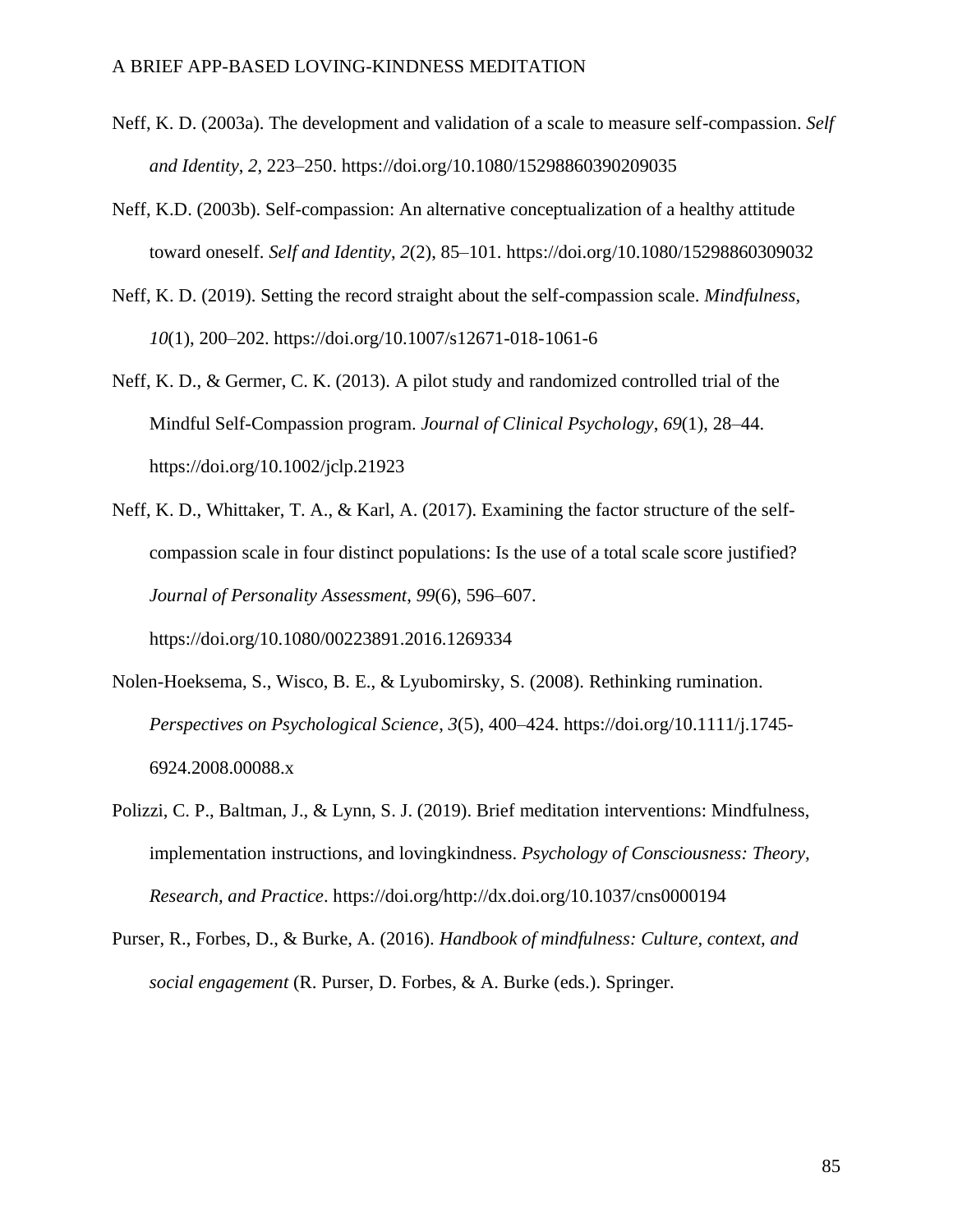- Querstret, D., Cropley, M., & Fife-Schaw, C. (2018). The effects of an online mindfulness intervention on perceived stress, depression and anxiety in a non-clinical sample: A randomised waitlist control trial. *Mindfulness*, *9*(6), 1825–1836. https://doi.org/10.1007/s12671-018-0925-0
- Radloff, L. S. (1977). The CES-D scale: A self-report depression scale for research in the general population. *Applied Psychological Measurement*, *1*(3), 385–401.
- Ratcliff, C. G., Fowler, S. N., Sinclair, K. L., Prinsloo, S., Chaoul, A., Zepeda, S. G., Spelman, A., Yang, W. T., & Cohen, L. (2021). Who benefits most from a brief mindfulness intervention to reduce anxiety during stereotactic breast biopsy: The moderating effect of trait mindfulness, spiritual well-being, and distress tolerance. *Mindfulness*, *12*(5), 1127– 1137. https://doi.org/10.1007/s12671-020-01581-6
- Reavley, N., & Pallant, J. F. (2009). Development of a scale to assess the meditation experience. *Personality and Individual Differences, 47*(6), 547–552). https://doi.org/10.1016/j.paid.2009.05.007
- Regehr, C., Glancy, D., & Pitts, A. (2013). Interventions to reduce stress in university students: A review and meta-analysis. *Journal of Affective Disorders*, *148*(1), 1–11. https://doi.org/10.1016/j.jad.2012.11.026
- Rodriguez, M. A., Xu, W., Wang, X., & Liu, X. (2015). Self-Acceptance mediates the relationship between mindfulness and perceived stress. *Psychological Reports*, *116*(2), 513– 522. https://doi.org/10.2466/07.PR0.116k19w4
- Salzberg, S. (1995). *Loving-kindness: The revolutionary art of happiness*. Shambhala Publications, Inc.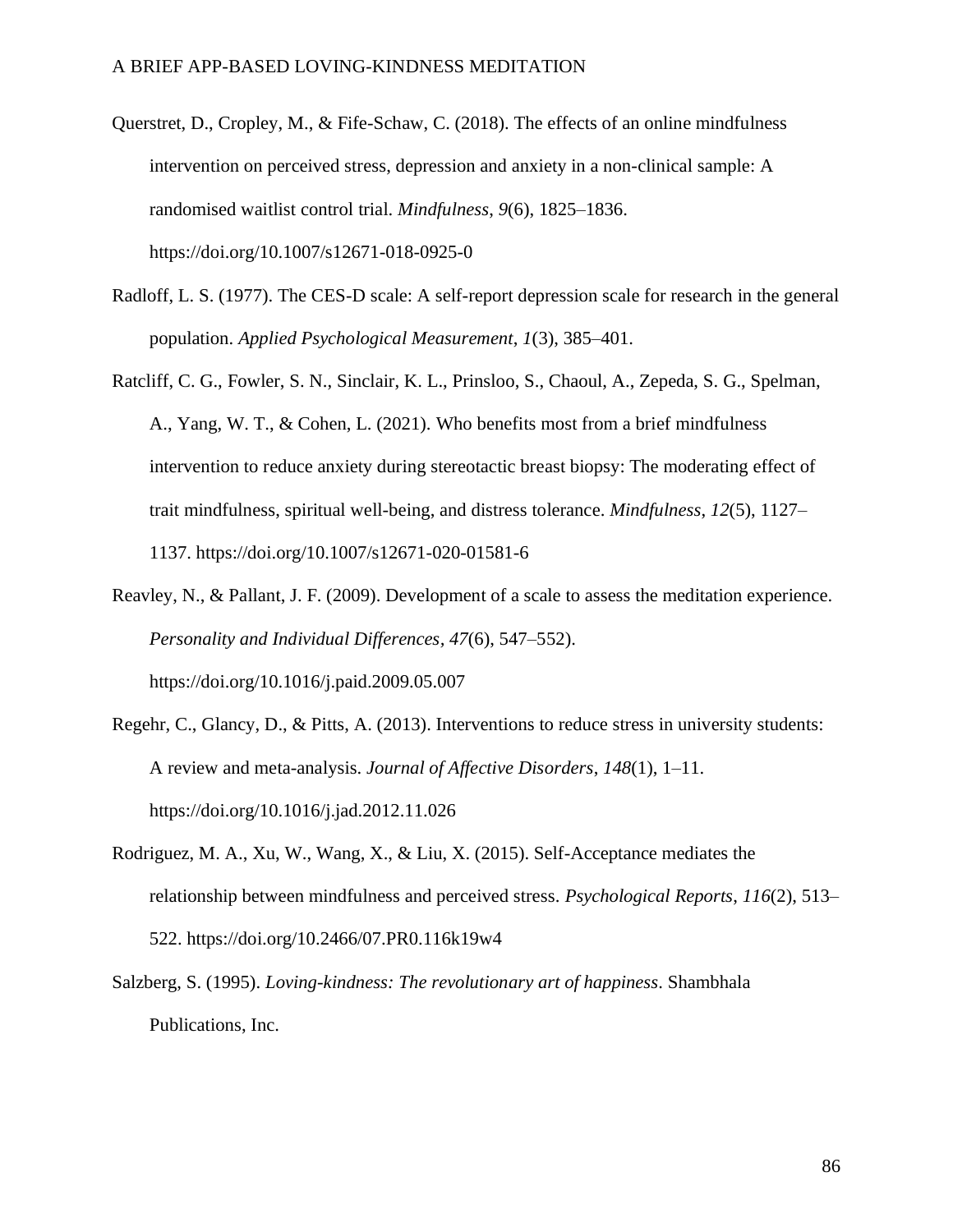- Schafer, J. L., & Graham, J. W. (2002). Missing data: Our view of the state of the art. *Psychological Methods*, *7*(2), 147–177. https://doi.org/10.1037/1082-989X.7.2.147
- Schumer, M. C., Lindsay, E. K., & Creswell, J. D. (2018). Brief mindfulness training for negative affectivity: A systematic review and meta-analysis. *Journal of Consulting and Clinical Psychology*, *86*(7), 569–583. https://doi.org/10.1037/ccp0000324
- Sears, S., & Kraus, S. (2009). I think therefore I om: Cognitive distortions and coping style as mediators for the effects of mindfulness meditation on anxiety, positive and negative affect, and hope. *Journal of Clinical Psychology*, *65*(6), 561–573. https://doi.org/10.1002/jclp.20543
- Segal, Z. V., Williams, J. M. G., & Teasdale, J. D. (2002). *Mindfulness-based cognitive therapy for depression: A new approach preventing relapse.* Guilford Press.
- Seppala, E. M., Hutcherson, C. A., Nguyen, D. T., Doty, J. R., & Gross, J. J. (2014). Lovingkindness meditation: A tool to improve healthcare provider compassion, resilience, and patient care. *Journal of Compassionate Health Care*, *1*(5), 1–9. https://doi.org/10.1186/s40639-014-0005-9
- Shahar, B., Szepsenwol, O., Zilcha-Mano, S., Haim, N., Zamir, O., Levi-Yeshuvi, S., & Levit-Binnun, N. (2015). A wait-list randomized controlled trial of loving-kindness meditation programme for self-criticism. *Clinical Psychology and Psychotherapy*, *22*(4), 346–356. https://doi.org/10.1002/cpp.1893
- Shapiro, S. L., Brown, K. W., Thoresen, C., & Plante, T. G. (2011). The moderation of Mindfulness-based stress reduction effects by trait mindfulness: Results from a randomized controlled trial. *Journal of Clinical Psychology*, *67*(3), 267–277. https://doi.org/10.1002/jclp.20761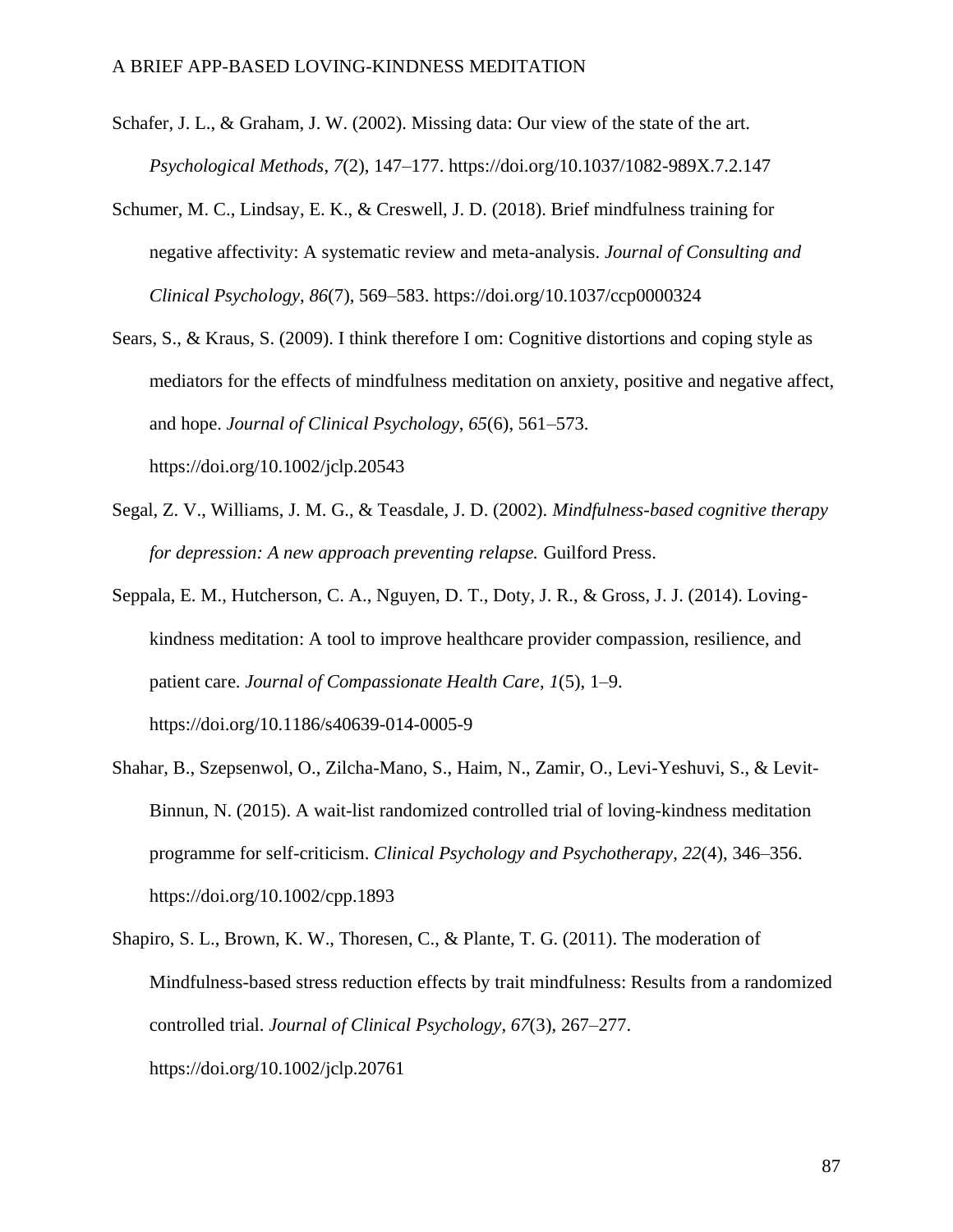- Shonin, E., Gordon, W. Van, & Griffiths, M. D. (2014). Loving-kindness and compassion meditation in psychotherapy. *Thresholds*, 4.
- Shonin, E., Van Gordon, W., Compare, A., Zangeneh, M., & Griffiths, M. D. (2015). Buddhistderived loving-kindness and compassion meditation for the treatment of psychopathology: A systematic review. *Mindfulness*, *6*(5), 1161–1180. https://doi.org/10.1007/s12671-014- 0368-1
- Sirotina, U., & Shchebetenko, S. (2020). Loving-Kindness Meditation and Compassion Meditation: Do they affect emotions in a different way? *Mindfulness*. https://doi.org/10.1007/s12671-020-01465-9
- Sousa, G. M. de, Lima-Araújo, G. L. de, Araújo, D. B. de, & Sousa, M. B. C. de. (2021). Brief mindfulness-based training and mindfulness trait attenuate psychological stress in university students: a randomized controlled trial. *BMC Psychology*, *9*(1), 1–14. https://doi.org/10.1186/s40359-021-00520-x
- Stefan, S., & Hofmann, S. G. (2019). Integrating Metta Into CBT: How Loving Kindness and Compassion Meditation Can Enhance CBT for Treating Anxiety and Depression. *Clinical Psychology in Europe*, *1*(3). https://doi.org/10.32872/cpe.v1i3.32941
- Tabachnick, B. G., & Fidell, L. S. (2012). *Using multivariate statistics* (Sixth edition). Pearson.
- Templeton, J. L. (2007). Expanding circle morality: Believing that all life matters. *Dissertation Abstracts International: Section B: The Sciences and Engineering, 68*(2-B), 1342
- The Dalai Lama. (2001). *An open heart: Practicing compassion in everyday life*. Little Brown and Company.
- The Dalai Lama, & Cutler, H. C. (1998). *The art of happiness: A handbook for living*. Riverhead Books.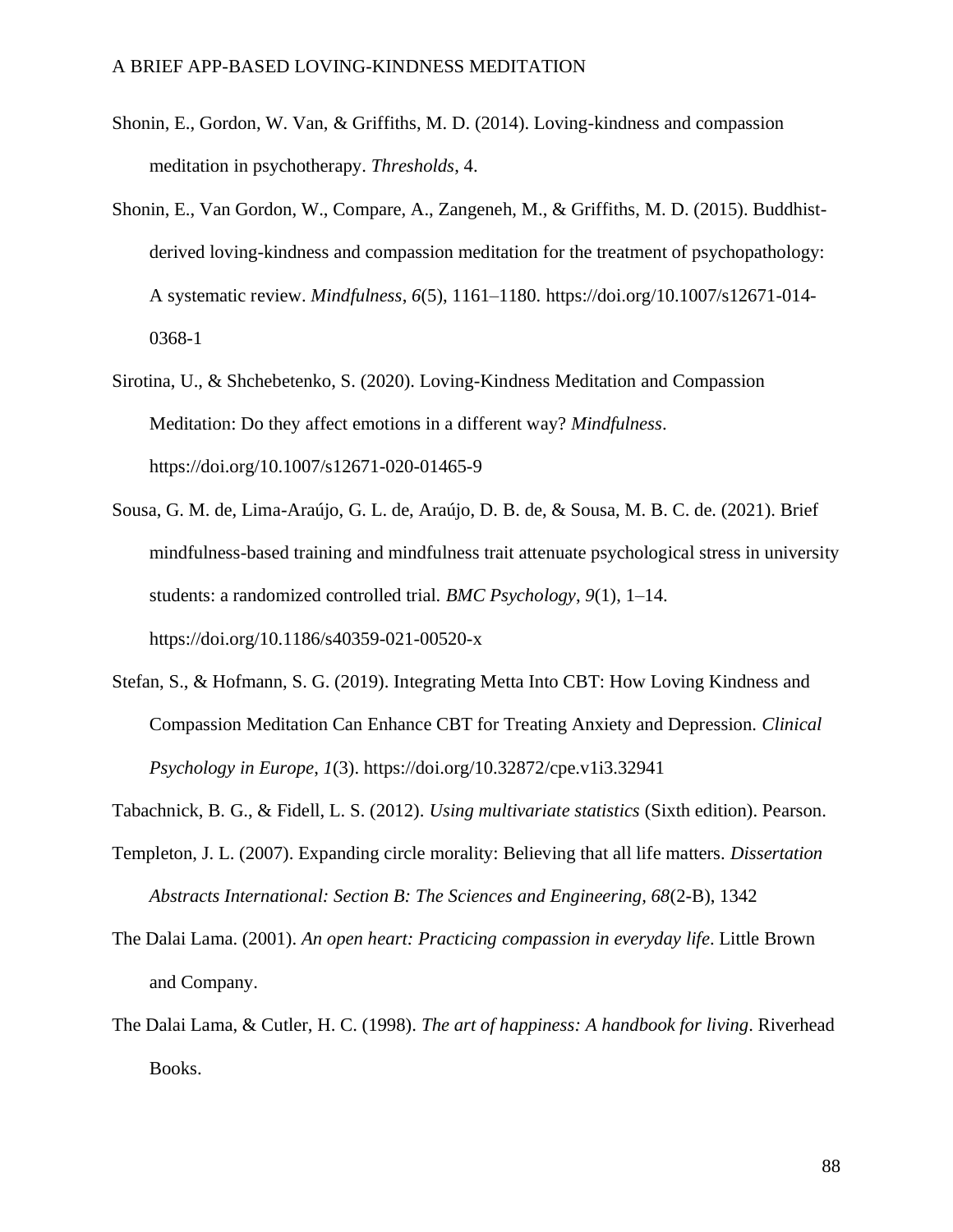- Totzeck, C., Teismann, T., Hofmann, S. G., von Brachel, R., Pflug, V., Wannemüller, A., & Margraf, J. (2020). Loving-Kindness Meditation promotes mental health in university students. *Mindfulness*, *11*(7), 1623–1631. https://doi.org/10.1007/s12671-020-01375-w
- Twenge, J. M., Cooper, A. B., Joiner, T. E., Duffy, M. E., & Binau, S. G. (2019). Age, period, and cohort trends in mood disorder indicators and suicide-related outcomes in a nationally representative dataset, 2005-2017. *Journal of Abnormal Psychology*, *128*(3), 185–199. https://doi.org/10.1037/abn0000410
- Twisk, J. W., Rijnhart, J. J., Hoekstra, T., Schuster, N. A., ter Wee, M. M., & Heymans, M. W. (2020). Intention-to-treat analysis when only a baseline value is available. *Contemporary Clinical Trials Communications*, *20*, 100684. https://doi.org/10.1016/j.conctc.2020.100684
- Unützer, J., Patrick, D. L., Marmon, T., Simon, G. E., & Katon, W. J. (2002). Depressive symptoms and mortality in a prospective study of 2,558 older adults. *American Journal of Geriatric Psychiatry*,*10*(5), 521–530. https://doi.org/10.1097/00019442-200209000-00005
- Van Dam, N. T., van Vugt, M. K., Vago, D. R., Schmalzl, L., Saron, C. D., Olendzki, A., Meissner, T., Lazar, S. W., Gorchov, J., Fox, K. C. R., Field, B. A., Britton, W. B., Brefczynski-Lewis, J. A., & Meyer, D. E. (2018a). Reiterated concerns and further challenges for mindfulness and meditation research: A reply to Davidson and Dahl. *Perspectives on Psychological Science*, *13*(1), 66–69. https://doi.org/10.1177/1745691617727529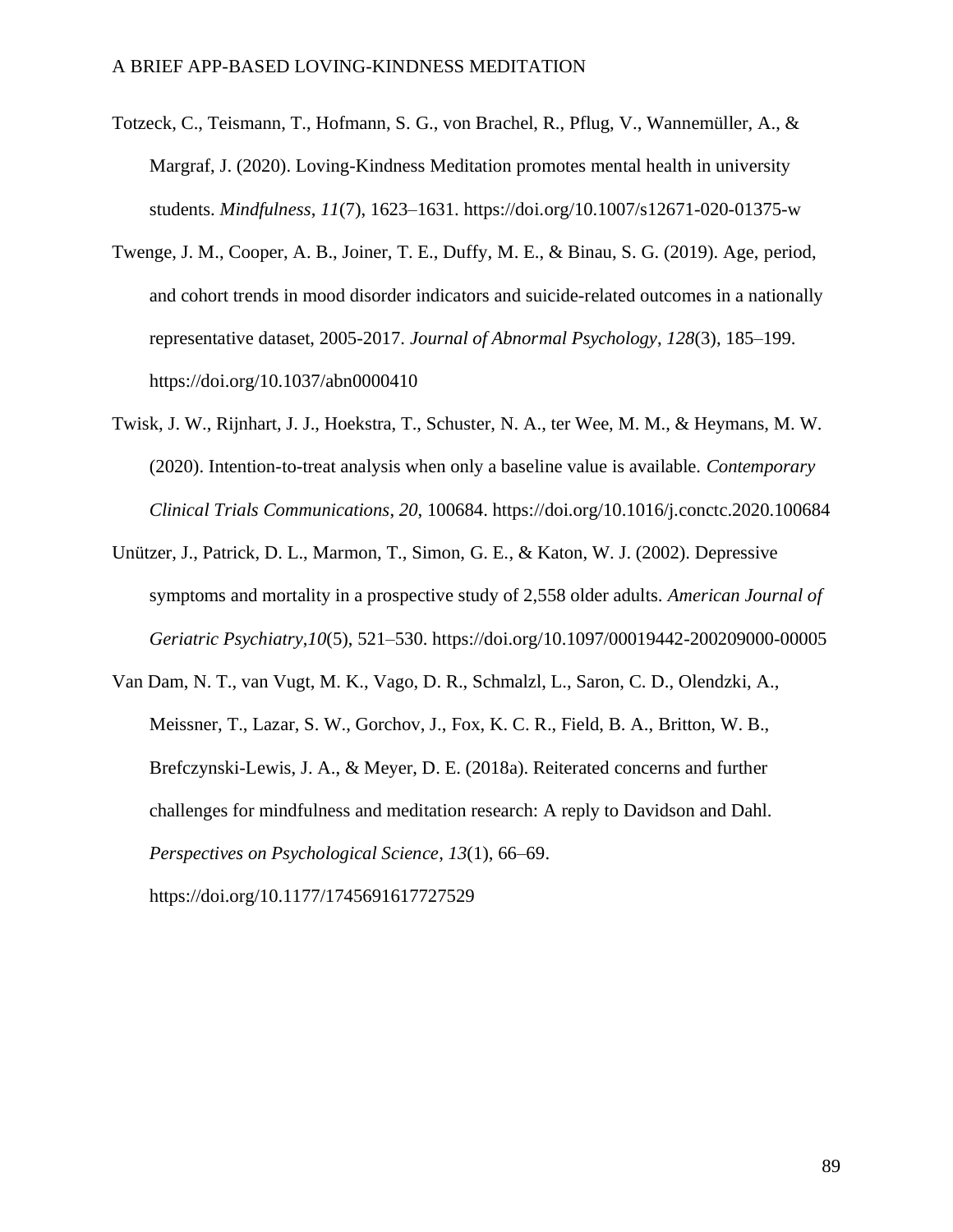- Van Dam, N. T., van Vugt, M. K., Vago, D. R., Schmalzl, L., Saron, C. D., Olendzki, A., Meissner, T., Lazar, S. W., Kerr, C. E., Gorchov, J., Fox, K. C. R., Field, B. A., Britton, W. B., Brefczynski-Lewis, J. A., & Meyer, D. E. (2018b). Mind the hype: A critical evaluation and prescriptive agenda for research on mindfulness and meditation. *Perspectives on Psychological Science*, *13*(1), 36–61. https://doi.org/10.1177/1745691617709589
- Victorson, D. E., Sauer, C. M., Wolters, L., Maletich, C., Lukoff, K., & Sufrin, N. (2020). Metaanalysis of technology-enabled mindfulness-based programs for negative affect and mindful awareness. *Mindfulness*, *11*(8), 1884–1899. https://doi.org/10.1007/s12671-020-01373-y
- Wallace, B. A., & Shapiro, S. L. (2006). Mental balance and well-being: Building bridges between Buddhism and Western psychology. *American Psychologist*, *61*(7), 690–701. https://doi.org/10.1037/0003-066X.61.7.690
- Wallmark, E., Safarzadeh, K., Daukantaitė, D., & Maddux, R. E. (2013). Promoting altruism through meditation: An 8-week randomized controlled pilot study. *Mindfulness*, *4*(3), 223– 234. https://doi.org/10.1007/s12671-012-0115-4
- Watson, D., Clark, L. A., & Tellegen, A. (1988). Development and validation of brief measures of positive and negative affect: The PANAS scales. *Journal of Personality and Social Psychology*, *54*(6), 1063–1070.
- Weibel, D. T., McClintock, A. S., & Anderson, T. (2017). Does loving-kindness meditation reduce anxiety? Results from a randomized controlled trial. *Mindfulness*, *8*, 565–571. https://doi.org/10.1007/s12671-016-0630-9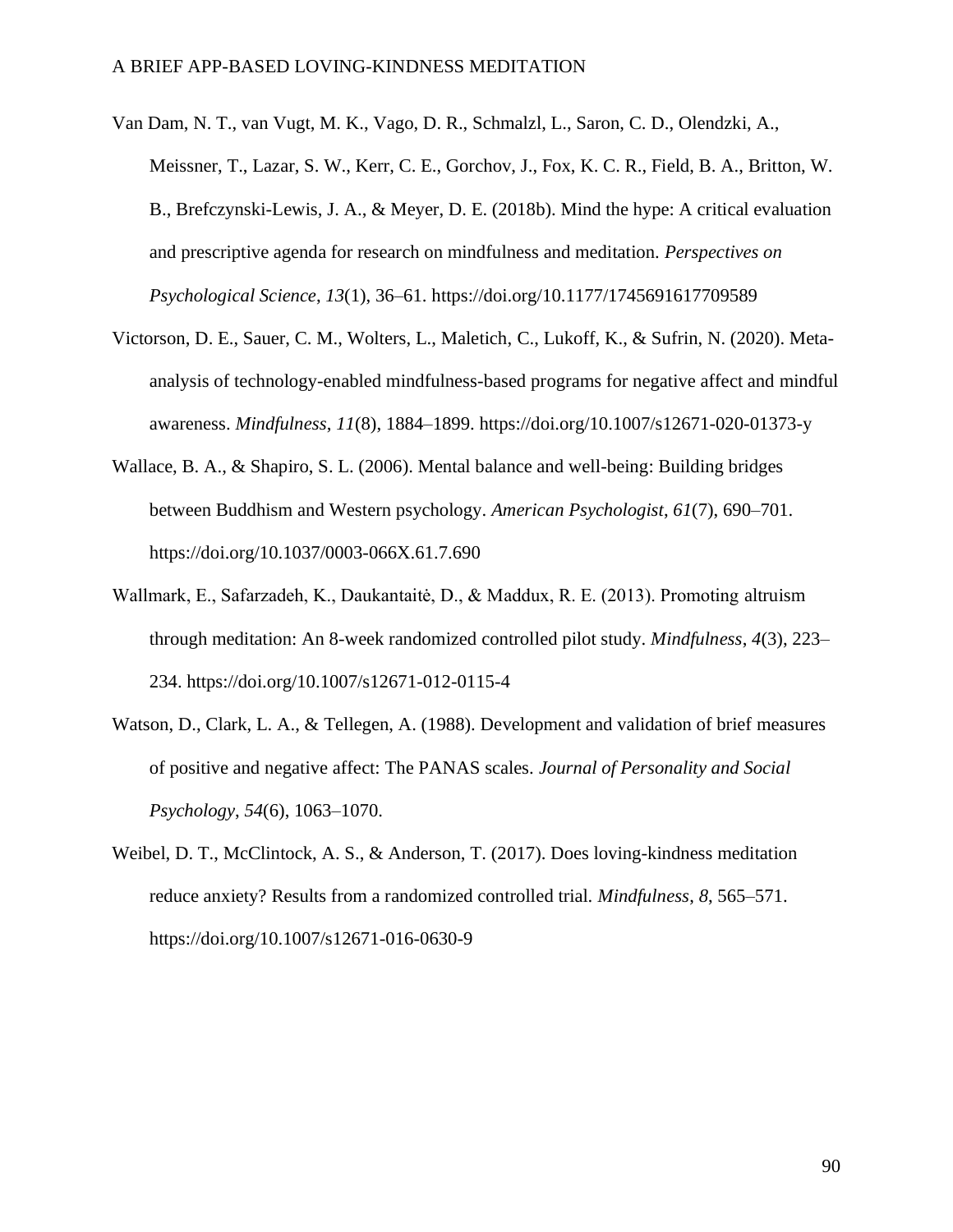- Werner-Seidler, A., Afzali, M. H., Chapman, C., Sunderland, M., & Slade, T. (2017). The relationship between social support networks and depression in the 2007 National Survey of Mental Health and Well-being. *Social Psychiatry and Psychiatric Epidemiology*, *52*(12), 1463–1473. https://doi.org/10.1007/s00127-017-1440-7
- White, I. R., Carpenter, J., & Horton, N. J. (2012). Including all individuals is not enough : Lessons for intention-to-treat analysis. *Clinical Trials*, *9*, 396–407. https://doi.org/10.1177/1740774512450098
- Williams, M. J., Dalgleish, T., Karl, A., & Kuyken, W. (2014). Examining the factor structures of the Five Facet Mindfulness Questionnaire and the Self-Compassion Scale. *Psychological Assessment*, *26*(2), 407–418. https://doi.org/10.1037/a0035566
- Wilson, A. C., Mackintosh, K., Power, K., & Chan, S. W. Y. (2019). Effectiveness of selfcompassion related therapies: A systematic review and meta-analysis. *Mindfulness*, *10*(6), 979–995. https://doi.org/10.1007/s12671-018-1037-6
- Yang, E., Schamber, E., Meyer, R. M. L., & Gold, J. I. (2018). Happier healers: Randomized controlled trial of mobile mindfulness for stress management. *The Journal of Alternative and Complementary Medicine*, *24*(5), 505–513. https://doi.org/10.1089/acm.2015.0301
- Zeng, X., Chio, F. H. N., Oei, T. P. S., Leung, F. Y. K., & Liu, X. (2017). A systematic review of associations between amount of meditation practice and outcomes in interventions using the four immeasurables meditations. *Frontiers in Psychology*, *8*. https://doi.org/10.3389/fpsyg.2017.00141
- Zeng, X., Chiu, C. P. K., Wang, R., Oei, T. P. S., & Leung, F. Y. K. (2015). The effect of lovingkindness meditation on positive emotions: A meta-analytic review. *Frontiers in Psychology*, *6*(NOV), 1–14. https://doi.org/10.3389/fpsyg.2015.01693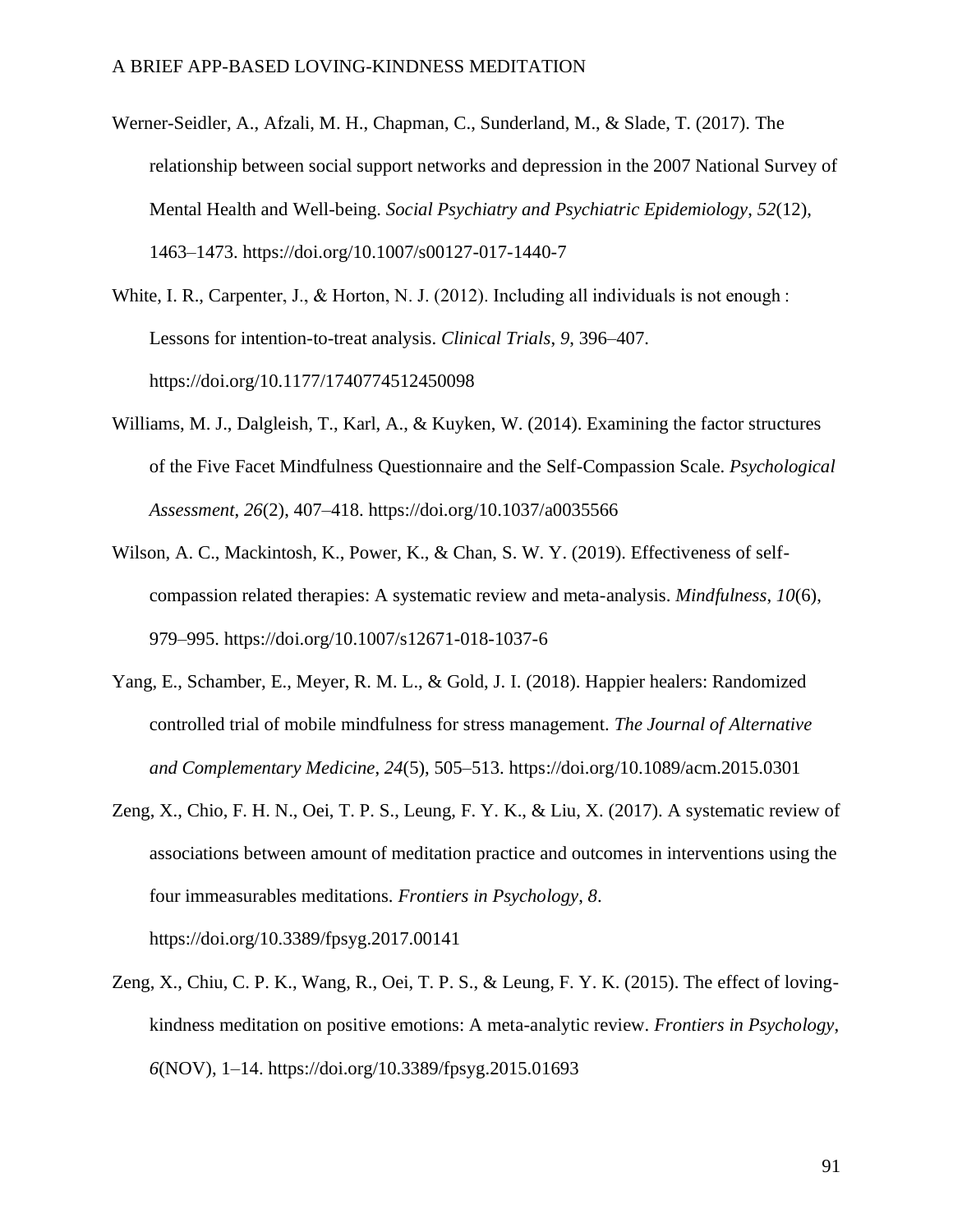Zessin, U., Dickh, O., & Garbade, S. (2015). The Relationship Between Self-Compassion and Well-Being: A Meta-Analysis. *Applied Psychology: Health and Well=Being.*  https://doi.org/10.1111/aphw.12051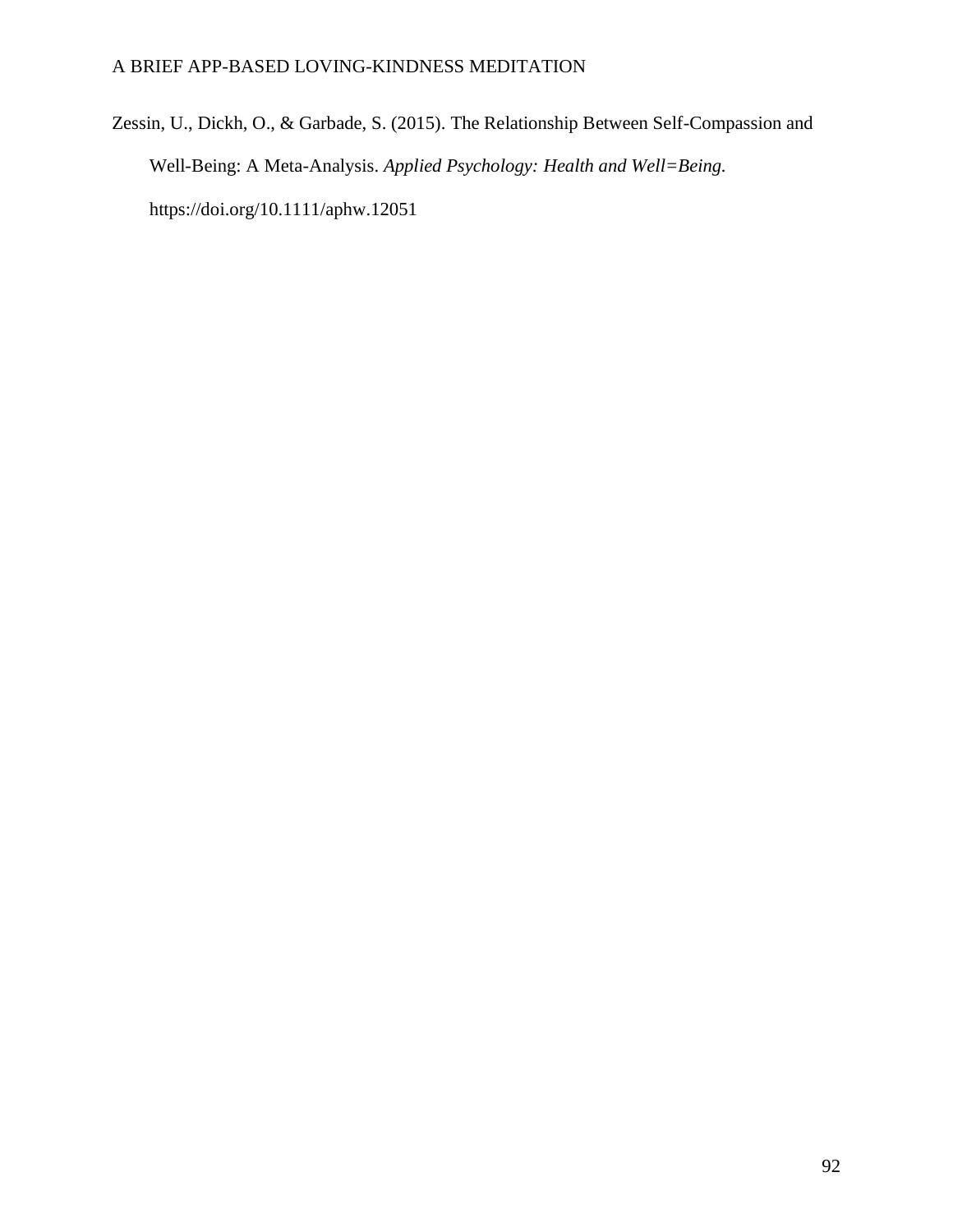#### **Appendix A: Condition Scripts**

#### **Condition 1: LKM Script**

Loving-kindness meditation is a practice that focuses on directing positive feelings and kind concern towards yourself and others. It is both a practice and a quality that can be cultivated. For example, typically when you practice loving-kindness meditation, you're sharpening your ability to relate to yourself and others more kindly and compassionately both in that moment, and also after you've finished meditating. By practicing loving-kindness meditation people have reported increased well-being. However, like any skill it becomes easier with practice, which is why daily practice is needed.

For this task you will be using the app you downloaded called Insight Timer. You will be asked to do the loving-kindness meditation practice daily for 10 days in a row. This activity is about 9 minutes in length. It is very important that you only do this meditation for the duration of the study, and don't use other parts of the app until the study is complete. For the duration of your participation in the study, it is also requested that you refrain from using other meditation or mindfulness apps (e.g., Headspace, Calm).

It's important that you do this practice every day for the 10 days. Please make sure that you do your app activity in a place with no distractions where you can really focus on the task (e.g., quiet, not in front of tv). It is helpful to think about a time that might be ideal for you to do this exercise, for example right after breakfast or sitting in the car in the parking lot. You can also set an alarm in your phone. What do you think would be helpful for you to remember to complete it? (let each person answer).

At 8pm each day, you will receive a reminder to complete your exercise. Then, at 9pm you will receive a brief questionnaire via the MetricWire app that you downloaded. Please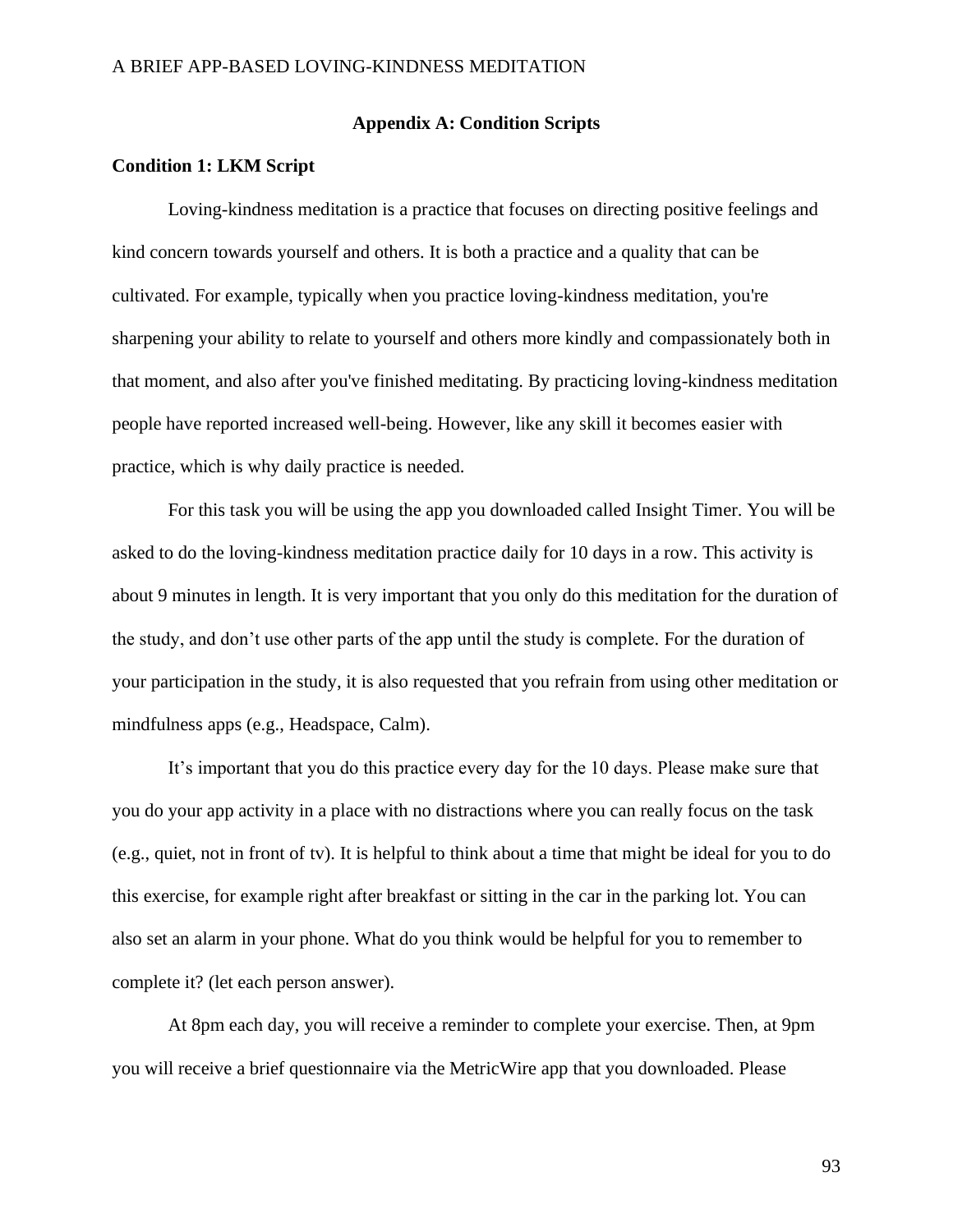complete this as soon as you receive it – it is short and should take less than 3 minutes. Once the 10 days of app use are complete, you will receive a follow-up survey to complete via email. Please complete this as soon as you receive it. Your SONA credits will be given once you have completed the 10 day follow-up survey, however if you choose to withdraw at any time your credits will be pro-rated. If you are interested in the extended study, you will continue to use the same loving-kindness practice at your leisure. You will receive a follow-up survey in 30 days. Once you have completed that survey, you will receive a \$5 Starbucks card.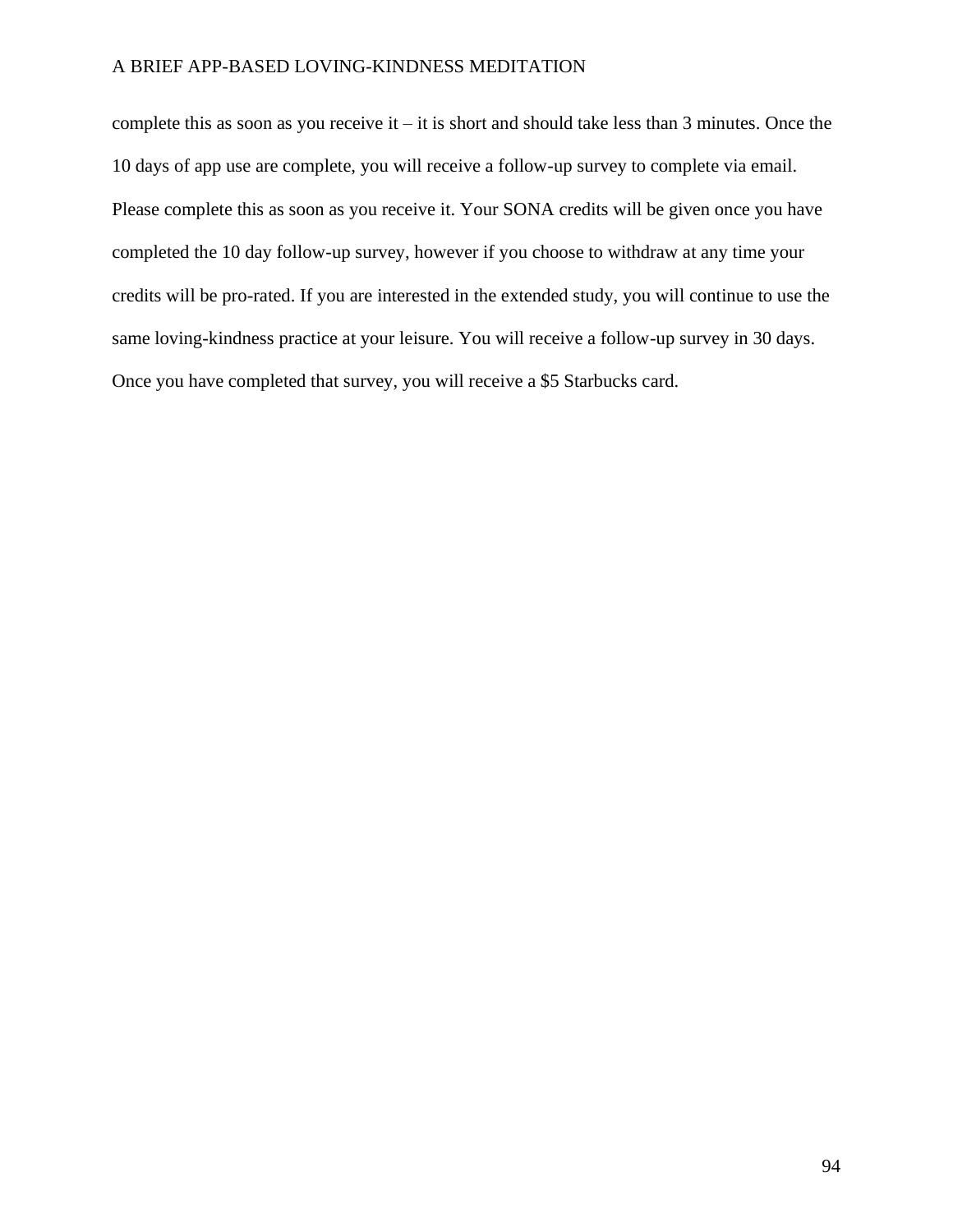#### **Condition 2: Organisational Reminiscing Script**

Organisational Reminiscing (O.R.) is the practice of paying attention to past behaviours, experiences, and activities in a particular way; on purpose and with awareness of the self. For example, typically when you practice O.R., you're sharpening your focus and training your brain to be more reminiscent long after you've finished engaging in O.R.. By practicing O.R. people have reported increased well-being. However, like any skill it becomes easier with practice, which is why daily practice is needed.

For this task you will be using an app called Evernote. You will be asked to set a timer for 9 minutes for this activity. You will then use the app to jot down all the things you can remember doing on this day last week in a checklist format. For example, on a Monday you would jot down all of things you can recall doing on the previous Monday. For the duration of your participation in the study, it is requested that you **refrain from using other meditation or mindfulness apps (e.g., Headspace, Calm).**

It's important that you do your O.R. practice every day for the 10 days. Please make sure that you do your app activity in a place with no distractions where you can really focus on the task (e.g., quiet, not in front of tv). It is helpful to think about a time that might be ideal for you to do this exercise, for example right after breakfast or sitting in the car in the parking lot. You can also set an alarm in your phone. What do you think would be helpful for you to remember to complete it? *(let each person answer).* 

At 8pm each day you will receive a reminder to complete your exercise. Then, at 9pm you will receive a brief questionnaire via the MetricWire app that you downloaded. Please complete this as soon as you receive it – it is short and should take less than 3 minutes. Once the 10 days of app use are complete, you will receive a follow-up survey to complete via email.

95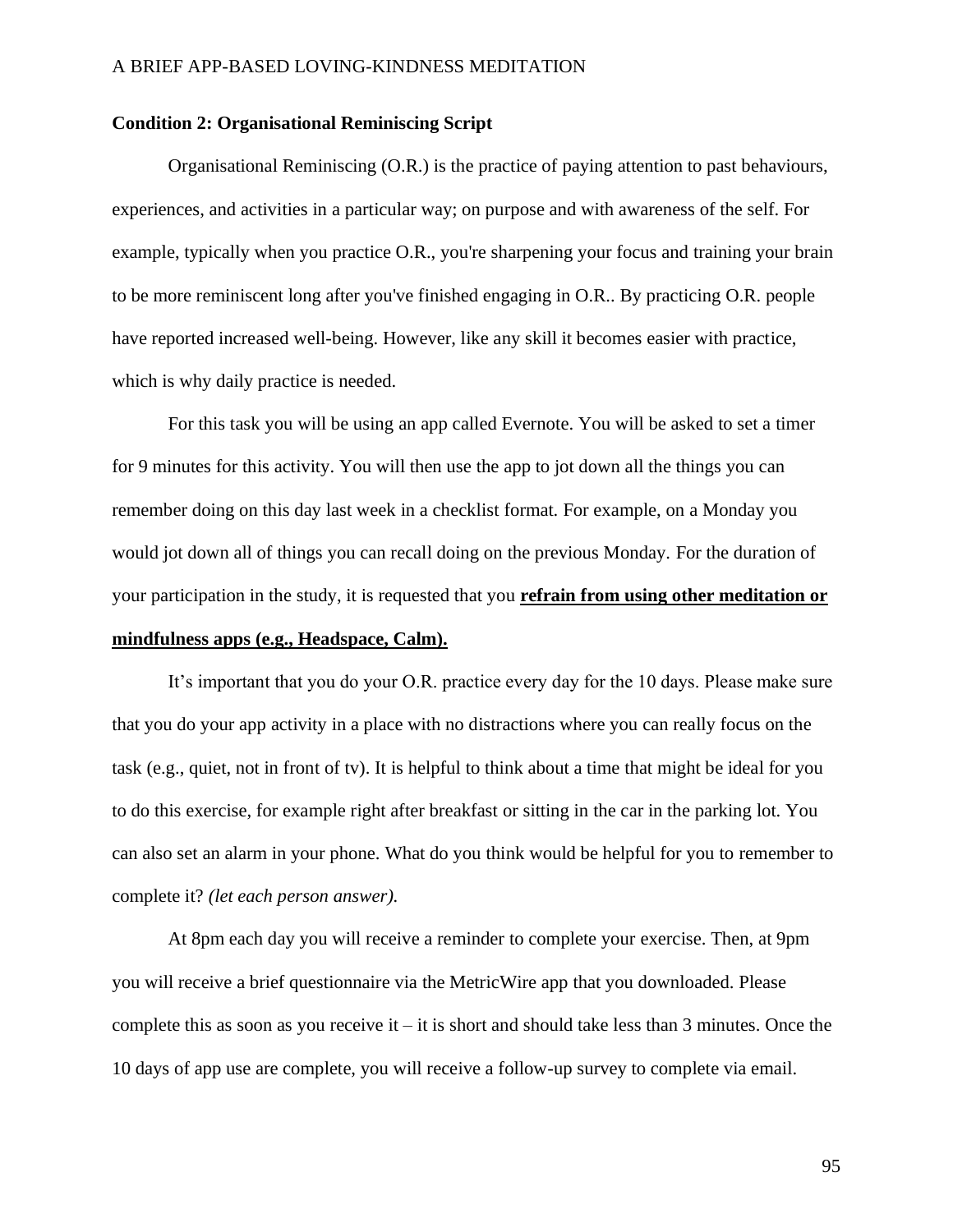Please complete this as soon as you receive it. Your SONA credits will be given once you have completed the 10 day follow-up survey, however if you choose to withdraw at any time your credits will be pro-rated.

If you are interested in the extended study, you will continue to use the same O.R. practice at your leisure. You will receive a follow-up survey in 30 days. Once you have completed that survey, you will receive a \$5 Starbucks card.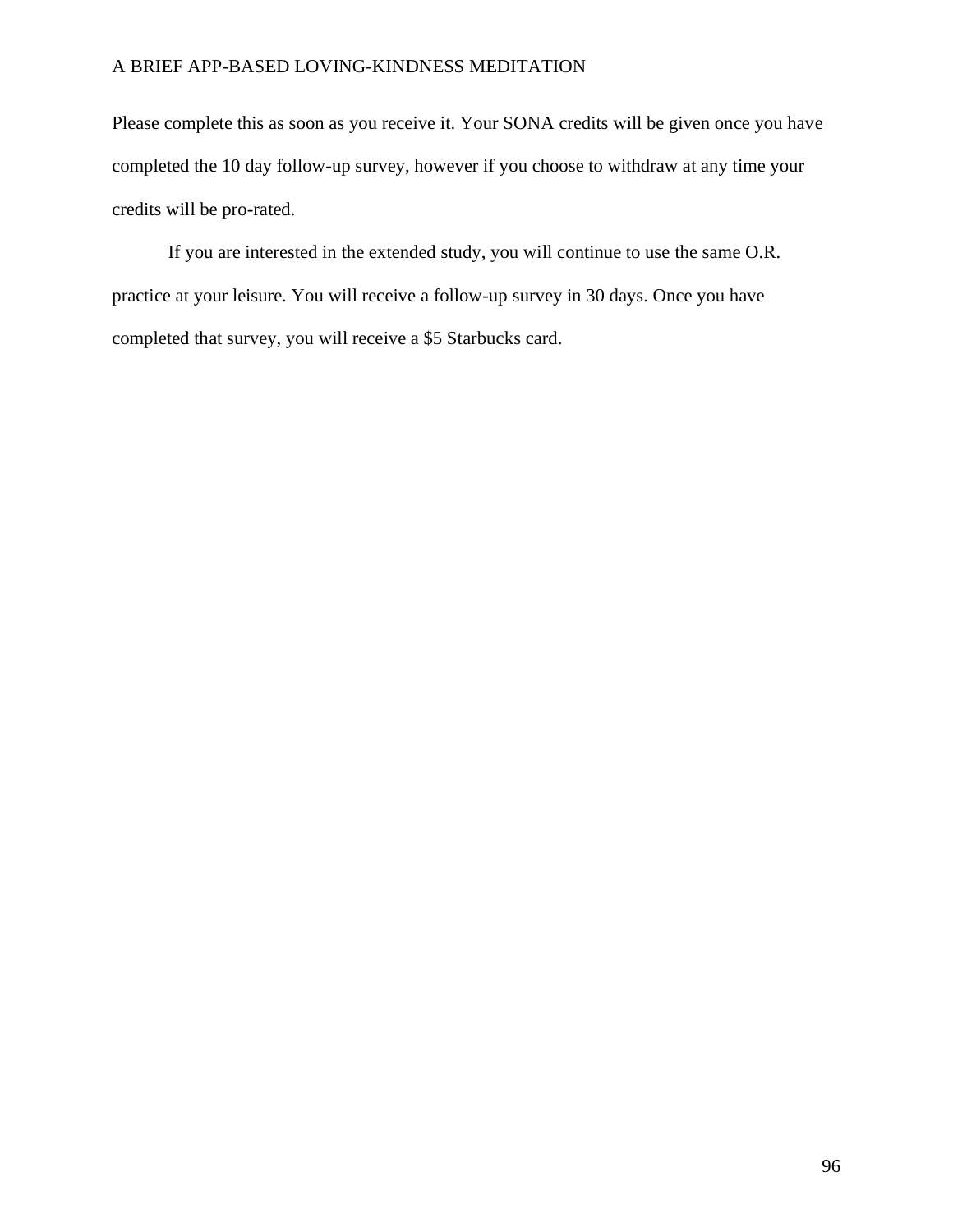## **Appendix B**

*Participant descriptions of reported negative effects from interventions*

### **LKM**

A little bit of annoyance maybe, because of the pressure to get it done and do all of the surveys.

Even though my body was at ease. I didn't feel like my mind was at ease afterwards.

Have to wait till 9 to finished the daily assignment Since I am an early bird who usually sleep earlier and wake up earlier this app activity distracted my sleeping schedule.

Her voice made me irritable at times. I didn't like how it almost tried to encourage me to wallow in my feelings and just be an emotional puddle, without really suggesting solutions. I wish it was a bit more empowering and motivating.

I became more irritable and easily angered.

I found that I was more stressed as I was spending time on this rather than being productive on the things stressing me out

I knew before I started that I wasn't a very mindful person so I wasn't expecting to be fully engaged or feel lots of love/compassion right away, but it was slightly disheartening to see that I wasn't able to accomplish this by the end of the study period.

The way she spoke and what she said — it made me look into myself and I didn't really enjoy that because I have personal thing I shoved away because I didn't want to deal with it. And the audio started to bring them to the surface.

I was simply or bored or put to sleep by the recording sometimes. It made me anxious or irritable to have to sit down and listen to something that felt pointless everyday.

I would get sad thinking about live and kindness or looking for an individual that made me happy. It was hard because I felt like there wasn't really anyone.

It made me realize that I didn't have many people around me that I can immediately bring to mind that make me happy or feel a certain way. Especially with everything going on in the world everyone is distancing themselves from one another it kind of made me feel lonely and sad and start looking into some of my friendships with people.

The last few days were frustrating and I often found it hard to focus on the meditation because I didn't want to be doing it anymore.

The survey came out quite late and I usually go to bed before 9pm so I had to stay up to do the survey even though I would complete the activity in the morning.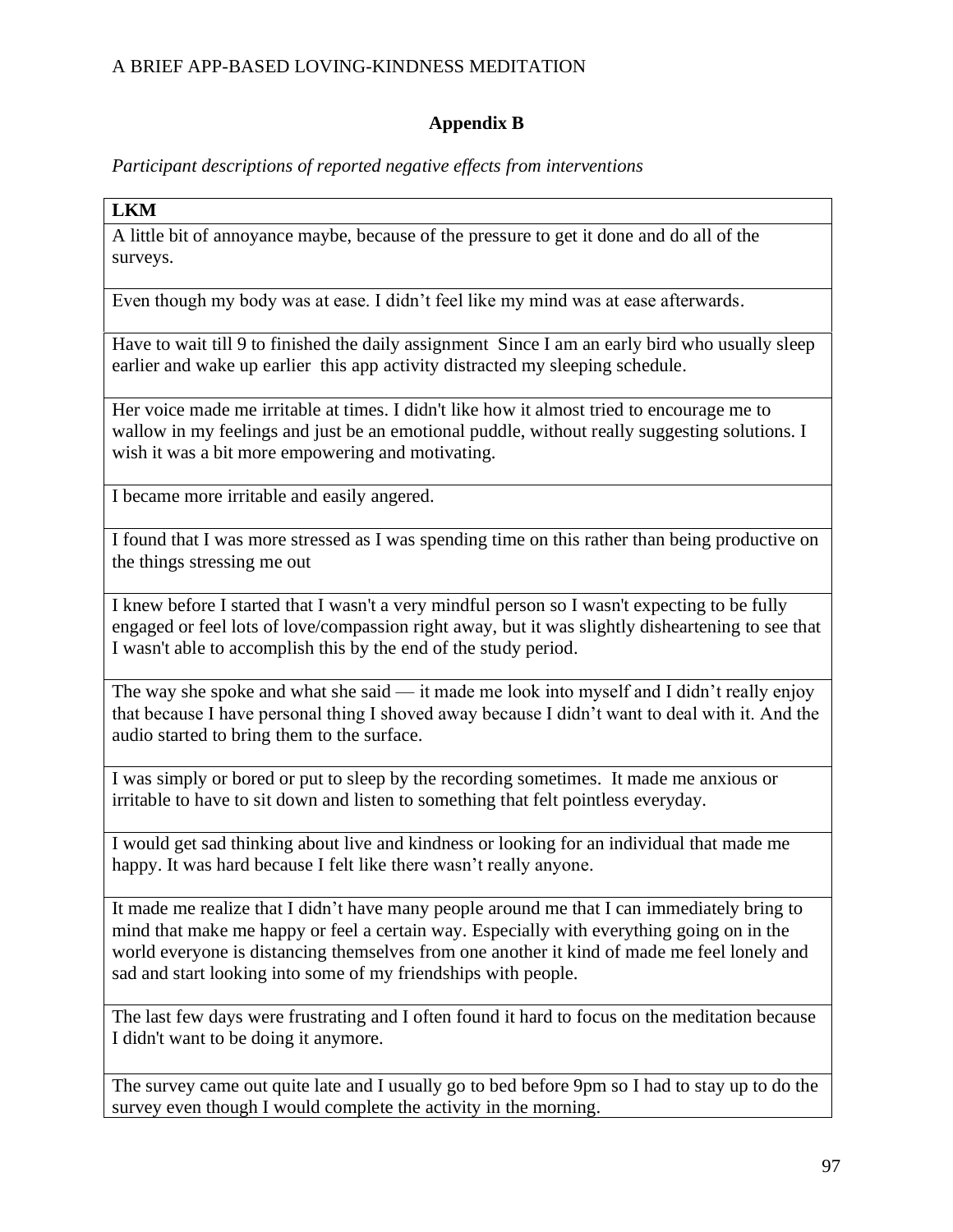The voice of the guided meditation got very annoying after listening to it for 10 days in a row.

There were days that I almost forgot to do the meditation, due to working all day or having classes throughout the day / evening. It put a little added stress on me once I did remember and felt pressure to complete it.

### **Evernote**

After a while it became tedious for me to take notes about my past week, therefore I became a bit agitated with the app.

Annoyed by the notification.

Got very bored and didn't know what to write.

I already have a habit of thinking about myself in the past and overthink things. Doing the activities increase those habits because I was forced to try to remember what I have done in the past. It also makes me think of myself more negatively than positive. I don't tend to focus on what I have accomplished, but I tend to dwell on why I seem to accomplish so little. I also overthink of why I seem to not be doing much in my life or be as productive as I expect myself to be.

I didn't find recalling the previous events of the week before calming. I often had trouble thinking of what I did and then it caused me to lose focus. A calming game would make me focus more than recalling past events.

I felt as though it was redundant. The app itself was okay but sometimes I was irritated because I had other things to be doing.

I felt negative about myself for not doing it, or making the decision not to do it when I said I would.

I felt that because I was using the app for a research study that the app was a burden and I did not have the freedom to choose if I wanted to take that time to dedicate to writing about my day.

I felt negative about myself for not doing it, or making the decision not to do it when I said I would.

I just felt more irritable and everything was annoying me easily.

Irritated me having to answer the same questions and have to try to think back even though I couldn't remember.

It felt like a chore that I had to complete before bed. It did not feel beneficial to my mental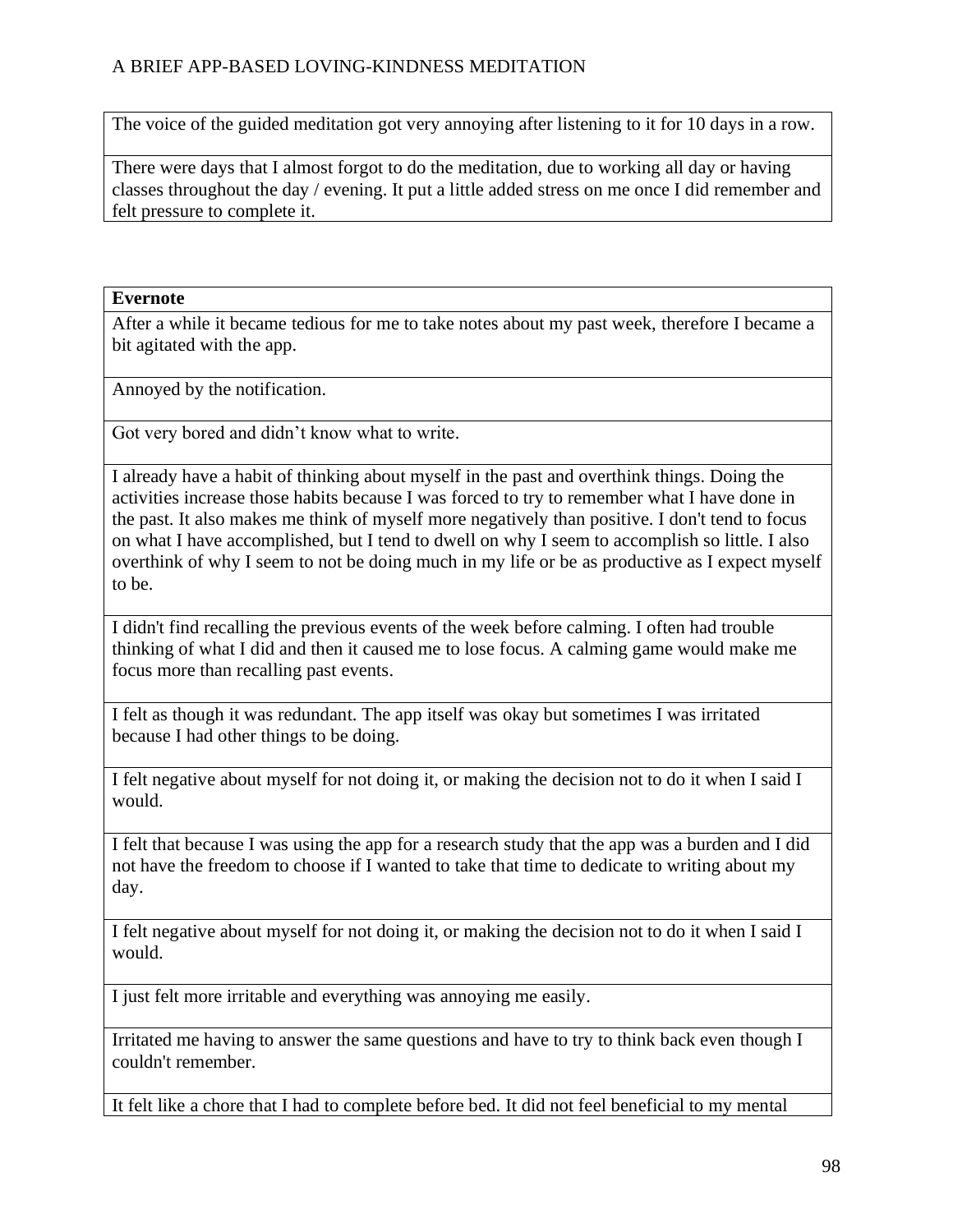well-being.

Just having to recall sad events that happened the previous week.

Just took time and sometimes I would forget or not have it..

Negative events that occurred were reflected on and often brought back similar negative emotions.

Overthinking a lot.

Remind my some embarrassed moment.

Things have been crazy this week and comparing it to last week, it made me sad.

When recalling activities that I had done a week ago it made me realize that all I focus on is studying. I did not meet up with many friends and it made me feel lonely.

While remembering the negative things that happened I would get a sense of sadness and loneliness.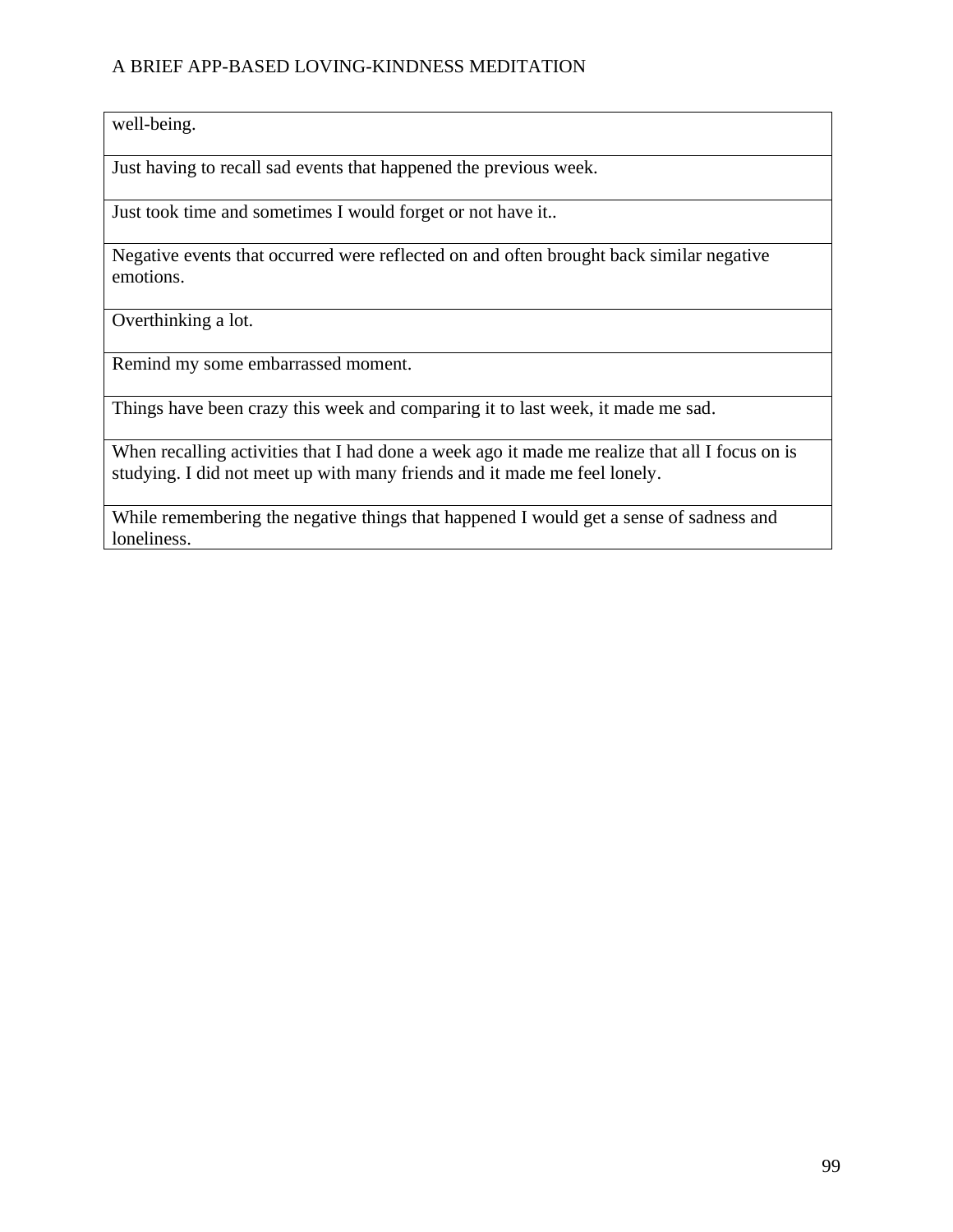# **Appendix C**

*Participant descriptions of reported positive effects from interventions*

### **LKM**

A positive takeaway for me is that I think I understand meditation now, or at least for myself. I like the idea of just sitting and relaxing and taking awhile to just think and I believe it just sets you up for a good day.

After using app felt relaxed

After using the app, some days I would feel more calm after and would feel more mindful of my emotions and how irritable I have been towards others, so it made me much more aware of my headspace and to just take 10 mins to just relax and breathe.

Because my life is so busy, forcing myself to just lay down in a comfortable position without staring at my phone made my body feel very relaxed and made my head feel a bit more clear. I felt more present in the moment and was more aware that I was alive, and not just automatically rushing through every day.

Better containment of my thoughts, I felt less stress and felt in control of my emotions.

Calm

Calmed me down and took my head off schoolwork/problems in my life.

Calmer and centered. Helped me process my feelings.

Dedicating time to it made me feel more appreciative and loving towards myself when I usually wouldn't have consciously thought it or said it out loud.

Directly after using the app my body felt at ease.

During the activity I was able to take a moment for myself and let all of my negative thoughts go away. Even with stress from exams and school, I felt much more relaxed and I was able to forget the stress for the time being.

Feeling happy.

Feeling of being relaxed after using the app.

Felt good about myself and my relationships.

Felt less stressed after doing the session.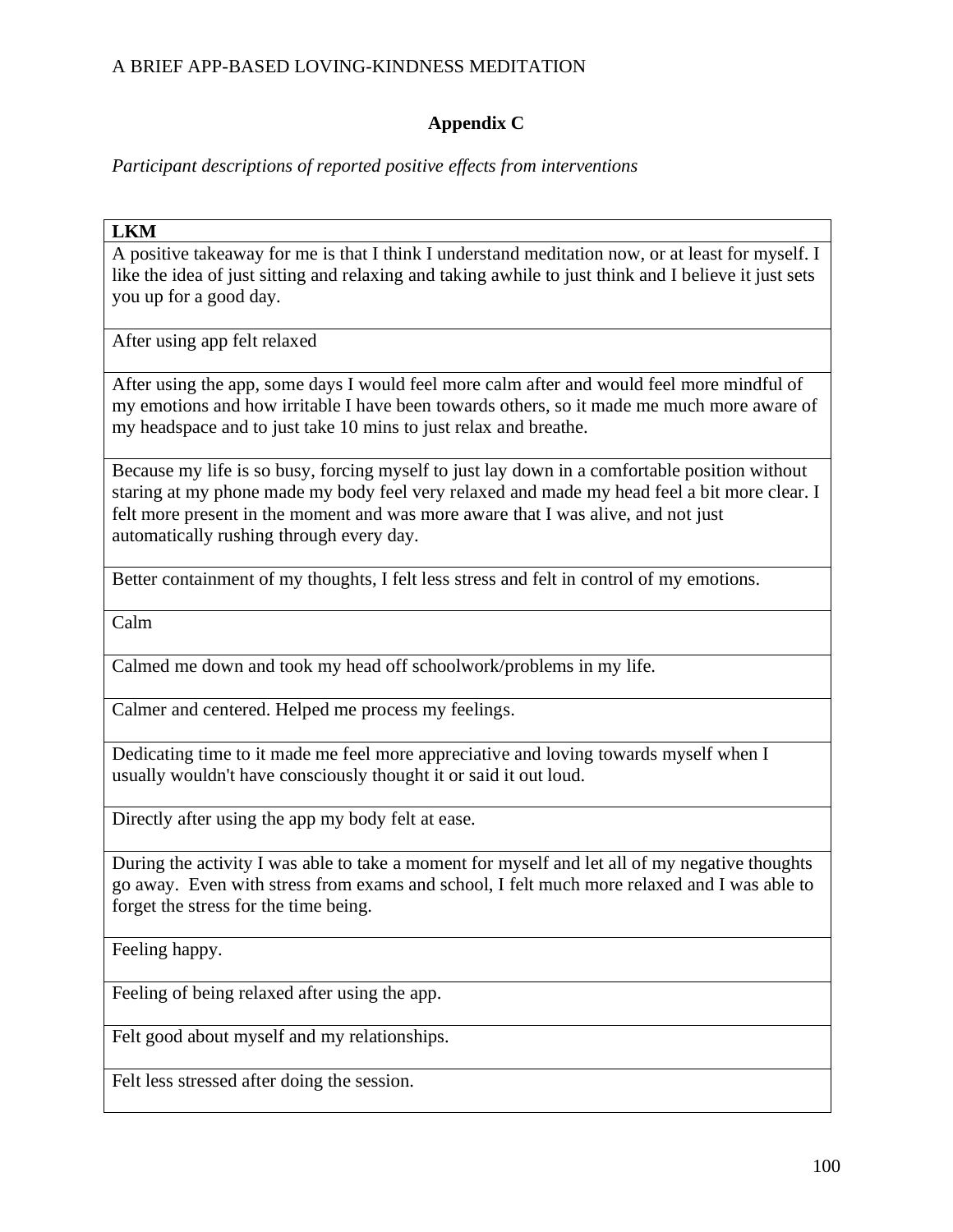Felt like I had alleviated pressure from stress and anxiety.

Felt more optimistic immediately following the daily activity.

Felt more relaxed after.

Felt peaceful during meditation.

Felt slightly more relaxed and helped me fall asleep.

Found myself happier and more reflective of my emotions.

Generally, I think I felt more positive this past week and more inclined to be a little easy on myself.

Good attitude in the morning!

Happy when thinking about a loved one, and feeling compassion for myself.

Have a new perspective on some emotions I was experiencing the first couple days of doing it.

Have time to rest and get along personally.

Having a chance to relax.

Help my anxiety.

Helped me find some self-awareness.

Helped me to take a step back from school work.

I did it before bed so it helped me sleep a bit better I think.

I don't get nervous easily.

I enjoyed taking time to myself to be engaged with my emotions for 9 minutes a day.

I feel like this app really allows me to be more forgiving, loving and kind to other people and especially myself! Although the audio was repetitive, I liked the change in perspective, especially since I felt that I was not really a compassionate person towards myself.

I feel lots of sense of security after every meditation.

I felt a little calmer than I found myself before.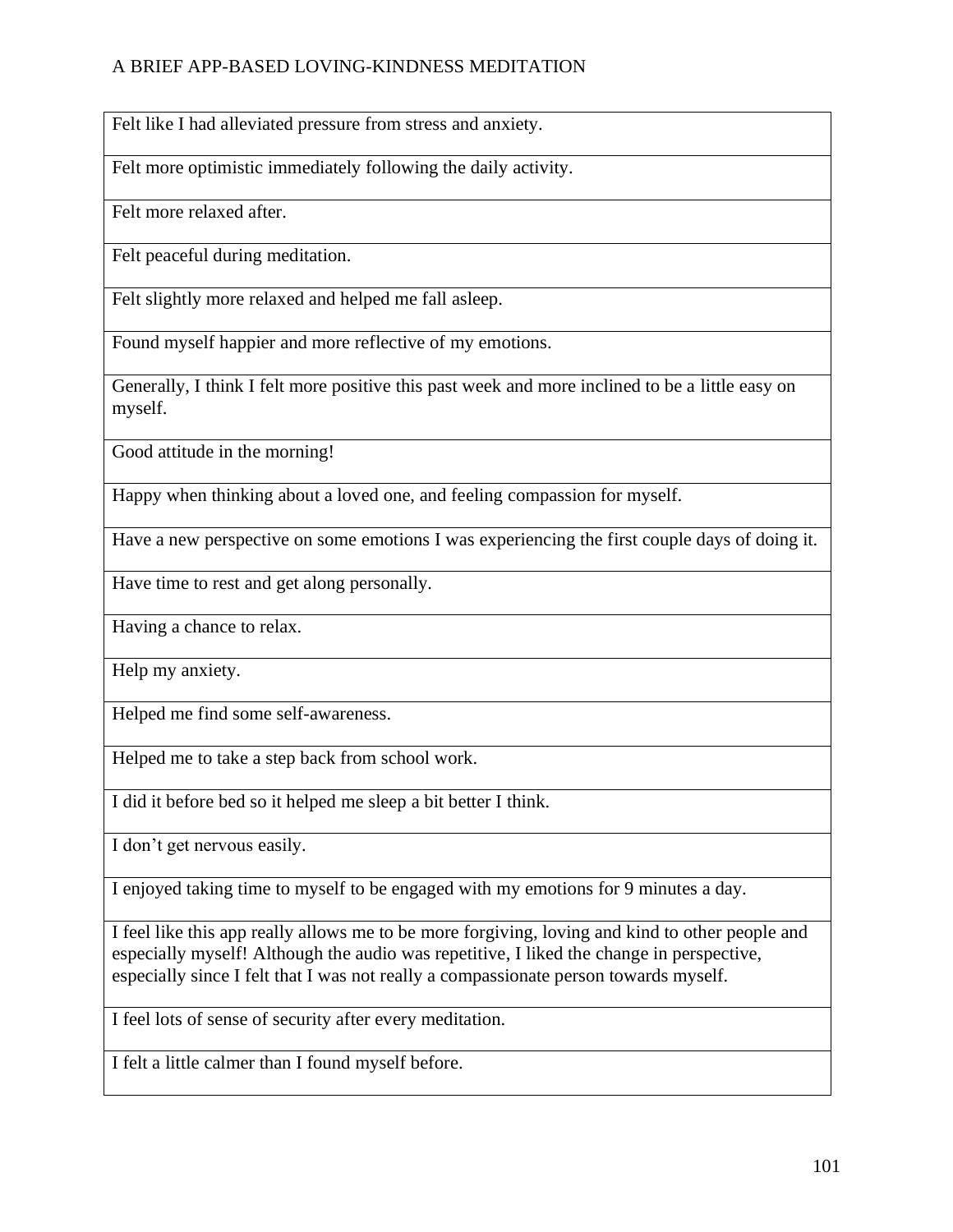I felt better after using the app. It didn't last too long, but it helped a little.

I felt better and was able to recall things easier.

I felt calmer afterwards and ready to get back to my day instead of being stressed out the

whole day.

I felt I was more reflective on myself and life than usual.

I felt more calm.

I felt more calm and level headed after using the app.

I felt more forgiving of my own flaws and to not take myself so seriously.

I felt overly much happier in my day to day activities.

I found myself feeling more relaxed and focused after I completed the activity.

I got to relax and think about my loved ones and myself.

I just felt extremely relaxed.

I just felt that I was more active in bringing my outlook on everyday to be more positive. However, this past week was approaching reading week break and was after most of my exams, therefore my mood was also naturally improved by having more time to dedicate to my personal interests.

I think I felt more relaxed after meditating sessions.

I think it was easier for me to put myself in someone else's shoes.

I was able to self reflect and understand my emotions.

I would feel more relieved and stress-free after using the app.

Immediately after using the app, I would feel more calm and relaxed.

It forced me to take time out of my day to relax.

It gave me a time to relax.

It helped collect my thoughts, focus on relaxation and calming techniques and helped decrease thoughts of present worries and stress.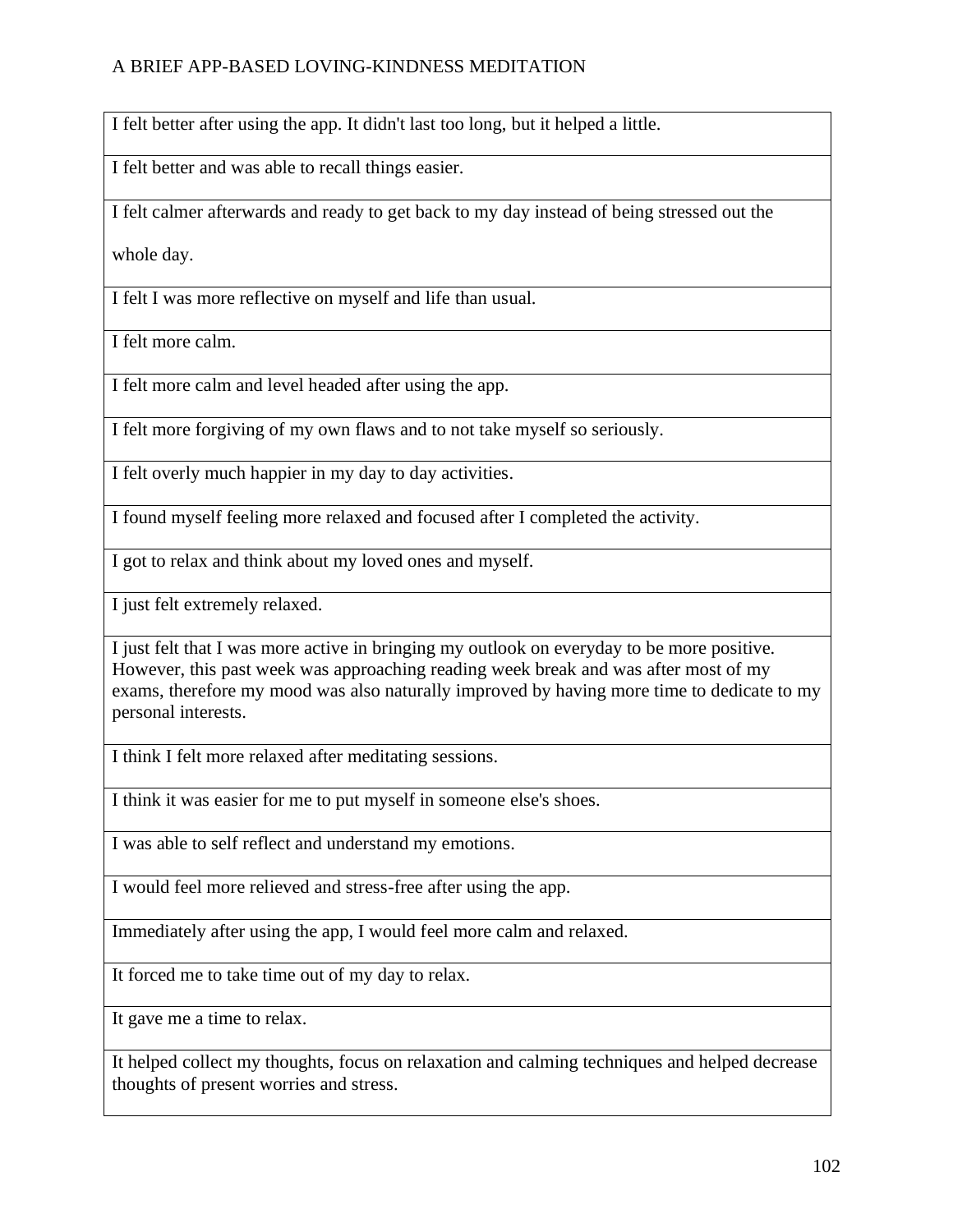It helped me clear my head a little.

It helped me feel connected with other people even though we are all self isolating.

It helped me remember those around me and focus on the positive aspects of things.

It made me feel relaxed.

It made me want to get deeper into my emotions and address the feelings within myself that

I've been to scared to deal with.

It taught me to like myself more.

It was a good way to just relax and let my mind be still. It helped me be more mindful throughout the day of what I'm feeling and why I'm feeling it.

It's easier to express my appreciation to my loved ones.

Its calming.

Just calm and when you listen all. Your thoughts are channeled into something close to you.

Made me more calm sometimes.

Meditating before bed made me sleep better, and I feel like it made me want to be more connected with my family.

More calm.

More focused on loving kindness.

Sense of relaxation, reminded myself to take a little time to be nice to myself.

Slightly better mood towards the end.

Taking the time to think of people or pets that made me happy did put in a more positive head space.

Temporary relaxation when listening to the tape.

The effect of the app was neutral for me. It allowed me to take time out to reflect.

The first few days, it often helped me feel slightly more calm and collected.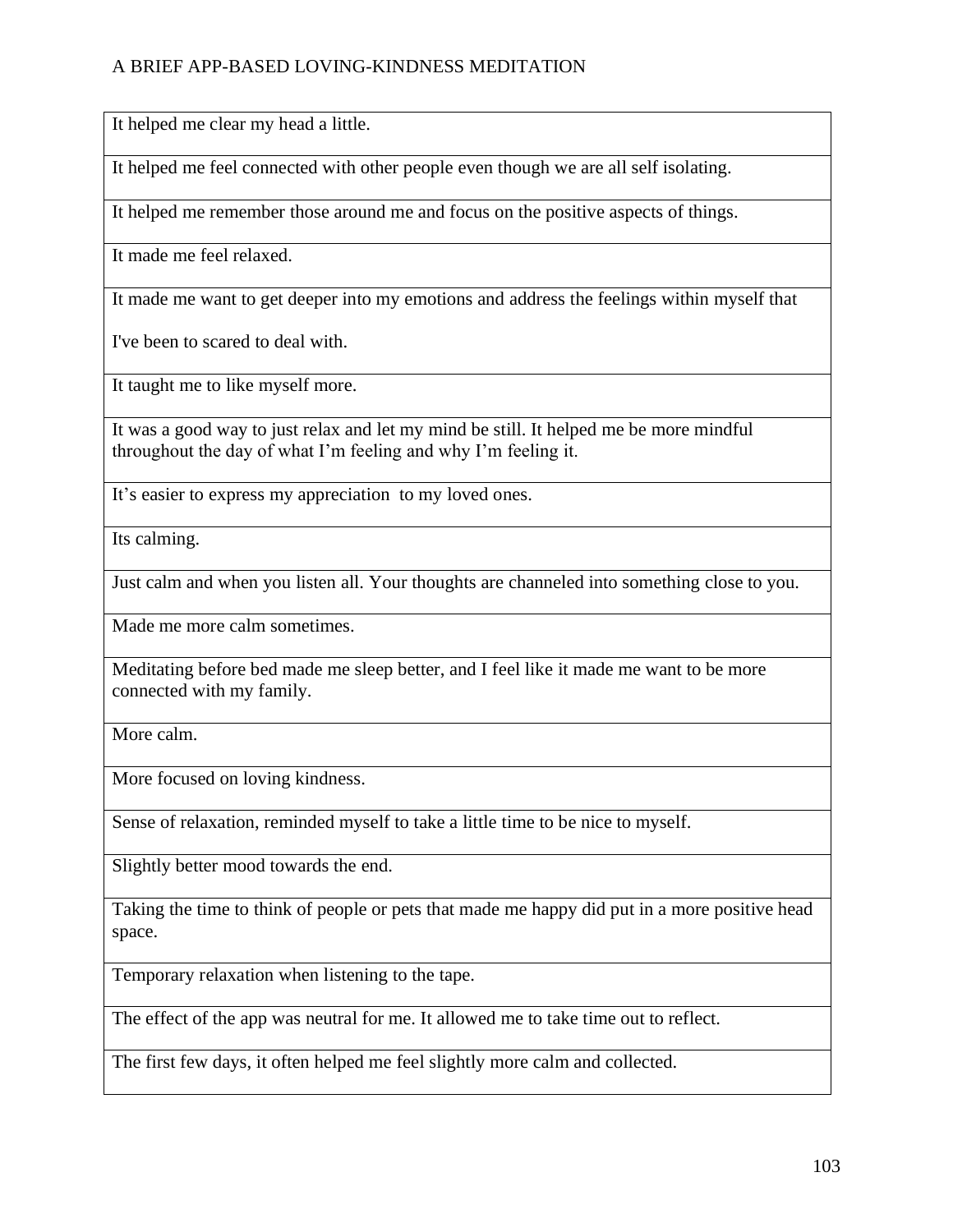Thoughts cleared my mind and was only thinking about the words of the activity.

Using the app helped me start the day on a more positive note since we were asked to send loving kindness to our loved ones.

Using the app made me feel closer to loved ones.

Very calm shortly after.

While maybe this kind of meditation wasn't right for me, it made me realize how truly difficult it is for me to unwind and be present, which makes me more likely to try other relaxation or mindfulness activities in the future because I really this is something I think would benefit me.

Yes, the couple times I missed doing the survey even though I had done the meditation that day, I felt guilty and a little disappointed in myself.

### **Evernote**

As mentioned above, I was able to reflect on my feelings & through that I realized when I'm not active I'm usually grumpy.

Becoming more aware of my feelings and how certain aspects of my day make me feel.

Calming effect

Easier to forgive people.

Feel more meaningful.

Felt a sense of calm, good study break, put my life into perspective that I was really productive with my days.

Felt more and more calm every day writing what I did in the past week and was able to remember more every day.

Felt more positive about my previous days when looking back, looked at the more positively or detached.

Felt relaxed afterwards.

Forcing me to recount my days and think of all the things that happened that made me happy.

Happier.

I could vaguely remember what I had input the day prior on how I was feeling and so I was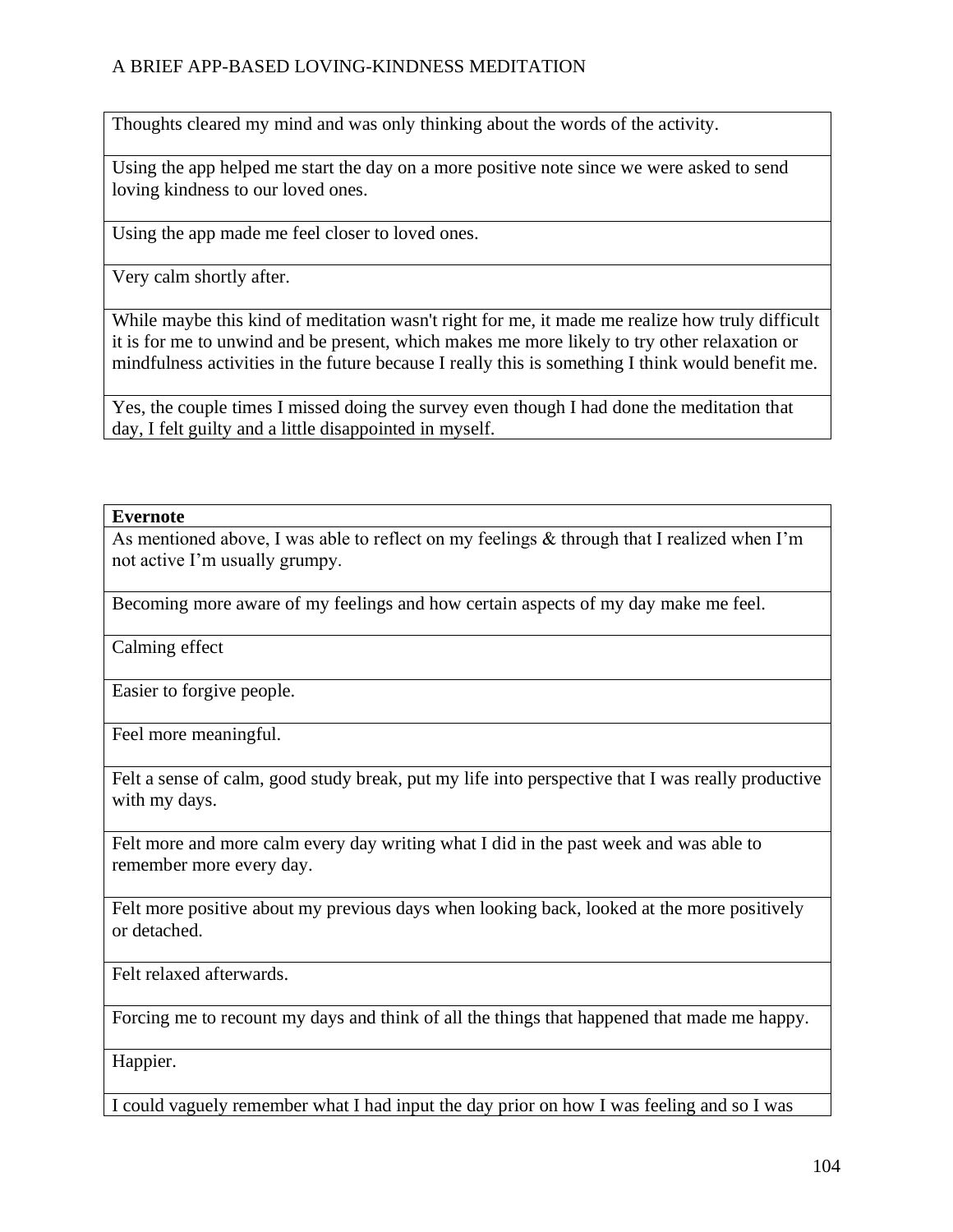able to compare a bit of my moods. Shows that every day is different and that's ok.

I feel like my ability to remember past events is slightly better.

I feel like this week I paid more attention to what I was doing so that next week I would be able to recall.

I felt like I understood my feelings better.

I felt more contempt with what I'm feeling on a day to day basis.

I felt more euphoric, and generally happier. I enjoyed being able to sit down and think about how and why I feel the way I do, while feeling like I'm participating in something other than browsing media. Overall I feel more well-rounded and content.

I felt more relaxed. It was nice to have time to focus on something like this and challenge yourself to remember last week.

I felt more self-reflective and in control.

I focus more on the positive activities I did recently and forget about any negative ones.

I found as the week went on, I had an easier time focusing on recalling events from the previous week.

I found myself being more thoughtful about how productive I am in a day.

I started to feel less irritable after reflecting upon my previous weeks because I think I was becoming more self aware of my emotions from the past.

I think again it was a good self-reflection from what happened during the day and how I could have improved it but also what were the good moments.

I thought it was a fun thing to do in order to recall what I had done in the previous week. It never hinted towards any negative thoughts from doing it.

I tried to stay positive if I had hard time the day before.

I was able to better process some of the things that happened by putting my emotions to words that were described. I also could learn more about my views on myself by being asked questions such as these ones.

I was able to reflect on my days and what I do in a more positive perspective.

I was able to understand where I had been putting my efforts and time into. I would feel a small sense of pride if i had a productive day because I could see all the tasks I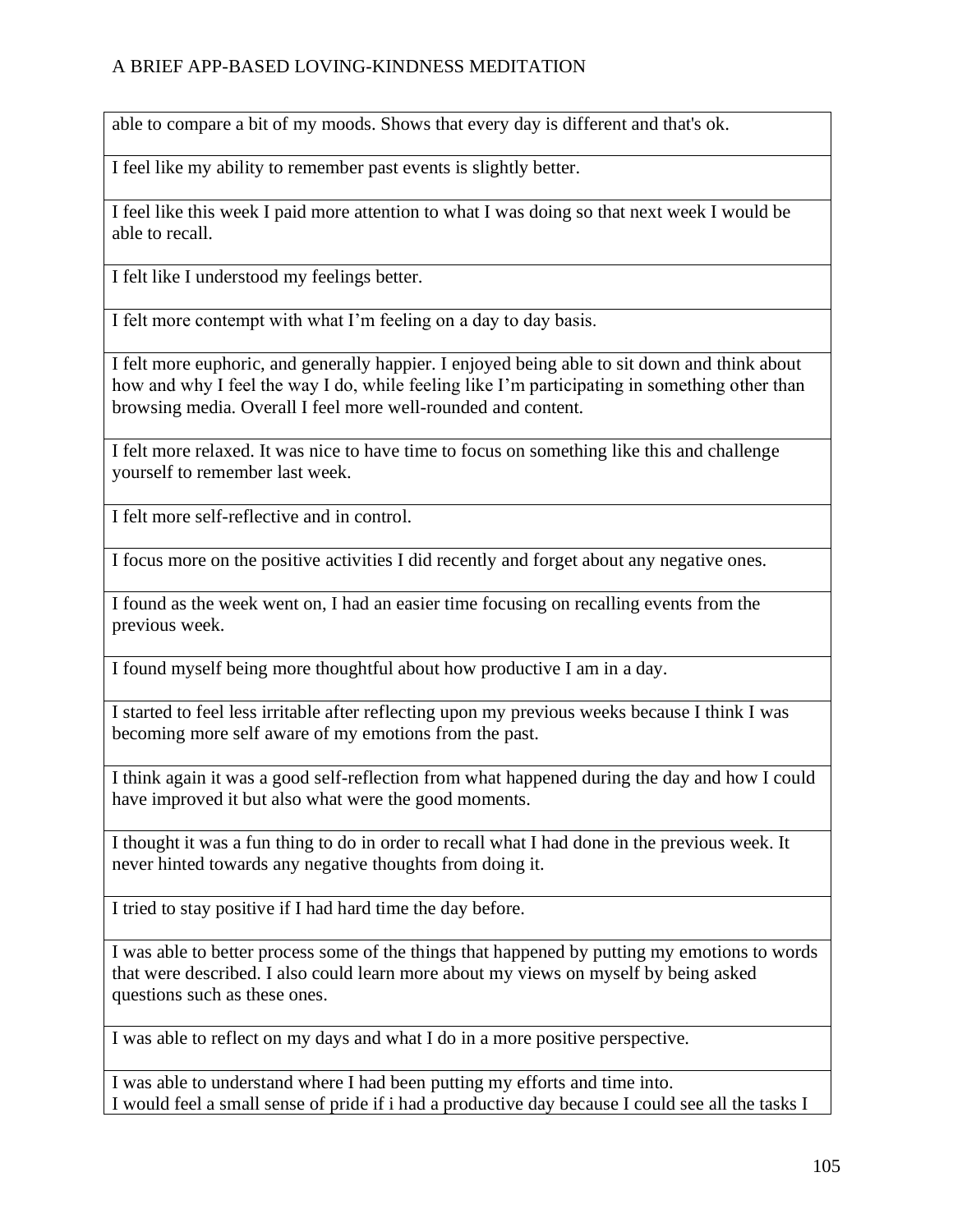completed in that day.

I'm glad I got to write down my experiences into words so that I can look back on them later.

It allows me to think of how I'm acting and responding more, allowing me to react better in certain situations.

It gave me 9 minutes just to focus on myself rather than what was going on around me, and it just felt good to look back on my week to see what I was doing.

It gave me a time to think about things happened, which I did not experience because I tended to get over with things and continuously move on to next thing before using the app.

It helped calm me a bit.

It helped me to look back and let me think of what I should start showing an improvement on my behaviors.

It made me feel calm to reflect on my week and what I accomplished each day.

It put me in a better mood when I reflected on my previous week.

It was a nice break from studying each night.

It was positive to think about how I acted or felt the week before and motivated me to make things better this week (if at all possible).

It's a nice break from my routine to reflect on what happened today.

Kinda calming sensation and it's nice to be reminded of what you've accomplished in recent times.

Like I said, thinking more about my negative emotions like loneliness and how much I dwell on my negative thoughts in turn made me dwell on them more. I think it might of made it worse. I'm the loneliest I've felt in months.

Made me feel like I was improving my memory by taking notes on my recent past experiences.

Made me realize on the days where I was more spontaneous and did things I was more happy.

Made me think about my day of the past week and I got to see how happy I was and not look at the negative part so much.

Motivated with positive memory being more positively empowered through reappraisal. No negatives, but found myself writing the same thing most of the time.